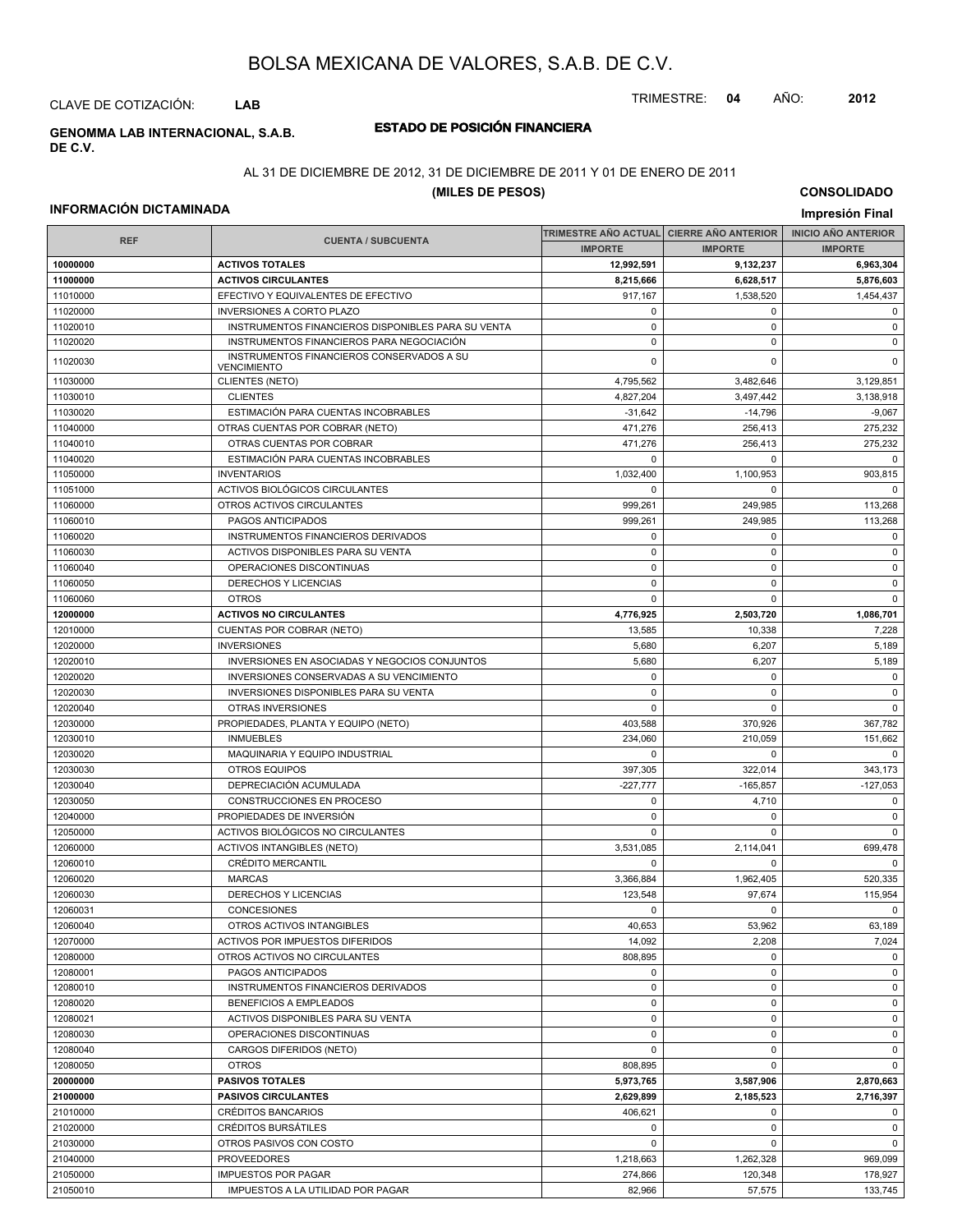TRIMESTRE: **04** AÑO: **2012**

CLAVE DE COTIZACIÓN: **LAB**

#### **ESTADO DE POSICIÓN FINANCIERA GENOMMA LAB INTERNACIONAL, S.A.B. DE C.V.**

## AL 31 DE DICIEMBRE DE 2012, 31 DE DICIEMBRE DE 2011 Y 01 DE ENERO DE 2011

#### **(MILES DE PESOS)**

#### **INFORMACIÓN DICTAMINADA**

| <b>REF</b> | <b>CUENTA / SUBCUENTA</b>                                                           |                | TRIMESTRE AÑO ACTUAL  CIERRE AÑO ANTERIOR | <b>INICIO ANO ANTERIOR</b> |
|------------|-------------------------------------------------------------------------------------|----------------|-------------------------------------------|----------------------------|
|            |                                                                                     | <b>IMPORTE</b> | <b>IMPORTE</b>                            | <b>IMPORTE</b>             |
| 21050020   | OTROS IMPUESTOS POR PAGAR                                                           | 191,900        | 62,773                                    | 45,182                     |
| 21060000   | OTROS PASIVOS CIRCULANTES                                                           | 729,749        | 802.847                                   | 1,568,371                  |
| 21060010   | <b>INTERESES POR PAGAR</b>                                                          | 9.961          | 18,442                                    | $\mathbf 0$                |
| 21060020   | INSTRUMENTOS FINANCIEROS DERIVADOS                                                  | 0              | $\pmb{0}$                                 | $\pmb{0}$                  |
| 21060030   | <b>INGRESOS DIFERIDOS</b>                                                           | 0              | $\pmb{0}$                                 | $\mathsf 0$                |
| 21060050   | <b>BENEFICIOS A EMPLEADOS</b>                                                       | 3,111          | 20,585                                    | 11,738                     |
| 21060060   | <b>PROVISIONES</b>                                                                  | 154,759        | 155,283                                   | 132,628                    |
| 21060061   | PASIVOS RELACIONADOS CON ACTIVOS DISPONIBLES PARA SU<br><b>VENTA CIRCULANTES</b>    | 0              | $\pmb{0}$                                 | $\pmb{0}$                  |
| 21060070   | OPERACIONES DISCONTINUAS                                                            | 0              | 0                                         | $\pmb{0}$                  |
| 21060080   | <b>OTROS</b>                                                                        | 561,918        | 608,537                                   | 1,424,005                  |
| 22000000   | <b>PASIVOS NO CIRCULANTES</b>                                                       | 3,343,866      | 1,402,383                                 | 154,266                    |
| 22010000   | <b>CRÉDITOS BANCARIOS</b>                                                           | 3,052,275      | 970,000                                   | $\pmb{0}$                  |
| 22020000   | <b>CRÉDITOS BURSÁTILES</b>                                                          | 0              | $\mathbf 0$                               | $\mathbf 0$                |
| 22030000   | OTROS PASIVOS CON COSTO                                                             | $\Omega$       | 0                                         | $\mathbf 0$                |
| 22040000   | PASIVOS POR IMPUESTOS DIFERIDOS                                                     | 229,370        | 162,866                                   | 59,078                     |
| 22050000   | OTROS PASIVOS NO CIRCULANTES                                                        | 62,221         | 269,517                                   | 95,188                     |
| 22050010   | INSTRUMENTOS FINANCIEROS DERIVADOS                                                  | $\mathbf 0$    | $\pmb{0}$                                 | $\pmb{0}$                  |
| 22050020   | <b>INGRESOS DIFERIDOS</b>                                                           | $\Omega$       | $\mathbf 0$                               | $\pmb{0}$                  |
| 22050040   | <b>BENEFICIOS A EMPLEADOS</b>                                                       | 1,659          | 1,172                                     | 893                        |
| 22050050   | <b>PROVISIONES</b>                                                                  | 0              | $\mathbf 0$                               | $\pmb{0}$                  |
| 22050051   | PASIVOS RELACIONADOS CON ACTIVOS DISPONIBLES PARA SU<br><b>VENTA NO CIRCULANTES</b> | $\Omega$       | $\pmb{0}$                                 | $\pmb{0}$                  |
| 22050060   | OPERACIONES DISCONTINUAS                                                            | $\Omega$       | $\mathbf 0$                               | $\mathbf 0$                |
| 22050070   | <b>OTROS</b>                                                                        | 60,562         | 268,345                                   | 94,295                     |
| 30000000   | <b>CAPITAL CONTABLE</b>                                                             | 7,018,826      | 5,544,331                                 | 4,092,641                  |
| 30010000   | CAPITAL CONTABLE DE LA PARTICIPACIÓN CONTROLADORA                                   | 6,963,109      | 5,502,437                                 | 4,065,551                  |
| 30030000   | <b>CAPITAL SOCIAL</b>                                                               | 1,921,660      | 1,921,660                                 | 1,921,660                  |
| 30040000   | <b>ACCIONES RECOMPRADAS</b>                                                         | $-159,952$     | $-96,485$                                 | $-73,855$                  |
| 30050000   | PRIMA EN EMISIÓN DE ACCIONES                                                        | 39,749         | 19,612                                    | 19,612                     |
| 30060000   | APORTACIONES PARA FUTUROS AUMENTOS DE CAPITAL                                       | 0              | 0                                         | $\mathbf 0$                |
| 30070000   | OTRO CAPITAL CONTRIBUIDO                                                            | 0              | $\pmb{0}$                                 | $\pmb{0}$                  |
| 30080000   | UTILIDADES RETENIDAS (PERDIDAS ACUMULADAS)                                          | 5,156,957      | 3,592,019                                 | 2,204,770                  |
| 30080010   | <b>RESERVA LEGAL</b>                                                                | 0              | $\mathbf 0$                               | $\mathbf 0$                |
| 30080020   | <b>OTRAS RESERVAS</b>                                                               | 0              | $\Omega$                                  | $\Omega$                   |
| 30080030   | RESULTADOS DE EJERCICIOS ANTERIORES                                                 | 3,592,019      | 2,204,770                                 | 1,116,705                  |
| 30080040   | RESULTADO DEL EJERCICIO                                                             | 1,564,938      | 1,387,249                                 | 1,088,065                  |
| 30080050   | <b>OTROS</b>                                                                        | 0              | $\pmb{0}$                                 | $\pmb{0}$                  |
| 30090000   | OTROS RESULTADOS INTEGRALES ACUMULADOS (NETOS DE<br><b>IMPUESTOS)</b>               | 4,695          | 65,631                                    | $-6,636$                   |
| 30090010   | GANANCIAS POR REVALUACIÓN DE PROPIEDADES                                            | $\Omega$       | $\Omega$                                  | $\Omega$                   |
| 30090020   | GANANCIAS (PERDIDAS) ACTUARIALES POR OBLIGACIONES<br><b>LABORALES</b>               | 0              | $\pmb{0}$                                 | $\pmb{0}$                  |
| 30090030   | RESULTADO POR CONVERSIÓN DE MONEDAS EXTRANJERAS                                     | 4,695          | 65,631                                    | $-6,636$                   |
| 30090040   | CAMBIOS EN LA VALUACIÓN DE ACTIVOS FINANCIEROS<br>DISPONIBLES PARA SU VENTA         | 0              | 0                                         | $\mathbf 0$                |
| 30090050   | CAMBIOS EN LA VALUACIÓN DE INSTRUMENTOS FINANCIEROS<br><b>DERIVADOS</b>             | 0              | 0                                         | $\mathbf 0$                |
| 30090060   | CAMBIOS EN EL VALOR RAZONABLE DE OTROS ACTIVOS                                      | 0              | $\mathbf 0$                               | $\mathbf 0$                |
| 30090070   | PARTICIPACIÓN EN OTROS RESULTADOS INTEGRALES DE<br>ASOCIADAS Y NEGOCIOS CONJUNTOS   | $\Omega$       | 0                                         | $\pmb{0}$                  |
| 30090080   | OTROS RESULTADOS INTEGRALES                                                         | 0              | 0                                         | $\mathbf 0$                |
| 30020000   | CAPITAL CONTABLE DE LA PARTICIPACIÓN NO CONTROLADORA                                | 55,717         | 41,894                                    | 27,090                     |

# **CONSOLIDADO**

**Impresión Final**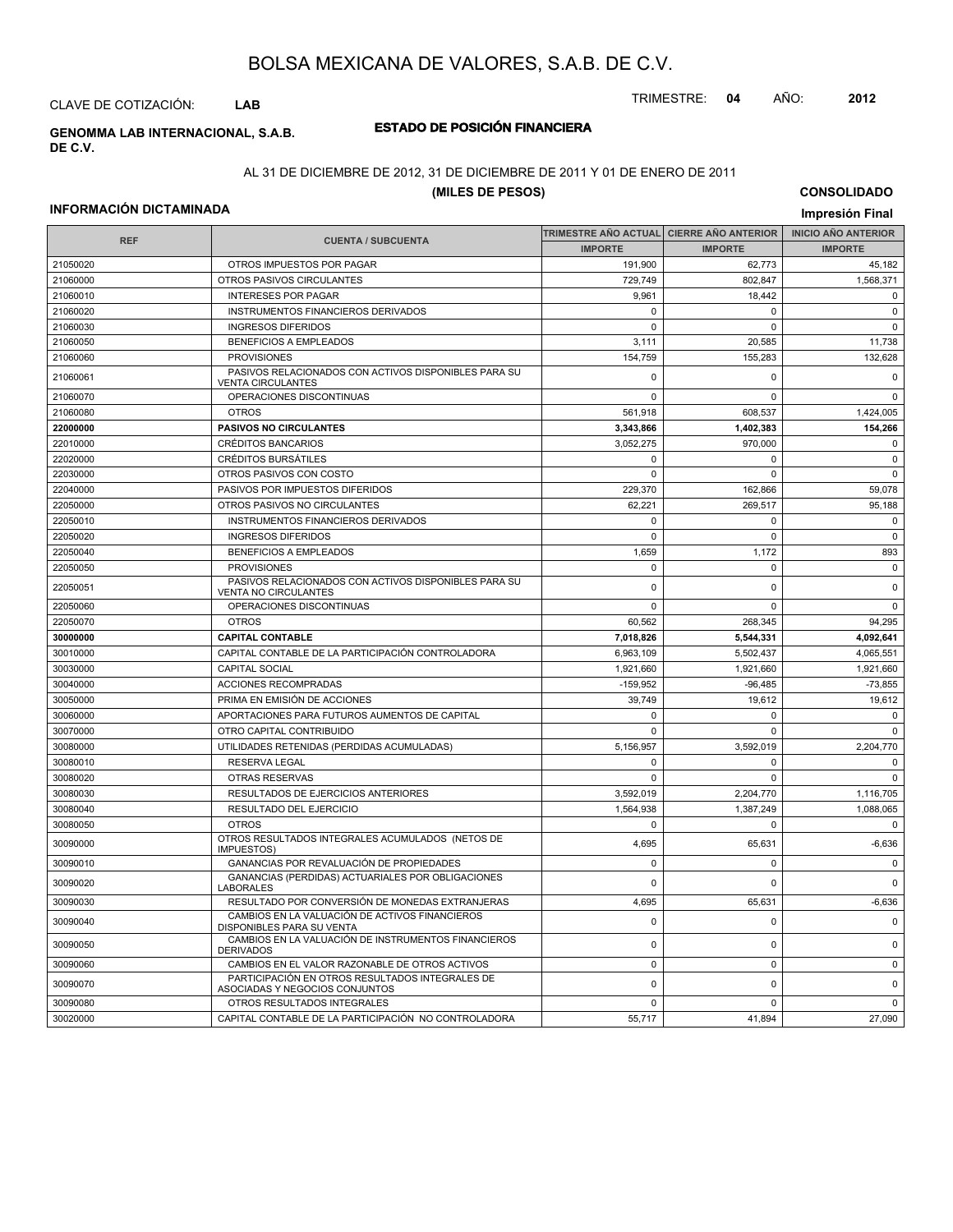TRIMESTRE: **04** AÑO: **2012**

# CLAVE DE COTIZACIÓN: **LAB**

**DE C.V.**

#### **ESTADO DE POSICIÓN FINANCIERA GENOMMA LAB INTERNACIONAL, S.A.B. DATOS INFORMATIVOS**

#### AL 31 DE DICIEMBRE DE 2012, 31 DE DICIEMBRE DE 2011 Y 01 DE ENERO DE 2011

#### **(MILES DE PESOS)**

#### **CONSOLIDADO Impresión Final**

#### **INFORMACIÓN DICTAMINADA**

| <b>REF</b> |                                             | <b>TRIMESTRE AÑO ACTUAL</b> | <b>CIERRE AÑO ANTERIOR</b> | <b>INICIO AÑO ANTERIOR</b> |
|------------|---------------------------------------------|-----------------------------|----------------------------|----------------------------|
|            | <b>CONCEPTOS</b>                            | <b>IMPORTE</b>              | <b>IMPORTE</b>             | <b>IMPORTE</b>             |
| 91000010   | PASIVOS MONEDA EXTRANJERA CORTO PLAZO       | 388.285                     | 302,958                    | 326,806                    |
| 91000020   | PASIVOS MONEDA EXTRANJERA LARGO PLAZO       | 152,275                     |                            | 0                          |
| 91000030   | CAPITAL SOCIAL NOMINAL                      | 1,921,660                   | 1.921.660                  | 1,921,660                  |
| 91000040   | CAPITAL SOCIAL POR ACTUALIZACIÓN            |                             | 0                          | 0                          |
| 91000050   | FONDOS PARA PENSIONES Y PRIMA DE ANTIGÜEDAD |                             |                            | 0                          |
| 91000060   | NUMERO DE FUNCIONARIOS (*)                  | 48                          | 43                         | 43                         |
| 91000070   | NUMERO DE EMPLEADOS (*)                     | 1,220                       | 1,291                      | 654                        |
| 91000080   | NUMERO DE OBREROS (*)                       |                             |                            | 0                          |
| 91000090   | NUMERO DE ACCIONES EN CIRCULACIÓN (*)       | 1,052,749,426               | 1,052,749,426              | 1.052.749.426              |
| 91000100   | NUMERO DE ACCIONES RECOMPRADAS (*)          | 4,016,056                   | 495,000                    | 0                          |
| 91000110   | EFECTIVO RESTRINGIDO (1)                    | 32,750                      | 0                          | 269                        |
| 91000120   | DEUDA DE ASOCIADAS GARANTIZADA              |                             | 0                          | $\Omega$                   |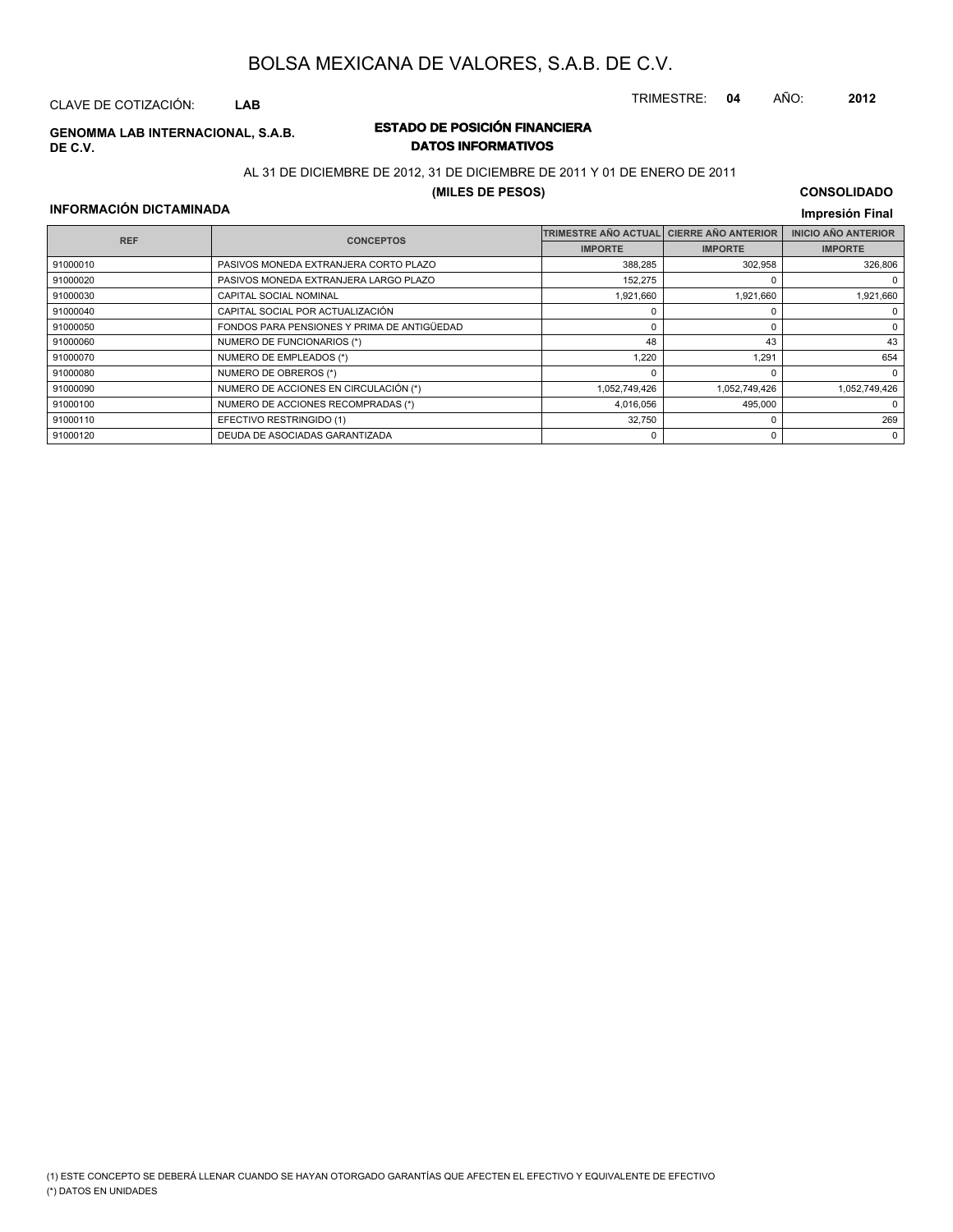**GENOMMA LAB INTERNACIONAL, S.A.B. DE C.V.** CLAVE DE COTIZACIÓN: **LAB** TRIMESTRE: **04** AÑO: **2012**

#### **ESTADOS DE RESULTADOS INTEGRALES**

#### **CONSOLIDADO**

#### POR LOS PERIODOS DE DOCE Y TRES MESES TERMINADOS AL 31 DE DICIEMBRE DE 2012 Y 2011

| INFORMACIÓN DICTAMINADA | (MILES DE PESOS)                                                              |                   |                  |                     | Impresión Final  |  |
|-------------------------|-------------------------------------------------------------------------------|-------------------|------------------|---------------------|------------------|--|
|                         |                                                                               | <b>AÑO ACTUAL</b> |                  | <b>AÑO ANTERIOR</b> |                  |  |
| <b>REF</b>              | <b>CUENTA / SUBCUENTA</b>                                                     | <b>ACUMULADO</b>  | <b>TRIMESTRE</b> | <b>ACUMULADO</b>    | <b>TRIMESTRE</b> |  |
| 40010000                | <b>INGRESOS NETOS</b>                                                         | 9,799,690         | 3,389,088        | 8,056,318           | 2,732,255        |  |
| 40010010                | <b>SERVICIOS</b>                                                              | 7.573             | 3.198            | 1,284               | 1,284            |  |
| 40010020                | <b>VENTA DE BIENES</b>                                                        | 9,782,135         | 3,385,515        | 8,047,942           | 2,727,413        |  |
| 40010030                | <b>INTERESES</b>                                                              | $\mathbf 0$       | $\Omega$         | $\mathbf 0$         | $\Omega$         |  |
| 40010040                | <b>REGALIAS</b>                                                               | $\mathbf 0$       | $\mathbf 0$      | $\mathbf 0$         | $\mathbf 0$      |  |
| 40010050                | <b>DIVIDENDOS</b>                                                             | $\mathbf 0$       | $\mathbf 0$      | $\mathbf 0$         | $\mathbf 0$      |  |
| 40010060                | ARRENDAMIENTO                                                                 | $\mathbf 0$       | $\Omega$         | $\mathbf 0$         | $\mathbf 0$      |  |
| 40010061                | CONSTRUCCIÓN                                                                  | $\mathbf 0$       | $\mathbf 0$      | $\mathbf 0$         | $\mathsf 0$      |  |
| 40010070                | <b>OTROS</b>                                                                  | 9,982             | 375              | 7,092               | 3,558            |  |
| 40020000                | <b>COSTO DE VENTAS</b>                                                        | 3,062,130         | 1,048,393        | 2,466,135           | 836,613          |  |
| 40021000                | UTILIDAD (PÉRDIDA) BRUTA                                                      | 6,737,560         | 2,340,695        | 5,590,183           | 1,895,642        |  |
| 40030000                | <b>GASTOS GENERALES</b>                                                       | 4,245,037         | 1,195,868        | 3,569,822           | 1,003,958        |  |
| 40040000                | UTILIDAD (PÉRDIDA) ANTES DE OTROS INGRESOS Y GASTOS, NETO                     | 2,492,523         | 1,144,827        | 2,020,361           | 891,684          |  |
| 40050000                | OTROS INGRESOS Y (GASTOS), NETO                                               | -401              | $-4,541$         | $-19,741$           | $-25,236$        |  |
| 40060000                | UTILIDAD (PÉRDIDA) DE OPERACIÓN (*)                                           | 2,492,122         | 1,140,286        | 2,000,620           | 866,448          |  |
| 40070000                | <b>INGRESOS FINANCIEROS</b>                                                   | 41,651            | 18,453           | 90,667              | 24,261           |  |
| 40070010                | <b>INTERESES GANADOS</b>                                                      | 41,651            | 18,453           | 31,281              | 11,977           |  |
| 40070020                | UTILIDAD POR FLUCTUACIÓN CAMBIARIA, NETO                                      | $\mathbf 0$       | $\Omega$         | 59,386              | 12,284           |  |
| 40070030                | UTILIDAD POR DERIVADOS, NETO                                                  | $\mathbf 0$       | $\mathbf 0$      | $\mathbf 0$         | $\mathbf 0$      |  |
| 40070040                | UTILIDAD POR CAMBIOS EN VALOR RAZONABLE DE INSTRUMENTOS<br><b>FINANCIEROS</b> | $\mathbf 0$       | $\Omega$         | $\Omega$            | $\Omega$         |  |
| 40070050                | OTROS INGRESOS FINANCIEROS                                                    | $\mathbf 0$       | $\mathbf 0$      | $\mathbf 0$         | $\mathbf 0$      |  |
| 40080000                | <b>GASTOS FINANCIEROS</b>                                                     | 209,770           | 62,440           | 72,452              | 17,667           |  |
| 40080010                | <b>INTERESES PAGADOS</b>                                                      | 157,380           | 59,261           | 69,328              | 17,667           |  |
| 40080020                | PÉRDIDA POR FLUCTUACIÓN CAMBIARIA, NETO                                       | 42,250            | 383              | $\mathsf 0$         | $\mathbf 0$      |  |
| 40080030                | PÉRDIDA POR DERIVADOS, NETO                                                   | $\mathbf 0$       | $\Omega$         | $\mathbf 0$         | $\mathbf 0$      |  |
| 40080050                | PÉRDIDA POR CAMBIOS EN VALOR RAZONABLE DE INSTRUMENTOS<br><b>FINANCIEROS</b>  | $\mathbf 0$       | $\Omega$         | $\mathbf 0$         | $\mathbf 0$      |  |
| 40080060                | OTROS GASTOS FINANCIEROS                                                      | 10.140            | 2.796            | 3.124               | $\Omega$         |  |
| 40090000                | <b>INGRESOS (GASTOS) FINANCIEROS NETO</b>                                     | $-168, 119$       | 43,987           | 18,215              | 6,594            |  |
| 40100000                | PARTICIPACIÓN EN LOS RESULTADOS DE ASOCIADAS Y NEGOCIOS<br><b>CONJUNTOS</b>   | $-1,310$          | 5,656            | 342                 | $-211$           |  |
| 40110000                | UTILIDAD (PÉRDIDA) ANTES DE IMPUESTOS A LA UTILIDAD                           | 2,322,693         | 1,101,955        | 2,019,177           | 872,831          |  |
| 40120000                | <b>IMPUESTOS A LA UTILIDAD</b>                                                | 716,723           | 332,108          | 612,740             | 262,865          |  |
| 40120010                | <b>IMPUESTO CAUSADO</b>                                                       | 662,878           | 14,868           | 502.955             | $-44,937$        |  |
| 40120020                | <b>IMPUESTO DIFERIDO</b>                                                      | 53,845            | 317.240          | 109,785             | 307,802          |  |
| 40130000                | UTILIDAD (PÉRDIDA) DE LAS OPERACIONES CONTINUAS                               | 1,605,970         | 769,847          | 1,406,437           | 609,966          |  |
| 40140000                | UTILIDAD (PÉRDIDA) DE LAS OPERACIONES DISCONTINUAS, NETO                      | $\mathbf 0$       | $\mathbf 0$      | $\mathbf 0$         | $\mathbf 0$      |  |
| 40150000                | UTILIDAD (PÉRDIDA) NETA                                                       | 1,605,970         | 769,847          | 1,406,437           | 609,966          |  |
| 40160000                | PARTICIPACIÓN NO CONTROLADORA EN LA UTILIDAD (PÉRDIDA) NETA                   | 41,032            | 17.591           | 19,188              | 6,179            |  |
| 40170000                | PARTICIPACIÓN CONTROLADORA EN LA UTILIDAD (PÉRDIDA) NETA                      | 1,564,938         | 752,256          | 1,387,249           | 603,787          |  |
|                         |                                                                               |                   |                  |                     |                  |  |
| 40180000                | UTILIDAD (PÉRDIDA) NETA BÁSICA POR ACCIÓN                                     | 1.49              | 0.71             | 1.32                | 0.57             |  |
| 40190000                | UTILIDAD (PÉRDIDA) NETA POR ACCIÓN DILUIDA                                    | $\Omega$          | $\Omega$         | $\Omega$            | $\Omega$         |  |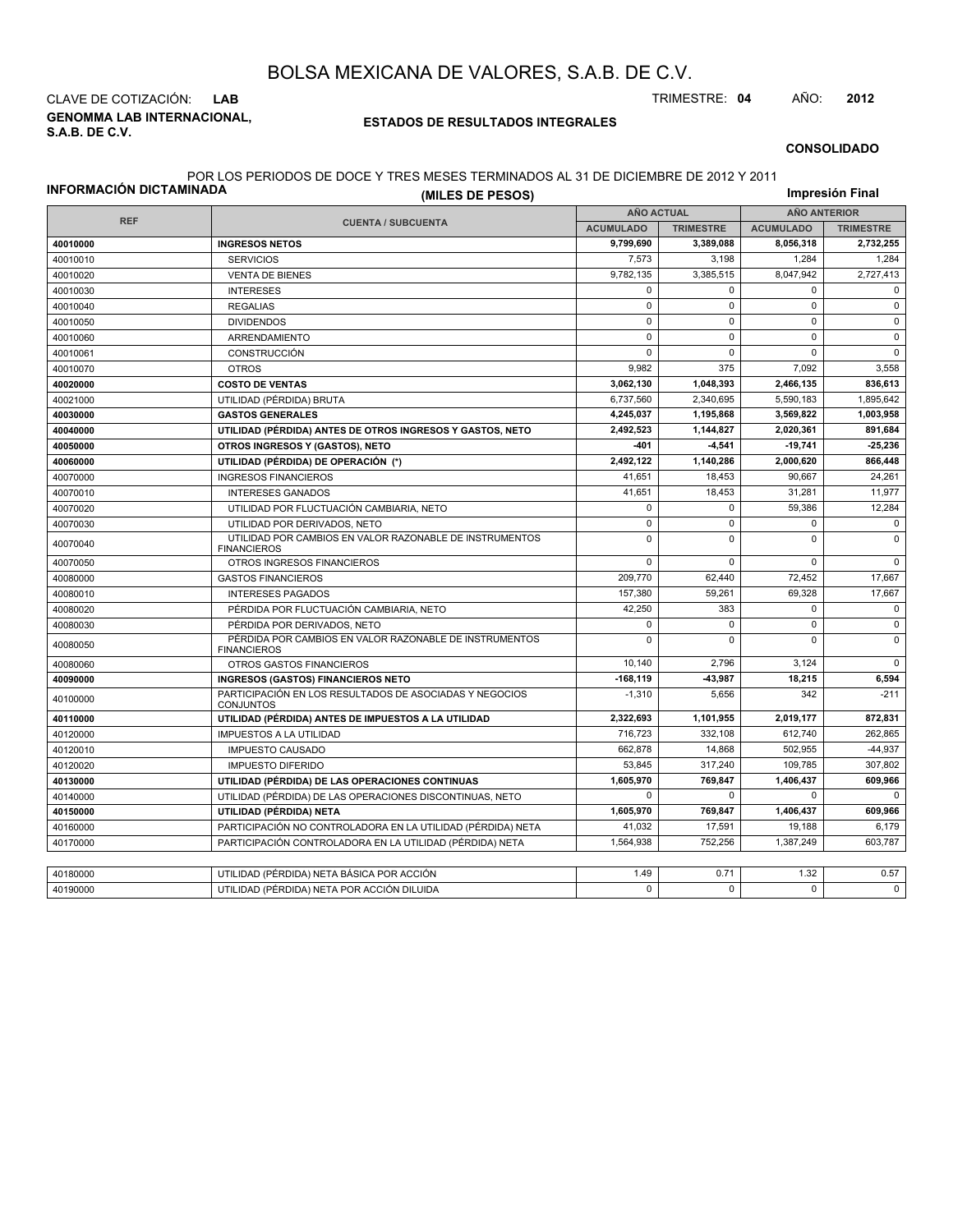**GENOMMA LAB INTERNACIONAL, S.A.B. DE C.V.** CLAVE DE COTIZACIÓN: **LAB** TRIMESTRE: **04** AÑO: **2012**

<sup>40310000</sup> UTILIDAD (PÉRDIDA) INTEGRAL ATRIBUIBLE A LA PARTICIPACIÓN CONTROLADORA

#### **ESTADOS DE RESULTADOS INTEGRALES OTROS RESULTADOS INTEGRALES (NETOS DE IMPUESTOS)**

1,504,002 760,004 1,461,343 635,480

**CONSOLIDADO**

#### POR LOS PERIODOS DE DOCE Y TRES MESES TERMINADOS AL 31 DE DICIEMBRE DE 2012 Y 2011

**INFORMACIÓN DICTAMINADA**

**(MILES DE PESOS)**

**Impresión Final**

| <b>REF</b> |                                                                                                 |                  | <b>AÑO ACTUAL</b> | <b>AÑO ANTERIOR</b> |                  |  |
|------------|-------------------------------------------------------------------------------------------------|------------------|-------------------|---------------------|------------------|--|
|            | <b>CUENTA / SUBCUENTA</b>                                                                       | <b>ACUMULADO</b> | <b>TRIMESTRE</b>  | <b>ACUMULADO</b>    | <b>TRIMESTRE</b> |  |
| 40200000   | UTILIDAD (PÉRDIDA) NETA                                                                         | 1,605,970        | 769,847           | 1,406,437           | 609,966          |  |
|            | PARTIDAS QUE NO SERAN RECLASIFICADAS A RESULTADOS                                               |                  |                   |                     |                  |  |
| 40210000   | GANANCIAS POR REVALUACIÓN DE PROPIEDADES                                                        | $\Omega$         | $\Omega$          |                     | 0                |  |
| 40220000   | GANANCIAS (PÉRDIDAS) ACTUARIALES POR OBLIGACIONES LABORALES                                     | $\Omega$         | $\Omega$          |                     | $\Omega$         |  |
| 40220100   | PARTICIPACIÓN EN RESULTADOS POR REVALUACIÓN DE PROPIEDADES DE<br>ASOCIADAS Y NEGOCIOS CONJUNTOS | $\Omega$         | $\Omega$          | ŋ                   | $\Omega$         |  |
|            | <b>PARTIDAS QUE PUEDEN SER RECLASIFICADAS SUBSECUENTEMENTE A</b><br><b>RESULTADOS</b>           |                  |                   |                     |                  |  |
| 40230000   | RESULTADO POR CONVERSIÓN DE MONEDAS EXTRANJERAS                                                 | $-65, 159$       | 8,221             | 78,294              | 33,490           |  |
| 40240000   | CAMBIOS EN LA VALUACIÓN DE ACTIVOS FINANCIEROS DISPONIBLES PARA<br><b>SU VENTA</b>              | n                | 0                 |                     | $\Omega$         |  |
| 40250000   | CAMBIOS EN LA VALUACIÓN DE INSTRUMENTOS FINANCIEROS DERIVADOS                                   | $\mathbf 0$      | $\Omega$          |                     | $\Omega$         |  |
| 40260000   | CAMBIOS EN EL VALOR RAZONABLE DE OTROS ACTIVOS                                                  | $\Omega$         | $\Omega$          |                     | 0                |  |
| 40270000   | PARTICIPACIÓN EN OTROS RESULTADOS INTEGRALES DE ASOCIADAS Y<br>NEGOCIOS CONJUNTOS               | $\Omega$         | $\Omega$          |                     | $\Omega$         |  |
| 40280000   | OTROS RESULTADOS INTEGRALES                                                                     | $\Omega$         | 0                 | $\Omega$            | $\Omega$         |  |
| 40290000   | TOTAL DE OTROS RESULTADOS INTEGRALES                                                            | $-65,159$        | 8,221             | 78.294              | 33,490           |  |
|            |                                                                                                 |                  |                   |                     |                  |  |
| 40300000   | UTILIDAD (PÉRDIDA) INTEGRAL                                                                     | 1,540,811        | 778,068           | 1,484,731           | 643,456          |  |
| 40320000   | UTILIDAD (PÉRDIDA) INTEGRAL ATRIBUIBLE A LA PARTICIPACIÓN NO<br><b>CONTROLADORA</b>             | 36,809           | 18.064            | 23.388              | 7.976            |  |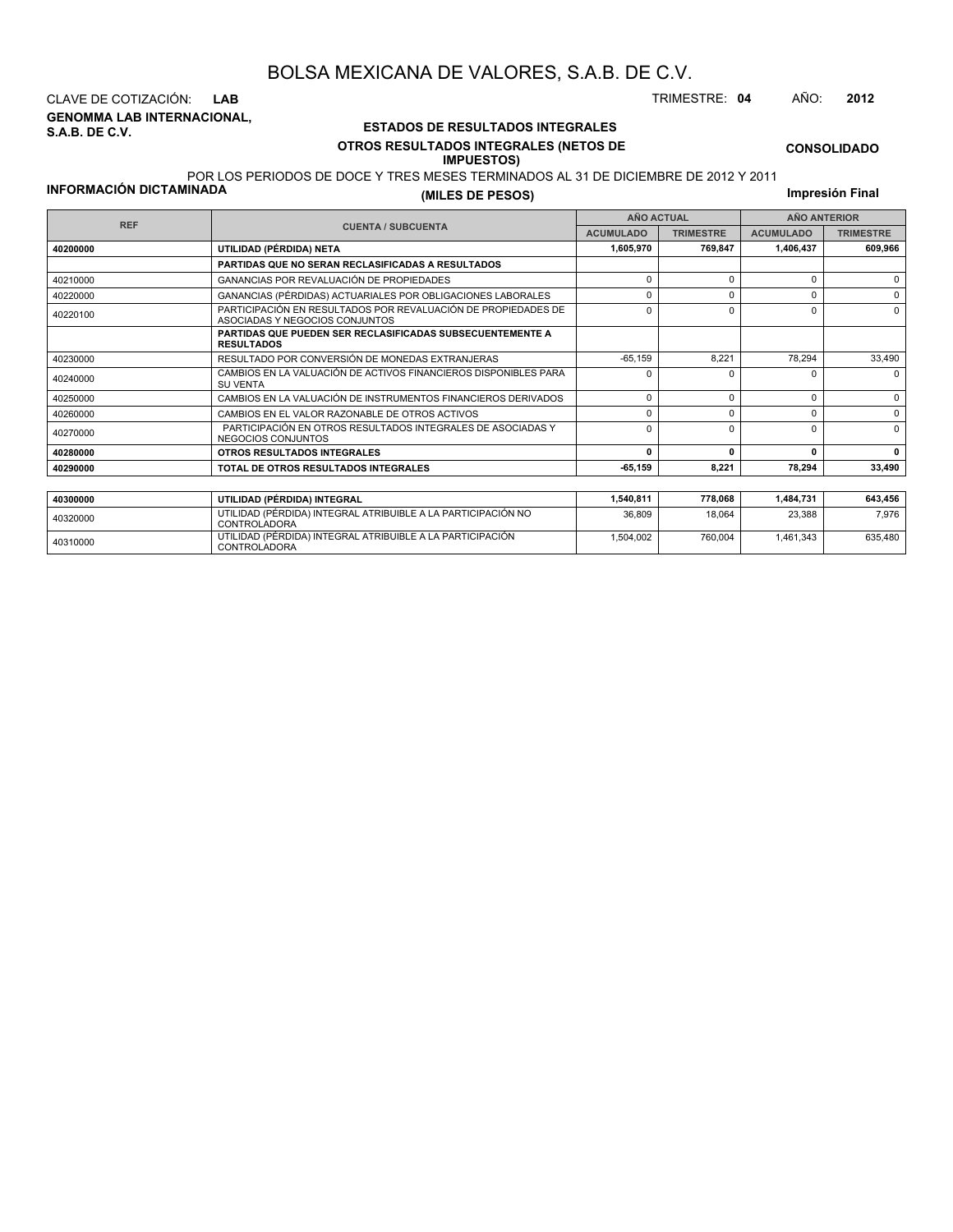**GENOMMA LAB INTERNACIONAL, S.A.B. DE C.V.** CLAVE DE COTIZACIÓN: **LAB** TRIMESTRE: **04** AÑO: **2012**

#### **ESTADOS DE RESULTADOS INTEGRALES DATOS INFORMATIVOS**

**CONSOLIDADO**

#### **INFORMACIÓN DICTAMINADA** POR LOS PERIODOS DE DOCE Y TRES MESES TERMINADOS AL 31 DE DICIEMBRE DE 2012 Y 2011

| <b>INFORMACIÓN DICTAMINADA</b> | (MILES DE PESOS)                      |                  |                  |                  |                  |
|--------------------------------|---------------------------------------|------------------|------------------|------------------|------------------|
| <b>REF</b>                     |                                       | AÑO ACTUAL       |                  | AÑO ANTERIOR     |                  |
|                                | <b>CUENTA / SUBCUENTA</b>             | <b>ACUMULADO</b> | <b>TRIMESTRE</b> | <b>ACUMULADO</b> | <b>TRIMESTRE</b> |
| 92000010                       | DEPRECIACIÓN Y AMORTIZACIÓN OPERATIVA | 66.346           | 17.602           | 81.944           | 19.358           |
| 92000020                       | PTU CAUSADA                           | 5,153            | 2.870            | 21,706           | 12.943           |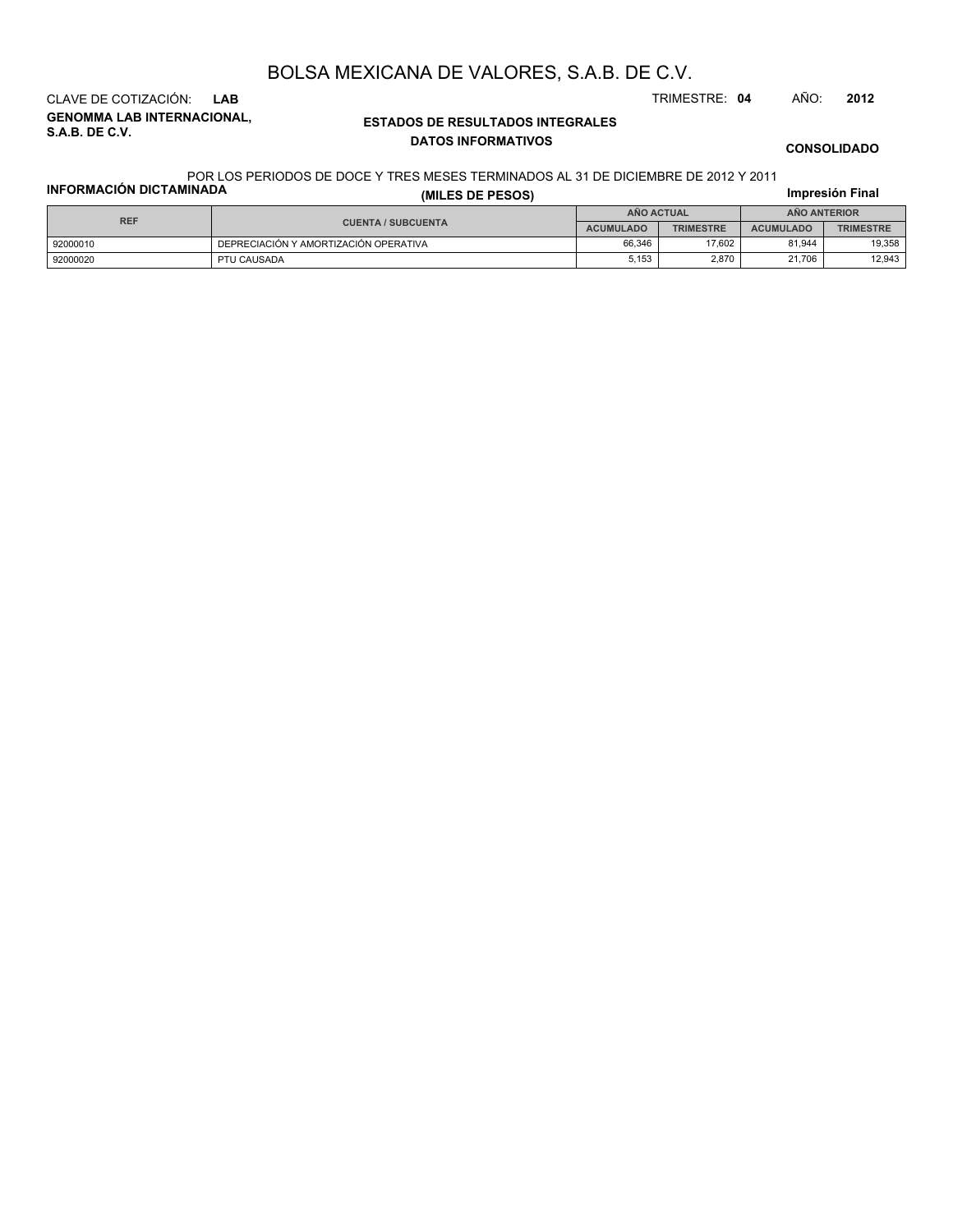# (\*) DEFINIRA CADA EMPRESA

(\*\*) INFORMACIÓN ULTIMOS 12 MESES, para las emisoras

**ESTADOS DE RESULTADOS INTEGRALES GENOMMA LAB INTERNACIONAL, DATOS INFORMATIVOS (12 MESES)**

# BOLSA MEXICANA DE VALORES, S.A.B. DE C.V.

CLAVE DE COTIZACIÓN: **LAB** TRIMESTRE: **04** AÑO: **2012**

**Impresión Final**

POR LOS PERIODOS DE DOCE Y TRES MESES TERMINADOS AL 31 DE DICIEMBRE DE 2012 Y 2011

**INFORMACIÓN DICTAMINADA**

**S.A.B. DE C.V.**

| INFORMACION DICTAMINADA |                           | (MILES DE PESOS)                                             | Impresión Final |           |  |
|-------------------------|---------------------------|--------------------------------------------------------------|-----------------|-----------|--|
| <b>REF</b>              |                           | <b>AÑO</b>                                                   |                 |           |  |
|                         | <b>CUENTA / SUBCUENTA</b> | <b>ACTUAL</b>                                                | <b>ANTERIOR</b> |           |  |
|                         | 92000030                  | INGRESOS NETOS (**)                                          | 9.799.690       | 8,056,318 |  |
|                         | 92000040                  | UTILIDAD (PÉRDIDA) DE OPERACIÓN (**)                         | 2.492.122       | 2,000,620 |  |
|                         | 92000050                  | PARTICIPACIÓN CONTROLADORA EN LA UTILIDAD (PÉRDIDA) NETA(**) | 1.564.938       | 1.387.249 |  |
|                         | 92000060                  | UTILIDAD (PÉRDIDA) NETA (**)                                 | 1.605.970       | 1,406,437 |  |
|                         | 92000070                  | DEPRECIACIÓN Y AMORTIZACIÓN OPERATIVA (**)                   | 66,346          | 81.944    |  |

**CONSOLIDADO**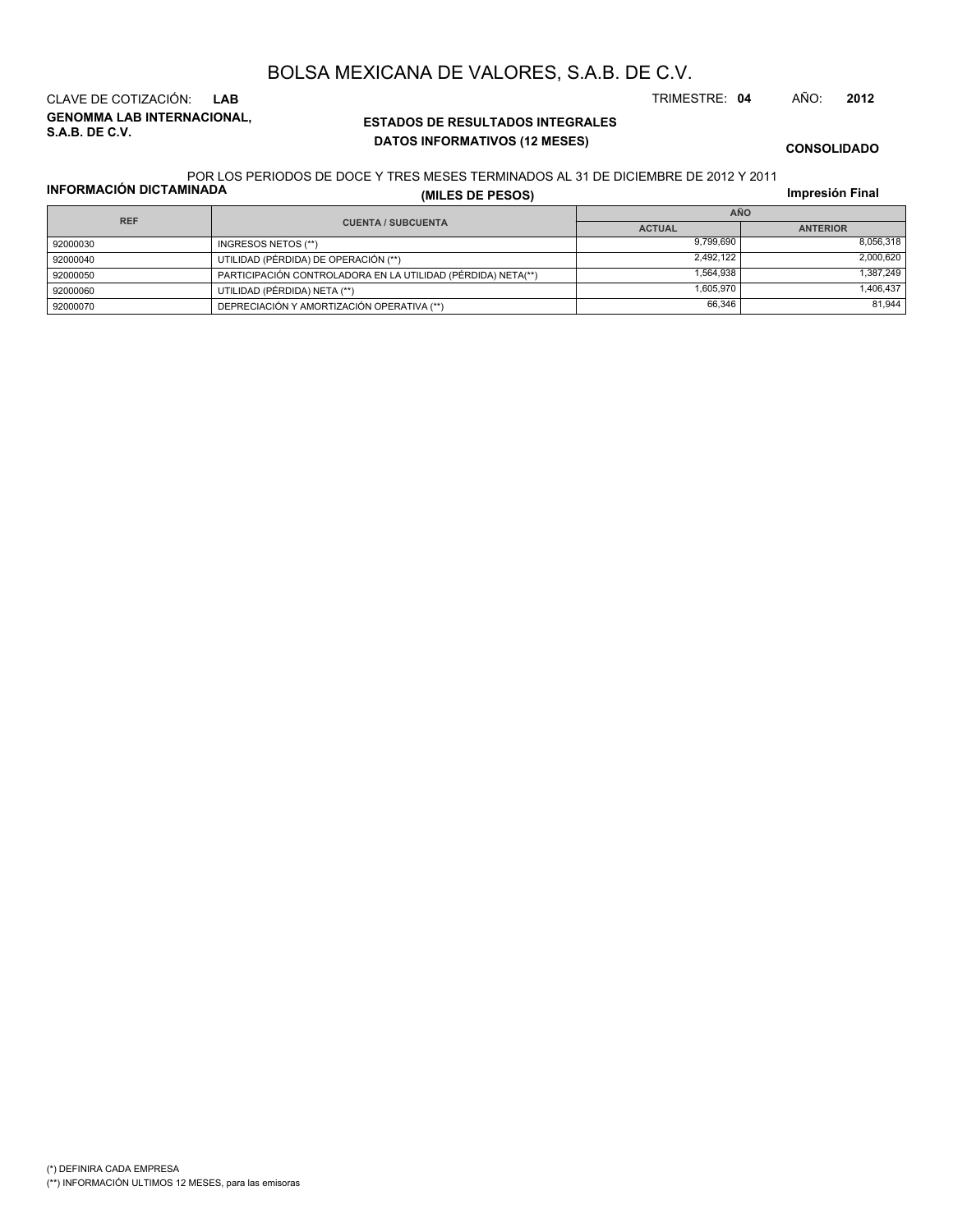TRIMESTRE: **04** AÑO: **2012**

#### **ESTADOS DE FLUJOS DE EFECTIVO (METODO INDIRECTO) GENOMMA LAB INTERNACIONAL, S.A.B.**

#### AL 31 DE DICIEMBRE DE 2012 Y 2011

#### **(MILES DE PESOS)**

#### **INFORMACIÓN DICTAMINADA**

CLAVE DE COTIZACIÓN: **LAB**

**DE C.V.**

**IMPRESIÓN FINAL AND SUBCUENTA**<br> **IMPORTE TRIMESTRE AÑO ACTUAL IMPORTE IMPORTE REF TRIMESTRE AÑO ANTERIOR IMPORTE ACTIVIDADES DE OPERACIÓN 50010000 UTILIDAD (PÉRDIDA) NETA ANTES DE IMPUESTOS A LA UTILIDAD 2,322,693 2,019,177** 50020000 +(-) PARTIDAS SIN IMPACTO EN EL EFECTIVO 0 0 50020010 + ESTIMACIÓN DEL PERIODO 0 0 50020020 +PROVISIÓN DEL PERIODO 0 0 50020030 + (-) OTRAS PARTIDAS NO REALIZADAS 0 0 50030000 +(-) PARTIDAS RELACIONADAS CON ACTIVIDADES DE INVERSIÓN 67,240 669 0669 50030010 + DEPRECIACIÓN Y AMORTIZACIÓN DEL PERIODO 66,347 81,944 50030020 (-) + UTILIDAD O PERDIDA EN VENTA DE PROPIEDADES PLANTA Y EQUIPO -478 10,872 50030030 +(-) PÉRDIDA (REVERSIÓN) POR DETERIORO 0 0 50030040 (-)+PARTICIPACIÓN EN ASOCIADAS Y NEGOCIOS CONJUNTOS 1,310 | 1,310 | 1,310 | 2342 50030050 (-)DIVIDENDOS COBRADOS 0 0 50030060 (-)INTERESES A FAVOR 0 0 50030070 (-)FLUCTUACIÓN CAMBIARIA 61 -1,805 50030080 (-) +OTRAS PARTIDAS 0 0 50040000 + (-) PARTIDAS RELACIONADAS CON ACTIVIDADES DE FINANCIAMIENTO 157,326 45,971 50040010 (+)INTERESES DEVENGADOS 45,971 (+) 157,326 45,971 50040020 (+)FLUCTUACIÓN CAMBIARIA 0 0 50040030 (+)OPERACIONES FINANCIERAS DE DERIVADOS 0 0 50040040 + (-) OTRAS PARTIDAS 0 0 **50050000 FLUJO DERIVADO DEL RESULTADO ANTES DE IMPUESTOS A LA UTILIDAD 2,547,259 2,155,817** 50060000 FLUJOS GENERADOS O UTILIZADOS EN LA OPERACIÓN -2,051,317 -2,654,344 -2,654,344 -2,081,317 50060010 + (-) DECREMENTO (INCREMENTO) EN CLIENTES -1,312,916 -329,041 50060020 + (-) DECREMENTO (INCREMENTO) EN INVENTARIOS 68.553 68.553 -197,589 -197,589  $+(-)$ DECREMENTO (INCREMENTO) EN OTRAS CUENTAS POR COBRAR Y OTROS ACTIVOS -1,406,147 -143,481 **CIRCULANTES** 50060040 + (-) INCREMENTO (DECREMENTO) EN PROVEEDORES + + (-) INCREMENTO (DECREMENTO) EN PROVEEDORES 50060050 + (-) INCREMENTO (DECREMENTO) EN OTROS PASIVOS + (-) (-) (-) (-) (-) (-) (-) (-) (-) (-1,139,303) + (-) (-1,139,303) + (-) (-1,139,303) + (-) (-1,139,303) + (-) (-1,139,303) + (-) (-) (-) (-) (-) (-) (-) (-) (-) (  $+$  (-)IMPUESTOS A LA UTILIDAD PAGADOS O DEVUELTOS -186,035 -186,035 -565,605 -565,605 -565,605 -565,605 -565,605 **50070000 FLUJOS NETOS DE EFECTIVO DE ACTIVIDADES DE OPERACIÓN -107,085 74,500 ACTIVIDADES DE INVERSIÓN** 50080000 FLUJOS NETOS DE EFECTIVO DE ACTIVIDADES DE INVERSIÓN CONTRADORES EN ENTRE EN EL ENTRE EN LA ENFERACIA 50080010 (-)INVERSIONES CON CARÁCTER PERMANENTE 0 0 50080020 +DISPOSICIONES DE INVERSIONES CON CARÁCTER PERMANENTE 0 0 50080030 (-)INVERSION EN PROPIEDADES, PLANTA Y EQUIPO -71,723 -71,723 -65,082 50080040 +VENTA DE PROPIEDADES, PLANTA Y EQUIPO 1,179 0 50080050 (-) INVERSIONES TEMPORALES 0 0 50080060 +DISPOSICION DE INVERSIONES TEMPORALES 0 0 50080070 (-)INVERSION EN ACTIVOS INTANGIBLES - -2,617,163 - -2,617,163 - -894,718 50080080 +DISPOSICION DE ACTIVOS INTANGIBLES 0 0 50080090 (-)ADQUISICIONES DE NEGOCIOS 0 0 50080100 +DISPOSICIONES DE NEGOCIOS 0 0 50080110 +DIVIDENDOS COBRADOS 0 0 50080120 +INTERESES COBRADOS 0 0 50080130 +(-) DECREMENTO (INCREMENTO) ANTICIPOS Y PRESTAMOS A TERCEROS 0 0 50080140 + (-) OTRAS PARTIDAS 0 0 **ACTIVIDADES DE FINANCIAMIENTO** 50090000 FLUJOS NETOS DE EFECTIVO DE ACTIVIDADES DE FINANCIAMIENTO 2,233,244 895,274 50090010 + FINANCIAMIENTOS BANCARIOS 2,668,896 1,170,000 50090020 + FINANCIAMIENTOS BURSÁTILES 0 0 50090030 + OTROS FINANCIAMIENTOS 0 0 50090040 (-) AMORTIZACIÓN DE FINANCIAMIENTOS BANCARIOS -180,000 -200,000 50090050 (-) AMORTIZACIÓN DE FINANCIAMIENTOS BURSÁTILES 0 0 50090060 (-) AMORTIZACIÓN DE OTROS FINANCIAMIENTOS 0 0 50090070 + (-) INCREMENTO (DECREMENTO) EN EL CAPITAL SOCIAL 0 0 50090080 (-) DIVIDENDOS PAGADOS 0 0 50090090 + PRIMA EN EMISIÓN DE ACCIONES de la componentación de la componentación de la componentación de la c 50090100 + APORTACIONES PARA FUTUROS AUMENTOS DE CAPITAL 0 0 50090110 | (-)INTERESES PAGADOS -162,242 | -28,761 50090120 (-)RECOMPRA DE ACCIONES -219,440 -41,579

50090130 + (-) OTRAS PARTIDAS 126,030 -4,386

**CONSOLIDADO Impresión Final**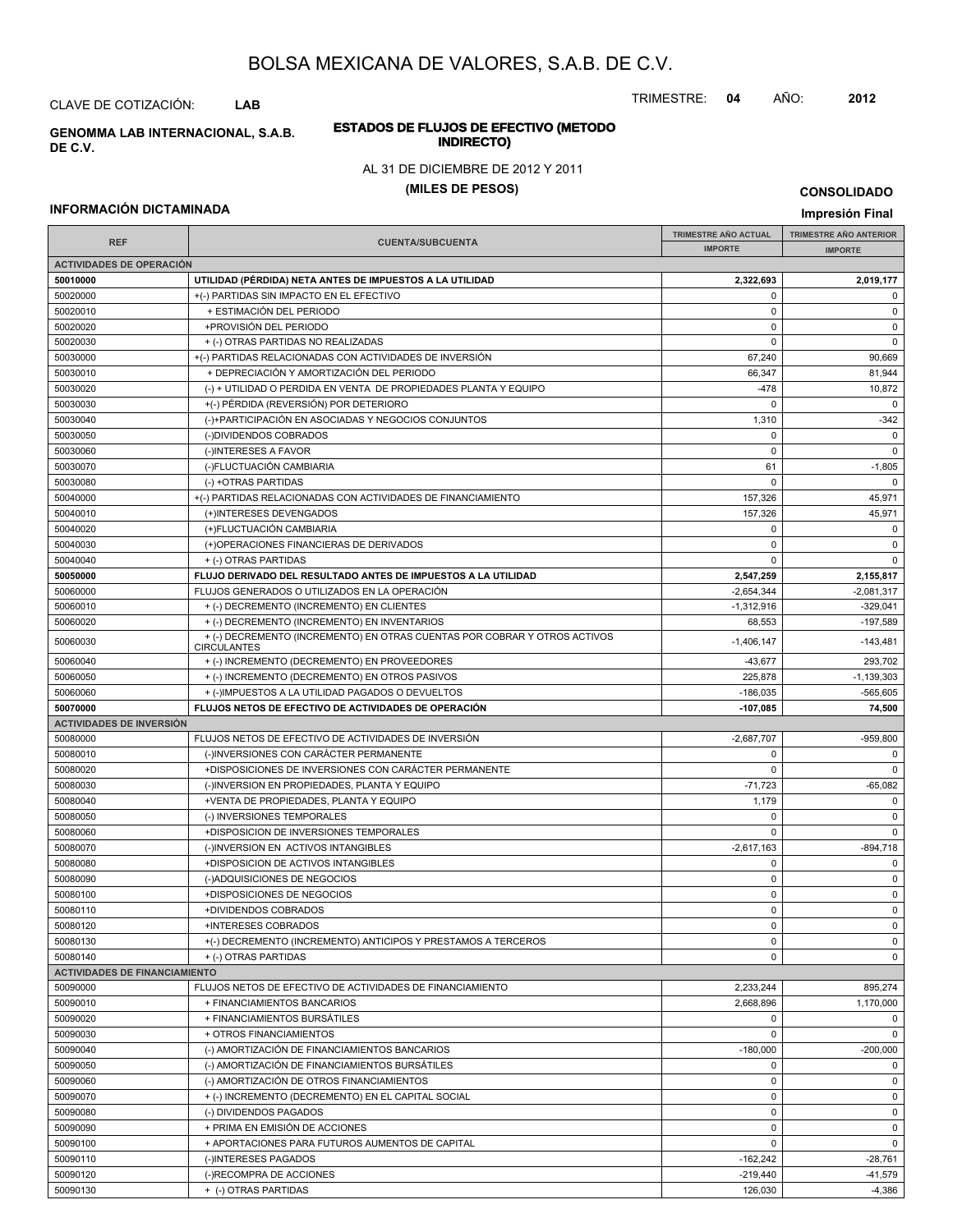CLAVE DE COTIZACIÓN: **LAB**

**INDIRECTO) GENOMMA LAB INTERNACIONAL, S.A.B. DE C.V.**

## TRIMESTRE: **04** AÑO: **2012**

# **ESTADOS DE FLUJOS DE EFECTIVO (METODO**

#### AL 31 DE DICIEMBRE DE 2012 Y 2011

#### **(MILES DE PESOS)**

#### **INFORMACIÓN DICTAMINADA**

**CONSOLIDADO**

#### **Impresión Final**

|            |                                                                 | <b>TRIMESTRE AÑO ACTUAL</b> | <b>TRIMESTRE AÑO ANTERIOR</b> |
|------------|-----------------------------------------------------------------|-----------------------------|-------------------------------|
| <b>REF</b> | <b>CUENTA/SUBCUENTA</b>                                         | <b>IMPORTE</b>              | <b>IMPORTE</b>                |
| 50100000   | INCREMENTO (DISMINUCION) DE EFECTIVO Y EQUIVALENTES DE EFECTIVO | -561.548                    | 9.974                         |
| 50110000   | CAMBIOS EN EL VALOR DEL EFECTIVO Y EQUIVALENTES DE EFECTIVO     | -59.805                     | 74.109                        |
| 50120000   | EFECTIVO Y EQUIVALENTES DE EFECTIVO AL PRINCIPIO DEL PERIODO    | 1.538.520                   | 1.454.437                     |
| 50130000   | EFECTIVO Y EQUIVALENTES DE EFECTIVO AL FINAL DEL PERIODO        | 917.167                     | 1,538,520                     |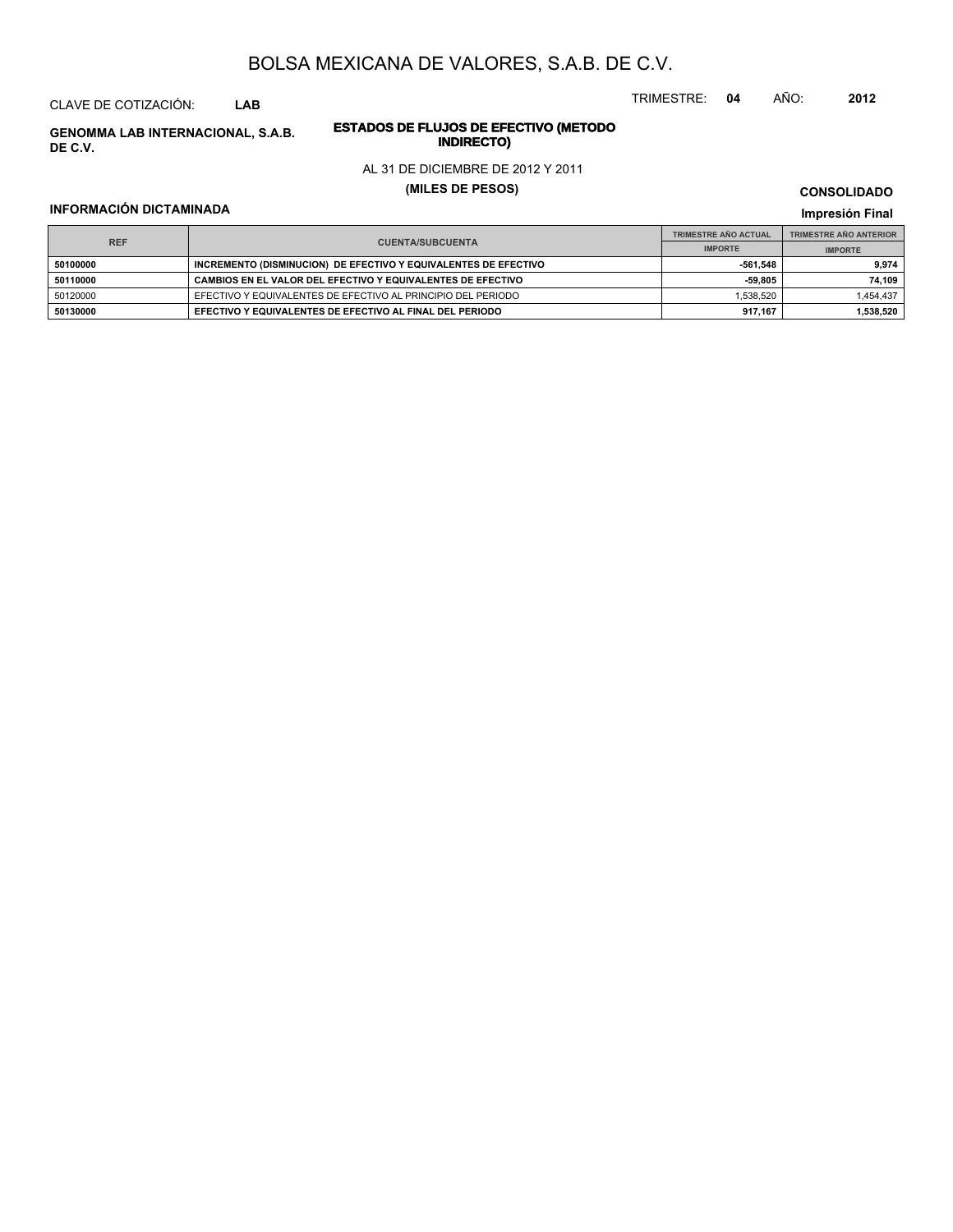CLAVE DE COTIZACIÓN:**LAB**

**GENOMMA LAB INTERNACIONAL, S.A.B. DE C.V.**

#### **ESTADOS DE VARIACIONES EN EL CAPITALCONTABLE(MILES DE PESOS)**

 TRIMESTRE:TRIMESTRE: 04 AÑO: **<sup>2012</sup>**

**CONSOLIDADO**

#### **INFORMACIÓN DICTAMINADA**

**Impresión Final**

|                                                                     |                       |                                       |                                                  | <b>APORTACIONES</b>                                         |                                           | UTILIDADES O PÉRDIDAS<br><b>ACUMULADAS</b> |                                                                          | <b>OTROS</b><br><b>RESULTADOS</b>                                        |                                             |                                                          |                                            |
|---------------------------------------------------------------------|-----------------------|---------------------------------------|--------------------------------------------------|-------------------------------------------------------------|-------------------------------------------|--------------------------------------------|--------------------------------------------------------------------------|--------------------------------------------------------------------------|---------------------------------------------|----------------------------------------------------------|--------------------------------------------|
| <b>CONCEPTOS</b>                                                    | <b>CAPITAL SOCIAL</b> | <b>ACCIONES</b><br><b>RECOMPRADAS</b> | <b>PRIMA EN</b><br>EMISIÓN DE<br><b>ACCIONES</b> | <b>PARA FUTUROS</b><br><b>AUMENTOS DE</b><br><b>CAPITAL</b> | <b>OTRO CAPITAL</b><br><b>CONTRIBUIDO</b> | <b>RESERVAS</b>                            | <b>UTILIDADES</b><br><b>RETENIDAS</b><br>(PÉRDIDAS<br><b>ACUMULADAS)</b> | <b>INTEGRALES</b><br><b>ACUMULADOS</b><br>(NETOS DE<br><b>IMPUESTOS)</b> | <b>PARTICIPACIÓN</b><br><b>CONTROLADORA</b> | <b>PARTICIPACIÓN</b><br><b>NO</b><br><b>CONTROLADORA</b> | <b>TOTAL DE CAPITAL</b><br><b>CONTABLE</b> |
| SALDO INICIAL AL 1 DE ENERO DEL 2011                                | 1,921,660             | $-73,855$                             | 19,612                                           | $\mathbf{0}$                                                | $\mathbf{0}$                              | $\pmb{0}$                                  | 2,204,770                                                                | $-6,636$                                                                 | 4,065,551                                   | 27,090                                                   | 4,092,641                                  |
| AJUSTES RETROSPECTIVOS                                              | $\mathbf 0$           | $\Omega$                              | $\Omega$                                         |                                                             |                                           | $\Omega$                                   |                                                                          |                                                                          |                                             |                                                          |                                            |
| APLICACIÓN DE OTROS RESULTADOS<br>INTEGRALES A UTILIDADES RETENIDAS |                       |                                       |                                                  |                                                             |                                           |                                            |                                                                          |                                                                          |                                             |                                                          |                                            |
| CONSTITUCIÓN DE RESERVAS                                            | $\Omega$              |                                       | $\Omega$                                         |                                                             |                                           |                                            |                                                                          |                                                                          |                                             |                                                          |                                            |
| DIVIDENDOS DECRETADOS                                               |                       |                                       |                                                  |                                                             |                                           |                                            |                                                                          |                                                                          |                                             | $-8,584$                                                 | $-8,584$                                   |
| (DISMINUCIÓN) AUMENTOS DE CAPITAL                                   |                       | $\Omega$                              |                                                  |                                                             |                                           |                                            |                                                                          |                                                                          |                                             |                                                          |                                            |
| RECOMPRA DE ACCIONES                                                |                       | $-22,630$                             |                                                  |                                                             |                                           |                                            |                                                                          |                                                                          | $-22,630$                                   |                                                          | $-22,630$                                  |
| (DISMINUCIÓN) AUMENTO EN PRIMA EN<br>EMISIÓN DE ACCIONES            | $\Omega$              | $\Omega$                              | $\Omega$                                         |                                                             |                                           |                                            |                                                                          |                                                                          |                                             |                                                          |                                            |
| (DISMINUCIÓN) AUMENTO DE LA<br>PARTICIPACIÓN NO CONTROLADORA        |                       |                                       |                                                  |                                                             |                                           |                                            |                                                                          |                                                                          |                                             |                                                          |                                            |
| OTROS MOVIMIENTOS                                                   |                       |                                       |                                                  |                                                             |                                           |                                            |                                                                          |                                                                          |                                             |                                                          |                                            |
| RESULTADO INTEGRAL                                                  | $\mathbf 0$           | $\Omega$                              | $\Omega$                                         |                                                             |                                           | $\Omega$                                   | 1,387,249                                                                | 72,267                                                                   | 1,459,516                                   | 23,388                                                   | 1,482,904                                  |
| SALDO FINAL AL 31 DE DICIEMBRE DEL 2011                             | 1,921,660             | $-96,485$                             | 19,612                                           | $\Omega$                                                    | $\mathbf{0}$                              | $\mathbf{0}$                               | 3,592,019                                                                | 65,631                                                                   | 5,502,437                                   | 41,894                                                   | 5,544,331                                  |
| SALDO INICIAL AL 1 DE ENERO DEL 2012                                | 1,921,660             | $-96,485$                             | 19,612                                           | $\mathbf{0}$                                                | $\mathbf{0}$                              | $\mathbf 0$                                | 3,592,019                                                                | 65,631                                                                   | 5,502,437                                   | 41,894                                                   | 5,544,331                                  |
| AJUSTES RETROSPECTIVOS                                              | $\Omega$              | $\Omega$                              |                                                  |                                                             |                                           | $\Omega$                                   |                                                                          |                                                                          |                                             |                                                          |                                            |
| APLICACIÓN DE OTROS RESULTADOS<br>INTEGRALES A UTILIDADES RETENIDAS | $\Omega$              |                                       |                                                  |                                                             |                                           |                                            |                                                                          |                                                                          |                                             |                                                          |                                            |
| CONSTITUCIÓN DE RESERVAS                                            | $\Omega$              |                                       | $\Omega$                                         |                                                             | $\Omega$                                  |                                            |                                                                          |                                                                          |                                             | $\Omega$                                                 |                                            |
| DIVIDENDOS DECRETADOS                                               |                       |                                       |                                                  |                                                             |                                           |                                            |                                                                          |                                                                          | n                                           | $-22,986$                                                | $-22,986$                                  |
| (DISMINUCIÓN) AUMENTOS DE CAPITAL                                   | $\Omega$              | $\Omega$                              |                                                  |                                                             |                                           |                                            |                                                                          |                                                                          |                                             |                                                          | $\Omega$                                   |
| RECOMPRA DE ACCIONES                                                | $\Omega$              | $-63,467$                             |                                                  |                                                             |                                           |                                            |                                                                          |                                                                          | $-63,467$                                   |                                                          | $-63,467$                                  |
| (DISMINUCIÓN) AUMENTO EN PRIMA EN<br>EMISIÓN DE ACCIONES            | $\Omega$              | n                                     | 20,137                                           |                                                             |                                           |                                            |                                                                          |                                                                          | 20,137                                      |                                                          | 20,137                                     |
| (DISMINUCIÓN) AUMENTO DE LA<br>PARTICIPACIÓN NO CONTROLADORA        |                       |                                       |                                                  |                                                             |                                           |                                            |                                                                          |                                                                          |                                             |                                                          |                                            |
| OTROS MOVIMIENTOS                                                   |                       |                                       |                                                  |                                                             |                                           |                                            |                                                                          |                                                                          |                                             |                                                          |                                            |
| RESULTADO INTEGRAL                                                  | $\Omega$              |                                       |                                                  |                                                             |                                           |                                            | 1,564,938                                                                | $-60,936$                                                                | 1,504,002                                   | 36,809                                                   | 1,540,811                                  |
| SALDO FINAL AL 31 DE DICIEMBRE DEL 2012                             | 1,921,660             | $-159,952$                            | 39,749                                           | $\mathbf{0}$                                                | $\Omega$                                  | $\mathbf{0}$                               | 5,156,957                                                                | 4,695                                                                    | 6,963,109                                   | 55,717                                                   | 7,018,826                                  |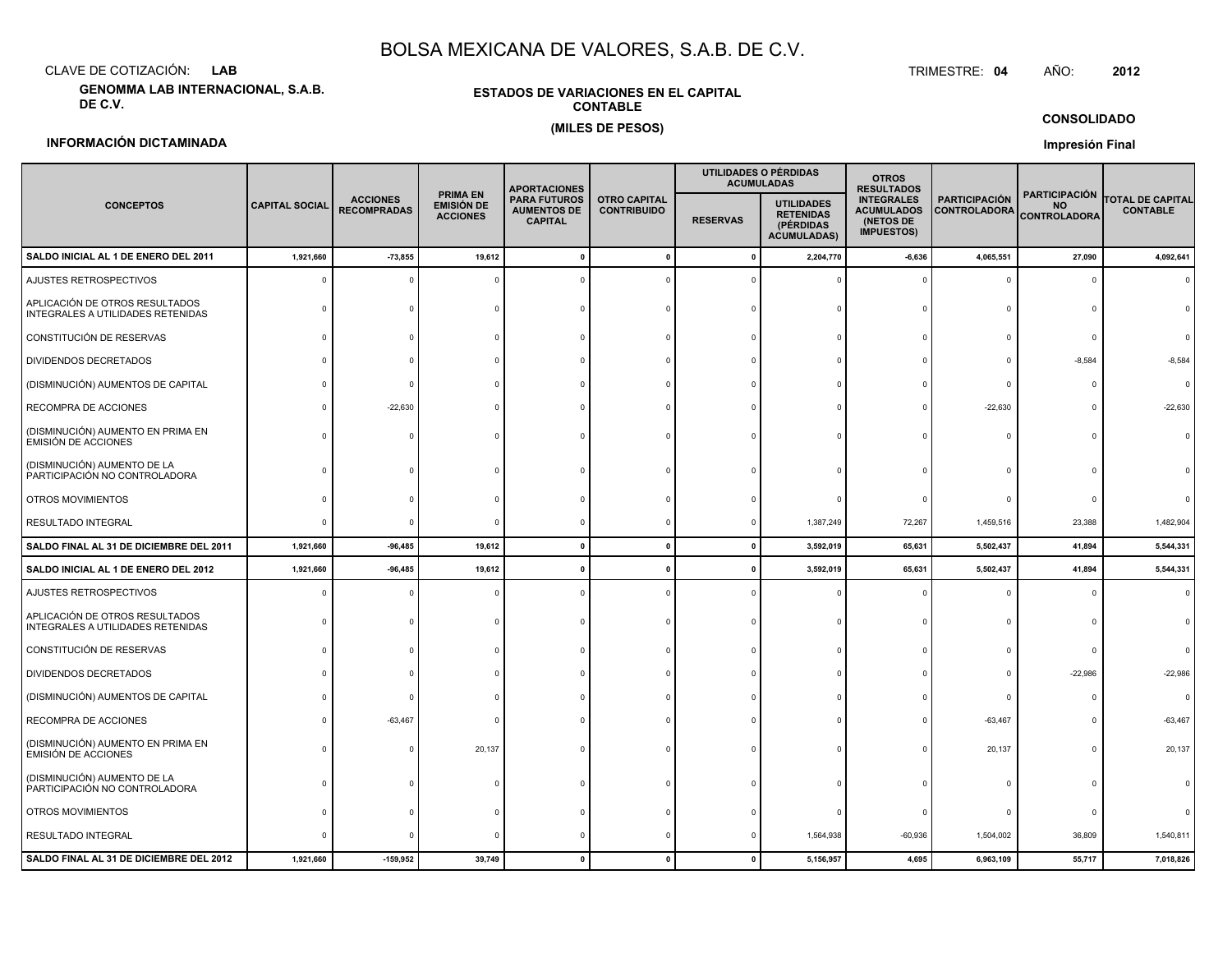CLAVE DE COTIZACIÓN: **LAB**

**GENOMMA LAB INTERNACIONAL, S.A.B. DE C.V.**

**COMENTARIOS Y ANALISIS DE LA ADMINISTRACIÓN SOBRE LOS RESULTADOS DE OPERACIÓN Y SITUACIÓN FINANCIERA DE LA COMPAÑÍA**

 $1/13$ **CONSOLIDADO Impresión Final PAGINA** 

#### **INFORMACIÓN DICTAMINADA**

GENOMMA LAB INTERNACIONAL REPORTA RESULTADOS DEL CUARTO TRIMESTRE Y AUDITADOS ANUALES DE 2012

MÉXICO D.F., A 21 DE MARZO DE 2013

GENOMMA LAB INTERNACIONAL, S.A.B. DE C.V. (BMV: LAB.B) ("GENOMMA LAB" O "LA COMPAÑÍA"), DA A CONOCER LOS RESULTADOS CORRESPONDIENTES AL CUARTO TRIMESTRE TERMINADO EL 31 DE DICIEMBRE DE 2012. TODAS LAS CIFRAS INCLUIDAS EN ESTE REPORTE SE ENCUENTRAN EN PESOS NOMINALES MEXICANOS Y SE ENCUENTRAN PRESENTADAS DE ACUERDO A LAS NORMAS INTERNACIONALES DE INFORMACIÓN FINANCIERA (NIIF O IFRS POR SUS SIGLAS EN INGLÉS), TODAS LAS CIFRAS ANUALES HAN SIDO AUDITADAS Y ESTÁN SUJETAS A SU APROBACIÓN EN LA ASAMBLEA ANUAL DE ACCIONISTAS. PARA CUMPLIR CON LAS DISPOSICIONES ESTABLECIDAS POR LA COMISIÓN NACIONAL BANCARIA Y DE VALORES (CNBV), LA COMPAÑÍA ADOPTÓ A PARTIR DEL 1 DE ENERO DE 2012, DE FORMA RETROSPECTIVA, EL MARCO CONTABLE ESTABLECIDO EN LAS NORMAS INTERNACIONALES DE INFORMACIÓN FINANCIERA (IFRS) PARA LA PREPARACIÓN DE SUS ESTADOS FINANCIEROS. LA INFORMACIÓN PROPORCIONADA EN ESTE REPORTE ES LA CUARTA INFORMACIÓN FINANCIERA PUBLICADA POR GENOMMA LAB BAJO LAS IFRS. ASIMISMO, DEBIDO A LA ADOPCIÓN DE LAS IFRS, SE AJUSTARON CIFRAS DEL 2011 CON EL FIN DE TENER UNA BASE COMPARABLE, POR LO QUE HAY VARIACIONES RESPECTO A LAS CIFRAS REPORTADAS ORIGINALMENTE.

RESULTADOS Y HECHOS RELEVANTES DEL 4T 2012 (VS. 4T 2011)

LAS VENTAS NETAS EN EL CUARTO TRIMESTRE ALCANZARON PS. 3,389.1 MILLONES, UN INCREMENTO DE 24.0% CONTRA EL MISMO PERIODO DE 2011. EL EBITDA AUMENTÓ 30.7%, ALCANZANDO PS. 1,157.9 MILLONES EN EL TRIMESTRE, LO QUE REPRESENTA UN MARGEN DE 34.2%. LA UTILIDAD NETA CONSOLIDADA CRECIÓ 26.2%, PARA ALCANZAR PS. 769.8 MILLONES EN EL CUARTO TRIMESTRE COMPARADO CON EL MISMO TRIMESTRE DE 2011. LA UTILIDAD POR ACCIÓN FUE DE PS. 1.49, UN INCREMENTO DE 13.2% COMPARADO CON EL MISMO PERIODO DE 2011. DURANTE EL CUARTO TRIMESTRE GENOMMA LAB LANZÓ EXITOSAMENTE 12 PRODUCTOS BAJO 5 MARCAS EXISTENTES Y 6 PRODUCTOS BAJO 2 MARCAS NUEVAS.

UTILIDAD POR ACCIÓN DE LOS ÚLTIMOS 12 MESES. LA UTILIDAD POR ACCIÓN FUE CALCULADA USANDO UN PROMEDIO PONDERADO DEL NÚMERO DE ACCIONES EN CIRCULACIÓN DURANTE EL PERIODO.

RESULTADOS AUDITADOS Y HECHOS RELEVANTES DEL AÑO 2012 (VS. 2011)

LAS VENTAS NETAS EN EL AÑO ALCANZARON PS. 9,799.7 MILLONES, UN INCREMENTO DE 21.6% CONTRA 2011. EL EBITDA AJUSTADO2 AUMENTÓ 25.2%, ALCANZANDO PS. 2,607.6 MILLONES EN EL AÑO, LO QUE REPRESENTA UN MARGEN DE 26.6%. LA UTILIDAD NETA CONSOLIDADA DE 2012 CRECIÓ 14.2%, PARA ALCANZAR PS. 1,606.0 MILLONES COMPARADO CON 2011. LA UTILIDAD POR ACCIÓN FUE DE PS. 1.49, UN INCREMENTO DE 13.3% COMPARADO CON 2011. DURANTE EL AÑO GENOMMA LAB LANZÓ EXITOSAMENTE 68 PRODUCTOS BAJO 19 MARCAS EXISTENTES Y 15 PRODUCTOS BAJO 5 MARCAS NUEVAS.

COMENTARIOS DEL PRESIDENTE Y DIRECTOR GENERAL

EL SR. RODRIGO HERRERA, PRESIDENTE DEL CONSEJO DE ADMINISTRACIÓN Y DIRECTOR GENERAL DE LA COMPAÑÍA MENCIONÓ: "NOS SENTIMOS SATISFECHOS AL ANUNCIAR NUESTROS RESULTADOS PARA EL AÑO COMPLETO 2012, LOS CUALES ESTUVIERON EXCEDIERON NUESTRA GUÍA DE RESULTADOS REVISADA. LOGRAMOS TERMINAR EL AÑO CON UN FUERTE CUARTO TRIMESTRE Y RESULTADOS MUY POSITIVOS TANTO EN MÉXICO COMO EN NUESTRAS OPERACIONES INTERNACIONALES.

TRIMESTRE: **04** AÑO: **2012**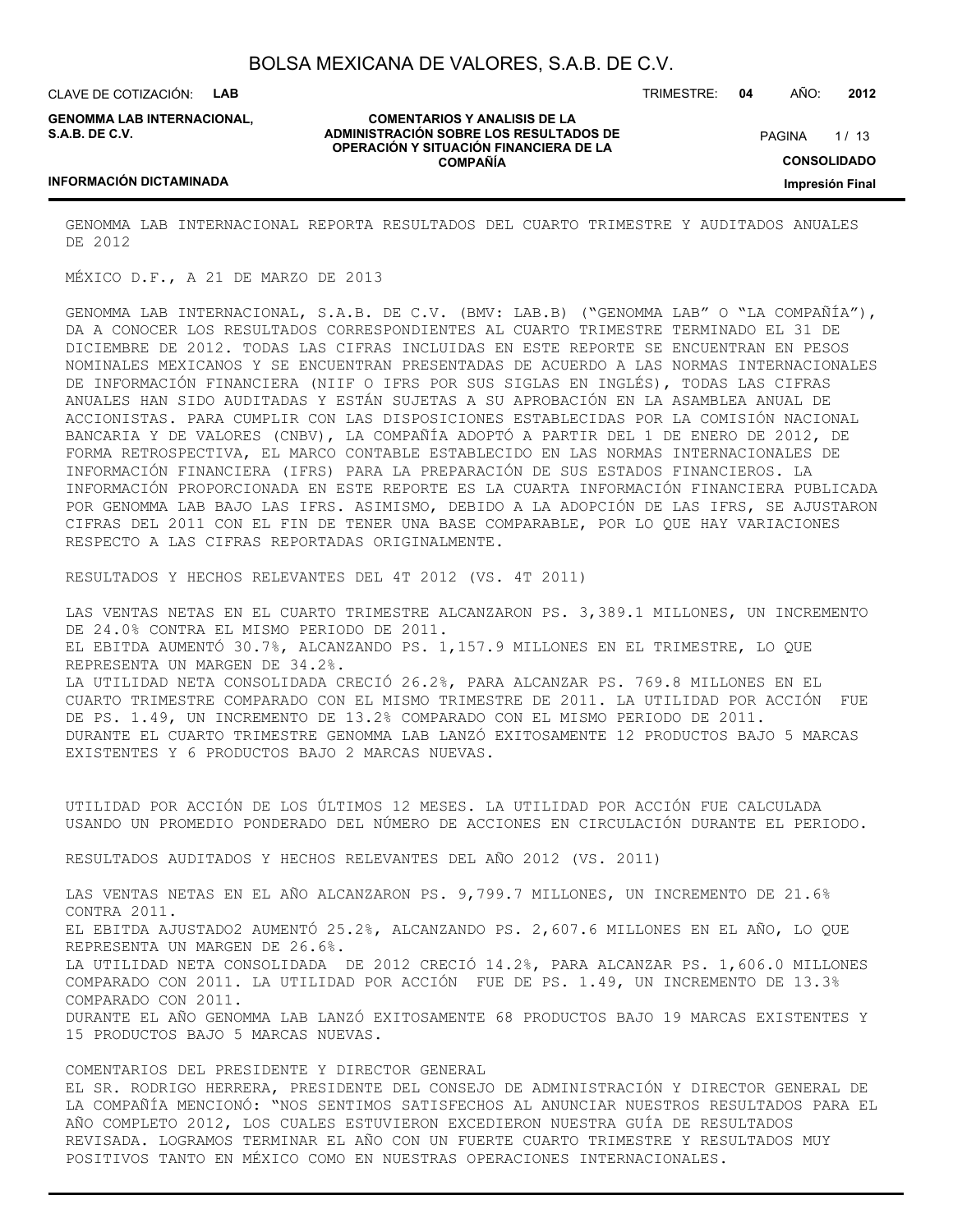CLAVE DE COTIZACIÓN: **LAB**

**INFORMACIÓN DICTAMINADA**

**GENOMMA LAB INTERNACIONAL, S.A.B. DE C.V.**

#### **COMENTARIOS Y ANALISIS DE LA ADMINISTRACIÓN SOBRE LOS RESULTADOS DE OPERACIÓN Y SITUACIÓN FINANCIERA DE LA COMPAÑÍA**

 $2/13$ **PAGINA** 

TRIMESTRE: **04** AÑO: **2012**

**CONSOLIDADO**

**Impresión Final**

### NUESTRAS OPERACIONES EN MÉXICO REPORTARON UN SÓLIDO CRECIMIENTO DE 16% AÑO CONTRA AÑO. NUESTROS PRODUCTOS OTC Y PC CONTINUARON MOSTRANDO FUERTES TASAS DE CRECIMIENTO POR ENCIMA DEL MERCADO. AL DÍA DE HOY, CONTINUAMOS SIENDO LA FARMACÉUTICA OTC NÚMERO UNO EN MÉXICO Y UNO DE LOS JUGADORES MÁS FUERTES EN EL MERCADO DE PRODUCTOS DE CUIDADO PERSONAL. NUESTRAS OPERACIONES INTERNACIONALES REGISTRARON FUERTES RESULTADOS, OBTENIENDO UN

CRECIMIENTO DE 40% EN 2012 COMPARADO CON 2011, SOPORTADO PRINCIPALMENTE POR BRASIL, ARGENTINA Y ESTADOS UNIDOS. HEMOS LANZADO INICIATIVAS MUY IMPORTANTES EN ESTOS MERCADOS, EN ESPECIAL EN LOS ESTADOS UNIDOS CON DOS DE NUESTROS PRINCIPALES CLIENTES, WALGREENS Y WAL-MART. ESTAMOS SEGUROS QUE ESTAS INICIATIVAS TRAERÁN RESULTADOS POSITIVOS PARA LA COMPAÑÍA EN LOS PRÓXIMOS AÑOS.

EL 2012 FUE UN AÑO DE IMPORTANTES CAMBIOS ESTRATÉGICOS, CON LOS CUALES LOGRAMOS SER UNA COMPAÑÍA MÁS SÓLIDA Y HACER MÁS EFICIENTES NUESTRAS OPERACIONES. ALGUNOS DE LOS CAMBIOS IMPLEMENTADOS FUERON: INICIAR LA TERCERIZACIÓN DE LA MANUFACTURA DE CIERTOS DE NUESTROS PRODUCTOS EN PAÍSES FUERA DE MÉXICO; FORTALECER NUESTRAS OPERACIONES INTERNACIONALES ENVIANDO COLABORADORES CLAVE DE MÉXICO A OTROS PAÍSES; E IMPLEMENTAR NUEVOS SISTEMAS DE GESTIÓN TANTO EMPRESARIALES COMO DE ADMINISTRACIÓN DE ALMACENES. ESTAS TRANSFORMACIONES ESTRATÉGICAS CONTRIBUYERON A LOS SÓLIDOS RESULTADOS Y EL FUERTE CRECIMIENTO REGISTRADOS ESTE AÑO Y, DE IGUAL MANERA, FORTALECEN LAS BASES PARA SEGUIR SOPORTANDO EL CRECIMIENTO ESPERADO A FUTURO.

DURANTE 2012 ADQUIRIMOS VARIAS MARCAS EN MÉXICO: FERMODYL, ZAN ZUSI, ALTIVA, AMARA, BIOSKIN, LARIZÁ Y XL-3; ADICIONALMENTE, POR PRIMERA VEZ, ADQUIRIMOS MARCAS FUERA DE MÉXICO: BABYSAN Y PIECIDEX EN ARGENTINA Y FIRMAMOS UN CONTRATO DE USO DE LICENCIA DE LA MARCA DERMAGLÓS EN BRASIL. ALGUNAS DE ESTAS MARCAS YA FUERON RELANZADAS Y EL RESTO SERÁN RENOVADAS Y RELANZADAS AL MERCADO CON NUESTRA ESTRATEGIA TÍPICA DE RELANZAMIENTOS DE MARCAS Y PRODUCTOS.

PARA 2013 ESPERAMOS SEGUIR TENIENDO UN SÓLIDO CRECIMIENTO. NUESTRA GUÍA DE RESULTADOS ESTIMADA PARA EL AÑO COMPLETO ES UN CRECIMIENTO DE 16% EN VENTAS NETAS, EXCLUYENDO NUESTRA INICIATIVA EN ESTADOS UNIDOS, Y UN MARGEN DE EBITDA DE POR LO MENOS 26.5%, IMPULSADO PRINCIPALMENTE POR NUESTRAS OPERACIONES INTERNACIONALES Y APOYADO POR NUESTRA FUERTE PRESENCIA EN EL MERCADO MEXICANO."

RESULTADOS CONSOLIDADOS DEL CUARTO TRIMESTRE 2012

LA SIGUIENTE TABLA PRESENTA EL ESTADO DE RESULTADOS CONSOLIDADOS, EN MILLONES DE PESOS (EXCEPTO LAS ACCIONES Y LAS UTILIDADES POR ACCIÓN); MOSTRANDO EL MARGEN DE CADA CONCEPTO, COMO PORCENTAJE DE VENTAS NETAS, ASÍ COMO LA VARIACIÓN PORCENTUAL PARA EL TRIMESTRE Y AÑO TERMINADOS EL 31 DE DICIEMBRE DE 2012, EN COMPARACIÓN CON EL MISMO PERIODO DE 2011:

PARA EL TRIMESTRE Y AÑO TERMINADOS EL 31 DE DICIEMBRE 2012 Y 2011 (EN MILLONES DE PESOS NOMINALES)

| 4TH OUARTERFULL YEAR                      |         |                    |                |     |
|-------------------------------------------|---------|--------------------|----------------|-----|
| 20122011%VAR20122011%VAR                  |         |                    |                |     |
| VENTAS NETAS                              | 3,389.1 | 2,732.3            | 24.0           |     |
| 9,799.7                                   | 8,056.3 | 21.6               |                |     |
| UTILIDAD BRUTA                            | 2,340.7 | 1,895.6            | 23.5           |     |
| 6,737.6                                   | 5,590.2 | 20.5               |                |     |
| MARGEN BRUTO69.1%69.4%                    |         | $(0.3)68.8$ %69.4% | (0.6)          |     |
| EBITDA1                                   | 1,157.9 | 885.8              | 30.7           |     |
| 2,607.6                                   | 2,082.6 | 25.2               |                |     |
| MARGEN DE EBITDA34.2%32.4%                |         | 1.8 26.6%25.8%     |                | 0.8 |
| UTILIDAD DE OPERACIÓN                     |         | 1,140.3            | 866.4          |     |
| 31.6                                      | 2,492.1 | 2,000.6            | 24.6           |     |
| MARGEN DE UTILIDAD DE OPERACIÓN33.6%31.7% |         |                    | 1.9 25.4%24.8% |     |
| 0.6                                       |         |                    |                |     |
| UTILIDAD NETA MAYORITARIA                 |         | 752.3              | 603.8          |     |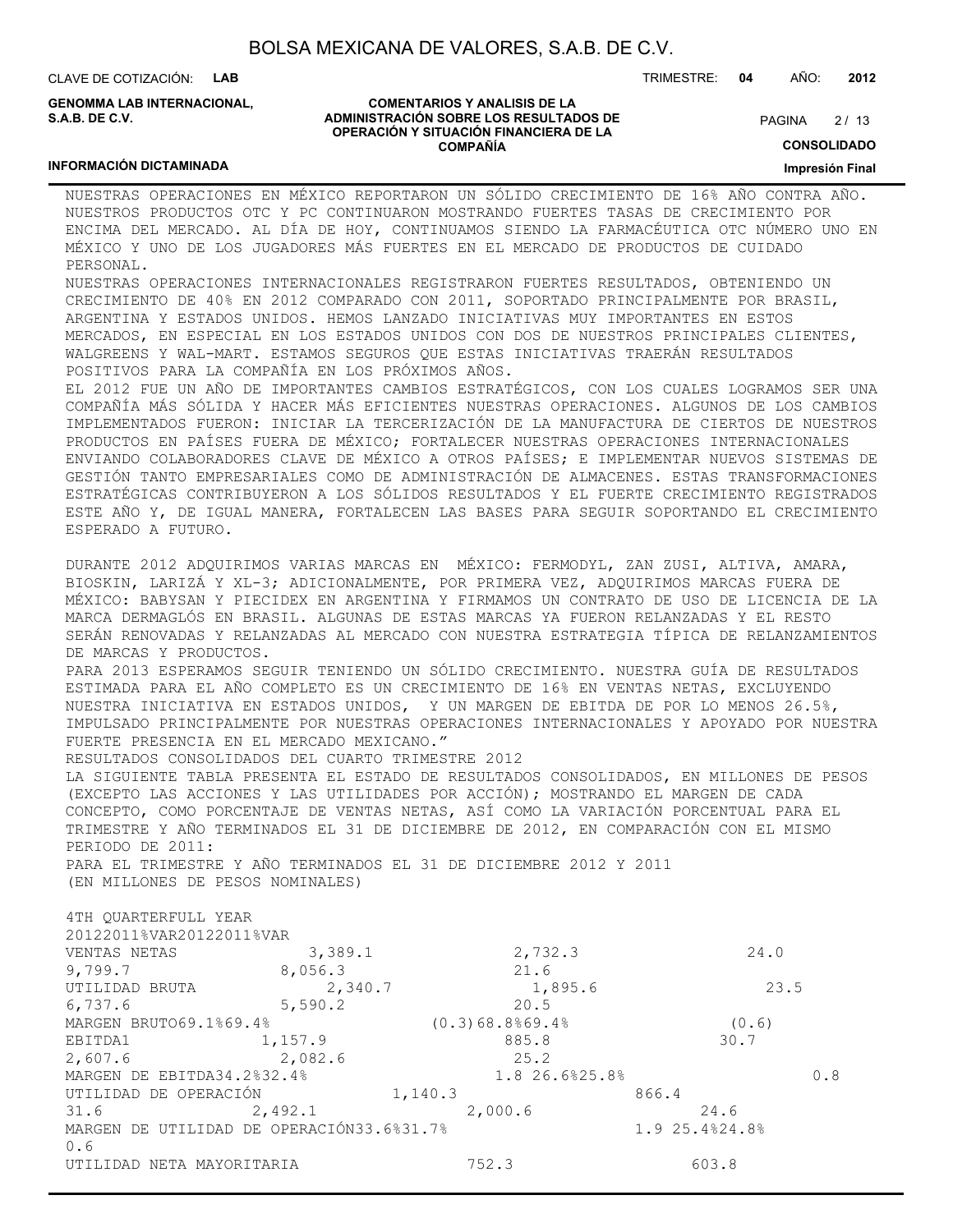CLAVE DE COTIZACIÓN: **LAB** TRIMESTRE: **04** AÑO: **2012**

**PAGINA** 

**GENOMMA LAB INTERNACIONAL, S.A.B. DE C.V.**

**INFORMACIÓN DICTAMINADA**

#### **COMENTARIOS Y ANALISIS DE LA ADMINISTRACIÓN SOBRE LOS RESULTADOS DE OPERACIÓN Y SITUACIÓN FINANCIERA DE LA COMPAÑÍA**

**CONSOLIDADO**

#### **Impresión Final**

 $3/13$ 

| 24.6                                | 1,564.9                                                                   | 1,387.2 | 12.8                 |
|-------------------------------------|---------------------------------------------------------------------------|---------|----------------------|
| MARGEN                              | DE UTILIDAD NETA MAYORITARIA22.2%22.1%                                    |         | $0.1$ 16.0% $17.2$ % |
| (1.2)                               |                                                                           |         |                      |
|                                     | PROMEDIO PONDERADO DE ACCIONES EN CIRCULACIÓN 1,048,733,370 1,052,608,556 |         |                      |
| $(0.4)$ 1,048,415,780 1,052,529,900 |                                                                           | (0.4)   |                      |
| UPA (12 MESES) 2                    | 1.49                                                                      | 1.32    | 13.2                 |
| 1.49                                | 1.32                                                                      | 133     |                      |

 EL EBITDA SE CALCULA AGREGANDO LA DEPRECIACIÓN Y AMORTIZACIÓN A LA UTILIDAD OPERATIVA. PARA LAS CIFRAS DE ENERO A DICIEMBRE DE 2012, EL EBITDA FUE AJUSTADO AGREGANDO PS. 49.1 MILLONES DE GASTOS NO RECURRENTES RELACIONADOS CON EL PROCESO DE PRESTIGE BRANDS.

2 LA UTILIDAD POR ACCIÓN SE CALCULÓ DIVIDIENDO LA UTILIDAD NETA MAYORITARIA DE LOS ÚLTIMOS 12 MESES ENTRE EL PROMEDIO PONDERADO DEL NÚMERO DE ACCIONES QUE HABÍA EN LA SOCIEDAD DURANTE EL PERIODO. EL NÚMERO TOTAL DE ACCIONES EN CIRCULACIÓN AL 31 DE DICIEMBRE DE 2012 ERA DE 1,048,733,370. LA UPA PARA EL CUARTO TRIMESTRE DE 2011 FUE CALCULADA CON LA UTILIDAD NETA CONSOLIDADA DE LOS ÚLTIMOS 12 MESES BAJO LAS NORMAS DE INFORMACIÓN FINANCIERA (NIF), NO REFLEJAN LAS RECLASIFICACIONES DE LAS NORMAS INTERNACIONALES DE INFORMACIÓN FINANCIERA (IFRS).

LAS VENTAS NETAS AUMENTARON 24.0%, ALCANZANDO PS. 3,389.1 MILLONES EN EL CUARTO TRIMESTRE DEL 2012, EN COMPARACIÓN CON PS. 2,732.3 MILLONES EN EL MISMO TRIMESTRE DEL 2011. PARA EL AÑO TERMINADO EN DICIEMBRE 31 DE 2012, LAS VENTAS NETAS AUMENTARON 21.6% A PS. 9,799.7 MILLONES, EN COMPARACIÓN CON PS. 8,056.3 MILLONES EN 2011.

LA COMPAÑÍA CLASIFICA LAS VENTAS NETAS DE LAS MARCAS DE LA SIGUIENTE MANERA:

1)LÍNEA BASE SON MARCAS LANZADAS AL MENOS DOS AÑOS ANTES DEL AÑO FISCAL EN MÉXICO (2010, 2009, 2008 Y ANTERIORES); 2)LANZAMIENTOS DEL AÑO ANTERIOR SON MARCAS LANZADAS DURANTE EL AÑO FISCAL ANTERIOR EN MÉXICO (2011); 3)MARCAS NUEVAS SON MARCAS LANZADAS DURANTE EL AÑO FISCAL EN CURSO EN MÉXICO(2012); Y 4)INTERNACIONALES SON LAS VENTAS NETAS DE LAS OPERACIONES INTERNACIONALES.

 EL INCREMENTO EN VENTAS NETAS ES EL RESULTADO DE: I)UN AUMENTO DE 14.4% (PS. 270.6 MILLONES) DE LA LÍNEA BASE EN MÉXICO DURANTE EL CUARTO TRIMESTRE DE 2012, ALCANZANDO PS. 2,156.0 MILLONES, INCLUYENDO LAS EXTENSIONES DE LÍNEA DE ESTAS MARCAS; DURANTE EL AÑO COMPLETO 2012, LA LÍNEA BASE EN MÉXICO INCREMENTÓ 9.2% (PS. 518.5 MILLONES), ALCANZANDO PS. 6,136.3 MILLONES; II)UNA DISMINUCIÓN DE 42.7% (PS. 106.0 MILLONES) EN LANZAMIENTOS DEL AÑO ANTERIOR EN MÉXICO DURANTE EL CUARTO TRIMESTRE DE 2012 DEBIDO AL EFECTO ACUMULADO DE ESTAS MARCAS, INCLUYENDO LAS RECIENTES EXTENSIONES DE LÍNEA EN DICHAS MARCAS LANZADAS DURANTE EL 2011, ALCANZANDO PS. 142.4 MILLONES; DURANTE 2012 LOS LANZAMIENTOS DEL AÑO ANTERIOR INCREMENTARON 24.3% (PS. 136.0 MILLONES), ALCANZANDO PS. 695.5 MILLONES; III)PS. 196.6 MILLONES DURANTE EL CUARTO TRIMESTRE DE 2012 DE MARCAS NUEVAS EN MÉXICO; DURANTE 2012 LAS MARCAS NUEVAS REGISTRARON VENTAS POR PS. 337.5 MILLONES EN MÉXICO; IV)UN INCREMENTO DE 49.4% (PS. 295.6 MILLONES) DE LAS OPERACIONES INTERNACIONALES PARA ALCANZAR PS. 894.2 MILLONES EN EL CUARTO TRIMESTRE DE 2012; DURANTE EL AÑO COMPLETO 2012 LAS OPERACIONES INTERNACIONALES INCREMENTARON 40.0% (PS. 751.4 MILLONES) PARA ALCANZAR PS. 2,630.4 MILLONES.

LA UTILIDAD BRUTA AUMENTÓ 23.5% PARA LLEGAR A PS. 2,340.7 MILLONES EN EL CUARTO TRIMESTRE DE 2012, EN COMPARACIÓN CON PS. 1,895.6 MILLONES EN EL CUARTO TRIMESTRE DE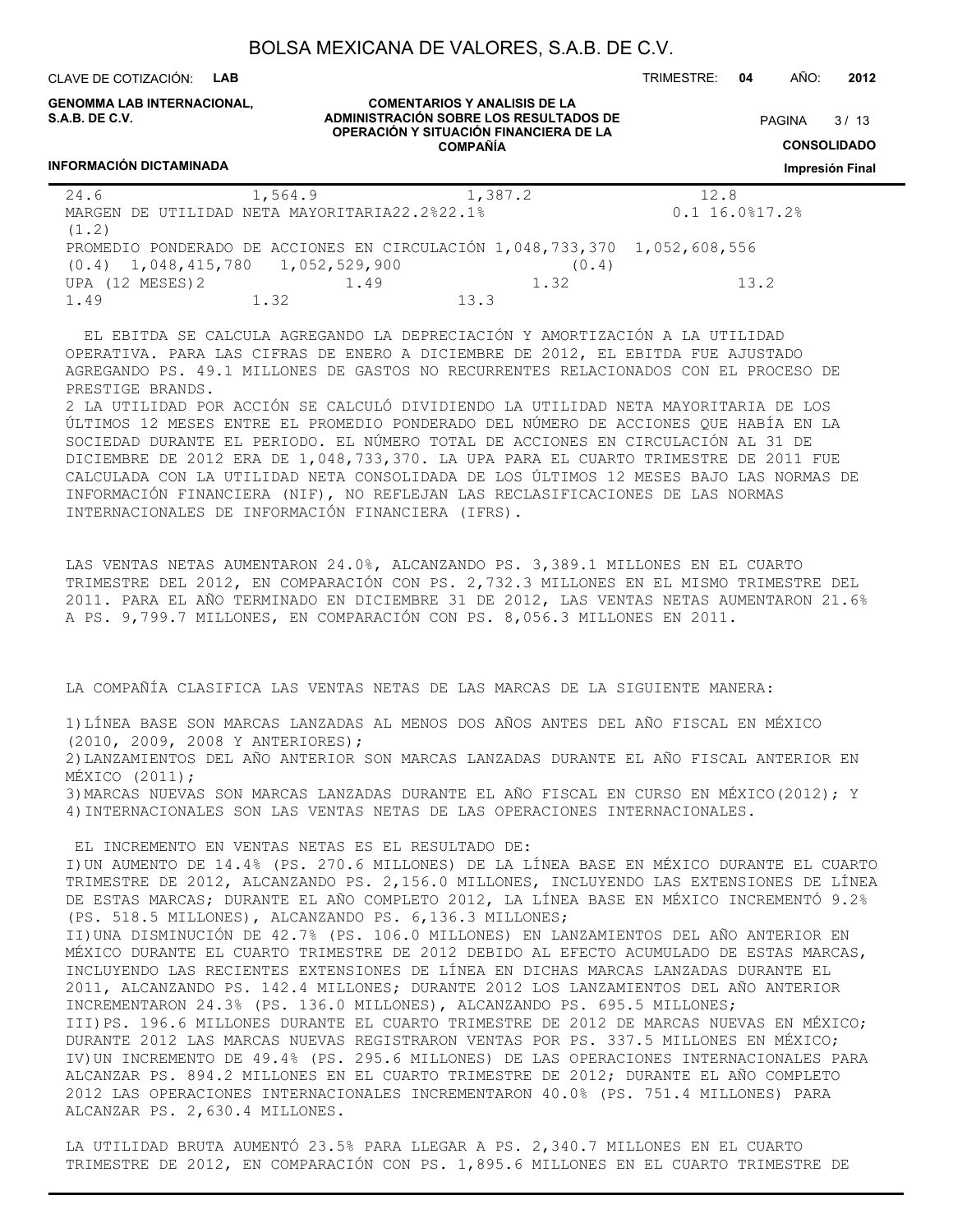CLAVE DE COTIZACIÓN: **LAB**

**INFORMACIÓN DICTAMINADA**

**GENOMMA LAB INTERNACIONAL, S.A.B. DE C.V.**

#### **COMENTARIOS Y ANALISIS DE LA ADMINISTRACIÓN SOBRE LOS RESULTADOS DE OPERACIÓN Y SITUACIÓN FINANCIERA DE LA COMPAÑÍA**

 $4/13$ **PAGINA** 

TRIMESTRE: **04** AÑO: **2012**

**CONSOLIDADO**

**Impresión Final**

#### 2011. EL MARGEN BRUTO DISMINUYÓ 0.3 PUNTOS PORCENTUALES, COMO PORCENTAJE DE VENTAS NETAS AL ALCANZAR 69.1% EN EL CUARTO TRIMESTRE DE 2012, COMPARADO CON 69.4% DURANTE EL MISMO PERIODO DE 2011. ESTA DISMINUCIÓN EN MARGEN SE DEBIÓ PRINCIPALMENTE A UN CAMBIO EN LA MEZCLA DE PRODUCTOS, EN DONDE LAS VENTAS DE NUESTROS PRODUCTOS DE CUIDADO PERSONAL Y MEDICAMENTOS GENÉRICOS, COMO PORCENTAJE DE VENTAS NETAS, AUMENTARON EN COMPARACIÓN CON EL MISMO TRIMESTRE DE 2011. ESTOS PRODUCTOS TIENEN UN MAYOR COSTO DE VENTAS COMO PORCENTAJE DE VENTAS NETAS.

LA UTILIDAD BRUTA PARA EL AÑO COMPLETO 2012 AUMENTÓ 20.5% PARA LLEGAR A PS. 6,737.6 MILLONES, EN COMPARACIÓN CON PS. 5,590.2 MILLONES EN 2011. EL MARGEN BRUTO DISMINUYÓ 0.6 PUNTOS PORCENTUALES, COMO PORCENTAJE DE VENTAS NETAS AL ALCANZAR 68.8% EN 2012, COMPARADO CON 69.4% DURANTE 2011.

LOS GASTOS GENERALES, DE VENTA Y ADMINISTRACIÓN, COMO PORCENTAJE DE VENTAS NETAS, DISMINUYERON 2.3 PUNTOS PORCENTUALES PARA ALCANZAR 35.4% EN EL CUARTO TRIMESTRE DE 2012, COMPARADO CON 37.7% EN EL CUARTO TRIMESTRE DE 2011. ESTA DISMINUCIÓN EN MARGEN SE DEBIÓ PRINCIPALMENTE A LAS ECONOMÍAS DE ESCALA DERIVADAS DE UN MANEJO MÁS EFICIENTE EN NUESTROS GASTOS GENERALES, DE VENTA Y ADMINISTRACIÓN EN MÉXICO Y EN NUESTRAS OPERACIONES INTERNACIONALES.

LOS GASTOS GENERALES, DE VENTA Y ADMINISTRACIÓN PARA EL AÑO COMPLETO 2012, COMO PORCENTAJE DE VENTAS NETAS, DISMINUYERON 1.3 PUNTOS PORCENTUALES PARA ALCANZAR 43.3%, COMPARADO CON 44.6% EN 2011.

EL EBITDA AUMENTÓ 30.7%, ALCANZANDO PS. 1,157.9 MILLONES DURANTE EL CUARTO TRIMESTRE DE 2012, COMPARADO CON PS. 885.8 MILLONES EN EL MISMO PERIODO DE 2011. EL MARGEN DE EBITDA AUMENTÓ 1.8 PUNTOS PORCENTUALES, COMO PORCENTAJE DE VENTAS NETAS, PARA ALCANZAR 34.2% EN EL CUARTO TRIMESTRE DE 2012, COMPARADO CON 32.4% EN EL CUARTO TRIMESTRE DE 2011. EL AUMENTO EN EL MARGEN DE EBITDA SE DEBIÓ PRINCIPALMENTE A UNA DISMINUCIÓN EN GASTOS GENERALES, DE VENTA Y ADMINISTRACIÓN (EXCLUYENDO DEPRECIACIÓN Y AMORTIZACIÓN), COMO PORCENTAJE DE VENTAS NETAS, Y FUE COMPENSADA POR UN AUMENTO EN EL COSTO DE VENTAS, COMO PORCENTAJE DE VENTAS NETAS.

EL EBITDA PARA EL AÑO COMPLETO 2012 AUMENTÓ 25.2%, ALCANZANDO PS. 2,607.6 MILLONES DURANTE EL CUARTO TRIMESTRE DE 2012, COMPARADO CON PS. 2,082.6 MILLONES EN 2011. EL MARGEN DE EBITDA INCREMENTÓ 0.8 PUNTOS PORCENTUALES, COMO PORCENTAJE DE VENTAS NETAS, PARA ALCANZAR 26.6% EN 2012, COMPARADO CON 25.8% EN 2011.

| CONCILIACIÓN DEL EBITDA                                                             |       |       |                    |      |
|-------------------------------------------------------------------------------------|-------|-------|--------------------|------|
| PARA EL CUARTO TRIMESTRE Y AÑO COMPLETO TERMINADO EL 31 DE DICIEMBRE DE 2012 Y 2011 |       |       |                    |      |
| (EN MILLONES DE PESOS NOMINALES)                                                    |       |       |                    |      |
| CUARTO TRIMESTREAÑO COMPLETO                                                        |       |       |                    |      |
| 2012201120122011                                                                    |       |       |                    |      |
| UTILIDAD NETA CONSOLIDADA                                                           | 769.8 | 610.0 | 1,606.0            |      |
| 1,406.4                                                                             |       |       |                    |      |
| IMPUESTO SOBRE LA RENTA                                                             | 332.1 | 262.9 | 716.7              |      |
| 612.7                                                                               |       |       |                    |      |
| RESULTADO DE SUBSIDIARIAS NO CONSOLIDADAS                                           |       | (5.7) | 0.2                |      |
| 1.3<br>(0.3)                                                                        |       |       |                    |      |
| RESULTADO INTEGRAL DE FINANCIAMIENTO                                                |       | 44.0  | (6.6)              |      |
| 168.1<br>(18.2)                                                                     |       |       |                    |      |
| 1,140.3<br>UTILIDAD OPERATIVA                                                       |       | 866.4 | 2,492.1<br>2,000.6 |      |
| DEPRECIACIÓN Y AMORTIZACIÓN<br>81.9                                                 | 17.6  | 19.4  |                    | 66.3 |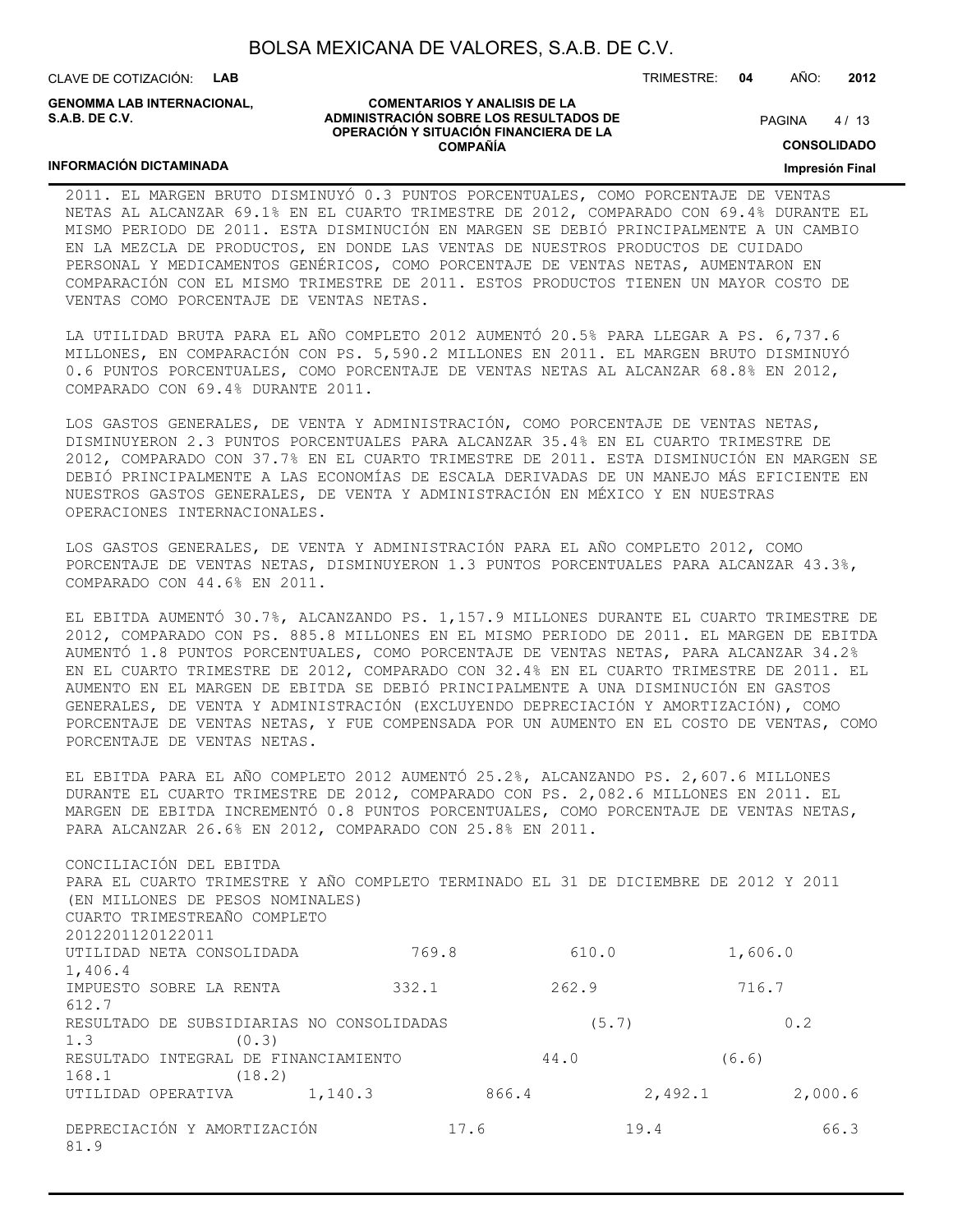CLAVE DE COTIZACIÓN: **LAB**

TRIMESTRE: **04** AÑO: **2012**

| S.A.B. DE C.V. | <b>GENOMMA LAB INTERNACIONAL,</b><br><b>INFORMACIÓN DICTAMINADA</b> |                                                          | <b>COMENTARIOS Y ANALISIS DE LA</b><br><b>ADMINISTRACIÓN SOBRE LOS RESULTADOS DE</b><br>OPERACIÓN Y SITUACIÓN FINANCIERA DE LA<br><b>COMPAÑÍA</b> |         | 5/13<br><b>PAGINA</b><br><b>CONSOLIDADO</b><br>Impresión Final |
|----------------|---------------------------------------------------------------------|----------------------------------------------------------|---------------------------------------------------------------------------------------------------------------------------------------------------|---------|----------------------------------------------------------------|
| EBITDA         | 1,157.9<br>GASTOS NO RECURRENTES1                                   | 885.8                                                    | 2,558.5                                                                                                                                           | 2,082.6 | 49.1                                                           |
|                | EBITDA AJUSTADO                                                     | 1,157.9<br>MARGEN DE EBITDA AJUSTADO34.2%32.4%26.6%25.8% | 885.8                                                                                                                                             | 2,607.6 | 2,082.6                                                        |

1 LOS GASTOS NO RECURRENTES SE REFIEREN A LA OFERTA NO SOLICITADA QUE LA COMPAÑÍA HIZO PARA ADQUIRIR PRESTIGE BRANDS HOLDINGS, INC.

LA UTILIDAD OPERATIVA AUMENTÓ 31.6%, ALCANZANDO PS. 1,140.3 MILLONES EN EL CUARTO TRIMESTRE DE 2012, COMPARADO CON PS. 866.4 MILLONES EN EL CUARTO TRIMESTRE DE 2011. EL MARGEN OPERATIVO, COMO PORCENTAJE DE VENTAS NETAS, INCREMENTÓ 1.9 PUNTOS PORCENTUALES, ALCANZANDO 33.6% EN EL CUARTO TRIMESTRE DE 2012, COMPARADO CON 31.7% EN EL MISMO PERIODO DE 2011. LA UTILIDAD OPERATIVA PARA EL AÑO COMPLETO 2012 AUMENTÓ 24.6%, ALCANZANDO PS. 2,492.1 MILLONES, COMPARADO CON PS. 2,000.6 MILLONES EN 2011. EL MARGEN OPERATIVO, COMO PORCENTAJE DE VENTAS NETAS, AUMENTÓ 0.6 PUNTOS PORCENTUALES A 25.4% EN 2012, COMPARADO CON 24.8% EN 2011.

EL RESULTADO INTEGRAL DE FINANCIAMIENTO RESULTÓ EN UNA PÉRDIDA DE PS. 44.0 MILLONES EN EL CUARTO TRIMESTRE DE 2012, LO CUAL REPRESENTA UN DISMINUCIÓN DE PS. 50.6 MILLONES COMPARADO CON UNA GANANCIA DE PS. 6.6 MILLONES EN EL CUARTO TRIMESTRE DE 2011. ESTE AUMENTO EN LA PÉRDIDA SE ATRIBUYE PRINCIPALMENTE A: I) UNA GANANCIA CAMBIARIA DE PS. 1.7 MILLONES EN EL CUARTO TRIMESTRE DE 2012, COMPARADO CON UNA GANANCIA DE PS. 28.2 MILLONES PARA EL MISMO PERIODO DE 2011, RESULTADO DE UNA DEPRECIACIÓN DEL DÓLAR ESTADOUNIDENSE COMPARADO CON LAS MONEDAS EN LAS QUE OPERA LA COMPAÑÍA, LA CUAL SE REFLEJÓ EN LA POSICIÓN DE EFECTIVO EN DÓLARES DE LA COMPAÑÍA; II) UN AUMENTO DE PS. 44.5 MILLONES EN LOS GASTOS FINANCIEROS A PS. 62.2 MILLONES DURANTE EL CUARTO TRIMESTRE DE 2012, COMPARADO CON PS 17.7 MILLONES DE GASTOS FINANCIEROS DURANTE EL MISMO PERIODO DE 2011; III) UN MAYOR INGRESO FINANCIERO DE PS. 18.6 MILLONES DURANTE EL CUARTO TRIMESTRE DE 2012, COMPARADO CON PS.12.0 MILLONES DURANTE EL MISMO PERIODO DE 2011; Y IV) UN AUMENTO EN EL EFECTO DE CONVERSIÓN DE ENTIDADES EXTRANJERAS DE PS. 13.9 MILLONES, RESULTADO DEL TIPO DE CAMBIO EN NUESTRAS OPERACIONES INTERNACIONALES, REPRESENTANDO UNA PÉRDIDA DE PS. 2.1 MILLONES EN EL CUARTO TRIMESTRE DE 2012, COMPARADO CON UNA PÉRDIDA DE PS. 15.9 MILLONES EN EL MISMO PERIODO DE 2011.

EL RESULTADO INTEGRAL DE FINANCIAMIENTO PARA EL AÑO COMPLETO 2012 RESULTÓ EN UNA PÉRDIDA DE PS. 168.1 MILLONES, LO CUAL REPRESENTA UN DISMINUCIÓN DE PS. 186.3 MILLONES COMPARADO CON UNA GANANCIA DE PS. 18.2 MILLONES EN 2011.

LA UTILIDAD NETA CONSOLIDADA AUMENTÓ 26.2%, ALCANZANDO PS. 769.8 MILLONES DURANTE EL CUARTO TRIMESTRE DE 2012, REPRESENTANDO UN MARGEN DE 22.7% SOBRE VENTAS NETAS, COMPARADO CON PS. 610.0 MILLONES DURANTE EL CUARTO TRIMESTRE DE 2011, LO QUE REPRESENTÓ UN MARGEN DE 22.3%. LA UTILIDAD NETA CONSOLIDADA PARA EL AÑO COMPLETO 2012 AUMENTÓ 14.2%, ALCANZANDO PS. 1,606.0 MILLONES, REPRESENTANDO UN MARGEN DE 16.4% SOBRE VENTAS NETAS, COMPARADO CON PS. 1,406.4 MILLONES DURANTE 2011, LO QUE REPRESENTÓ UN MARGEN DE 17.5%. BALANCE GENERAL

AL 31 DE DICIEMBRE DE 2012, 31 DE DICIEMBRE DE 2011 Y 30 DE SEPTIEMBRE DE 2012 (EN MILLONES DE PESOS CORRIENTES)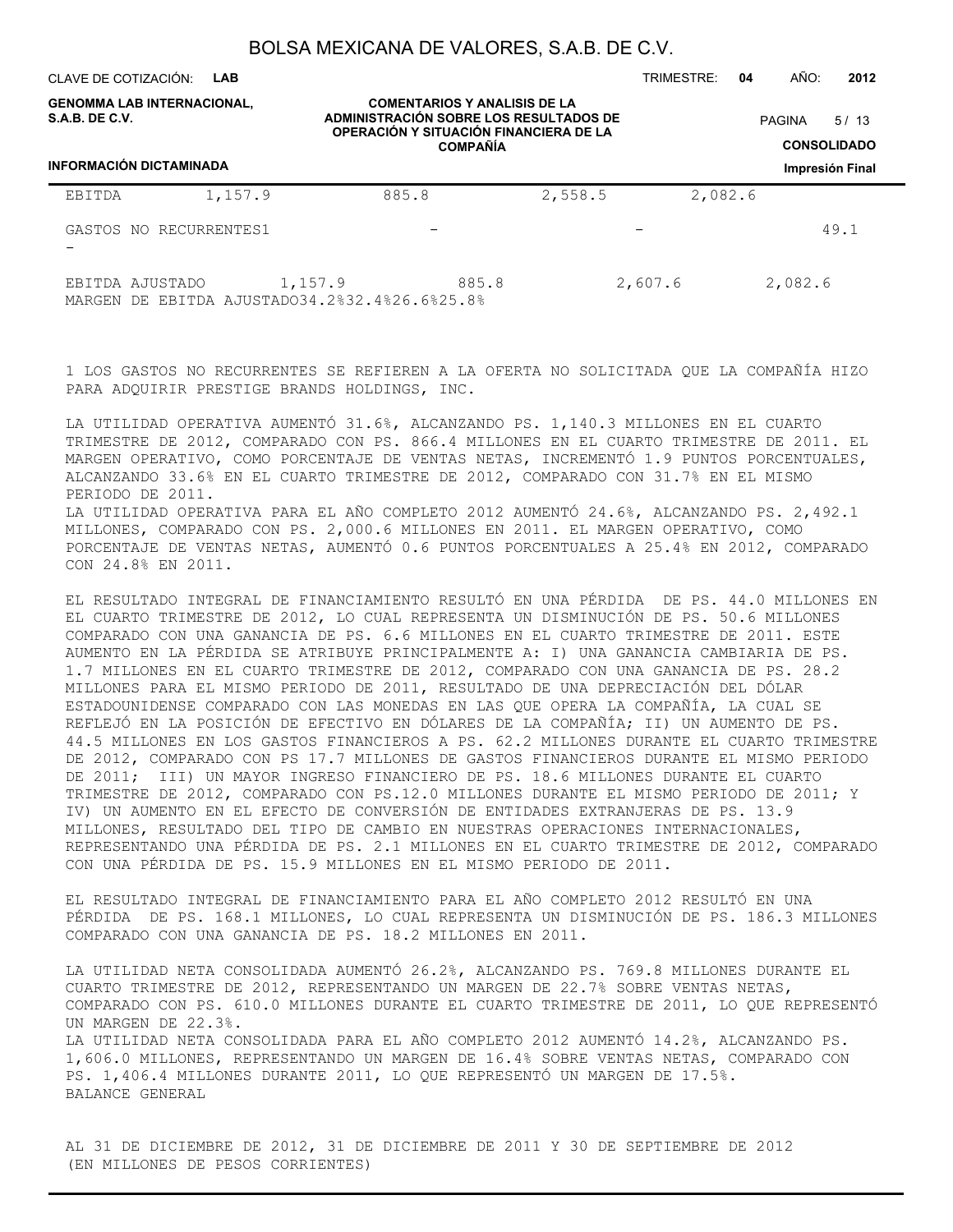CLAVE DE COTIZACIÓN: **LAB**

**INFORMACIÓN DICTAMINADA**

**GENOMMA LAB INTERNACIONAL, S.A.B. DE C.V.**

**COMENTARIOS Y ANALISIS DE LA ADMINISTRACIÓN SOBRE LOS RESULTADOS DE OPERACIÓN Y SITUACIÓN FINANCIERA DE LA COMPAÑÍA**

 $6/13$ **PAGINA** 

**CONSOLIDADO**

**Impresión Final**

## AL 31 DE DICIEMBRE DE 2012AL 31 DE DICIEMBRE DE 2011VAR DIC '12 VS DIC '11% VAR DIC '12 VS DIC'11AL 30 DE SEPTIEMBRE DE 2012VAR DIC '12 VS SEPT '12% VAR DIC'12 VS SEPT '12 INFORMACIÓN DEL BALANCE GENERAL: EFECTIVO Y EQUIVALENTES 684.4 1,538.5 (654.1)-42.5% 422.0 462.4 109.6%<br>CLIENTES 4,795.6 CLIENTES 4,795.6 3,482.6 1,312.9 37.7% 4,181.7 613.9 14.7% INVENTARIOS 1,032.4 1,101.0 (68.6)-6.2% 977.8 54.6 5.6% OTRAS CUENTAS POR COBRAR CIRCULANTES  $1,494.0$  383.6<br>1,110.5 289.5% 809.5 684.5 84.6% 1,110.5 289.5% 809.5 684.5 84.6%<br>TOTAL ACTIVOS 12,992.6 9,132.2 3 12,992.6 9,132.2 3,860.4 42.3% 11,716.6 1,276.0 10.9% PROVEEDORES 1,218.7 1,262.3 (43.7) -3.5% 1,064.7 154.0 14.5% OTRAS CUENTAS POR PAGAR CIRCULANTES 972.8 923.2 49.6 5.4% 985.0 (12.2)-1.2% PORCIÓN CIRCULANTE DE LA DEUDA A LARGO PLAZO 406.6  $-$  406.6  $-$  406.6 PRÉSTAMOS DE INSTITUCIONES FINANCIERAS A LARGO PLAZO 3,052.3 970.0 2,082.3 214.7% 3,300.0 (247.7)-7.5% TOTAL PASIVOS 5,973.8 3,587.9 2,385.9 66.5% 5,440.0 533.8 9.8% CAPITAL CONTABLE 7,018.8 5,544.3 1,474.5 26.6% 6,276.6 742.2 11.8% CAPITAL DE TRABAJO (1) 6,015.0 4,320.2 1,694.8 39.2% 4,341.4 1,673.6 38.6% CAPITAL DE TRABAJO MENOS EFECTIVO Y EQUIVALENTES 5,130.5 2,781.7 2,348.9 84.4% 3,919.3 1,211.2 30.9% DÍAS DE CLIENTES 176 156 20 13.2% 164 12 7.4%  $DÍAS DE INVENTARIOS$  121 161 (40)-24.5% 123 (2)-1.3% DÍAS DE PROVEEDORES 143 143 184 (41) - $22.2\%$  9 6.9% CICLO DE CONVERSIÓN DE EFECTIVO 154 133 21 16.0% 153 1 0.8%

EFECTIVO Y EQUIVALENTES DISMINUYERON 42.5% (PS. 654.1 MILLONES), ALCANZANDO PS. 884.4 AL 31 DE DICIEMBRE DE 2012, COMPARADO CON PS. 1,538.5 MILLONES AL 31 DE DICIEMBRE DE 2011. EN LOS ÚLTIMOS DOCE MESES, SE REALIZARON VARIOS PAGOS POR ADQUISICIONES DE MARCAS E INICIATIVAS DE LA COMPAÑÍA, LOS CUALES FUERON FINANCIADOS CON UN INCREMENTO EN CRÉDITOS CON INSTITUCIONES FINANCIERAS. ADICIONALMENTE, HUBO PUBLICIDAD PAGADA POR ANTICIPADO Y REQUERIMIENTOS DE CAPITAL DE TRABAJO PARA SOSTENER EL CRECIMIENTO DE LA COMPAÑÍA, LOS CUALES FUERON PARCIALMENTE CONTRARRESTADOS POR EFECTIVO GENERADO POR LAS OPERACIONES DURANTE LOS ÚLTIMOS DOCE MESES.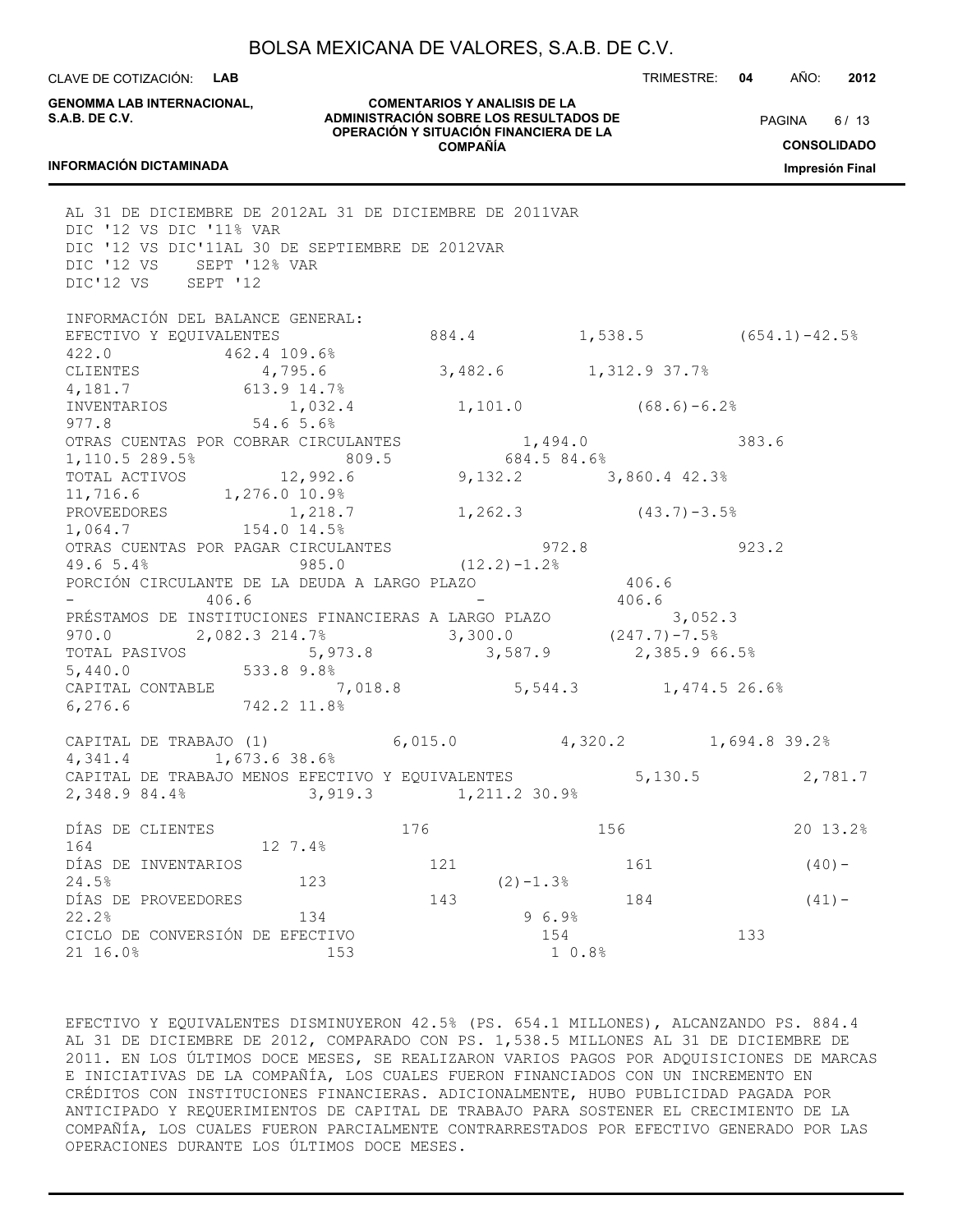CLAVE DE COTIZACIÓN: **LAB**

**INFORMACIÓN DICTAMINADA**

**GENOMMA LAB INTERNACIONAL, S.A.B. DE C.V.**

#### **COMENTARIOS Y ANALISIS DE LA ADMINISTRACIÓN SOBRE LOS RESULTADOS DE OPERACIÓN Y SITUACIÓN FINANCIERA DE LA COMPAÑÍA**

TRIMESTRE: **04** AÑO: **2012**

 $7/13$ **PAGINA** 

**CONSOLIDADO**

**Impresión Final**

#### LA CARTERA DE CLIENTES FUE DE PS. 4,795.6 MILLONES AL 31 DE DICIEMBRE DE 2012, COMPARADO CON PS. 3,482.6 MILLONES AL 31 DE DICIEMBRE DE 2011. LOS DÍAS DE CLIENTES AUMENTARON 20 DÍAS, AL PASAR DE 156 DÍAS AL 31 DE DICIEMBRE DE 2011 A 176 DÍAS AL 31 DE DICIEMBRE DE 2012. DERIVADO DEL FUERTE CRECIMIENTO EN NUESTRAS OPERACIONES DURANTE EL CUARTO TRIMESTRE DE 2012, ESPECIALMENTE EN ESTADOS UNIDOS Y BRASIL, LA COMPAÑÍA OTORGÓ PLAZOS ADICIONALES A SUS CLIENTES.

INVENTARIOS ALCANZARON PS. 1,032.4 MILLONES AL 31 DE DICIEMBRE DE 2012, COMPARADO CON PS. 1,101.0 MILLONES AL 31 DE DICIEMBRE DE 2011. LOS DÍAS DE INVENTARIOS DISMINUYERON 40 DÍAS, AL PASAR DE 161 DÍAS AL 31 DE DICIEMBRE DE 2011 A 121 DÍAS AL 31 DE DICIEMBRE DE 2012. ESTA DISMINUCIÓN SE DEBIÓ PRINCIPALMENTE A UN MANEJO DE INVENTARIO MÁS EFICIENTE DERIVADO DE LA IMPLEMENTACIÓN DE NUESTRO SISTEMA DE GESTIÓN DE ALMACENES (WMS POR SUS SIGLAS EN INGLÉS), ASÍ COMO A LA TERCERIZACIÓN DE LA MANUFACTURA DE ALGUNOS DE NUESTROS PRODUCTOS EN PAÍSES FUERA DE MÉXICO COMO ARGENTINA, COLOMBIA Y ESTADOS UNIDOS.

PROVEEDORES ALCANZARON PS. 1,218.7 MILLONES AL 31 DE DICIEMBRE DE 2012, COMPARADO CON PS. 1,262.3 MILLONES AL 31 DE DICIEMBRE DE 2011. LOS DÍAS DE PROVEEDORES DISMINUYERON 41 DÍAS, AL PASAR DE 184 DÍAS AL 31 DE DICIEMBRE DE 2011 A 143 DÍAS AL 31 DE DICIEMBRE DE 2012. ESTA DISMINUCIÓN ESTÁ EN LÍNEA CON LA EFICIENCIA ALCANZADA EN EL MANEJO DE INVENTARIOS. ADICIONALMENTE, EL INICIAR CON LA MANUFACTURA TERCERIZADA FUERA DE MÉXICO IMPLICÓ TENER PLAZOS MÁS CORTOS CON NUESTROS PROVEEDORES, LOS CUALES SE NORMALIZARÁN UNA VEZ QUE EL VOLUMEN Y LA ESCALA DE NUESTRAS OPERACIONES AUMENTEN.

OTROS ACTIVOS CIRCULANTES ALCANZARON PS. 1,470.5 MILLONES AL 31 DE DICIEMBRE DE 2012, COMPARADO CON PS. 506.3 MILLONES AL 31 DE DICIEMBRE DE 2011. ESTE INCREMENTO SE DEBIÓ PRINCIPALMENTE A PUBLICIDAD PAGADA POR ANTICIPADO, ASÍ COMO A PAGOS ANTICIPADOS HECHOS A PROVEEDORES, PARTICULARMENTE A NUEVOS PROVEEDORES EN NUESTRAS OPERACIONES INTERNACIONALES, EN ESPECIAL AQUELLOS EN LOS ESTADOS UNIDOS.

OTROS PASIVOS CIRCULANTES ALCANZARON PS. 1,004.4 MILLONES AL 31 DE DICIEMBRE DE 2012, COMPARADO CON PS. 923.2 MILLONES AL 31 DE DICIEMBRE DE 2011. ESTE INCREMENTO SE DEBIÓ PRINCIPALMENTE A PASIVOS DERIVADOS DE NUESTRAS MARCAS ADQUIRIDAS RECIENTEMENTE.

PRÉSTAMOS DE INSTITUCIONES FINANCIERAS A LARGO PLAZO ALCANZARON PS. 3,052.3 MILLONES AL 31 DE DICIEMBRE DE 2012, COMPARADO CON PS. 970.0 MILLONES AL 31 DE DICIEMBRE DEL 2011; LA PORCIÓN CIRCULANTE DE LA DEUDA A LARGO PLAZO FUE DE 406.6 MILLONES AL 31 DE DICIEMBRE DE 2012. LA RAZÓN DE DEUDA NETA A EBITDA ES DE 1.01 VECES A DICIEMBRE DE 2012. ACTUALMENTE, LA COMPAÑÍA TIENE CUATRO CRÉDITOS BANCARIOS EN MÉXICO CON DIFERENTES BANCOS DE RELACIÓN: A) UN CRÉDITO AMORTIZABLE A LARGO PLAZO POR PS. 1,300.0 MILLONES; B) UN CRÉDITO REVOLVENTE A MEDIANO PLAZO POR PS. 700.0 MILLONES; Y C) DOS CRÉDITO DE LARGO PLAZO CON PAGO DEL PRINCIPAL AL VENCIMIENTO, UNO POR PS. 700 MILLONES Y OTRO POR PS. 600.0 MILLONES. ASIMISMO, LA COMPAÑÍA CUENTA CON UN CRÉDITO SIMPLE A MEDIANO PLAZO EN ARGENTINA POR \$60.0 MILLONES DE PESOS ARGENTINOS.

CICLO DE CONVERSIÓN DE EFECTIVO ALCANZÓ 154 DÍAS AL FINAL DE CUARTO TRIMESTRE DEL 2012, COMPARADO CON 133 DÍAS AL FINAL DEL MISMO PERIODO DEL 2011. ESTAMOS CONSCIENTES DE QUE LA COMPAÑÍA ESTÁ POR ARRIBA DE SU OBJETIVO DE CICLO DE CONVERSIÓN DE EFECTIVO, POR LO QUE SE ESTÁN TOMANDO ACCIONES PARA MEJORARLO, CON EL OBJETIVO DE REGRESAR A NIVELES NORMALIZADOS. RESUMEN OPERATIVO

SEGMENTACIÓN DE VENTAS DEL CUARTO TRIMESTRE DE 2012

DURANTE EL CUARTO TRIMESTRE DE 2012 LOS MEDICAMENTOS DE LIBRE VENTA ("OTC") REPRESENTARON EL 40.83% DE LAS VENTAS EN MÉXICO, LOS PRODUCTOS DE CUIDADO PERSONAL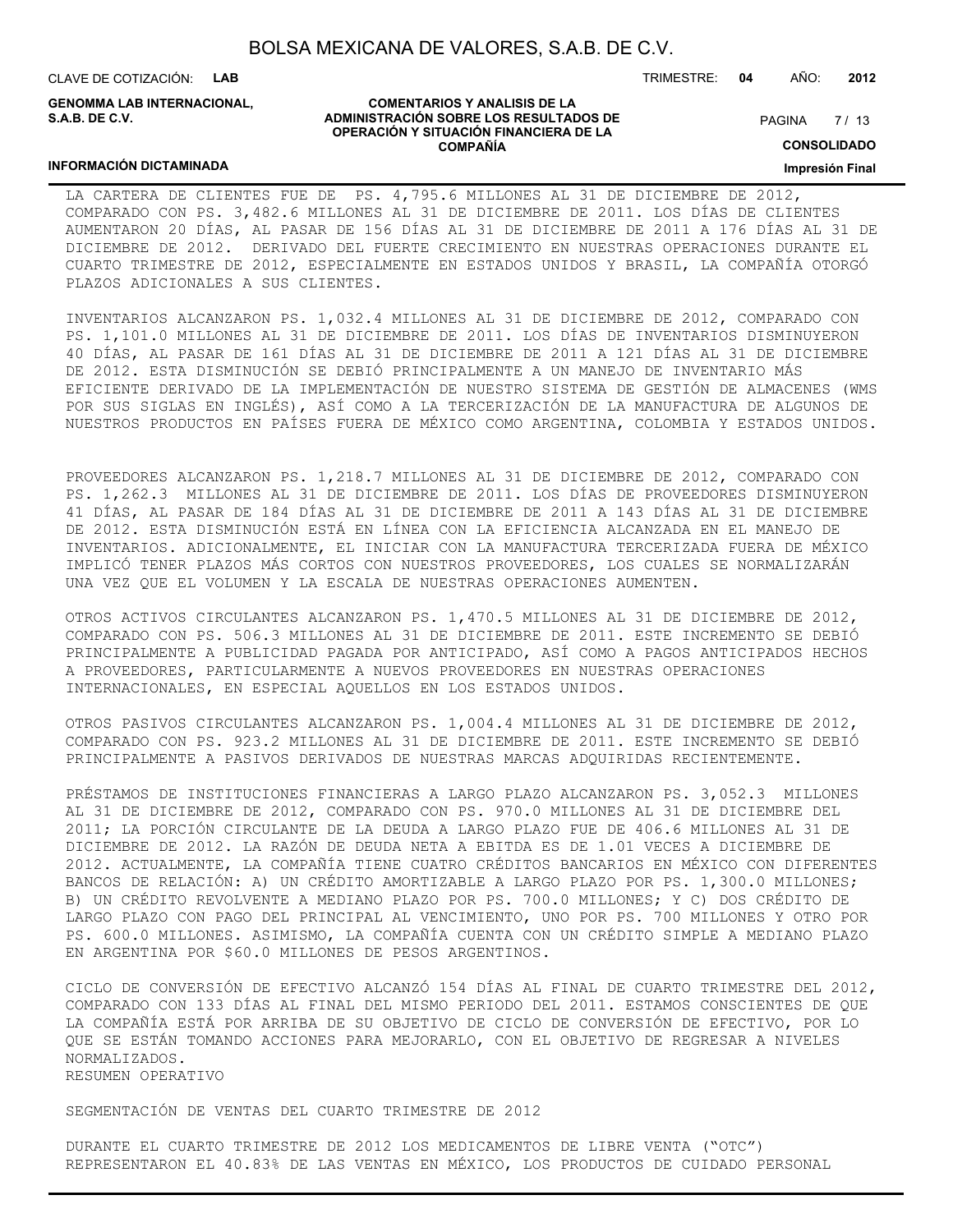CLAVE DE COTIZACIÓN: **LAB**

**INFORMACIÓN DICTAMINADA**

**GENOMMA LAB INTERNACIONAL, S.A.B. DE C.V.**

#### **COMENTARIOS Y ANALISIS DE LA ADMINISTRACIÓN SOBRE LOS RESULTADOS DE OPERACIÓN Y SITUACIÓN FINANCIERA DE LA COMPAÑÍA**

 $8/13$ **PAGINA** 

TRIMESTRE: **04** AÑO: **2012**

**CONSOLIDADO**

**Impresión Final**

REPRESENTARON EL 54.54% Y LOS MEDICAMENTOS GENÉRICOS REPRESENTARON EL 4.75%.

EN EL CUARTO TRIMESTRE DE 2012 LAS VENTAS NETAS DE LOS PRODUCTOS OTC EN MÉXICO AUMENTARON 10.43%, COMPARADAS CON EL MISMO PERIODO DE 2011. DURANTE EL CUARTO TRIMESTRE DE 2012 LA COMPAÑÍA LANZÓ 4 NUEVOS PRODUCTOS OTC.

LAS VENTAS NETAS DE PRODUCTOS DE CUIDADO PERSONAL EN MÉXICO INCREMENTARON 20.23% DURANTE EL CUARTO TRIMESTRE DE 2012, COMPARADO CON EL MISMO TRIMESTRE DE 2011. DURANTE EL CUARTO TRIMESTRE DE 2012 LA COMPAÑÍA LANZÓ 14 NUEVOS PRODUCTOS DE CUIDADO PERSONAL.

LAS VENTAS NETAS DE MEDICAMENTOS GENÉRICOS EN MÉXICO INCREMENTARON 46.95% EN EL CUARTO TRIMESTRE DEL 2012, COMPARADO CON EL MISMO PERIODO DE 2011.

LAS VENTAS NETAS DE NUESTRAS OPERACIONES INTERNACIONALES AUMENTARON 49.4%, ALCANZANDO PS. 894.2 MILLONES PARA EL CUARTO TRIMESTRE DE 2012, COMPARADO CON PS. 598.6 MILLONES PARA EL MISMO PERIODO DE 2011.

(EN MILLONES DE PESOS NOMINALES) 4T124T11 OTCPCGITOTAL 4T12OTCPCGITOTAL 4T11%VAR MÉXICO 1,017.5 1,360.6 116.8 2,494.9 921.8 1,132.4 79.5 2,133.7 16.9% INTERNACIONAL 77.5 816.6 - 894.2 55.8 542.8 - 598.6 49.4% TOTAL 1,095.1 2,177.2 116.8 3,389.1 977.6 1,675.1 79.5 2,732.3 24.0%

|               | AÑO COMPLETO 2012AÑO COMPLETO 2011       |                     |  |               |         |
|---------------|------------------------------------------|---------------------|--|---------------|---------|
|               | OTCPCBG*TOTAL 2012OTCPCBG*TOTAL 2011%VAR |                     |  |               |         |
|               | MÉXICO 3,109.7 3,855.2 204.5             |                     |  | 7,169.3       | 2,869.6 |
| 2,963.8       |                                          | 343.9 6,177.3 16.1% |  |               |         |
| INTERNACIONAL |                                          | 286.6 2,343.7       |  |               | 2,630.4 |
| 204.1 1,674.9 |                                          |                     |  | 1,879.0 40.0% |         |
|               | TOTAL 3,396.3 6,198.9 204.5              |                     |  | 9,799.7       | 3,073.7 |
| 4,638.7       |                                          | 343.9 8,056.3 21.6% |  |               |         |

\*GI: MEDICAMENTOS GENÉRICOS

3 INCLUYE SOLAMENTE MEDICAMENTOS LIBRE VENTA (OTC) EN MÉXICO. 4 INCLUYE SOLAMENTE PRODUCTOS DE CUIDADO PERSONAL EN MÉXICO. 5 ESTA INICIATIVA ES ÚNICAMENTE PARA MÉXICO.

LANZAMIENTOS DE NUEVOS PRODUCTOS Y EXTENSIONES DE LÍNEA DURANTE 2012 GENOMMA LAB LANZÓ 67 PRODUCTOS COMO EXTENSIONES DE LA LÍNEA BASE Y LANZAMIENTOS DEL AÑO ANTERIOR Y 15 NUEVOS PRODUCTOS BAJO MARCAS NUEVAS. ALGUNOS DE LOS PRODUCTOS LANZADOS RECIENTEMENTE SON: XL-3 Y XL-3 VR SON LOS PRODUCTOS RELANZADOS DE NUESTRA RECIÉN ADQUIRIDA MARCA XL-3. XL-3 ES UN ANTIGRIPAL INDICADO PARA EL ALIVIO DE ALGUNAS MOLESTIAS DEL RESFRIADO COMÚN COMO CUERPO CORTADO, CONGESTIÓN Y ESCURRIMIENTO NASAL. XL-3 VR ES UN TRATAMIENTO ANTIGRIPAL CON ANTIVIRALES QUE COMBATE LA INFLUENZA Y ALIVIA ALGUNOS DE LOS SÍNTOMAS DEL RESFRIADO COMÚN.

CICATRICURE COLOR INTELIGENTE FPS 110, EXTENSIÓN DE LÍNEA DE NUESTRA MARCA CICATRICURE,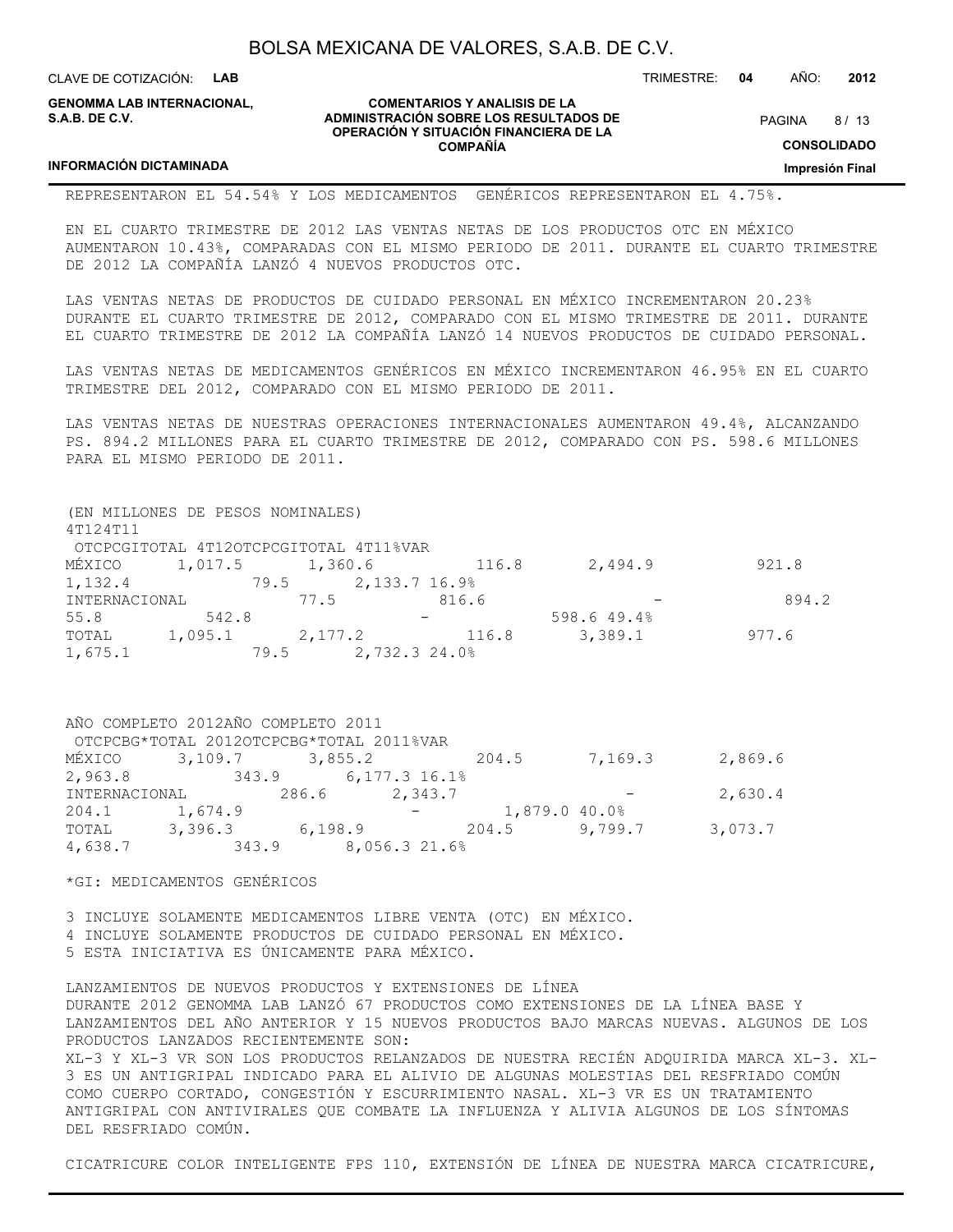CLAVE DE COTIZACIÓN: **LAB**

**INFORMACIÓN DICTAMINADA**

**GENOMMA LAB INTERNACIONAL, S.A.B. DE C.V.**

#### **COMENTARIOS Y ANALISIS DE LA ADMINISTRACIÓN SOBRE LOS RESULTADOS DE OPERACIÓN Y SITUACIÓN FINANCIERA DE LA COMPAÑÍA**

 $9/13$ **PAGINA** 

**CONSOLIDADO**

**Impresión Final**

#### ES UN MAQUILLAJE FACIAL LÍQUIDO AJUSTABLE QUE SE ADAPTA A CADA TONO DE PIEL OCULTANDO ARRUGAS Y LÍNEAS DE EXPRESIÓN Y PROTEGIENDO DE LOS RAYOS UVA Y UVB CAUSANTES DEL ENVEJECIMIENTO PREMATURO.

GALAFLEX SHAMPOO PROFESIONAL, UNA EXTENSIÓN DE LÍNEA DE NUESTRA MARCA GALAFLEX, ADQUIRIDA EN 2010, ES UN SHAMPOO CON EXTRACTOS FRUTALES RICO EN VITAMINAS, PROTEÍNAS Y MINERALES CON ACEITE DE MACADAMIA QUE RESTAURA, REVITALIZA, REPARA Y NUTRE EL CABELLO.

#### OTROS EVENTOS CORPORATIVOS

A PRINCIPIOS DE 2013, LA BOLSA MEXICANA DE VALORES ANUNCIÓ QUE GENOMMA LAB ES UNA DE LAS COMPAÑÍAS QUE FORMARÁN EL ÍNDICE IPC DE SUSTENTABILIDAD, EL CUAL SERÁ VIGENTE DEL 1 DE FEBRERO DE 2013 AL 31 DE ENERO DE 2014. LA COMPAÑÍA FUE SELECCIONADA DEBIDO A QUE SOBREPASÓ EL PROMEDIO NACIONAL DE LA CALIFICACIÓN CONJUNTA DE MEDIO AMBIENTE, RESPONSABILIDAD SOCIAL Y GOBIERNO CORPORATIVO.

EN ENERO DE 2013, GENOMMA LAB, A TRAVÉS DE SU SUBSIDIARIA GENOMMA LAB ARGENTINA S.A., EJERCIÓ LA OPCIÓN DE COMPRA DE TAFIROL, MARCA DE MEDICAMENTOS CON UN ALTO GRADO DE RECORDACIÓN CON MÁS DE 14 AÑOS EN EL MERCADO; ESTA MARCA ES LÍDER EN LA CATEGORÍA DE ANALGÉSICOS EN ARGENTINA, EN UNIDADES, DE ACUERDO A IMS HEALTH. LA TRANSACCIÓN FUE POR UN MONTO DE \$133.7 MILLONES DE PESOS ARGENTINOS, LO QUE REPRESENTA UN MÚLTIPLO DE 3.0 VECES VENTAS DE LOS ÚLTIMOS DOCE MESES A AGOSTO DE 2012. EL CONTRATO INCLUYE SERVICIOS DE PROMOTORÍA MÉDICA POR PARTE DEL VENDEDOR Y UN ACUERDO DE FABRICACIÓN, LO QUE PERMITE A LA COMPAÑÍA FORTALECER LA PROVEEDURÍA LOCAL EN ESTE PAÍS. CON ESTA ADQUISICIÓN GENOMMA LAB REFUERZA SU POSICIÓN COMO LÍDER EN EL MERCADO DE OTC EN ESTE PAÍS.

#### COBERTURA DE ANÁLISIS

ACTINVER CASA DE BOLSA S.A. DE C.V.; BANCO ITAÚ BBA, S.A.; BBVA BANCOMER, S.A. INSTITUCIÓN DE BANCA MÚLTIPLE; BTG PACTUAL US CAPITAL LLC; CASA DE BOLSA CREDIT SUISSE S.A.; GBM GRUPO BURSÁTIL MEXICANO, S.A. DE C.V. CASA DE BOLSA; GRUPO FINANCIERO MONEX; HSBC SECURITIES (USA) INC.; INTERCAM CASA DE BOLSA, S.A. DE C.V.; INVEX GRUPO FINANCIERO S.A. DE C.V.; IXE CASA DE BOLSA S.A. DE C.V. GRUPO FINANCIERO BANORTE; SANTANDER INVESTMENT SECURITIES INC.; SIGNUM RESEARCH; UBS CASA DE BOLSA S.A. Y VECTOR CASA DE BOLSA.

#### DESCRIPCIÓN DE LA COMPAÑÍA

GENOMMA LAB INTERNACIONAL, S.A.B. DE C.V. ES UNA DE LAS EMPRESAS DE MAYOR CRECIMIENTO EN LA INDUSTRIA DE PRODUCTOS FARMACÉUTICOS Y PARA EL CUIDADO PERSONAL EN MÉXICO CON UNA CRECIENTE PRESENCIA INTERNACIONAL. GENOMMA LAB SE DEDICA AL DESARROLLO, VENTA Y PROMOCIÓN DE UNA GRAN VARIEDAD DE PRODUCTOS DE MARCA PREMIUM, MUCHOS DE LOS CUALES SON LÍDERES DE LA CATEGORÍA EN LA CUAL COMPITEN EN TÉRMINOS DE VENTAS Y PARTICIPACIÓN DE MERCADO. GENOMMA LAB TIENE UNA COMBINACIÓN DE DESARROLLO DE NUEVOS Y EXITOSOS PRODUCTOS, UNA MERCADOTECNIA DIRIGIDA AL CLIENTE, UNA AMPLIA RED DE DISTRIBUCIÓN DE PRODUCTOS Y UN MODELO DE OPERACIÓN ALTAMENTE FLEXIBLE Y DE BAJO COSTO. LAS ACCIONES DE GENOMMA LAB COTIZAN EN LA BOLSA MEXICANA DE VALORES BAJO EL SÍMBOLO DE COTIZACIÓN "LAB.B" (BLOOMBERG: LABB.MX).

TRIMESTRE: **04** AÑO: **2012**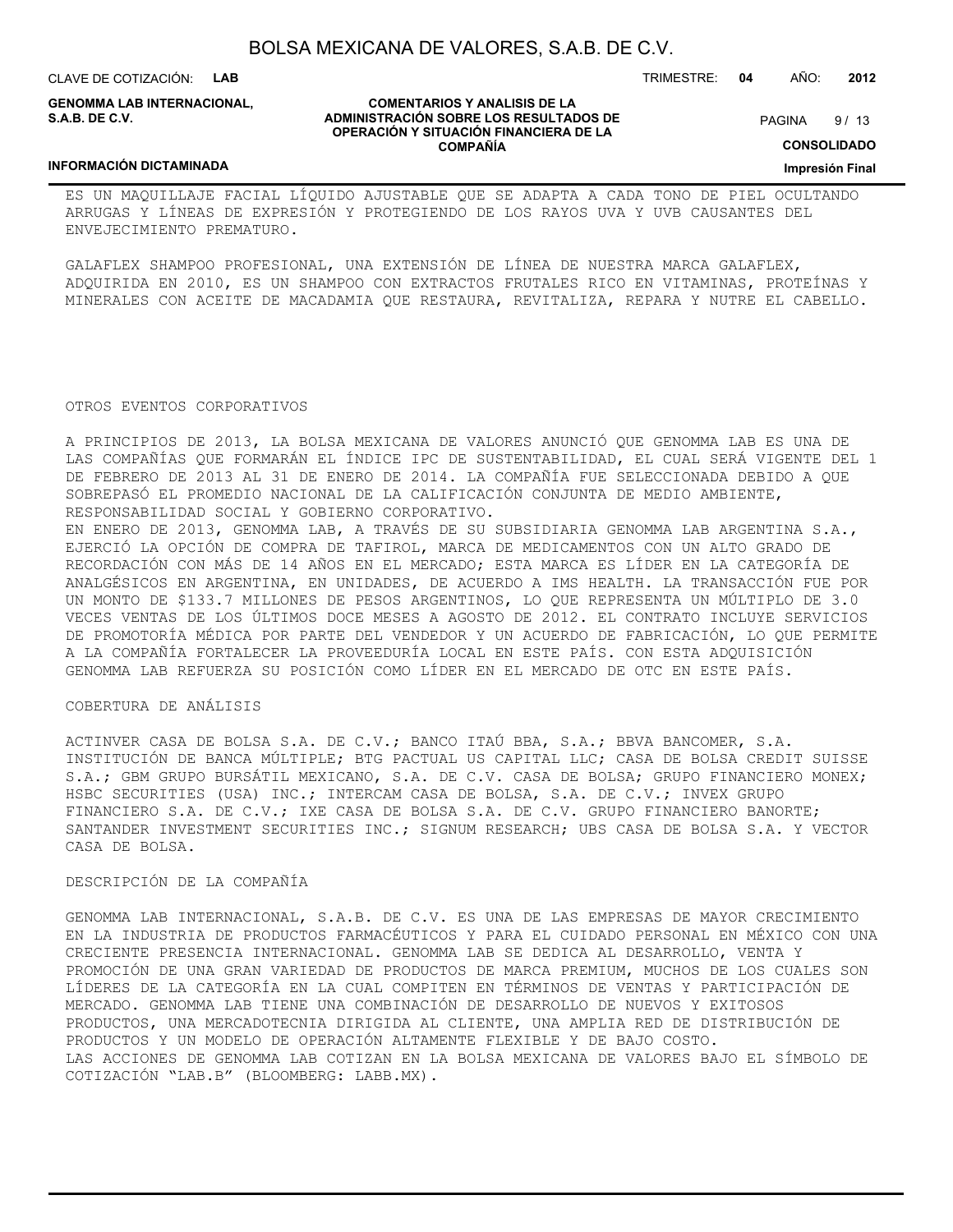CLAVE DE COTIZACIÓN: **LAB**

**GENOMMA LAB INTERNACIONAL, S.A.B. DE C.V.**

#### **COMENTARIOS Y ANALISIS DE LA ADMINISTRACIÓN SOBRE LOS RESULTADOS DE OPERACIÓN Y SITUACIÓN FINANCIERA DE LA COMPAÑÍA**

TRIMESTRE: **04** AÑO: **2012**

PAGINA 10 / 13

**CONSOLIDADO**

**Impresión Final**

#### **INFORMACIÓN DICTAMINADA**

INFORMACIÓN SOBRE ESTIMACIONES Y RIESGOS ASOCIADOS. LA INFORMACIÓN QUE SE PRESENTA EN ESTE COMUNICADO CONTIENE CIERTAS DECLARACIONES ACERCA DEL FUTURO E INFORMACIÓN RELATIVA A GENOMMA LAB INTERNACIONAL, S.A.B. DE C.V. Y SUS SUBSIDIARIAS (EN CONJUNTO "GENOMMA LAB" O LA "COMPAÑÍA") LAS CUALES ESTÁN BASADAS EN EL ENTENDIMIENTO DE SUS ADMINISTRADORES, ASÍ COMO EN SUPUESTOS E INFORMACIÓN ACTUALMENTE DISPONIBLE PARA LA COMPAÑÍA. TALES DECLARACIONES REFLEJAN LA VISIÓN ACTUAL DE GENOMMA LAB SOBRE EVENTOS FUTUROS Y ESTÁN SUJETAS A CIERTOS RIESGOS, FACTORES INCIERTOS Y PRESUNCIONES. MUCHOS FACTORES PODRÍAN CAUSAR QUE LOS RESULTADOS, DESEMPEÑO, O LOGROS ACTUALES DE LA COMPAÑÍA SEAN MATERIALMENTE DIFERENTES CON RESPECTO A CUALQUIER RESULTADO FUTURO, DESEMPEÑO O LOGRO DE GENOMMA LAB QUE PUDIERA SER INCLUIDA, EN FORMA EXPRESA O IMPLÍCITA DENTRO DE DICHAS DECLARACIONES ACERCA DEL FUTURO, INCLUYENDO, ENTRE OTROS: CAMBIOS EN LAS CONDICIONES GENERALES ECONÓMICAS Y/O POLÍTICAS, CAMBIOS GUBERNAMENTALES Y COMERCIALES A NIVEL GLOBAL Y EN LOS PAÍSES EN LOS QUE LA COMPAÑÍA HACE NEGOCIOS, CAMBIOS EN LAS TASAS DE INTERÉS Y DE INFLACIÓN, VOLATILIDAD CAMBIARIA, CAMBIOS EN LA DEMANDA Y REGULACIÓN DE LOS PRODUCTOS COMERCIALIZADOS POR LA COMPAÑÍA, CAMBIOS EN EL PRECIO DE MATERIAS PRIMAS Y OTROS INSUMOS, CAMBIOS EN LA ESTRATEGIA DE NEGOCIOS Y VARIOS OTROS FACTORES. SI UNO O MÁS DE ESTOS RIESGOS O FACTORES INCIERTOS SE MATERIALIZAN, O SI LOS SUPUESTOS UTILIZADOS RESULTAN SER INCORRECTOS, LOS RESULTADOS REALES PODRÍAN VARIAR MATERIALMENTE DE AQUELLOS DESCRITOS EN EL PRESENTE COMO ANTICIPADOS , CREÍDOS, ESTIMADOS O ESPERADOS. GENOMMA LAB NO PRETENDE Y NO ASUME NINGUNA OBLIGACIÓN DE ACTUALIZAR ESTAS DECLARACIONES ACERCA DEL FUTURO.

#### ESTADO DE RESULTADOS

POR LOS PERIODOS DE TRES Y DOCE MESES TERMINADOS AL 31 DE DICIEMBRE DE 2012 Y 2011 (EN MILES DE PESOS)

#### CUARTO TRIMESTREVARIACIÓNAÑO COMPLETOVARIACIÓN 20122011MONTO%20122011MONTO%

|                                        | INGRESOS - NETOS 3,389,088 2,732,256                                              | 656,832 24.04%                                                                        |
|----------------------------------------|-----------------------------------------------------------------------------------|---------------------------------------------------------------------------------------|
| $9,799,690$ 8,056,318 1,743,372 21.64% |                                                                                   |                                                                                       |
|                                        |                                                                                   |                                                                                       |
|                                        |                                                                                   | COSTO DE VENTAS $1,048,392$<br>3,062,130 25.31%<br>3,062,130 2,466,135 595,995 24.17% |
|                                        | UTILIDAD BRUTA 2,340,696 1,895,644                                                | 445,052 23.48%                                                                        |
| 6,737,560 5,590,183 1,147,377 20.52%   |                                                                                   |                                                                                       |
|                                        | GASTOS DE VENTA Y ADMINISTRACIÓN 1,178,267                                        | 984,601                                                                               |
|                                        | $193,666$ $19.67\%$ 4, 178, 691 3, 487, 887 690, 804 19.81%                       |                                                                                       |
| OTROS GASTOS 5,143<br>(72.23%) 6,123   |                                                                                   | $18,520$ (13,377)                                                                     |
|                                        | 23,763 (17,640) (74.23%)                                                          |                                                                                       |
| OTROS INGRESOS (601)                   |                                                                                   | $6,716$ (7,317)                                                                       |
|                                        | $(108.95)$ $(5,721)$ $(4,021)$ $(1,700)$ 42.28%                                   |                                                                                       |
|                                        | EBITDA 1,157,887 885,807 272,080 30.72%                                           |                                                                                       |
| 2,558,467 2,082,554 475,913 22.85%     |                                                                                   |                                                                                       |
|                                        | DEPRECIACIÓN Y AMORTIZACIÓN 17,602 19,358                                         |                                                                                       |
|                                        | $(1, 756)$ $(9.07\%)$ 66,346 81,944 (15,598) (19.03%)                             |                                                                                       |
|                                        |                                                                                   | UTILIDAD DE OPERACIÓN 1,140,285 866,449 273,836                                       |
|                                        | $31.60\%$ 2,492,121 2,000,610 491,511 24.57%                                      |                                                                                       |
|                                        |                                                                                   | GASTOS FINANCIEROS (62,058) (62,058) (17,668) (44,390)                                |
|                                        |                                                                                   |                                                                                       |
|                                        | 251.25% (167,521) (72,452) (95,069) 131.22%<br>INGRESOS FINANCIEROS 18,453 11,977 |                                                                                       |
|                                        | 6,476 54.07% 41,651 31,281 10,370 33.15%                                          |                                                                                       |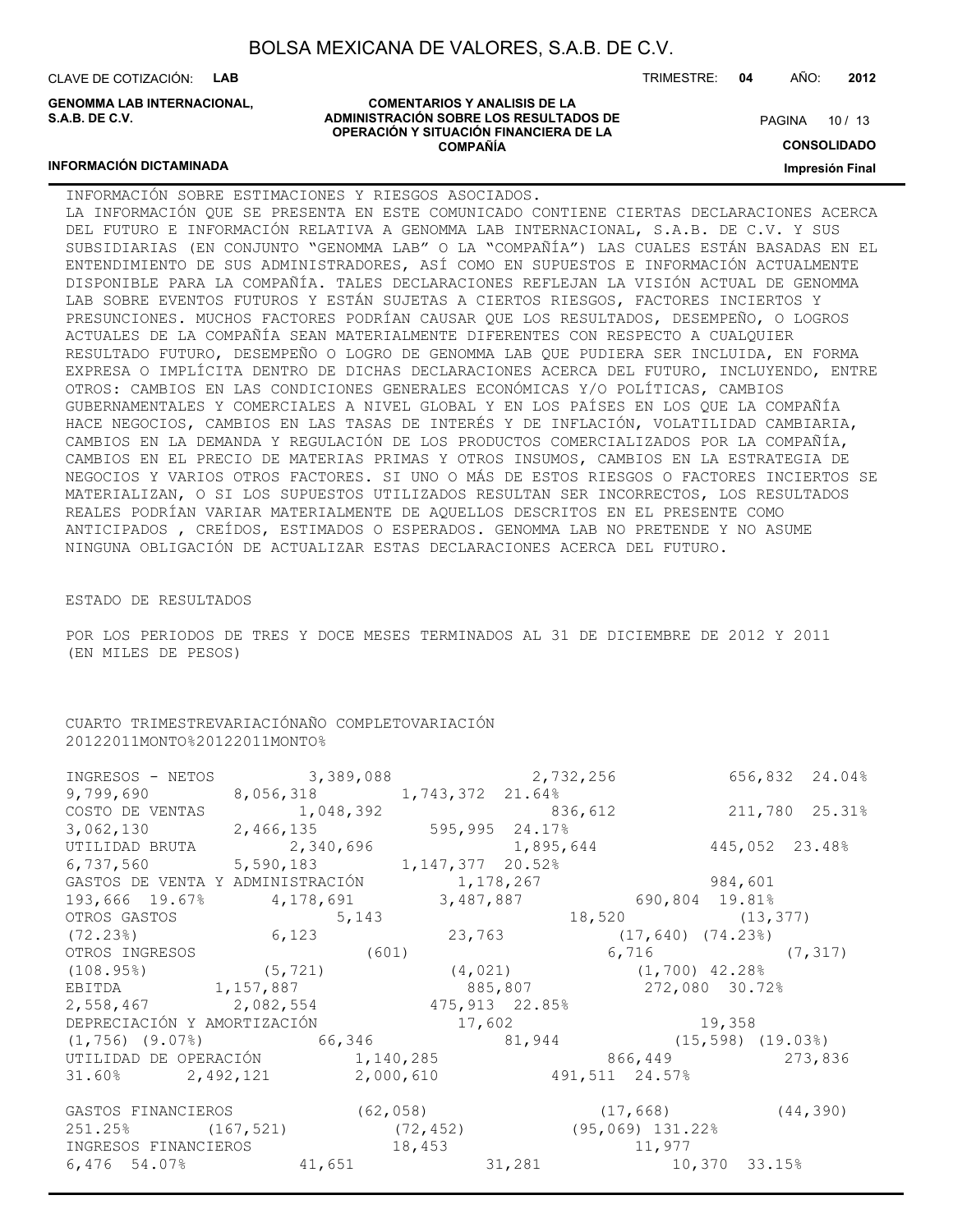CLAVE DE COTIZACIÓN: **LAB** TRIMESTRE: **04** AÑO: **2012**

**GENOMMA LAB INTERNACIONAL, S.A.B. DE C.V.**

**INFORMACIÓN DICTAMINADA**

**COMENTARIOS Y ANALISIS DE LA ADMINISTRACIÓN SOBRE LOS RESULTADOS DE OPERACIÓN Y SITUACIÓN FINANCIERA DE LA COMPAÑÍA**

PAGINA 11 / 13 **CONSOLIDADO**

**Impresión Final**

| (PÉRDIDA) GANANCIA CAMBIARIA        |                                                                                                   | (383)         |                    | 12,284                        |
|-------------------------------------|---------------------------------------------------------------------------------------------------|---------------|--------------------|-------------------------------|
|                                     | $(12, 667)$ $(103.12)$ $(42, 250)$                                                                | 59,386        |                    | $(101, 636)$ $(171.14\%)$     |
|                                     | PÉRDIDA POR POSICIÓN MONETARIA                                                                    |               |                    |                               |
|                                     |                                                                                                   |               |                    |                               |
|                                     | RESULTADO INTEGRAL DE FINANCIAMIENTO (43,988)                                                     |               |                    |                               |
|                                     | $(50, 581)$ $(767.19)$ $(168, 120)$ $18, 215$                                                     |               |                    | 6,593<br>(186,335) (1022.98%) |
|                                     | PARTICIPACIÓN EN LA UTILIDAD (PÉRDIDA) DE ASOCIADA 65,657                                         |               |                    |                               |
|                                     | (211) $5,868$ (2781.04%) $(1,310)$                                                                |               |                    | 342                           |
| $(1, 652)$ $(483.04)$               |                                                                                                   |               |                    |                               |
|                                     | UTILIDAD ANTES DE IMPUESTOS A LA UTILIDAD $1,101,954$ 872,831                                     |               |                    |                               |
|                                     | 229,123 26.25% 2,322,691 2,019,167 303,524 15.03%                                                 |               |                    |                               |
|                                     | IMPUESTOS A LA UTILIDAD 332,109 262,865                                                           |               |                    |                               |
|                                     | $69,244$ 26.34% 716,723 612,730 103,993 16.97%                                                    |               |                    |                               |
|                                     |                                                                                                   | 609,966       |                    | 159,879 26.21%                |
|                                     | UTILIDAD NETA $769,845$ 609,96<br>1,605,968 1,406,437 199,531 14.19%                              |               |                    |                               |
|                                     | PARTICIPACIÓN NO CONTROLADORA EN LA UTILIDAD NETA                                                 |               | 17,589             |                               |
|                                     | 6,179 11,410 184.66% 41,032                                                                       |               | 19,188             |                               |
| 21,844 113.84%                      |                                                                                                   |               |                    |                               |
|                                     | PARTICIPACIÓN CONTROLADORA EN LA UTILIDAD NETA $752,256$                                          |               |                    |                               |
|                                     | 603,787 148,469 24.59% 1,564,936 1,387,249 177,687                                                |               |                    |                               |
| 12.81%                              |                                                                                                   |               |                    |                               |
|                                     |                                                                                                   |               | 7,750              |                               |
|                                     | RESULTADO POR CONVERSIÓN DE MONEDAS EXTRANJERAS 7,750<br>31,693 (23,943) (75.55%) (60,932) 74,094 |               |                    |                               |
| $(135, 026)$ $(182.24\%)$           |                                                                                                   |               |                    |                               |
| UTILIDAD INTEGRAL                   | 760,006                                                                                           |               | 635,480 124,526    |                               |
| 19.60% 1,504,004                    |                                                                                                   | 1,461,343     | 42,661 2.92%       |                               |
| FLUJO DE EFECTIVO<br>DICIEMBRE-2012 |                                                                                                   |               |                    |                               |
| ACUMULADO 4° TRIMESTRE              |                                                                                                   |               |                    |                               |
|                                     | EFECTIVO AL INICIO DEL PERÍODO                                                                    | 1,538,520     |                    | 990,496                       |
|                                     |                                                                                                   |               |                    |                               |
| UTILIDAD NETA<br>404,130            | 1,605,968<br>CARGOS A RESULTADOS SIN FLUJO DE EFECTIVO                                            |               | 769,845<br>941,289 |                               |
|                                     | 2,547,257                                                                                         | 1, 173, 975   |                    |                               |
|                                     | PARTIDAS RELACIONADAS CON ACTIVIDADES DE OPERACIÓN:                                               |               |                    |                               |
| CUENTAS POR COBRAR                  |                                                                                                   | (1, 835, 890) | (843, 110)         |                               |
| INVENTARIOS                         | 68,553                                                                                            |               | (54, 638)          |                               |
| OTROS ACTIVOS                       | (883, 174)                                                                                        |               | (582, 805)         |                               |
| PROVEEDORES                         | (43, 677)                                                                                         |               | 153,486            |                               |
| OTROS PASIVOS                       |                                                                                                   | 39,845        | 212,875            |                               |
|                                     | (2, 654, 343)                                                                                     | (1, 114, 193) |                    |                               |
|                                     | FLUJOS NETOS DE EFECTIVO DE ACTIVIDADES DE OPERACIÓN                                              |               |                    | (107, 086)                    |
| 59,782                              |                                                                                                   |               |                    |                               |
| ACTIVIDADES DE INVERSIÓN:           |                                                                                                   |               |                    |                               |
|                                     | ADQUISICIÓN DE INMUEBLES, PROPIEDADES Y EQUIPO, NETO                                              |               |                    | (71, 723)                     |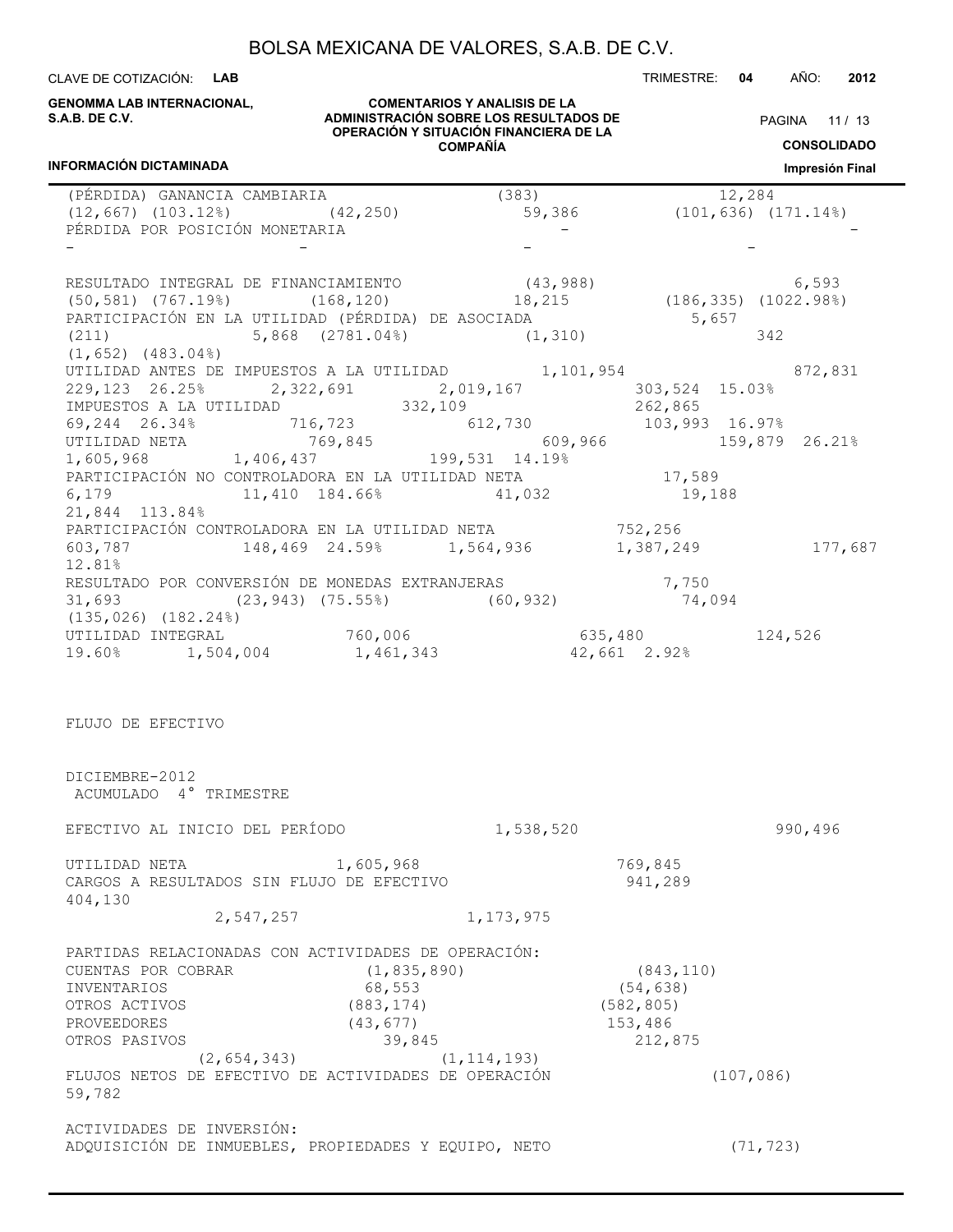**ADMINISTRACIÓN SOBRE LOS RESULTADOS DE** CLAVE DE COTIZACIÓN: **LAB GENOMMA LAB INTERNACIONAL, S.A.B. DE C.V.**

TRIMESTRE: **04** AÑO: **2012**

PAGINA 12 / 13

**OPERACIÓN Y SITUACIÓN FINANCIERA DE LA COMPAÑÍA**

**COMENTARIOS Y ANALISIS DE LA**

**CONSOLIDADO Impresión Final**

#### **INFORMACIÓN DICTAMINADA**

L.

| (35, 673)                                                         |                                                           |                                                                               |
|-------------------------------------------------------------------|-----------------------------------------------------------|-------------------------------------------------------------------------------|
| VENTAS DE EQUIPO                                                  | 1,179                                                     | 88                                                                            |
| ADQUISICIONES DE MARCAS                                           | (1, 761, 817)                                             | (10, 769)                                                                     |
| OTROS ACTIVOS                                                     | (855, 346)                                                | (163, 925)                                                                    |
| FLUJOS NETOS DE EFECTIVO DE ACTIVIDADES DE INVERSIÓN              |                                                           |                                                                               |
|                                                                   |                                                           | (2,687,707)                                                                   |
| (210, 279)                                                        |                                                           |                                                                               |
| ACTIVIDADES DE FINANCIAMIENTO:                                    |                                                           |                                                                               |
| PAGOS DE PRÉSTAMOS DE INSTITUCIONES FINANCIERAS                   |                                                           | (579, 828)                                                                    |
| (399, 828)                                                        |                                                           |                                                                               |
| PRÉSTAMOS OBTENIDOS DE INSTITUCIONES FINANCIERAS                  |                                                           |                                                                               |
|                                                                   |                                                           | 3,068,725                                                                     |
| 558,725                                                           |                                                           |                                                                               |
| INTERESES PAGADOS                                                 | (162, 242)                                                | (89, 714)                                                                     |
| RECOMPRA DE ACCIONES                                              | (219, 440)                                                | (291)                                                                         |
| VENTA DE ACCIONES                                                 | 153,239                                                   |                                                                               |
|                                                                   |                                                           |                                                                               |
| INTERÉS MINORITARIO                                               | (27, 209)                                                 | 478                                                                           |
|                                                                   | FLUJOS NETOS DE EFECTIVO DE ACTIVIDADES DE FINANCIAMIENTO |                                                                               |
| 2,233,244                                                         | 69,369                                                    |                                                                               |
|                                                                   |                                                           |                                                                               |
| AUMENTO (DISMINUCIÓN) NETA DE EFECTIVO Y EQUIVALENTES DE EFECTIVO |                                                           |                                                                               |
|                                                                   |                                                           |                                                                               |
| (561, 549)                                                        | (81, 128)                                                 |                                                                               |
|                                                                   |                                                           |                                                                               |
| AJUSTE AL FLUJO DE EFECTIVO POR VARIACIONES EN EL TIPO DE CAMBIO  |                                                           |                                                                               |
| (59, 805)                                                         | 7,797                                                     |                                                                               |
|                                                                   |                                                           |                                                                               |
|                                                                   |                                                           |                                                                               |
| FLUJO DE EFECTIVO ACUMULADO AL CIERRE DEL PERÍODO                 |                                                           | 917,166                                                                       |
| 917,166                                                           |                                                           |                                                                               |
|                                                                   |                                                           |                                                                               |
| MENOS FONDO RESTRINGIDO                                           | 32,750                                                    | 32,750                                                                        |
|                                                                   |                                                           |                                                                               |
|                                                                   |                                                           |                                                                               |
| EFECTIVO Y EQUIVALENTES DE EFECTIVO AL FINAL DEL PERÍODO          |                                                           | 884,416                                                                       |
| 884,416                                                           |                                                           |                                                                               |
|                                                                   |                                                           |                                                                               |
| BALANCES GENERALES CONSOLIDADOS                                   |                                                           |                                                                               |
|                                                                   |                                                           |                                                                               |
|                                                                   |                                                           |                                                                               |
|                                                                   |                                                           |                                                                               |
|                                                                   |                                                           |                                                                               |
|                                                                   |                                                           |                                                                               |
| DICIEMBRESEPTIEMBREV A R I A C I Ó N                              |                                                           |                                                                               |
|                                                                   |                                                           |                                                                               |
| ACTIVOS201220112012DEC-11%SEP -12%                                |                                                           |                                                                               |
|                                                                   |                                                           |                                                                               |
| ACTIVOS CIRCULANTES                                               |                                                           |                                                                               |
|                                                                   |                                                           | EFECTIVO Y EQUIVALENTES DE EFECTIVO 884,416 1,538,520 959,208 (654,104) (43%) |
|                                                                   |                                                           |                                                                               |
| $(74, 792)$ $(8\%)$                                               |                                                           |                                                                               |
| FONDO DE RESTRINGIDO $32,750$ - $31,288$ $32,750$ 100% 1,462 5%   |                                                           |                                                                               |
|                                                                   |                                                           | CUENTAS POR COBRAR - NETO 5,071,213 3,686,815 4,419,410 1,384,398 38%         |
| 651,803 15%                                                       |                                                           |                                                                               |
|                                                                   |                                                           |                                                                               |
|                                                                   |                                                           | CUENTAS POR COBRAR - PARTES RELACIONADAS 195,624 52,245 160,951 143,379 274%  |
| 34,673 22%                                                        |                                                           |                                                                               |
|                                                                   |                                                           | INVENTARIOS - NETO 1,032,400 1,100,953 977,762 (68,553) (6%) 54,638 6%        |
|                                                                   |                                                           | PAGOS ANTICIPADOS 999,261 249,985 451,653 749,276 300% 547,608 121%           |
|                                                                   |                                                           |                                                                               |
|                                                                   |                                                           | TOTAL DE ACTIVOS CIRCULANTES 8,215,664 6,628,518 7,000,272 1,587,146 24%      |
| 1,215,392 17%                                                     |                                                           |                                                                               |
| ACTIVOS NO CIRCULANTES                                            |                                                           |                                                                               |
|                                                                   |                                                           | MARCAS, PATENTES Y ESTUDIOS CLÍNICOS 3,382,239 1,980,498 3,381,372 1,401,741  |
| 71% 867 0%                                                        |                                                           |                                                                               |
|                                                                   |                                                           |                                                                               |
| INVERSIÓN EN ASOCIADA 5,680 6,207 - (527) (8%) 5,680 NA           |                                                           |                                                                               |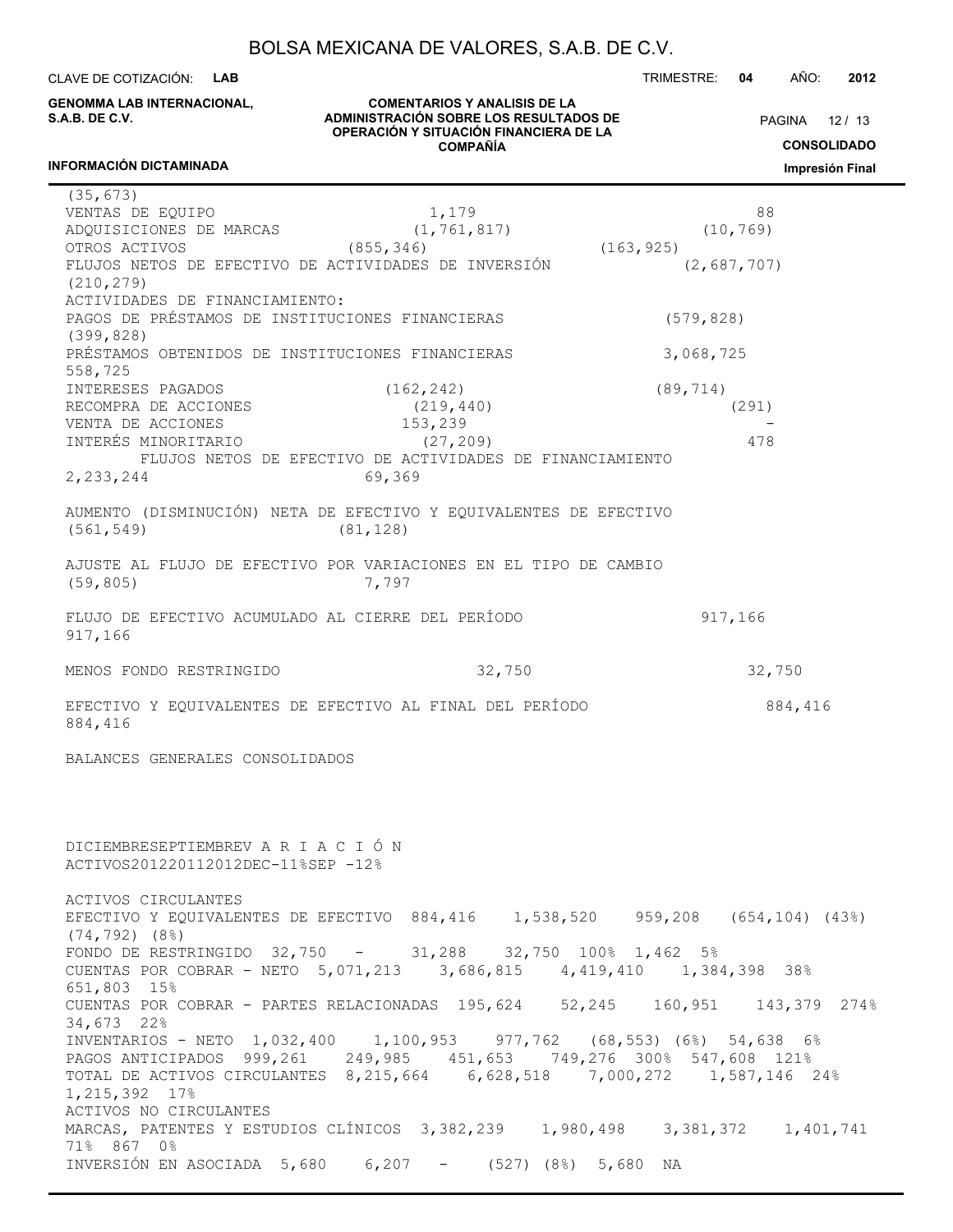CLAVE DE COTIZACIÓN: **LAB**

TRIMESTRE: **04** AÑO: **2012**

#### **COMENTARIOS Y ANALISIS DE LA ADMINISTRACIÓN SOBRE LOS RESULTADOS DE OPERACIÓN Y SITUACIÓN FINANCIERA DE LA COMPAÑÍA** PAGINA 13 / 13 **CONSOLIDADO Impresión Final GENOMMA LAB INTERNACIONAL, S.A.B. DE C.V. INFORMACIÓN DICTAMINADA** INMUEBLES, PROPIEDADES Y EQUIPO - NETO 403,588 370,927 439,041 32,661 9% (35,453) (8%) IMPUESTOS A LA UTILIDAD DIFERIDOS 14,092 2,208 85,246 11,884 538% (71,154) (83%) OTROS ACTIVOS - NETO 971,327 143,881 810,640 827,446 575% 160,687 20% TOTAL DE ACTIVOS NO CIRCULANTES 4,776,926 2,503,721 4,716,299 2,273,205 91% 60,627 1% TOTAL DE ACTIVOS 12,992,590 9,132,239 11,716,571 3,860,351 42% 1,276,019 11% PASIVOS Y CAPITAL CONTABLE PASIVOS CIRCULANTES VENCIMIENTOS CIRCULANTES DE PRÉSTAMOS BANCARIOS A LARGO PLAZO 406,621 - - 406,621 NA 406,621 NA PROVEEDORES 1,218,663 1,262,328 1,064,676 (43,665) (3%) 153,987 14% PARTES RELACIONADAS 9,480 - 9,797 9,480 100% (317) (3%) OTROS PASIVOS CIRCULANTES 909,060 845,032 703,072 64,028 8% 205,988 29% IMPUESTO SOBRE LA RENTA 82,966 57,575 292,123 25,391 44% (209,157) (72%) PARTICIPACIÓN DE LOS TRABAJADORES EN LAS UTILIDADES 3,110 20,585 1,050 (17,475) (85%) 2,060 196% TOTAL DE PASIVOS CIRCULANTES 2,629,900 2,185,520 2,070,718 444,380 20% 559,182 27% - PASIVOS NO CIRCULANTES PRÉSTAMOS BANCARIOS A LARGO PLAZO, EXCLUYENDO VENCIMIENTOS CIRCULANTES 3,052,275 970,000 3,300,000 2,082,275 215% (247,725) (8%) ACREEDORES DIVERSOS 60,562 268,346 67,456 (207,784) (77%) (6,894) (10%)<br>IMPUESTOS A LA UTILIDAD DIFERIDOS 229,370 162,866 361 66,504 41% 229,009 IMPUESTOS A LA UTILIDAD DIFERIDOS 229,370 162,866 361 63437% BENEFICIOS A LOS EMPLEADOS 1,659 1,172 1,443 487 42% 216 15% - - TOTAL DE PASIVOS 5,973,766 3,587,904 5,439,978 2,385,862 66% 533,788 10% CAPITAL CONTABLE CAPITAL SOCIAL 1,921,660 1,921,660 1,921,660 -UTILIDADES RETENIDAS 3,592,019 2,204,770 3,631,837 1,387,249 63% (39,818)  $(1\%)$ UTILIDAD DEL EJERCICIO 1,564,936 1,387,249 812,680 177,687 13% 752,256 93% EFECTOS DE CONVERSIÓN DE ENTIDADES EXTRANJERAS 4,695 65,627 (3,054) (60,932) (93%) 7,749 NA FONDO DE RECOMPRA DE ACCIONES (159,952) (96,477) (163,932) (63,475) 66% 3,980 (2%) PRIMA NETA EN COLOCACIÓN DE ACCIONES RECOMPRADAS 39,749 19,612 39,749 20,137 103% - - PARTICIPACIÓN NO CONTROLADORA 55,717 41,894 37,653 13,823 33% 18,064 48% TOTAL DEL CAPITAL CONTABLE 7,018,824 5,544,335 6,276,593 1,474,489 27% 742,231 12% TOTAL DE PASIVOS Y CAPITAL CONTABLE 12,992,590 9,132,239 11,716,571 3,860,351 42% 1,276,019 11%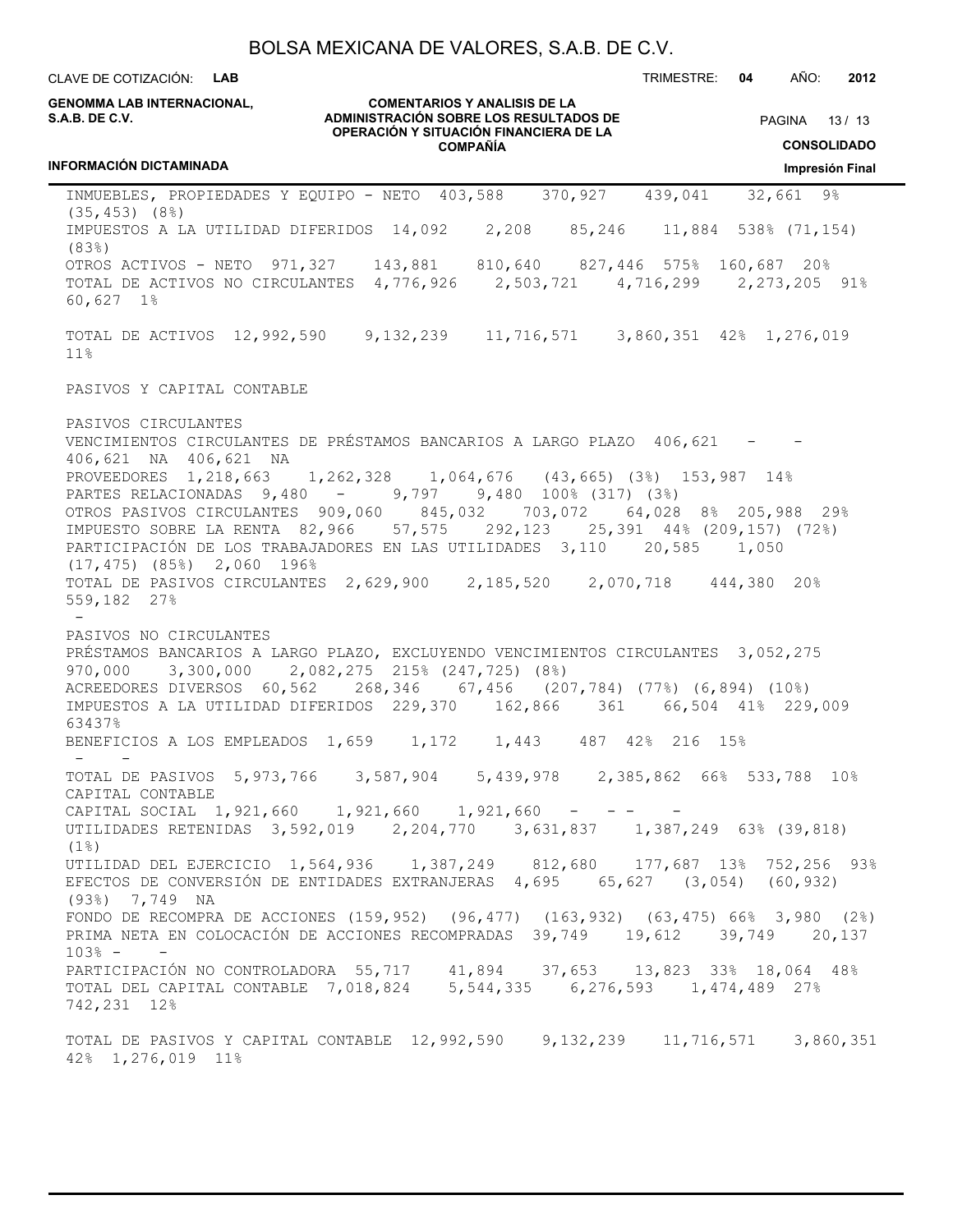**LAB**

**GENOMMA LAB INTERNACIONAL, S.A.B. DE C.V.**

**NOTAS COMPLEMENTARIAS A LA INFORMACIÓN FINANCIERA**

CLAVE DE COTIZACIÓN: TRIMESTRE: **04** AÑO: **2012**

PAGINA 1/43

#### **INFORMACIÓN DICTAMINADA**

**CONSOLIDADO Impresión Final**

GENOMMA LAB INTERNACIONAL, S. A. B. DE C. V. Y SUBSIDIARIAS

NOTAS A LOS ESTADOS FINANCIEROS CONSOLIDADOS AL 31 DE DICIEMBRE DE 2012 Y 2011 Y 1 DE ENERO DE 2011 (FECHA DE TRANSICIÓN) (EN MILES DE PESOS)

1.ACTIVIDADES Y EVENTOS IMPORTANTES

ACTIVIDADES -

GENOMMA LAB INTERNACIONAL, S. A. B. DE C. V. Y SUBSIDIARIAS (LA ENTIDAD) SE DEDICA A LA VENTA DE PRODUCTOS FARMACÉUTICOS DE LIBRE VENTA (EN ADELANTE PRODUCTOS OTC), DE PRODUCTOS FARMACÉUTICOS GENÉRICOS EN MÉXICO (EN ADELANTE PRODUCTOS GI) Y PRODUCTOS DE CUIDADO PERSONAL EN MÉXICO (EN ADELANTE PRODUCTOS PC) CON UNA CRECIENTE PRESENCIA EN MERCADOS INTERNACIONALES.

LA ENTIDAD DESARROLLA, VENDE Y COMERCIALIZA UNA AMPLIA GAMA DE PRODUCTOS DE PRIMERA CLASE CON 91 MARCAS PROPIAS, CON PRODUCTOS EN DIVERSAS CATEGORÍAS, ENTRE LOS QUE SE ENCUENTRAN ANTIACNÉ, MEDICAMENTOS GENÉRICOS, PROTECCIÓN Y MEJORA SEXUAL, CREMA PARA MEJORAR LA TEXTURA DE PIEL CON CICATRICES, TRATAMIENTO DE HEMORROIDES, CONTRA VARICES, PARA EVITAR LA CAÍDA DEL CABELLO, UNGÜENTO PARA DOLORES MUSCULARES, ANTIÁCIDOS, ANTIMICÓTICOS, PARA EL ALIVIO DE LA COLITIS, PARA CONTRARRESTAR EL NIVEL DE STRESS, JABONES, MULTIVITAMÍNICOS, SHAMPOOS Y ANTIGRIPALES. LA ENTIDAD ESTÁ ENFOCADA EN INCREMENTAR EL VALOR DE LAS MARCAS DE SUS PRODUCTOS POR MEDIO DE CAMPAÑAS MERCADOLÓGICAS, PRINCIPALMENTE A TRAVÉS DE LA TELEVISIÓN. LAS VENTAS DE LAS SUBSIDIARIAS EN EL EXTRANJERO REPRESENTAN APROXIMADAMENTE EL 27% Y 23% DE LAS VENTAS NETAS CONSOLIDADAS EN 2012 Y 2011, RESPECTIVAMENTE.

EVENTOS IMPORTANTES -

COMPRA DE MARCAS Y LICENCIAS - DURANTE 2012 LA COMPAÑÍA ADQUIRIÓ LAS MARCAS FERMODYL, XL-3, ZANZUSI, ALTIVA, LARISA, BIOSKIN Y AMARA EN \$1,341 MILLONES. DURANTE 2011 LA COMPAÑÍA ADQUIRIÓ LAS MARCAS VANART, POMADA DE LA CAMPANA, GALAFLEX, AFFAIR, WILDROOT, ALERT, NORDIKO Y OVVIO; LA LICENCIA ICY BLAST Y LA PATENTE ALERT EN \$1,436 MILLONES.

2.BASES DE PRESENTACIÓN

A.ADOPCIÓN DE NORMAS INTERNACIONALES DE INFORMACIÓN FINANCIERA

A PARTIR DEL 1 DE ENERO DE 2012, LA ENTIDAD ADOPTÓ LAS NORMAS INTERNACIONALES DE INFORMACIÓN FINANCIERA (IFRS, POR SUS SIGLAS EN INGLÉS, EN ADELANTE IFRS Ó IAS) Y SUS ADECUACIONES E INTERPRETACIONES EMITIDAS POR EL CONSEJO DE NORMAS INTERNACIONALES DE CONTABILIDAD (IASB, POR SUS SIGLAS EN INGLÉS), EN VIGOR AL 31 DE DICIEMBRE DE 2012; CONSECUENTEMENTE APLICA LA IFRS 1, ADOPCIÓN INICIAL DE LAS NORMAS INTERNACIONALES DE INFORMACIÓN FINANCIERA. ESTOS ESTADOS FINANCIEROS CONSOLIDADOS HAN SIDO PREPARADOS DE CONFORMIDAD CON LAS NORMAS E INTERPRETACIONES EMITIDAS Y EFECTIVAS A LA FECHA DE LOS MISMOS.

-TRANSICIÓN A IFRS - LOS ESTADOS FINANCIEROS CONSOLIDADOS AL 31 DE DICIEMBRE DE 2011 FUERON LOS ÚLTIMOS PREPARADOS CONFORME A NORMAS DE INFORMACIÓN FINANCIERA MEXICANAS (NIF), DICHOS INFORMES DIFIEREN EN ALGUNAS ÁREAS RESPECTO A LAS IFRS. EN LA PREPARACIÓN DE LOS ESTADOS FINANCIEROS CONSOLIDADOS AL 31 DE DICIEMBRE DE 2012 Y 2011 Y POR LOS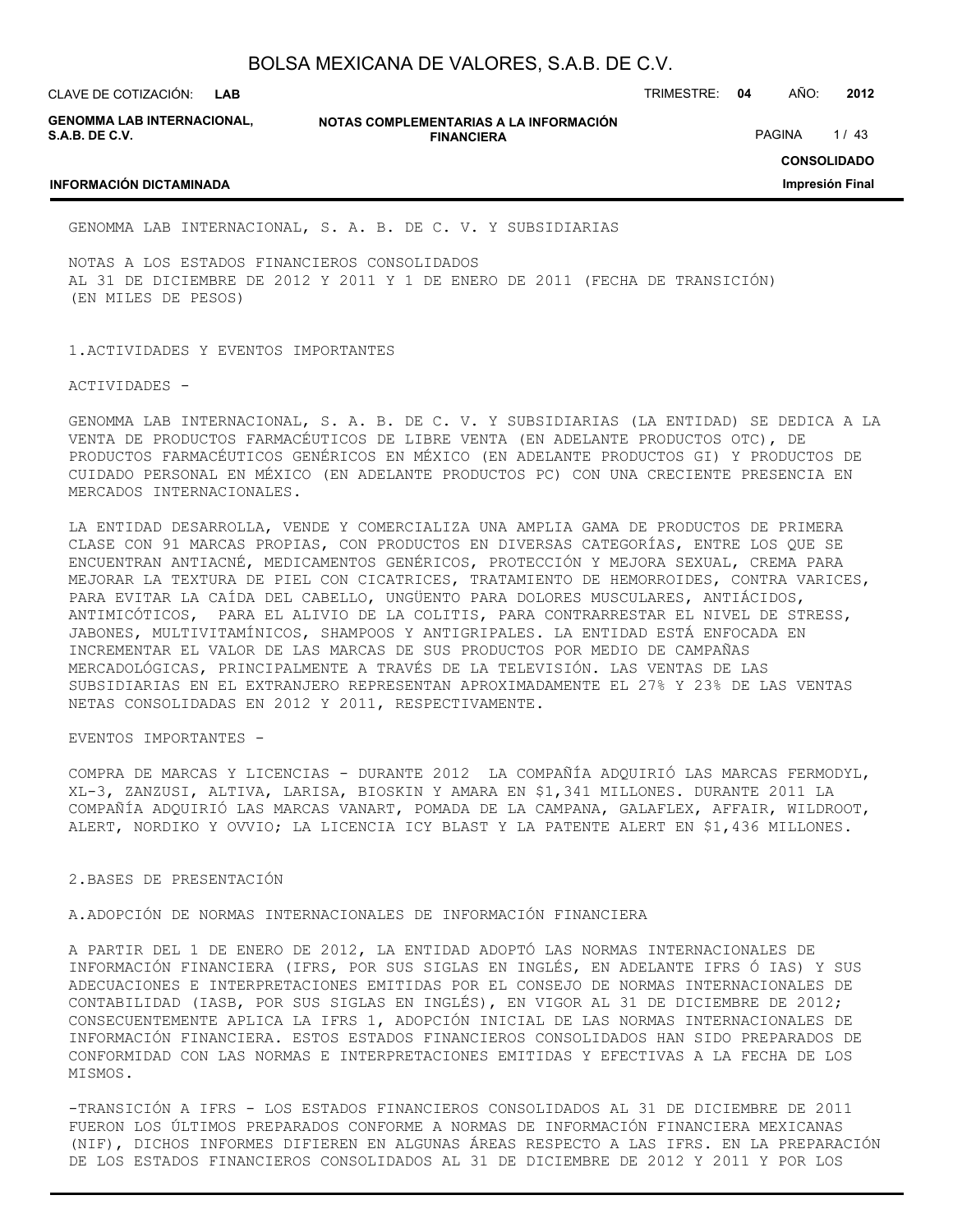| BOLSA MEXICANA DE VALORES, S.A.B. DE C.V. |  |  |
|-------------------------------------------|--|--|
|-------------------------------------------|--|--|

CLAVE DE COTIZACIÓN: TRIMESTRE: **04** AÑO: **2012 LAB**

**GENOMMA LAB INTERNACIONAL, S.A.B. DE C.V.**

**NOTAS COMPLEMENTARIAS A LA INFORMACIÓN FINANCIERA**

PAGINA 2/43

**CONSOLIDADO**

#### **INFORMACIÓN DICTAMINADA**

#### **Impresión Final**

AÑOS QUE TERMINARON EN ESAS FECHAS, LA ADMINISTRACIÓN DE LA ENTIDAD HA MODIFICADO CIERTOS MÉTODOS DE PRESENTACIÓN CONTABLE Y DE VALUACIÓN APLICADOS EN LAS NORMAS CONTABLES DE LOS ESTADOS FINANCIEROS CONSOLIDADOS DE NIF PARA CUMPLIR CON IFRS. LAS CIFRAS COMPARATIVAS AL 31 DE DICIEMBRE 2011 Y POR EL AÑO QUE TERMINÓ EN ESA FECHA FUERON MODIFICADAS PARA REFLEJAR ESTAS ADOPCIONES.

LAS CONCILIACIONES Y DESCRIPCIONES DE LOS EFECTOS DE LA TRANSICIÓN DE NIF A IFRS EN LOS ESTADOS CONSOLIDADOS DE POSICIÓN FINANCIERA, DE RESULTADO INTEGRAL Y DE FLUJOS DE EFECTIVO SE EXPLICAN EN LA NOTA 24.

#### B.BASES DE MEDICIÓN

LOS ESTADOS FINANCIEROS CONSOLIDADOS DE LA ENTIDAD HAN SIDO PREPARADOS SOBRE LA BASE DE COSTO HISTÓRICO, EXCEPTO POR LA CONSTRUCCIONES EN PROCESO QUE SE VALÚAN A SU VALOR RAZONABLE, COMO SE EXPLICA A MAYOR DETALLE EN LAS POLÍTICAS CONTABLES MÁS ADELANTE.

I.COSTO HISTÓRICO

EL COSTO HISTÓRICO GENERALMENTE SE BASA EN EL VALOR RAZONABLE DE LA CONTRAPRESTACIÓN ENTREGADA A CAMBIO DE ACTIVOS.

#### II.VALOR RAZONABLE

EL VALOR RAZONABLE SE DEFINE COMO EL PRECIO QUE SE RECIBIRÍA POR VENDER UN ACTIVO O QUE SE PAGARÍA POR TRANSFERIR UN PASIVO EN UNA TRANSACCIÓN ORDENADA ENTRE PARTICIPANTES EN EL MERCADO A LA FECHA DE VALUACIÓN

C.BASES DE CONSOLIDACIÓN DE ESTADOS FINANCIEROS

LOS ESTADOS FINANCIEROS CONSOLIDADOS INCLUYEN LOS DE GENOMMA LAB INTERNACIONAL, S. A. B. DE C. V. Y LOS DE SUS SUBSIDIARIAS EN LAS QUE TIENE CONTROL. EL CONTROL SE OBTIENE CUANDO LA ENTIDAD TIENE EL PODER PARA GOBERNAR LAS POLÍTICAS FINANCIERAS Y OPERATIVAS DE UNA ENTIDAD A FIN DE OBTENER BENEFICIOS DE SUS ACTIVIDADES. LA PARTICIPACIÓN ACCIONARIA EN SU CAPITAL SOCIAL SE MUESTRA A CONTINUACIÓN:

COMPAÑÍAPARTICIPACIÓN 2012 Y 2011ACTIVIDAD

MÉXICO – GENOMMA LABORATORIES MÉXICO, S. A. DE C. V.100%INVESTIGACIÓN Y DESARROLLO DE PRODUCTOS OTC Y PC TELEVISION PRODUCTS RETAIL, S. A. DE C. V.100%PRESTACIÓN DE SERVICIOS PROFESIONALES MEDICINAS Y MEDICAMENTOS NACIONALES, S. A. DE C. V.100%VENTA DE MEDICAMENTOS GENÉRICOS INICIATIVAS DE ÉXITO, S. A. DE C. V.100%VENTA DE PRODUCTOS OTC Y PC AERO LAB, S. A. DE C. V.100%SERVICIOS DE TRANSPORTACIÓN AÉREA

INTERNACIONAL – GENOMMA LAB USA, INC.100%VENTA DE PRODUCTOS OTC Y PC LAB BRANDS INTERNATIONAL, LLC70%INVESTIGACIÓN Y DESARROLLO DE PRODUCTOS OTC Y PC GENOMMA LAB CENTROAMÉRICA, S. A.100%PRESTACIÓN DE SERVICIOS PROFESIONALES GENOMMA LAB PERÚ, S. A.100%VENTA DE PRODUCTOS OTC Y PC GENOMMA LAB CHILE, S. A.100%VENTA DE PRODUCTOS OTC Y PC GENOMMA LAB ECUADOR, S. A.100%VENTA DE PRODUCTOS OTC Y PC GENOMMA LABORATORIES ARGENTINA, S. A.85%VENTA DE PRODUCTOS OTC Y PC GENOMMA LAB COLOMBIA, LTDA100%VENTA DE PRODUCTOS OTC Y PC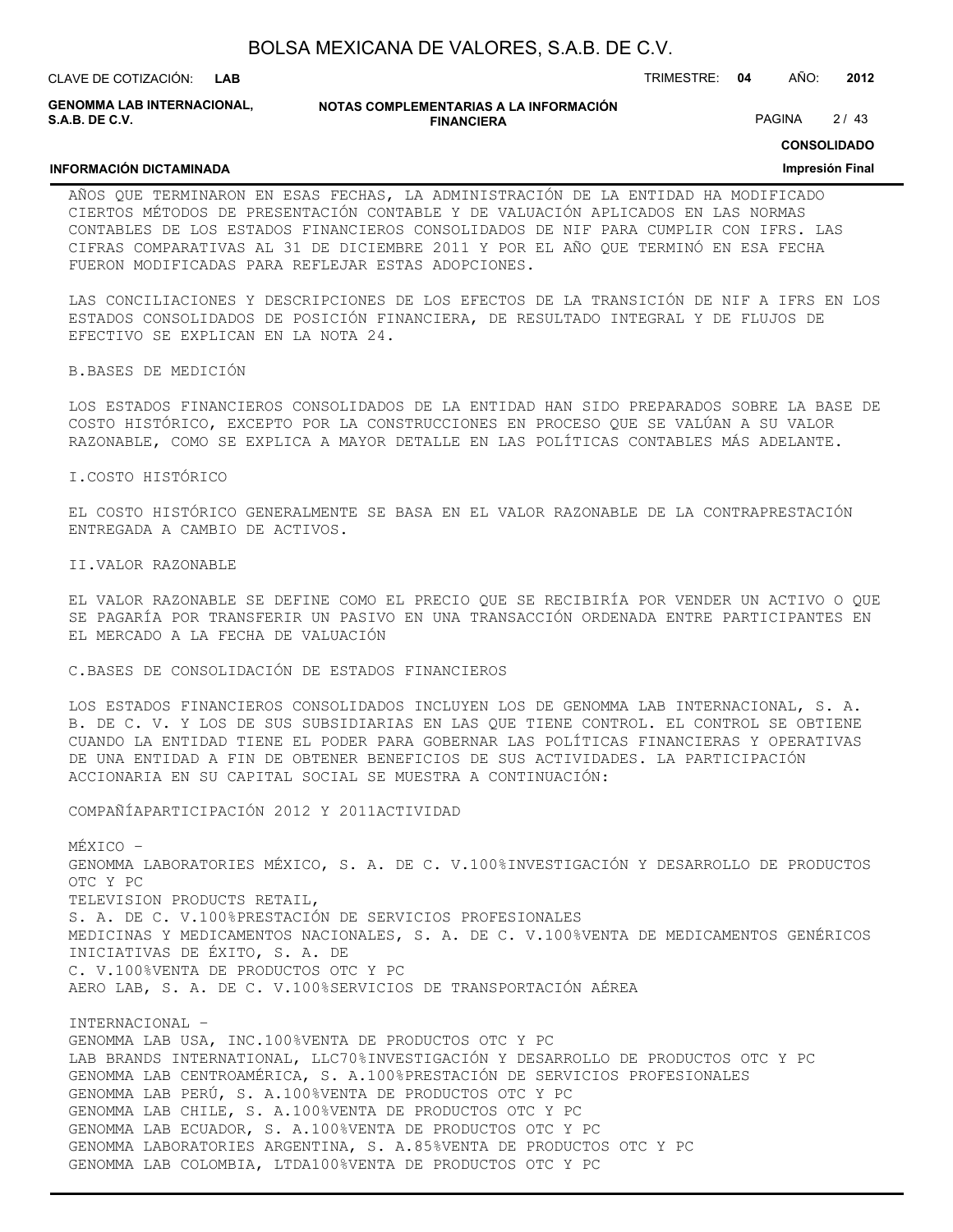| BOLSA MEXICANA DE VALORES, S.A.B. DE C.V. |  |  |
|-------------------------------------------|--|--|
|-------------------------------------------|--|--|

| CLAVE DE COTIZACIÓN: LAB                     |                                                             | TRIMESTRE: | -04 | AÑO:   | 2012               |
|----------------------------------------------|-------------------------------------------------------------|------------|-----|--------|--------------------|
| GENOMMA LAB INTERNACIONAL.<br>S.A.B. DE C.V. | NOTAS COMPLEMENTARIAS A LA INFORMACIÓN<br><b>FINANCIERA</b> |            |     | PAGINA | 3/43               |
|                                              |                                                             |            |     |        | <b>CONSOLIDADO</b> |

**Impresión Final**

#### **INFORMACIÓN DICTAMINADA**

#### GENOMMA LABORATORIES DO BRASIL, LTDA85%VENTA DE PRODUCTOS OTC Y PC GENOMMA LAB DOMINICANA, S.R.L.100%VENTA DE PRODUCTOS OTC Y PC

LOS SALDOS Y OPERACIONES ENTRE LAS ENTIDADES CONSOLIDADAS HAN SIDO ELIMINADOS.

LAS PARTICIPACIONES NO CONTROLADORAS EN LAS SUBSIDIARIAS SE IDENTIFICAN DE MANERA SEPARADA RESPECTO A LAS INVERSIONES QUE LA ENTIDAD TIENE EN ELLAS. LAS PARTICIPACIONES NO CONTROLADORAS PUEDEN SER INICIALMENTE VALUADAS YA SEA A SU VALOR RAZONABLE O A LA PARTICIPACIÓN PROPORCIONAL DE LAS PARTICIPACIONES NO CONTROLADORAS SOBRE EL VALOR RAZONABLE DE LOS ACTIVOS NETOS IDENTIFICABLES DE LA ENTIDAD ADQUIRIDA. LA ELECCIÓN DE LA BASE DE VALUACIÓN SE HACE DE MANERA INDIVIDUAL POR CADA OPERACIÓN. POSTERIORMENTE A LA ADQUISICIÓN, EL VALOR EN LIBROS DE LAS PARTICIPACIONES CONTROLADORAS REPRESENTA EL IMPORTE DE DICHAS PARTICIPACIONES AL RECONOCIMIENTO INICIAL MÁS LA PORCIÓN DE LAS PARTICIPACIONES NO CONTROLADORAS POSTERIORES DEL ESTADO DE VARIACIONES EN EL CAPITAL CONTABLE. EL RESULTADO INTEGRAL SE ATRIBUYE A LAS PARTICIPACIONES NO CONTROLADORAS AÚN SI DA LUGAR A UN DÉFICIT EN ÉSTAS.

I.SUBSIDIARIAS - LAS SUBSIDIARIAS SON TODAS LAS ENTIDADES SOBRE LAS QUE LA ENTIDAD TIENE EL PODER DE GOBERNAR SUS POLÍTICAS OPERATIVAS Y FINANCIERAS, POR SER PROPIETARIA DE MÁS DE LA MITAD DE SUS ACCIONES CON DERECHO DE VOTO. LA EXISTENCIA Y EFECTOS DE LOS DERECHOS POTENCIALES DE VOTO QUE SON ACTUALMENTE EJERCIBLES O CONVERTIBLES SE CONSIDERAN AL EVALUAR SI LA ENTIDAD CONTROLA A OTRA ENTIDAD. LAS SUBSIDIARIAS SE CONSOLIDAN DESDE LA FECHA EN QUE SU CONTROL SE TRANSFIERE A LA ENTIDAD, Y SE DEJAN DE CONSOLIDAR DESDE LA FECHA EN LA QUE SE PIERDE EL CONTROL.

LAS POLÍTICAS CONTABLES DE LAS SUBSIDIARIAS HAN SIDO MODIFICADAS CUANDO HA SIDO NECESARIO, PARA ASEGURAR QUE EXISTA UNA CONSISTENCIA CON LAS POLÍTICAS ADOPTADAS POR LA ENTIDAD.

II.ASOCIADA - LA ENTIDAD EJERCE INFLUENCIA SIGNIFICATIVA SOBRE TELEVISA CONSUMER PRODUCTS, LLP PERO NO CONTROL. LA ENTIDAD MANTIENE UNA PARTICIPACIÓN ACCIONARIA DEL 49% DE LOS DERECHOS A VOTO. LA INVERSIÓN EN ASOCIADA SE RECONOCE INICIALMENTE AL COSTO HISTÓRICO Y POSTERIORMENTE A TRAVÉS DEL MÉTODO DE PARTICIPACIÓN.

D.CONVERSIÓN DE ESTADOS FINANCIEROS DE SUBSIDIARIAS EN MONEDA EXTRANJERA - PARA CONSOLIDAR LOS ESTADOS FINANCIEROS DE SUBSIDIARIAS EXTRANJERAS, ÉSTOS SE MODIFICAN EN LA MONEDA DE REGISTRO PARA PRESENTARSE EN PESOS MEXICANOS, CONSIDERANDO LAS SIGUIENTES METODOLOGÍAS:

-LAS OPERACIONES EXTRANJERAS CUYA MONEDA DE REGISTRO Y FUNCIONAL ES LA MISMA, CONVIERTEN SUS ESTADOS FINANCIEROS UTILIZANDO LOS SIGUIENTES TIPOS DE CAMBIO:1) DE CIERRE PARA LOS ACTIVOS Y PASIVOS, 2) HISTÓRICO PARA EL CAPITAL CONTABLE Y 3) EL DE LA FECHA DE DEVENGAMIENTO PARA LOS INGRESOS, COSTOS Y GASTOS. LOS EFECTOS DE CONVERSIÓN SE REGISTRAN EN EL CAPITAL CONTABLE.

-LAS OPERACIONES EXTRANJERAS CONVIERTEN SUS ESTADOS FINANCIEROS DE LA MONEDA DE REGISTRO A LA MONEDA FUNCIONAL, UTILIZANDO LOS SIGUIENTES TIPOS DE CAMBIO: 1) DE CIERRE PARA LOS ACTIVOS Y PASIVOS MONETARIOS, 2) HISTÓRICO PARA ACTIVOS NO MONETARIOS, PASIVOS NO MONETARIOS Y CAPITAL CONTABLE Y 3) EL DE LA FECHA DE DEVENGAMIENTO PARA LOS INGRESOS, COSTOS Y GASTOS, EXCEPTO LOS QUE PROVIENEN DE PARTIDAS NO MONETARIAS QUE SE CONVIERTEN AL TIPO DE CAMBIO HISTÓRICO DE LA PARTIDA NO MONETARIA; LOS EFECTOS DE CONVERSIÓN, SE REGISTRAN EN EL RESULTADO INTEGRAL DE FINANCIAMIENTO. POSTERIORMENTE, PARA CONVERTIR LOS ESTADOS FINANCIEROS DE LA MONEDA FUNCIONAL AL PESO MEXICANO, SE UTILIZAN LOS SIGUIENTES TIPOS DE CAMBIO:1) DE CIERRE PARA LOS ACTIVOS Y PASIVOS Y 2) HISTÓRICO PARA EL CAPITAL CONTABLE, Y 3) EL DE LA FECHA DE DEVENGAMIENTO PARA TODOS LOS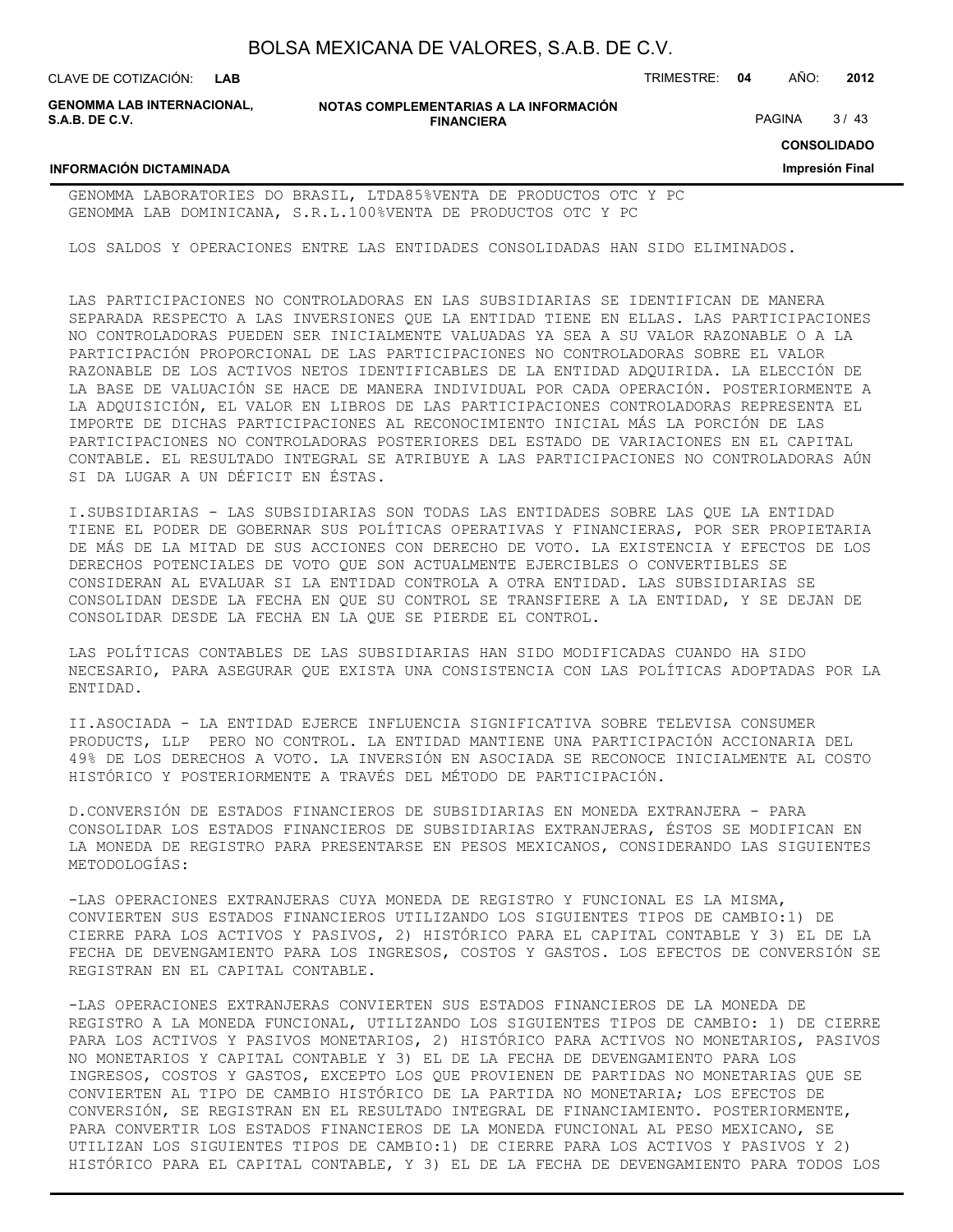BOLSA MEXICANA DE VALORES, S.A.B. DE C.V. **NOTAS COMPLEMENTARIAS A LA INFORMACIÓN FINANCIERA** CLAVE DE COTIZACIÓN: TRIMESTRE: **04** AÑO: **2012 CONSOLIDADO Impresión Final LAB GENOMMA LAB INTERNACIONAL, S.A.B. DE C.V. INFORMACIÓN DICTAMINADA** PAGINA 4/43 INGRESOS, COSTOS Y GASTOS. LOS EFECTOS DE CONVERSIÓN SE REGISTRAN EN EL CAPITAL CONTABLE. EN EL CASO DE OPERACIONES EXTRANJERAS QUE OPERAN EN UN ENTORNO ECONÓMICO INFLACIONARIO, PRIMERO REEXPRESAN SUS ESTADOS FINANCIEROS EN MONEDA DE PODER ADQUISITIVO AL CIERRE DEL EJERCICIO, UTILIZANDO EL ÍNDICE DE PRECIOS DEL PAÍS DE ORIGEN DE LA MONEDA FUNCIONAL, Y POSTERIORMENTE LOS CONVIERTEN UTILIZANDO EL TIPO DE CAMBIO DE CIERRE PARA TODAS LAS PARTIDAS; LOS EFECTOS DE CONVERSIÓN, SE REGISTRAN EN EL CAPITAL CONTABLE. LAS MONEDAS DE REGISTRO Y FUNCIONAL DE LAS OPERACIONES EXTRANJERAS Y LOS TIPOS DE CAMBIO UTILIZADOS EN LOS DIFERENTES PROCESOS DE CONVERSIÓN, SON COMO SIGUE: COMPAÑÍAMONEDA DE REGISTROTIPO DE CAMBIO PARA CONVERTIR DE MONEDA DE REGISTRO A MONEDA FUNCIONALTIPO DE CAMBIO PARA CONVERTIR DE MONEDA FUNCIONAL A PESO MEXICANO GENOMMA LAB USA, INC.DÓLAR ESTADOUNIDENSE1.000012.9880 LAB BRANDS INTERNATIONAL, LLC DÓLAR ESTADOUNIDENSE 1.0000 12.9880 GENOMMA LAB CENTROAMÉRICA, S. A. DÓLAR ESTADOUNIDENSE 1.0000 12.9880 GENOMMA LAB DOMINICANA, S. R. L. PESO DOMINICANO 0.0250 12.9880 GENOMMA LAB PERÚ, S. A.SOL 0.3922 12.9880

GENOMMA LAB CHILE, S. A.PESO CHILENO 0.0021 12.9880 GENOMMA LAB ECUADOR, S. A. DÓLAR ESTADOUNIDENSE 1.0000 12.9880

GENOMMA LABORATORIES ARGENTINA, S. A.PESO ARGENTINO 0.2039 12.9880

GENOMMA LAB COLOMBIA, LTDAPESO COLOMBIANO 0.0005 12.9880

GENOMMA LABORATORIES DO BRASIL, LTDAREAL 0.4944 12.9880

GENOMMA LABORATORIOS MÉDICOS, S. L.EURO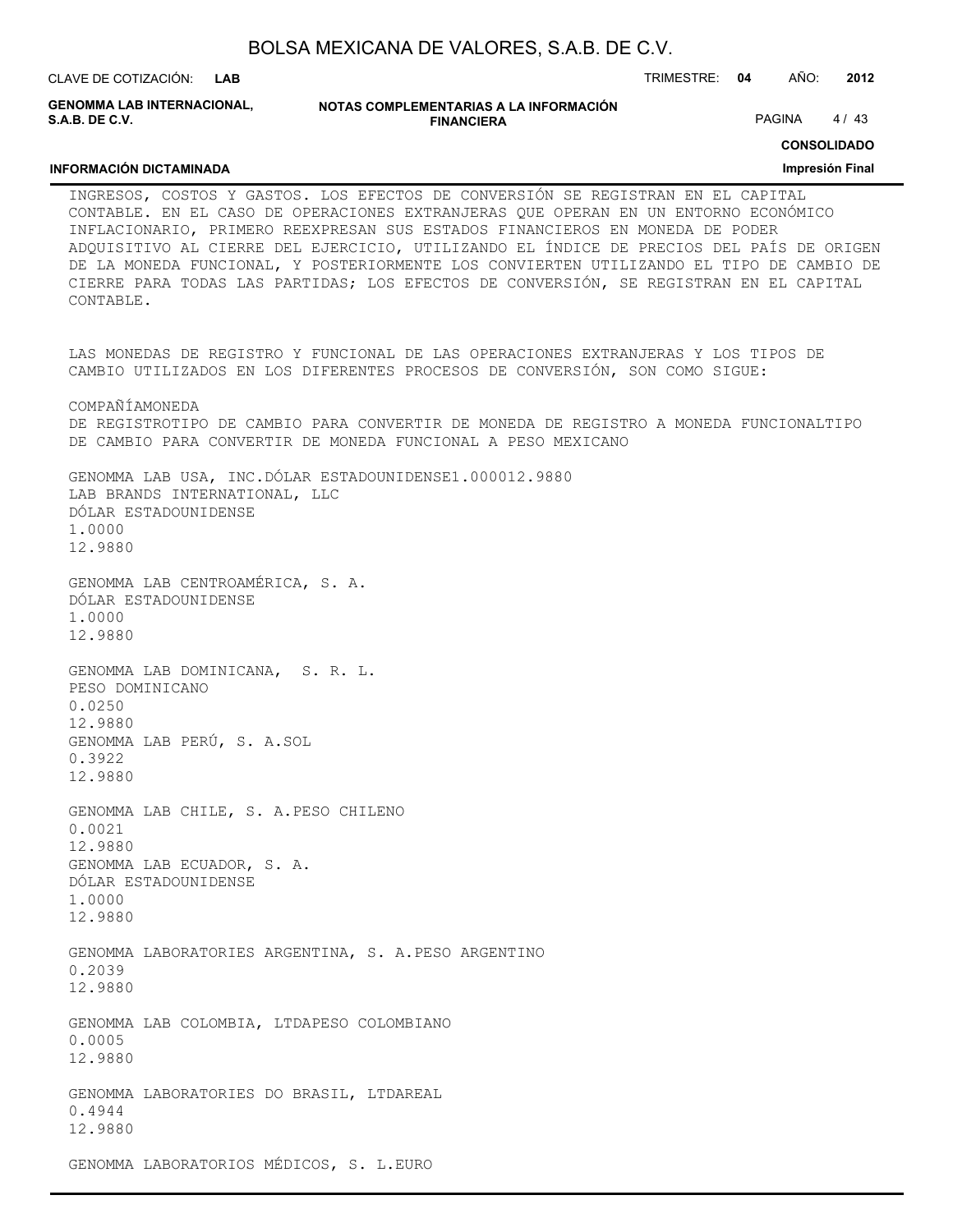CLAVE DE COTIZACIÓN: TRIMESTRE: **04** AÑO: **2012 LAB**

**GENOMMA LAB INTERNACIONAL, S.A.B. DE C.V.**

**NOTAS COMPLEMENTARIAS A LA INFORMACIÓN FINANCIERA**

PAGINA 5/43

**CONSOLIDADO**

**Impresión Final**

#### **INFORMACIÓN DICTAMINADA**

1.3218 12.9880

LA MONEDA FUNCIONAL DE LA ENTIDAD ES EL PESO MEXICANO Y LA MONEDA FUNCIONAL DE LAS SUBSIDIARIAS DE LA ENTIDAD ES EL DÓLAR ESTADOUNIDENSE.. DEBIDO A QUE LA ENTIDAD MANTIENE INVERSIONES EN SUBSIDIARIAS EN EL EXTRANJERO, CUYA MONEDA FUNCIONAL NO ES EL PESO MEXICANO, SE ENCUENTRA EXPUESTA A UN RIESGO DE CONVERSIÓN DE MONEDA EXTRANJERA. ASIMISMO, SE MANTIENEN ACTIVOS Y PASIVOS MONETARIOS DENOMINADOS EN DIVERSAS MONEDAS, PRINCIPALMENTE EL DÓLAR ESTADOUNIDENSE, Y EXISTE UNA EXPOSICIÓN AL RIESGO CAMBIARIO, ATRIBUIBLE A OPERACIONES COMERCIALES Y PROVEEDURÍA DE INSUMOS, DURANTE EL CURSO NORMAL DEL NEGOCIO, ASÍ COMO POR LA POSICIÓN EN MONEDA EXTRANJERA.

#### 3.RESUMEN DE LAS PRINCIPALES POLÍTICAS CONTABLES

LOS ESTADOS FINANCIEROS CONSOLIDADOS ADJUNTOS CUMPLEN CON LAS IFRS EMITIDAS POR EL IASB. SU PREPARACIÓN REQUIERE QUE LA ADMINISTRACIÓN DE LA ENTIDAD EFECTÚE CIERTAS ESTIMACIONES Y UTILICE DETERMINADOS SUPUESTOS PARA VALUAR ALGUNAS DE LAS PARTIDAS DE LOS ESTADOS FINANCIEROS CONSOLIDADOS Y PARA EFECTUAR LAS REVELACIONES QUE SE REQUIEREN EN LOS MISMOS. SIN EMBARGO, LOS RESULTADOS REALES PUEDEN DIFERIR DE DICHAS ESTIMACIONES. LA ADMINISTRACIÓN DE LA ENTIDAD, APLICANDO EL JUICIO PROFESIONAL, CONSIDERA QUE LAS ESTIMACIONES Y SUPUESTOS UTILIZADOS FUERON LOS ADECUADOS EN LAS CIRCUNSTANCIAS (VER NOTA 4). LAS PRINCIPALES POLÍTICAS CONTABLES SEGUIDAS POR LA ENTIDAD SON LAS SIGUIENTES:

A.CAMBIOS CONTABLES

LA SIGUIENTE MODIFICACIÓN A IFRS HA SIDO APLICADA EN EL AÑO EN CURSO Y HA AFECTADO LOS ESTADOS FINANCIEROS CONSOLIDADOS:

-IFRS 7 INSTRUMENTOS FINANCIEROS: INFORMACIÓN A REVELAR - TRANSFERENCIAS DE ACTIVOS FINANCIEROS- LA ENTIDAD HA APLICADO LAS MODIFICACIONES AL IFRS 7 EN EL AÑO EN CURSO. ESTAS MODIFICACIONES AUMENTAN LOS REQUERIMIENTOS DE REVELACIÓN PARA TRANSACCIONES QUE INVOLUCRAN LA TRANSFERENCIA DE ACTIVOS FINANCIEROS CON EL FIN DE PROPORCIONAR UNA MAYOR TRANSPARENCIA EN TORNO A LA EXPOSICIÓN AL RIESGO QUE SE TENDRÍA SI LOS ACTIVOS FINANCIEROS SON TRANSFERIDOS.

#### B.ACTIVOS FINANCIEROS

LOS ACTIVOS FINANCIEROS SE RECONOCEN CUANDO LA ENTIDAD SE CONVIERTE EN UNA PARTE DE LAS DISPOSICIONES CONTRACTUALES DE LOS INSTRUMENTOS.

LOS ACTIVOS FINANCIEROS SE VALÚAN INICIALMENTE A SU VALOR RAZONABLE. LOS COSTOS DE LA TRANSACCIÓN QUE SON DIRECTAMENTE ATRIBUIBLES A LA ADQUISICIÓN O EMISIÓN DE ACTIVOS FINANCIEROS (DISTINTOS DE LOS ACTIVOS FINANCIEROS A VALOR RAZONABLE CON CAMBIOS EN RESULTADOS) SE SUMAN O REDUCEN DEL VALOR RAZONABLE DE LOS ACTIVOS FINANCIEROS, EN SU CASO, EN EL RECONOCIMIENTO INICIAL. LOS COSTOS DE TRANSACCIÓN DIRECTAMENTE ATRIBUIBLES A LA ADQUISICIÓN DE ACTIVOS FINANCIEROS A SU VALOR RAZONABLE CON CAMBIOS EN RESULTADOS SE RECONOCEN INMEDIATAMENTE EN RESULTADOS.

LOS ACTIVOS FINANCIEROS SE CLASIFICAN EN LAS SIGUIENTES CATEGORÍAS: ACTIVOS FINANCIEROS 'A VALOR RAZONABLE CON CAMBIOS A TRAVÉS DE RESULTADOS' COSTO AMORTIZADO, INVERSIONES 'CONSERVADAS AL VENCIMIENTO', ACTIVOS FINANCIEROS 'DISPONIBLES PARA SU VENTA' Y 'PRÉSTAMOS Y CUENTAS POR COBRAR'. LA CLASIFICACIÓN DEPENDE DE LA NATURALEZA Y PROPÓSITO DE LOS ACTIVOS FINANCIEROS Y SE DETERMINA AL MOMENTO DEL RECONOCIMIENTO INICIAL. A LA FECHA DE INFORME DE LOS ESTADOS FINANCIEROS CONSOLIDADOS, LA ENTIDAD SÓLO CONTABA CON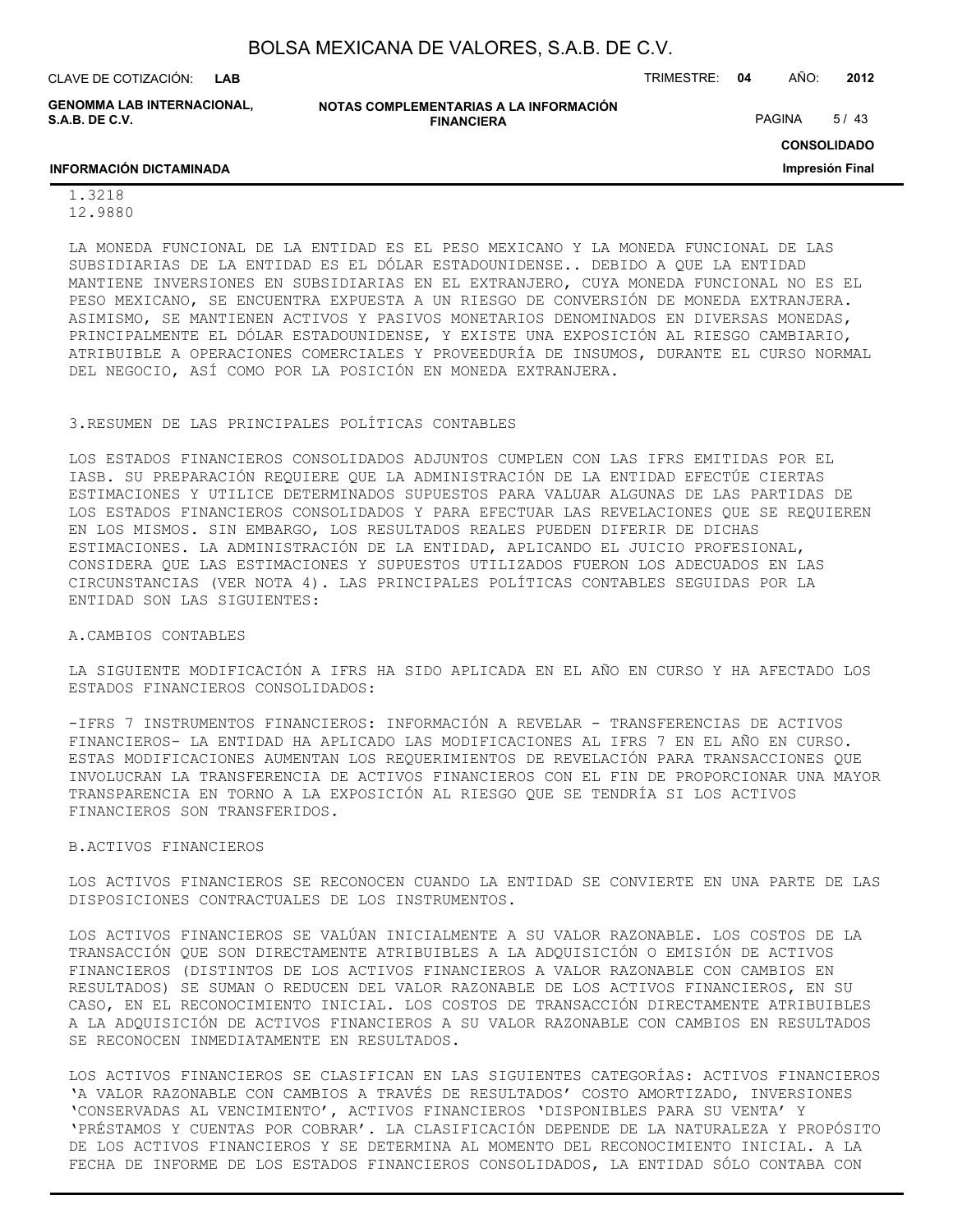**LAB**

**GENOMMA LAB INTERNACIONAL, S.A.B. DE C.V.**

**NOTAS COMPLEMENTARIAS A LA INFORMACIÓN FINANCIERA**

CLAVE DE COTIZACIÓN: TRIMESTRE: **04** AÑO: **2012**

PAGINA 6/43

**CONSOLIDADO**

**Impresión Final**

#### **INFORMACIÓN DICTAMINADA**

INSTRUMENTOS FINANCIEROS CLASIFICADOS COMO PRÉSTAMOS Y CUENTAS POR COBRAR.

-MÉTODO DE LA TASA DE INTERÉS EFECTIVA

EL MÉTODO DE INTERÉS EFECTIVO ES UN MÉTODO PARA CALCULAR EL COSTO AMORTIZADO DE UN INSTRUMENTO FINANCIERO Y DE ASIGNACIÓN DEL INGRESO O COSTO FINANCIERO DURANTE EL PERIODO RELEVANTE. LA TASA DE INTERÉS EFECTIVA ES LA TASA QUE DESCUENTA LOS INGRESOS FUTUROS DE EFECTIVO ESTIMADOS (INCLUYENDO TODOS LOS HONORARIOS Y PUNTOS BASE PAGADOS O RECIBIDOS QUE FORMAN PARTE INTEGRAL DE LA TASA DE INTERÉS EFECTIVA, COSTOS DE LA TRANSACCIÓN Y OTRAS PRIMAS O DESCUENTOS) DURANTE LA VIDA ESPERADA DEL INSTRUMENTO DE ACTIVO O PASIVO DEUDA O, CUANDO ES APROPIADO, UN PERIODO MENOR, AL VALOR EN LIBROS NETO AL MOMENTO DEL RECONOCIMIENTO INICIAL.

LOS INGRESOS SE RECONOCEN CON BASE EN EL INTERÉS EFECTIVO PARA INSTRUMENTOS DE DEUDA DISTINTOS A AQUELLOS ACTIVOS FINANCIEROS CLASIFICADOS COMO A VALOR RAZONABLE CON CAMBIOS A TRAVÉS DE RESULTADOS.

#### -PRÉSTAMOS Y CUENTAS POR COBRAR

LAS CUENTAS POR COBRAR A CLIENTES, PRÉSTAMOS Y OTRAS CUENTAS POR COBRAR CON PAGOS FIJOS O DETERMINABLES, QUE NO SE NEGOCIAN EN UN MERCADO ACTIVO, SE CLASIFICAN COMO PRÉSTAMOS Y CUENTAS POR COBRAR. LOS PRÉSTAMOS Y CUENTAS POR COBRAR SE VALÚAN AL COSTO AMORTIZADO USANDO EL MÉTODO DE INTERÉS EFECTIVO, MENOS CUALQUIER DETERIORO. LOS INGRESOS POR INTERESES SE RECONOCEN APLICANDO LA TASA DE INTERÉS EFECTIVA, EXCEPTO POR LAS CUENTAS POR COBRAR A CORTO PLAZO EN CASO DE QUE EL RECONOCIMIENTO DE INTERESES SEA POCO IMPORTANTE.

#### -DETERIORO DE ACTIVOS FINANCIEROS

LOS ACTIVOS FINANCIEROS DISTINTOS A LOS ACTIVOS FINANCIEROS A VALOR RAZONABLE CON CAMBIOS A TRAVÉS DE RESULTADOS, SE SUJETAN A PRUEBAS PARA EFECTOS DE DETERIORO AL FINAL DE CADA PERIODO SOBRE EL CUAL SE INFORMA. SE CONSIDERA QUE LOS ACTIVOS FINANCIEROS ESTÁN DETERIORADOS, CUANDO EXISTE EVIDENCIA OBJETIVA QUE, COMO CONSECUENCIA DE UNO O MÁS EVENTOS QUE HAYAN OCURRIDO DESPUÉS DEL RECONOCIMIENTO INICIAL DEL ACTIVO FINANCIERO, LOS FLUJOS DE EFECTIVO FUTUROS ESTIMADOS DEL ACTIVO FINANCIERO HAN SIDO AFECTADOS.

#### LA EVIDENCIA OBJETIVA DE DETERIORO PODRÍA INCLUIR:

•DIFICULTADES FINANCIERAS SIGNIFICATIVAS DEL EMISOR O CONTRAPARTE;

- •INCUMPLIMIENTO EN EL PAGO DE LOS INTERESES O EL PRINCIPAL;
- •ES PROBABLE QUE EL PRESTATARIO ENTRE EN QUIEBRA O EN UNA REORGANIZACIÓN FINANCIERA; O

•LA DESAPARICIÓN DE UN MERCADO ACTIVO PARA EL ACTIVO FINANCIERO DEBIDO A DIFICULTADES FINANCIERAS.

PARA CIERTAS CATEGORÍAS DE ACTIVOS FINANCIEROS, COMO CUENTAS POR COBRAR A CLIENTES, LOS ACTIVOS QUE SE HAN SUJETADO A PRUEBAS PARA EFECTOS DE DETERIORO Y QUE NO HAN SUFRIDO DETERIORO EN FORMA INDIVIDUAL, SE INCLUYEN EN LA EVALUACIÓN DE DETERIORO SOBRE UNA BASE COLECTIVA. ENTRE LA EVIDENCIA OBJETIVA DE QUE UNA CARTERA DE CUENTAS POR COBRAR PODRÍA ESTAR DETERIORADA, SE PODRÍA INCLUIR LA EXPERIENCIA PASADA DE LA ENTIDAD CON RESPECTO A LA COBRANZA, UN INCREMENTO EN EL NÚMERO DE PAGOS ATRASADOS EN LA CARTERA QUE SUPEREN EL PERIODO DE CRÉDITO PROMEDIO DE 90 DÍAS, ASÍ COMO CAMBIOS OBSERVABLES EN LAS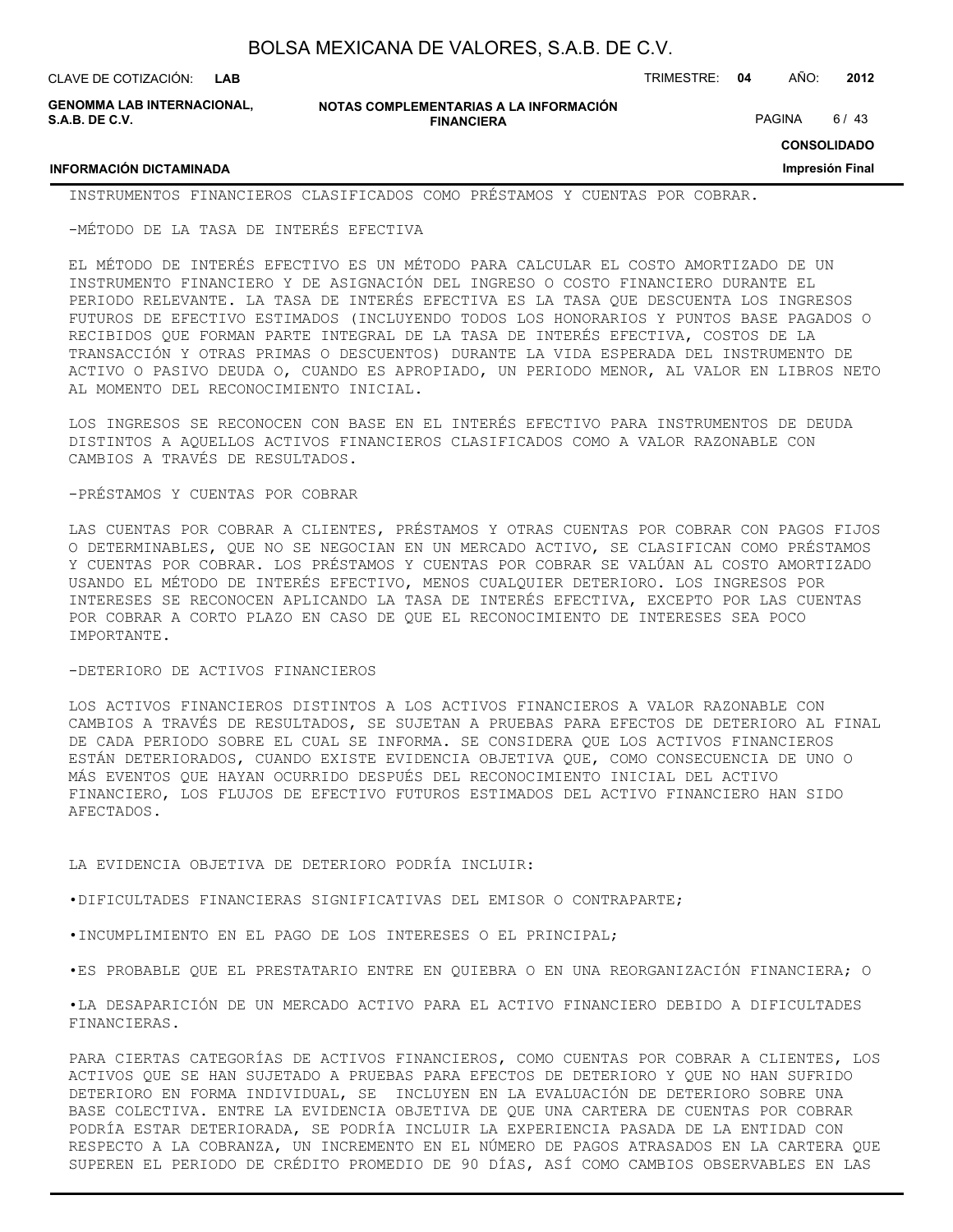| BOLSA MEXICANA DE VALORES, S.A.B. DE C.V. |  |  |  |
|-------------------------------------------|--|--|--|
|-------------------------------------------|--|--|--|

| CLAVE DE COTIZACIÓN:<br>LAB                  |                                                             | TRIMESTRE: | - 04 | AÑO:          | 2012 |
|----------------------------------------------|-------------------------------------------------------------|------------|------|---------------|------|
| GENOMMA LAB INTERNACIONAL.<br>S.A.B. DE C.V. | NOTAS COMPLEMENTARIAS A LA INFORMACIÓN<br><b>FINANCIERA</b> |            |      | <b>PAGINA</b> | 7/43 |

**CONSOLIDADO**

**Impresión Final**

#### **INFORMACIÓN DICTAMINADA**

CONDICIONES ECONÓMICAS NACIONALES Y LOCALES QUE SE CORRELACIONEN CON EL INCUMPLIMIENTO EN LOS PAGOS.

PARA LOS ACTIVOS FINANCIEROS QUE SE REGISTRAN AL COSTO AMORTIZADO, EL IMPORTE DE LA PÉRDIDA POR DETERIORO QUE SE RECONOCE ES LA DIFERENCIA ENTRE EL VALOR EN LIBROS DEL ACTIVO Y EL VALOR PRESENTE DE LOS COBROS FUTUROS, DESCONTADOS A LA TASA DE INTERÉS EFECTIVA ORIGINAL DEL ACTIVO FINANCIERO.

PARA LOS ACTIVOS FINANCIEROS QUE SE CONTABILICEN AL COSTO, EL IMPORTE DE LA PÉRDIDA POR DETERIORO SE CALCULA COMO LA DIFERENCIA ENTRE EL VALOR EN LIBROS DEL ACTIVO Y EL VALOR PRESENTE DE LOS FLUJOS FUTUROS DE EFECTIVO ESTIMADOS, DESCONTADOS A LA TASA ACTUAL DEL MERCADO DE CAMBIO DE UN ACTIVO FINANCIERO SIMILAR. TAL PÉRDIDA POR DETERIORO NO SE REVERTIRÁ EN LOS PERIODOS POSTERIORES.

EL VALOR EN LIBROS DEL ACTIVO FINANCIERO SE REDUCE POR LA PÉRDIDA POR DETERIORO DIRECTAMENTE PARA TODOS LOS ACTIVOS FINANCIEROS, EXCEPTO PARA LAS CUENTAS POR COBRAR A CLIENTES, DONDE EL VALOR EN LIBROS SE REDUCE A TRAVÉS DE UNA CUENTA DE ESTIMACIÓN PARA CUENTAS DE COBRO DUDOSO. CUANDO SE CONSIDERA QUE UNA CUENTA POR COBRAR ES INCOBRABLE, SE ELIMINA CONTRA LA ESTIMACIÓN. LA RECUPERACIÓN POSTERIOR DE LOS MONTOS PREVIAMENTE ELIMINADOS SE CONVIERTE EN CRÉDITOS CONTRA LA ESTIMACIÓN. LOS CAMBIOS EN EL VALOR EN LIBROS DE LA CUENTA DE LA ESTIMACIÓN SE RECONOCEN EN LOS RESULTADOS.

CUANDO SE CONSIDERA QUE UN ACTIVO FINANCIERO DISPONIBLE PARA LA VENTA ESTÁ DETERIORADO, LAS GANANCIAS O PÉRDIDAS ACUMULADAS PREVIAMENTE RECONOCIDAS EN OTROS RESULTADOS INTEGRALES SE RECLASIFICAN A LOS RESULTADOS DEL PERIODO.

EXCEPTO POR LOS INSTRUMENTOS DE CAPITAL DISPONIBLES PARA SU VENTA, SI, EN UN PERIODO SUBSECUENTE, EL IMPORTE DE LA PÉRDIDA POR DETERIORO DISMINUYE Y ESA DISMINUCIÓN SE PUEDE RELACIONAR OBJETIVAMENTE CON UN EVENTO QUE OCURRE DESPUÉS DEL RECONOCIMIENTO DEL DETERIORO, LA PÉRDIDA POR DETERIORO PREVIAMENTE RECONOCIDA SE REVERSA A TRAVÉS DE RESULTADOS HASTA EL PUNTO EN QUE EL VALOR EN LIBROS DE LA INVERSIÓN A LA FECHA EN QUE SE REVERSÓ EL DETERIORO NO EXCEDA EL COSTO AMORTIZADO QUE HABRÍA SIDO SI NO SE HUBIERA RECONOCIDO EL DETERIORO.

#### -BAJA DE ACTIVOS FINANCIEROS

LA ENTIDAD DEJA DE RECONOCER UN ACTIVO FINANCIERO ÚNICAMENTE CUANDO EXPIRAN LOS DERECHOS CONTRACTUALES SOBRE LOS FLUJOS DE EFECTIVO DEL ACTIVO FINANCIERO, Y TRANSFIERE DE MANERA SUSTANCIAL LOS RIESGOS Y BENEFICIOS INHERENTES A LA PROPIEDAD DEL ACTIVO FINANCIERO. SI LA ENTIDAD NO TRANSFIERE NI RETIENE SUBSTANCIALMENTE TODOS LOS RIESGOS Y BENEFICIOS INHERENTES A LA PROPIEDAD Y CONTINÚA RETENIENDO EL CONTROL DEL ACTIVO TRANSFERIDO, LA ENTIDAD RECONOCERÁ SU PARTICIPACIÓN EN EL ACTIVO Y LA OBLIGACIÓN ASOCIADA POR LOS MONTOS QUE TENDRÍA QUE PAGAR. SI LA ENTIDAD RETIENE SUBSTANCIALMENTE TODOS LOS RIESGOS Y BENEFICIOS INHERENTES A LA PROPIEDAD DE UN ACTIVO FINANCIERO TRANSFERIDO, LA ENTIDAD CONTINÚA RECONOCIENDO EL ACTIVO FINANCIERO Y TAMBIÉN RECONOCE UN PRÉSTAMO COLATERAL POR LOS RECURSOS RECIBIDOS.

C.EFECTIVO, EQUIVALENTES DE EFECTIVO Y EFECTIVO RESTRINGIDO

CONSISTEN PRINCIPALMENTE EN DEPÓSITOS BANCARIOS EN CUENTAS DE CHEQUES E INVERSIONES EN VALORES A CORTO PLAZO DE GRAN LIQUIDEZ, FÁCILMENTE CONVERTIBLES EN EFECTIVO, CON VENCIMIENTO HASTA DE TRES MESES A PARTIR DE LA FECHA DE SU ADQUISICIÓN Y SUJETOS A RIESGOS POCO IMPORTANTES DE CAMBIOS EN VALOR. EL EFECTIVO SE PRESENTA A VALOR NOMINAL Y LOS EQUIVALENTES SE VALÚAN A SU VALOR RAZONABLE. LOS EQUIVALENTES DE EFECTIVO ESTÁN REPRESENTADOS PRINCIPALMENTE POR INVERSIONES EN MESAS DE DINERO. LA COMPAÑÍA TIENE FONDOS RESTRINGIDOS DESIGNADOS PARA LA RECOMPRA DE ACCIONES PROPIAS DE LA COMPAÑÍA, LOS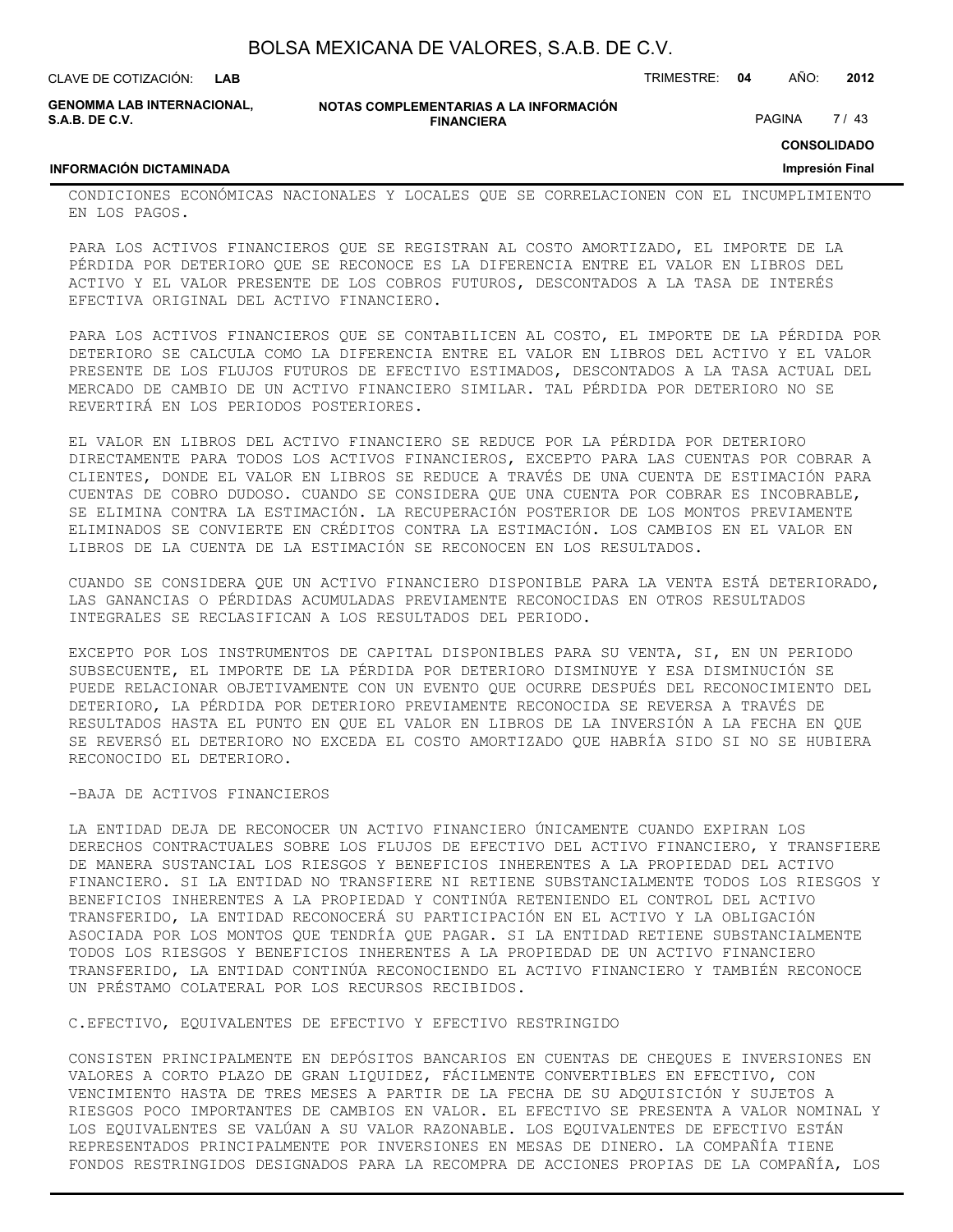**LAB**

CLAVE DE COTIZACIÓN: TRIMESTRE: **04** AÑO: **2012**

|                       | <b>GENOMMA LAB INTERNACIONAL.</b> |
|-----------------------|-----------------------------------|
| <b>S.A.B. DE C.V.</b> |                                   |

**INFORMACIÓN DICTAMINADA**

**NOTAS COMPLEMENTARIAS A LA INFORMACIÓN FINANCIERA**

PAGINA 8/43

**CONSOLIDADO**

**Impresión Final**

CUALES SE ENCUENTRAN INVERTIDOS EN MESAS DE DINERO A CORTO PLAZO EN PAPEL GUBERNAMENTAL Y PAPEL BANCARIO.

D.INVENTARIOS

LOS INVENTARIOS SE VALÚAN AL COSTO DE ADQUISICIÓN O VALOR NETO DE REALIZACIÓN, EL MENOR UTILIZANDO EL MÉTODO DE COSTOS PROMEDIO. EL VALOR NETO DE REALIZACIÓN REPRESENTA EL PRECIO DE VENTA ESTIMADO MENOS TODOS LOS GASTOS NECESARIOS PARA EFECTUAR SU VENTA.

#### E.PAGOS ANTICIPADOS

LOS PAGOS ANTICIPADOS ESTÁN REPRESENTADOS PRINCIPALMENTE POR GASTOS DE PUBLICIDAD, LOS CUALES SE AMORTIZAN A RESULTADOS CONFORME SE DEVENGA EL SERVICIO.

F.INMUEBLES, PROPIEDADES Y EQUIPO

LOS INMUEBLES, PROPIEDADES Y EQUIPO SE REGISTRAN INICIALMENTE AL COSTO DE ADQUISICIÓN.

LOS TERRENOS Y EDIFICIOS MANTENIDOS PARA SU USO PARA FINES ADMINISTRATIVOS, SE PRESENTAN EN EL ESTADO DE POSICIÓN FINANCIERA A COSTO, MENOS CUALQUIER DEPRECIACIÓN ACUMULADA O PÉRDIDAS POR DETERIORO ACUMULADAS.

LAS PROPIEDADES QUE ESTÁN EN PROCESO DE CONSTRUCCIÓN PARA FINES DE PRODUCCIÓN O PARA PROPÓSITOS AÚN NO DETERMINADOS, SE REGISTRAN AL COSTO MENOS CUALQUIER PÉRDIDA POR DETERIORO RECONOCIDA. EL COSTO INCLUYE HONORARIOS PROFESIONALES. LA DEPRECIACIÓN DE ESTOS ACTIVOS, AL IGUAL QUE EN OTRAS PROPIEDADES, SE INICIA CUANDO LOS ACTIVOS ESTÁN LISTOS PARA SU USO PLANEADO.

LOS TERRENOS NO SE DEPRECIAN.

EL MOBILIARIO Y EQUIPOS SE PRESENTAN AL COSTO MENOS LA DEPRECIACIÓN ACUMULADA Y CUALQUIER PÉRDIDA ACUMULADA POR DETERIORO.

LA DEPRECIACIÓN SE RECONOCE PARA LLEVAR A RESULTADOS EL COSTO, MENOS SU VALOR RESIDUAL, SOBRE SUS VIDAS ÚTILES UTILIZANDO EL MÉTODO DE LÍNEA RECTA. LA VIDA ÚTIL ESTIMADA, EL VALOR RESIDUAL Y EL MÉTODO DE DEPRECIACIÓN SE REVISAN AL FINAL DE CADA AÑO, Y EL EFECTO DE CUALQUIER CAMBIO EN LA ESTIMACIÓN REGISTRADA SE RECONOCE SOBRE UNA BASE PROSPECTIVA.

LOS AÑOS DE VIDA ÚTIL DETERMINADOS SON COMO SIGUE

EDIFICIO 40 MEJORAS A LOCALES 10 EQUIPO DE LABORATORIO, MOLDES Y MAQUINARIA3 EQUIPO DE TRANSPORTE TERRESTRE 4 EQUIPO DE TRANSPORTE AÉREO6 EQUIPO DE CÓMPUTO3 EQUIPO DE PRODUCCIÓN Y GRABACIÓN3 EQUIPO DE OFICINA Y VENTA 20 EQUIPO DE TELECOMUNICACIONES10

LA GANANCIA O PÉRDIDA QUE SURGE DE LA VENTA O RETIRO DE UNA PARTIDA DE INMUEBLES, PLANTA Y EQUIPO, SE CALCULA COMO LA DIFERENCIA ENTRE LOS RECURSOS QUE SE RECIBEN POR VENTAS Y EL VALOR EN LIBROS DEL ACTIVO, Y SE RECONOCE EN LOS RESULTADOS.

G.INVERSIÓN EN ACCIONES DE ASOCIADA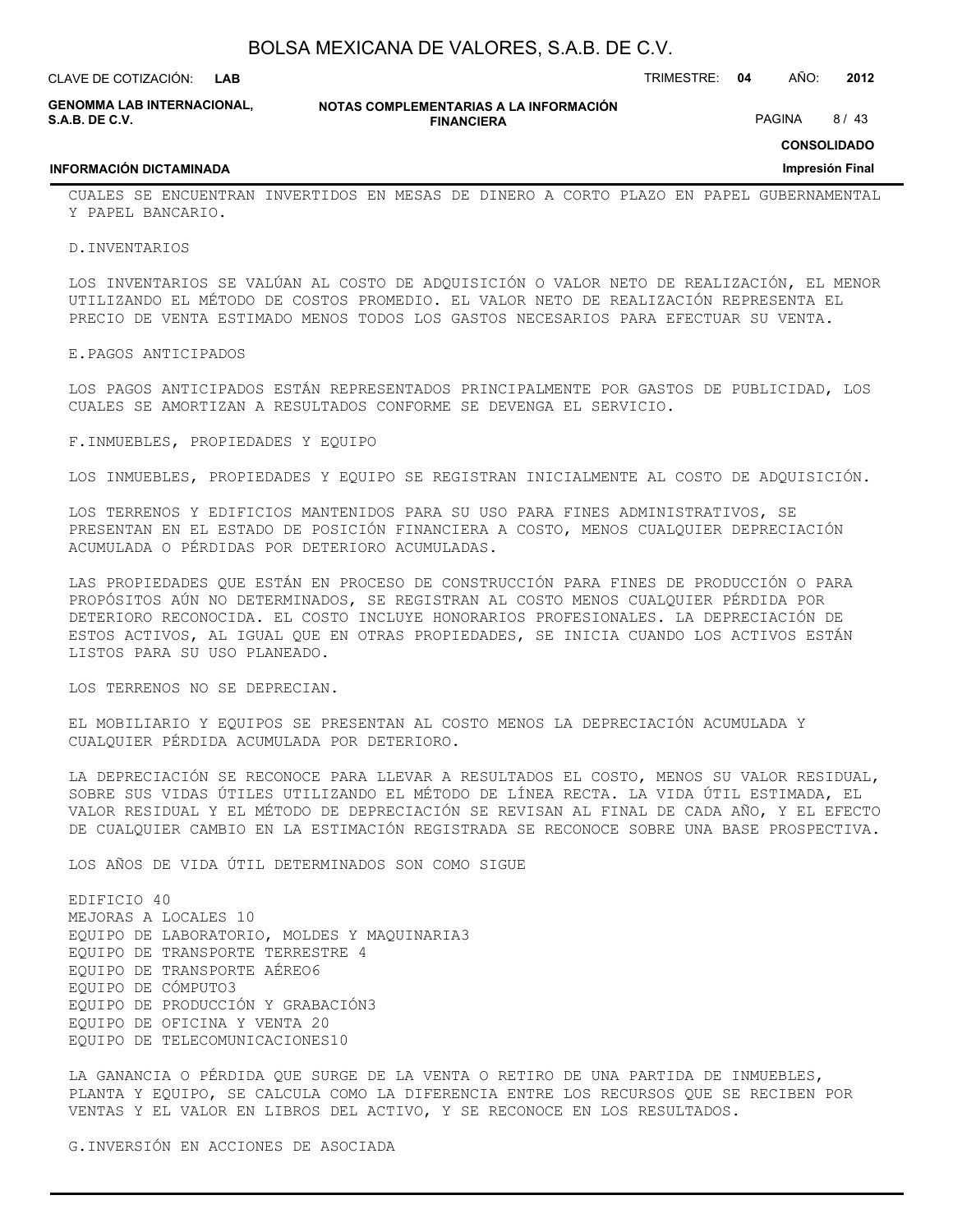CLAVE DE COTIZACIÓN: TRIMESTRE: **04** AÑO: **2012 LAB**

**GENOMMA LAB INTERNACIONAL, S.A.B. DE C.V.**

#### **NOTAS COMPLEMENTARIAS A LA INFORMACIÓN FINANCIERA**

PAGINA 9/43

**CONSOLIDADO**

#### **INFORMACIÓN DICTAMINADA**

**Impresión Final**

LA ENTIDAD TIENE INVERSIÓN EN TELEVISA CONSUMER PRODUCTS, LLP. UNA ASOCIADA ES UNA ENTIDAD SOBRE LA CUAL LA ENTIDAD TIENE INFLUENCIA SIGNIFICATIVA, Y QUE NO CONSTITUYE UNA SUBSIDIARIA NI UNA PARTICIPACIÓN EN UN NEGOCIO CONJUNTO. INFLUENCIA SIGNIFICATIVA ES EL PODER DE PARTICIPAR EN DECIDIR LAS POLÍTICAS FINANCIERAS Y DE OPERACIÓN DE LA ENTIDAD EN LA QUE SE INVIERTE, PERO NO IMPLICA UN CONTROL O CONTROL CONJUNTO SOBRE ESAS POLÍTICAS.

LOS RESULTADOS Y LOS ACTIVOS Y PASIVOS DE LA ENTIDAD ASOCIADA SON INCORPORADOS A LOS ESTADOS FINANCIEROS UTILIZANDO EL MÉTODO DE PARTICIPACIÓN. CONFORME AL MÉTODO DE PARTICIPACIÓN, LA INVERSIÓN EN ENTIDAD ASOCIADA SE CONTABILIZA EN EL ESTADO CONSOLIDADO DE POSICIÓN FINANCIERA AL COSTO, AJUSTADO POR CAMBIOS POSTERIORES A LA ADQUISICIÓN POR LA PARTICIPACIÓN DE LA COMPAÑÍA EN LOS ACTIVOS NETOS DE LA ENTIDAD ASOCIADA, MENOS CUALQUIER DETERIORO EN EL VALOR DE LAS INVERSIONES EN LO INDIVIDUAL. LAS PÉRDIDAS DE UNA ENTIDAD ASOCIADA EN EXCESO A LA PARTICIPACIÓN DE LA ENTIDAD EN LA MISMA (LA CUAL INCLUYE CUALQUIER INVERSIÓN A LARGO PLAZO QUE, EN SUSTANCIA, FORME PARTE DE LA INVERSIÓN NETA DE LA ENTIDAD EN LA COMPAÑÍA ASOCIADA) SE RECONOCEN SIEMPRE Y CUANDO LA ENTIDAD HAYA CONTRAÍDO ALGUNA OBLIGACIÓN LEGAL O IMPLÍCITA O HAYA HECHO PAGOS EN NOMBRE DE LA ASOCIADA.

LOS REQUERIMIENTOS DE IAS 39 SE APLICAN PARA DETERMINAR SI ES NECESARIO RECONOCER UNA PÉRDIDA POR DETERIORO CON RESPECTO A LA INVERSIÓN DE LA ENTIDAD EN UNA ASOCIADA. CUANDO ES NECESARIO, SE PRUEBA EL DETERIORO DEL VALOR EN LIBROS TOTAL DE LA INVERSIÓN DE CONFORMIDAD CON IAS 36 DETERIORO DE ACTIVOS COMO UN ÚNICO ACTIVO, COMPARANDO SU MONTO RECUPERABLE (MAYOR ENTRE VALOR EN USO Y VALOR RAZONABLE MENOS COSTO DE VENTA) CONTRA SU VALOR EN LIBROS. CUALQUIER PÉRDIDA POR DETERIORO RECONOCIDA FORMA PARTE DEL VALOR EN LIBROS DE LA INVERSIÓN. CUALQUIER REVERSIÓN DE DICHA PÉRDIDA POR DETERIORO SE RECONOCE DE CONFORMIDAD CON IAS 36 EN LA MEDIDA EN QUE DICHO MONTO RECUPERABLE DE LA INVERSIÓN INCREMENTA POSTERIORMENTE.

AL DISPONER DE UNA ASOCIADA QUE RESULTA EN QUE LA ENTIDAD PIERDA INFLUENCIA IMPORTANTE SOBRE LA MISMA, CUALQUIER INVERSIÓN RETENIDA SE MIDE A VALOR RAZONABLE A DICHA FECHA Y SE CONSIDERA COMO SU VALOR RAZONABLE AL MOMENTO DEL RECONOCIMIENTO INICIAL COMO ACTIVO FINANCIERO DE CONFORMIDAD CON IAS 39. LA DIFERENCIA ENTRE EL VALOR EN LIBROS ANTERIOR DE LA ASOCIADA ATRIBUIBLE A LA PARTICIPACIÓN RETENIDA Y SU VALOR EN LIBROS SE INCLUYE EN LA DETERMINACIÓN DE LA GANANCIA O PÉRDIDA POR DISPOSICIÓN DE LA ASOCIADA. ADICIONALMENTE, LA ENTIDAD CONTABILIZA TODOS LOS MONTOS PREVIAMENTE RECONOCIDOS EN OTROS RESULTADOS INTEGRALES EN RELACIÓN CON DICHA ASOCIADA CON LA MISMA BASE QUE SE REQUERIRÍA SI DICHA ASOCIADA HUBIESE DISPUESTO DIRECTAMENTE DE LOS ACTIVOS O PASIVOS RELATIVOS. POR LO TANTO, SI UNA GANANCIA O PÉRDIDA PREVIAMENTE RECONOCIDA EN OTROS RESULTADOS INTEGRALES POR DICHA ASOCIADA SE HUBIERE RECLASIFICADO AL ESTADO DE RESULTADOS AL DISPONER DE LOS ACTIVOS O PASIVOS RELATIVOS, LA ENTIDAD RECLASIFICA LA GANANCIA O PÉRDIDA DEL CAPITAL AL ESTADO DE RESULTADOS (COMO UN AJUSTE POR RECLASIFICACIÓN) CUANDO PIERDE LA INFLUENCIA IMPORTANTE SOBRE DICHA ASOCIADA.

CUANDO LA ENTIDAD LLEVA A CABO TRANSACCIONES CON SU ASOCIADA, LA UTILIDAD O PÉRDIDA RESULTANTE DE DICHAS TRANSACCIONES CON LA ASOCIADA SE RECONOCE EN LOS ESTADOS FINANCIEROS CONSOLIDADOS DE LA ENTIDAD SÓLO EN LA MEDIDA DE LA PARTICIPACIÓN EN LA ASOCIADA QUE NO SE RELACIONE CON LA ENTIDAD.

#### H.OTROS ACTIVOS

ESTOS ACTIVOS REPRESENTAN EROGACIONES QUE DAN ORIGEN A BENEFICIOS ECONÓMICOS FUTUROS PORQUE CUMPLEN CON CIERTOS REQUISITOS PARA SU RECONOCIMIENTO COMO ACTIVOS. LOS COSTOS DE INVESTIGACIÓN, ASÍ COMO LAS EROGACIONES EN FASE DE DESARROLLO QUE NO CUMPLEN CON DICHOS REQUISITOS, SE REGISTRAN EN RESULTADOS EN EL EJERCICIO EN QUE SE INCURREN.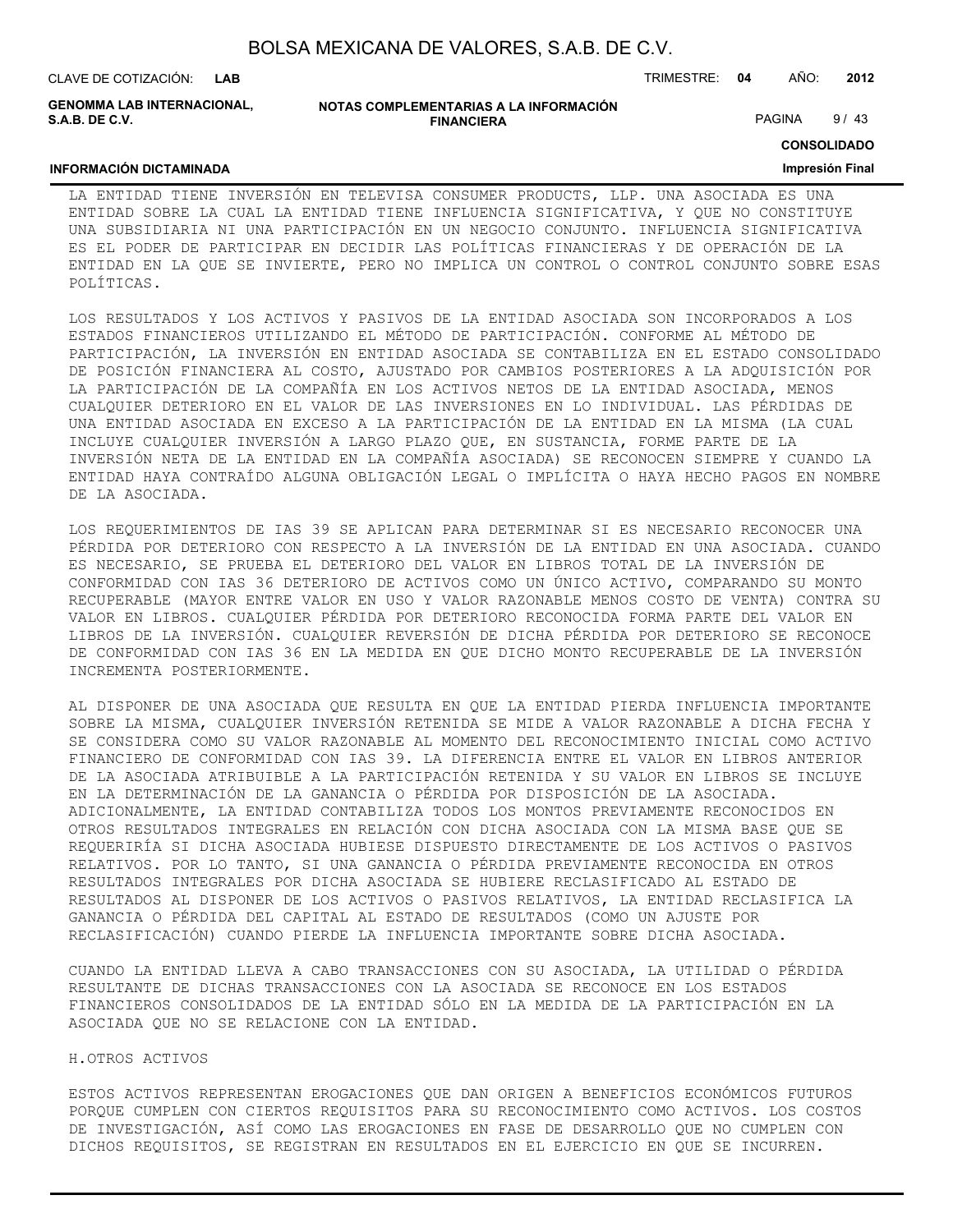**LAB**

CLAVE DE COTIZACIÓN: TRIMESTRE: **04** AÑO: **2012**

**GENOMMA LAB INTERNACIONAL, S.A.B. DE C.V.**

#### **NOTAS COMPLEMENTARIAS A LA INFORMACIÓN FINANCIERA**

PAGINA 10 / 43

**CONSOLIDADO**

#### **INFORMACIÓN DICTAMINADA**

**Impresión Final**

LA COMPAÑÍA CLASIFICA SUS ACTIVOS INTANGIBLES EN ACTIVOS CON VIDA ÚTIL INDEFINIDA Y ACTIVOS CON VIDA ÚTIL DEFINIDA, DE ACUERDO CON EL PERIODO EN EL CUAL LA COMPAÑÍA ESPERA RECIBIR LOS BENEFICIOS.

-ACTIVOS DE VIDA ÚTIL INDEFINIDA

CORRESPONDEN A MARCAS, NO COMPETENCIA Y OTROS DERECHOS, POR LOS QUE LA COMPAÑÍA ESPERA GENERAR INGRESOS DE MANERA INDEFINIDA POR LO QUE NO SE AMORTIZAN, PERO SU VALOR SE SUJETA A PRUEBAS DE DETERIORO.

#### -ACTIVOS DE VIDA ÚTIL DEFINIDA

CORRESPONDEN PRINCIPALMENTE A COSTOS EROGADOS EN LA FASE DE DESARROLLO DE SISTEMAS DE INFORMACIÓN INTEGRAL Y SE AMORTIZAN CON BASE EN EL MÉTODO DE LÍNEA RECTA DE ACUERDO A LA VIDA ÚTIL DEL PROYECTO Y CON MÁXIMO DE 5 AÑOS. ASIMISMO, SE INCLUYEN; DEPÓSITOS EN GARANTÍA PAGADOS POR RENTA DE INMUEBLES, QUE SE REGISTRAN AL VALOR DEL EFECTIVO DADO EN GARANTÍA Y QUE SE ESTIMA RECUPERAR AL FINAL DEL CONTRATO DE ARRENDAMIENTO; LICENCIAS PARA LA COMERCIALIZACIÓN DE LOS PRODUCTOS DE LA COMPAÑÍA, LOS CUALES SE AMORTIZAN CON BASE EN EL MÉTODO DE LÍNEA RECTA EN EL PERIODO DE VIGENCIA DE DICHAS LICENCIAS; Y LA INVERSIÓN PARA LA EXPANSIÓN DE LA MARCA SISTEMA GB..

#### -BAJA DE ACTIVOS INTANGIBLES

UN ACTIVO INTANGIBLE SE DARÁ DE BAJA POR VENTA, O CUANDO NO SE ESPERA TENER BENEFICIOS ECONÓMICOS FUTUROS POR SU USO O DISPOSICIÓN. LAS GANANCIAS O PÉRDIDAS QUE SURGEN DE LA BAJA DE UN ACTIVO INTANGIBLE, MEDIDO COMO LA DIFERENCIA ENTRE LOS INGRESOS NETOS Y EL VALOR EN LIBROS DEL ACTIVO, SE RECONOCEN EN RESULTADOS CUANDO EL ACTIVO SEA DADO DE BAJA.

#### I.DETERIORO DE ACTIVOS TANGIBLES E INTANGIBLES

AL FINAL DE CADA PERIODO SOBRE EL CUAL SE INFORMA, LA ENTIDAD REVISA LOS VALORES EN LIBROS DE SUS ACTIVOS TANGIBLES E INTANGIBLES A FIN DE DETERMINAR SI EXISTE UN INDICATIVO DE QUE ESTOS ACTIVOS HAN SUFRIDO ALGUNA PÉRDIDA POR DETERIORO. SI EXISTE ALGÚN INDICIO, SE CALCULA EL MONTO RECUPERABLE DEL ACTIVO A FIN DE DETERMINAR EL ALCANCE DE LA PÉRDIDA POR DETERIORO (DE HABER ALGUNA). CUANDO NO ES POSIBLE ESTIMAR EL MONTO RECUPERABLE DE UN ACTIVO INDIVIDUAL, LA ENTIDAD ESTIMA EL MONTO RECUPERABLE DE LA UNIDAD GENERADORA DE EFECTIVO A LA QUE PERTENECE DICHO ACTIVO. CUANDO SE PUEDE IDENTIFICAR UNA BASE RAZONABLE Y CONSISTENTE DE DISTRIBUCIÓN, LOS ACTIVOS CORPORATIVOS TAMBIÉN SE ASIGNAN A LAS UNIDADES GENERADORAS DE EFECTIVO INDIVIDUALES, O DE LO CONTRARIO, SE ASIGNAN AL GRUPO MÁS PEQUEÑO DE UNIDADES GENERADORAS DE EFECTIVO PARA LOS CUALES SE PUEDE IDENTIFICAR UNA BASE DE DISTRIBUCIÓN RAZONABLE Y CONSISTENTE.

LOS ACTIVOS INTANGIBLES CON UNA VIDA ÚTIL INDEFINIDA O TODAVÍA NO DISPONIBLES PARA SU USO, SE SUJETAN A PRUEBAS PARA EFECTOS DE DETERIORO AL MENOS CADA AÑO, Y SIEMPRE QUE EXISTA UN INDICIO DE QUE EL ACTIVO PODRÍA HABERSE DETERIORADO.

EL MONTO RECUPERABLE ES EL MAYOR ENTRE EL VALOR RAZONABLE MENOS EL COSTO DE VENDERLO Y EL VALOR DE USO. AL EVALUAR EL VALOR DE USO, LOS FLUJOS DE EFECTIVO FUTUROS ESTIMADOS SE DESCUENTAN A SU VALOR PRESENTE UTILIZANDO UNA TASA DE DESCUENTO ANTES DE IMPUESTOS QUE REFLEJE LA EVALUACIÓN ACTUAL DEL MERCADO RESPECTO AL VALOR DEL DINERO EN EL TIEMPO Y LOS RIESGOS ESPECÍFICOS DEL ACTIVO PARA EL CUAL NO SE HAN AJUSTADO LAS ESTIMACIONES DE FLUJOS DE EFECTIVO FUTUROS.

SI SE ESTIMA QUE EL MONTO RECUPERABLE DE UN ACTIVO (O UNIDAD GENERADORA DE EFECTIVO) ES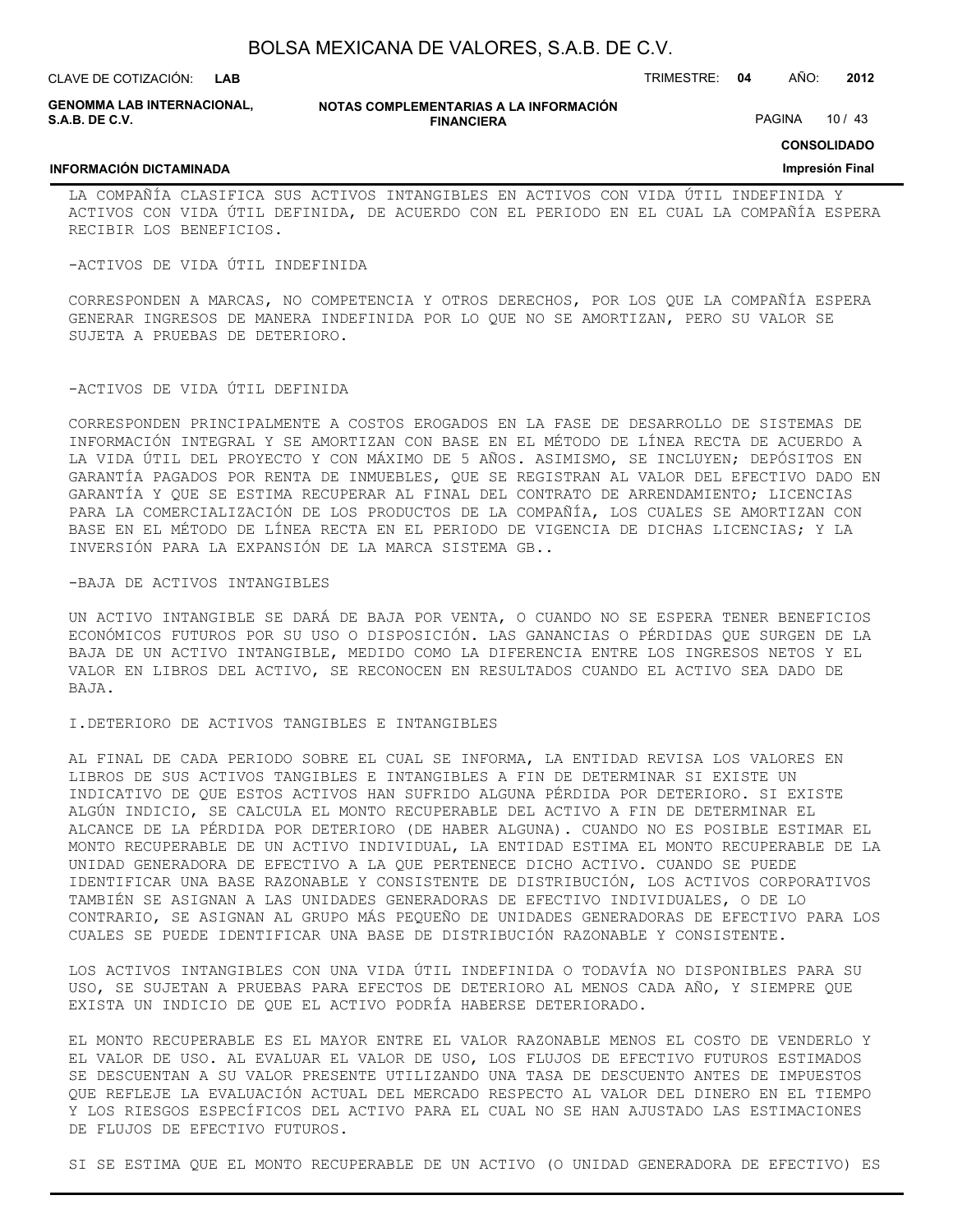CLAVE DE COTIZACIÓN: TRIMESTRE: **04** AÑO: **2012 LAB**

**GENOMMA LAB INTERNACIONAL, S.A.B. DE C.V.**

#### **NOTAS COMPLEMENTARIAS A LA INFORMACIÓN FINANCIERA**

PAGINA 11 / 43

**CONSOLIDADO**

#### **Impresión Final**

#### **INFORMACIÓN DICTAMINADA**

MENOR QUE SU VALOR EN LIBROS, EL VALOR EN LIBROS DEL ACTIVO (O UNIDAD GENERADORA DE EFECTIVO) SE REDUCE A SU MONTO RECUPERABLE. LAS PÉRDIDAS POR DETERIORO SE RECONOCEN INMEDIATAMENTE EN RESULTADOS, SALVO SI EL ACTIVO SE REGISTRA A UN MONTO REVALUADO, EN CUYO CASO SE DEBE CONSIDERAR LA PÉRDIDA POR DETERIORO COMO UNA DISMINUCIÓN DE LA REVALUACIÓN.

CUANDO UNA PÉRDIDA POR DETERIORO SE REVIERTE POSTERIORMENTE, EL VALOR EN LIBROS DEL ACTIVO (O UNIDAD GENERADORA DE EFECTIVO) SE AUMENTA AL VALOR ESTIMADO REVISADO A SU MONTO RECUPERABLE, DE TAL MANERA QUE EL VALOR EN LIBROS INCREMENTADO NO EXCEDE EL VALOR EN LIBROS QUE SE HABRÍA DETERMINADO SI NO SE HUBIERA RECONOCIDO UNA PÉRDIDA POR DETERIORO PARA DICHO ACTIVO (O UNIDAD GENERADORA DE EFECTIVO) EN AÑOS ANTERIORES. LA REVERSIÓN DE UNA PÉRDIDA POR DETERIORO SE RECONOCE INMEDIATAMENTE EN RESULTADOS, A MENOS QUE EL ACTIVO CORRESPONDIENTE SE RECONOZCA A UN MONTO REVALUADO, EN CUYO CASO LA REVERSIÓN DE LA PÉRDIDA POR DETERIORO SE TRATA COMO UN AUMENTO EN LA REVALUACIÓN.

J.PASIVOS FINANCIEROS E INSTRUMENTOS DE CAPITAL

LOS PASIVOS FINANCIEROS SE RECONOCEN CUANDO LA ENTIDAD SE CONVIERTE EN UNA PARTE DE LAS DISPOSICIONES CONTRACTUALES DE LOS INSTRUMENTOS.

LOS PASIVOS FINANCIEROS SE VALÚAN INICIALMENTE A SU VALOR RAZONABLE. LOS COSTOS DE LA TRANSACCIÓN QUE SON DIRECTAMENTE ATRIBUIBLES A LA ADQUISICIÓN O EMISIÓN DE PASIVOS FINANCIEROS (DISTINTOS DE LOS PASIVOS FINANCIEROS A VALOR RAZONABLE CON CAMBIOS EN RESULTADOS) SE SUMAN O DEDUCEN DEL VALOR RAZONABLE DE LOS PASIVOS FINANCIEROS, EN SU CASO, EN EL RECONOCIMIENTO INICIAL. LOS COSTOS DE LA TRANSACCIÓN DIRECTAMENTE ATRIBUIBLES A LA ADQUISICIÓN DE PASIVOS FINANCIEROS A VALOR RAZONABLE CON CAMBIOS EN RESULTADOS SE RECONOCEN INMEDIATAMENTE EN RESULTADOS.

#### -CLASIFICACIÓN COMO DEUDA O CAPITAL

LOS INSTRUMENTOS DE DEUDA Y/O CAPITAL SE CLASIFICAN COMO PASIVOS FINANCIEROS O COMO CAPITAL DE CONFORMIDAD CON LA SUSTANCIA DEL ACUERDO CONTRACTUAL.

#### -INSTRUMENTOS DE CAPITAL

UN INSTRUMENTO DE CAPITAL CONSISTE EN CUALQUIER CONTRATO QUE EVIDENCIE UN INTERÉS RESIDUAL EN LOS ACTIVOS DE LA ENTIDAD LUEGO DE DEDUCIR TODOS SUS PASIVOS. LOS INSTRUMENTOS DE CAPITAL EMITIDOS POR LA ENTIDAD SE RECONOCEN POR LOS RECURSOS RECIBIDOS, NETO DE LOS COSTOS DIRECTOS DE EMISIÓN.

LA RECOMPRA DE INSTRUMENTOS DE CAPITAL PROPIO DE LA ENTIDAD SE RECONOCE Y SE DEDUCE DIRECTAMENTE EN EL CAPITAL. NINGUNA GANANCIA O PÉRDIDA SE RECONOCE EN UTILIDAD O PÉRDIDA EN LA COMPRA, VENTA, EMISIÓN O AMORTIZACIÓN DE LOS INSTRUMENTOS DE CAPITAL PROPIO DE LA ENTIDAD.

#### -PASIVOS FINANCIEROS

LOS PASIVOS FINANCIEROS SE CLASIFICAN COMO PASIVOS FINANCIEROS A VALOR RAZONABLE CON CAMBIOS A TRAVÉS DE RESULTADOS O COMO OTROS PASIVOS FINANCIEROS.

-PASIVOS FINANCIEROS A VALOR RAZONABLE CON CAMBIOS A TRAVÉS DE RESULTADOS

UN PASIVO FINANCIERO A VALOR RAZONABLE CON CAMBIOS A TRAVÉS DE RESULTADOS ES UN PASIVO FINANCIERO QUE SE CLASIFICA COMO MANTENIDO CON FINES DE NEGOCIACIÓN O SE DESIGNA COMO A VALOR RAZONABLE CON CAMBIOS A TRAVÉS DE RESULTADOS: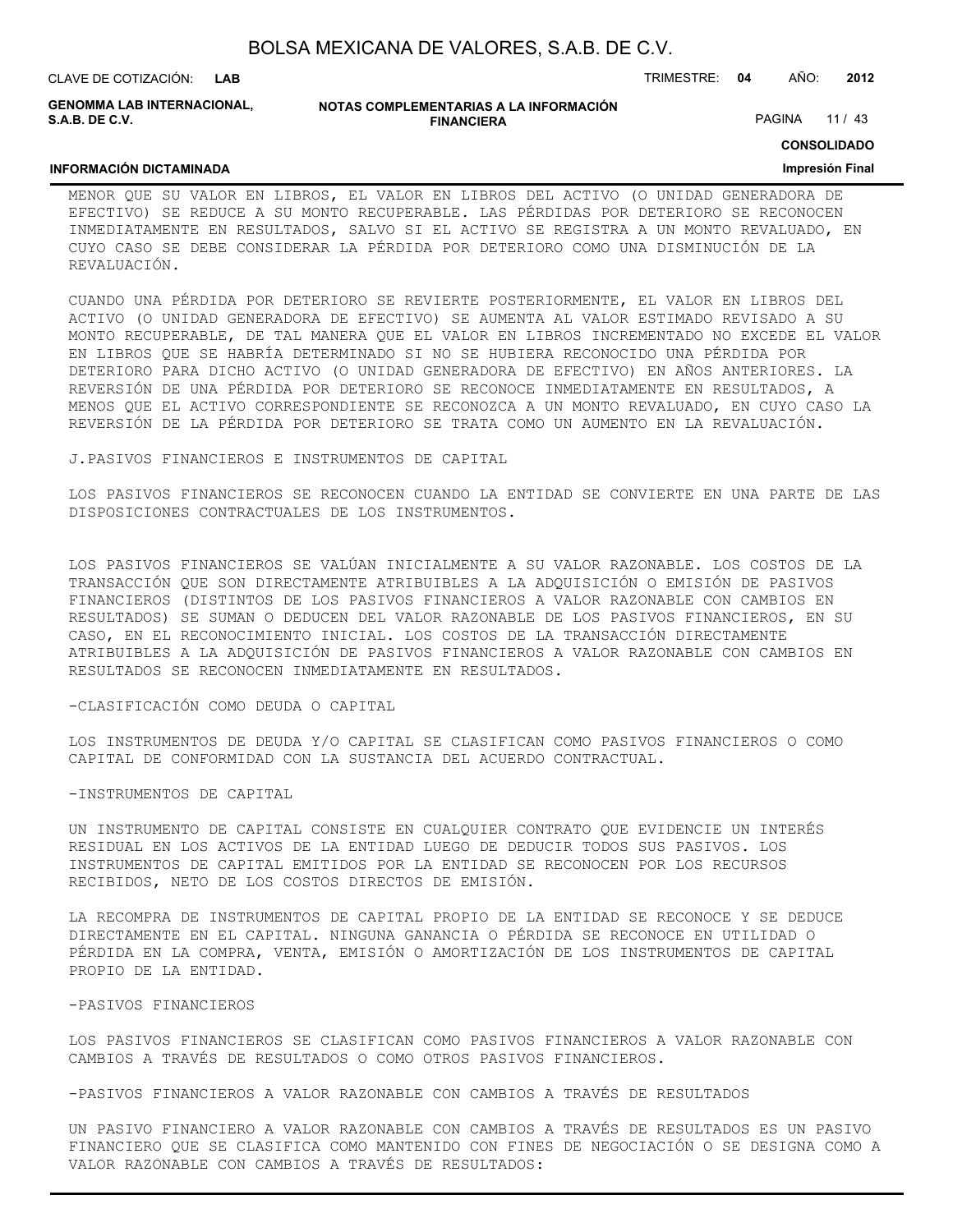**LAB**

CLAVE DE COTIZACIÓN: TRIMESTRE: **04** AÑO: **2012**

**GENOMMA LAB INTERNACIONAL, S.A.B. DE C.V.**

**NOTAS COMPLEMENTARIAS A LA INFORMACIÓN FINANCIERA**

PAGINA 12 / 43

**CONSOLIDADO**

**Impresión Final**

#### **INFORMACIÓN DICTAMINADA**

UN PASIVO FINANCIERO SE CLASIFICA COMO MANTENIDO CON FINES DE NEGOCIACIÓN SI:

•SE ADQUIERE PRINCIPALMENTE CON EL OBJETIVO DE RECOMPRARLO EN UN FUTURO CERCANO; O

•ES PARTE DE UNA CARTERA DE INSTRUMENTOS FINANCIEROS IDENTIFICADOS QUE SE ADMINISTRAN CONJUNTAMENTE, Y PARA LA CUAL EXISTE EVIDENCIA DE UN PATRÓN RECIENTE DE TOMA DE UTILIDADES A CORTO PLAZO; O

•ES UN DERIVADO QUE NO HA SIDO DESIGNADO COMO INSTRUMENTO DE COBERTURA Y CUMPLE LAS CONDICIONES PARA SER EFECTIVO.

UN PASIVO FINANCIERO QUE NO SEA UN PASIVO FINANCIERO MANTENIDO CON FINES DE NEGOCIACIÓN PODRÍA SER DESIGNADO A VALOR RAZONABLE CON CAMBIOS A TRAVÉS DE RESULTADOS AL MOMENTO DEL RECONOCIMIENTO INICIAL SI:

•CON ELLO SE ELIMINA O REDUCE SIGNIFICATIVAMENTE ALGUNA INCONSISTENCIA EN LA VALUACIÓN O EN EL RECONOCIMIENTO QUE DE OTRA MANERA SURGIRÍA; O

•EL RENDIMIENTO DE UN GRUPO DE ACTIVOS FINANCIEROS, DE PASIVOS FINANCIEROS O DE AMBOS, SE ADMINISTRE Y EVALÚE SOBRE LA BASE DE SU VALOR RAZONABLE, DE ACUERDO CON UNA ESTRATEGIA DE INVERSIÓN O DE ADMINISTRACIÓN DEL RIESGO QUE LA ENTIDAD TENGA DOCUMENTADA, Y SE PROVEA INTERNAMENTE INFORMACIÓN SOBRE ESE GRUPO, SOBRE LA BASE DE SU VALOR RAZONABLE; O

•FORME PARTE DE UN CONTRATO QUE CONTENGA UNO O MÁS INSTRUMENTOS DERIVADOS IMPLÍCITOS, Y LA IAS 39 INSTRUMENTOS FINANCIEROS: RECONOCIMIENTO Y MEDICIÓN PERMITA QUE LA TOTALIDAD DEL CONTRATO HÍBRIDO (ACTIVO O PASIVO) SEA DESIGNADO COMO A VALOR RAZONABLE CON CAMBIOS A TRAVÉS DE RESULTADOS.

LOS PASIVOS FINANCIEROS A VALOR RAZONABLE CON CAMBIOS A TRAVÉS DE RESULTADOS SE REGISTRAN A VALOR RAZONABLE, RECONOCIENDO CUALQUIER GANANCIA O PÉRDIDA SURGIDA DE LA REMEDICIÓN EN EL ESTADO DE RESULTADOS. LA GANANCIA O PÉRDIDA NETA RECONOCIDA EN LOS RESULTADOS INCLUYE CUALQUIER DIVIDENDO O INTERÉS OBTENIDO DEL PASIVO FINANCIERO Y SE INCLUYE EN LA PARTIDA DE 'OTRAS GANANCIAS Y PÉRDIDAS' EN EL ESTADO DE RESULTADO INTEGRAL.

#### -OTROS PASIVOS FINANCIEROS

OTROS PASIVOS FINANCIEROS, (INCLUYENDO LOS PRÉSTAMOS Y CUENTAS POR PAGAR), SON VALUADOS SUBSECUENTEMENTE AL COSTO AMORTIZADO USANDO EL MÉTODO DE TASA DE INTERÉS EFECTIVA.

EL MÉTODO DE TASA DE INTERÉS EFECTIVA ES UN MÉTODO DE CÁLCULO DEL COSTO AMORTIZADO DE UN PASIVO FINANCIERO Y DE ASIGNACIÓN DEL GASTO FINANCIERO A LO LARGO DEL PERIODO PERTINENTE. LA TASA DE INTERÉS EFECTIVA ES LA TASA QUE DESCUENTA EXACTAMENTE LOS FLUJOS ESTIMADOS DE PAGOS EN EFECTIVO A LO LARGO DE LA VIDA ESPERADA DEL PASIVO FINANCIERO (O, CUANDO SEA ADECUADO, EN UN PERIODO MÁS CORTO) CON EL IMPORTE NETO EN LIBROS DEL PASIVO FINANCIERO EN SU RECONOCIMIENTO INICIAL.

#### -BAJA DE PASIVOS FINANCIEROS

LA ENTIDAD DA DE BAJA LOS PASIVOS FINANCIEROS SI, Y SOLO SI, LAS OBLIGACIONES DE LA ENTIDAD SE CUMPLEN, CANCELAN O EXPIRAN. LA DIFERENCIA ENTRE EL VALOR EN LIBROS DEL PASIVO FINANCIERO DADO DE BAJA Y LA CONTRAPRESTACIÓN PAGADA Y POR PAGAR SE RECONOCE EN RESULTADOS.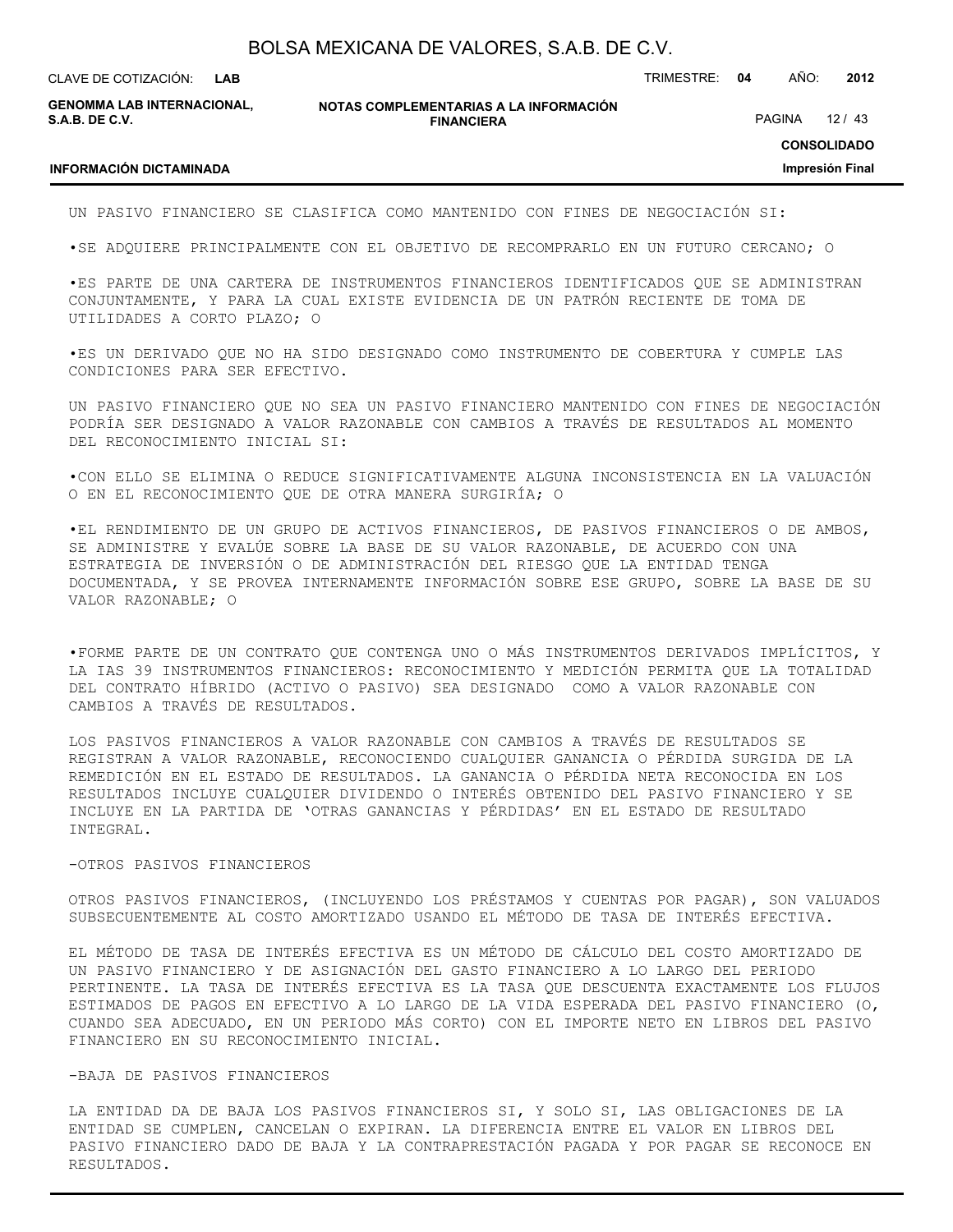**LAB**

CLAVE DE COTIZACIÓN: TRIMESTRE: **04** AÑO: **2012**

**GENOMMA LAB INTERNACIONAL, S.A.B. DE C.V.**

**NOTAS COMPLEMENTARIAS A LA INFORMACIÓN FINANCIERA**

PAGINA 13 / 43

#### **INFORMACIÓN DICTAMINADA**

**CONSOLIDADO**

**Impresión Final**

K.IMPUESTOS A LA UTILIDAD

EL GASTO POR IMPUESTOS A LA UTILIDAD REPRESENTA LA SUMA DE LOS IMPUESTOS A LA UTILIDAD CAUSADOS Y LOS IMPUESTOS A LA UTILIDAD DIFERIDOS.

#### -IMPUESTOS A LA UTILIDAD CAUSADOS

EL IMPUESTO SOBRE LA RENTA (ISR) Y EL IMPUESTO EMPRESARIAL A TASA ÚNICA (IETU) SE REGISTRAN EN LOS RESULTADOS DEL AÑO EN QUE SE CAUSAN.

#### -IMPUESTOS A LA UTILIDAD DIFERIDOS

PARA RECONOCER EL IMPUESTO DIFERIDO SE DETERMINA SI, CON BASE EN PROYECCIONES FINANCIERAS, LA ENTIDAD CAUSARÁ ISR O IETU Y RECONOCE EL IMPUESTO DIFERIDO QUE CORRESPONDA AL IMPUESTO QUE ESENCIALMENTE PAGARÁ. LOS IMPUESTOS A LA UTILIDAD DIFERIDOS SE RECONOCE SOBRE LAS DIFERENCIAS TEMPORALES ENTRE EL VALOR EN LIBROS DE LOS ACTIVOS Y PASIVOS INCLUIDOS EN LOS ESTADOS FINANCIEROS Y LAS BASES FISCALES CORRESPONDIENTES UTILIZADAS PARA DETERMINAR EL RESULTADO FISCAL, APLICANDO LA TASA CORRESPONDIENTE A ESTAS DIFERENCIAS Y EN SU CASO SE INCLUYEN LOS BENEFICIOS DE LAS PÉRDIDAS FISCALES POR AMORTIZAR Y DE ALGUNOS CRÉDITOS FISCALES. EL PASIVO POR IMPUESTO A LA UTILIDAD DIFERIDO SE RECONOCE GENERALMENTE PARA TODAS LAS DIFERENCIAS FISCALES TEMPORALES. SE RECONOCERÁ UN ACTIVO POR IMPUESTOS DIFERIDOS, POR TODAS LAS DIFERENCIAS TEMPORALES DEDUCIBLES, EN LA MEDIDA EN QUE RESULTE PROBABLE QUE LA ENTIDAD DISPONGA DE UTILIDADES FISCALES FUTURAS CONTRA LAS QUE PUEDA APLICAR ESAS DIFERENCIAS TEMPORALES DEDUCIBLES. ESTOS ACTIVOS Y PASIVOS NO SE RECONOCEN SI LAS DIFERENCIAS TEMPORALES SURGEN DEL RECONOCIMIENTO INICIAL (DISTINTO AL DE LA COMBINACIÓN DE NEGOCIOS) DE OTROS ACTIVOS Y PASIVOS EN UNA OPERACIÓN QUE NO AFECTA EL RESULTADO FISCAL NI EL CONTABLE.

SE RECONOCE UN PASIVO POR IMPUESTOS DIFERIDOS POR DIFERENCIAS TEMPORALES GRAVABLES ASOCIADAS CON INVERSIONES EN SUBSIDIARIAS Y ASOCIADAS, Y PARTICIPACIONES EN NEGOCIOS CONJUNTOS, EXCEPTO CUANDO LA ENTIDAD ES CAPAZ DE CONTROLAR LA REVERSIÓN DE LA DIFERENCIA TEMPORAL Y CUANDO SEA PROBABLE QUE LA DIFERENCIA TEMPORAL NO SE REVERSARÁ EN UN FUTURO PREVISIBLE. LOS ACTIVOS POR IMPUESTOS DIFERIDOS QUE SURGEN DE LAS DIFERENCIAS TEMPORALES ASOCIADAS CON DICHAS INVERSIONES Y PARTICIPACIONES SE RECONOCEN ÚNICAMENTE EN LA MEDIDA EN QUE RESULTE PROBABLE QUE HABRÁN UTILIDADES FISCALES FUTURAS SUFICIENTES CONTRA LAS QUE SE UTILICEN ESAS DIFERENCIAS TEMPORALES Y SE ESPERA QUE ÉSTAS SE REVERSARÁN EN UN FUTURO CERCANO.

EL VALOR EN LIBROS DE UN ACTIVO POR IMPUESTOS DIFERIDOS DEBE SOMETERSE A REVISIÓN AL FINAL DE CADA PERIODO SOBRE EL QUE SE INFORMA Y SE DEBE REDUCIR EN LA MEDIDA QUE SE ESTIME PROBABLE QUE NO HABRÁN UTILIDADES GRAVABLES SUFICIENTES PARA PERMITIR QUE SE RECUPERE LA TOTALIDAD O UNA PARTE DEL ACTIVO.

LOS ACTIVOS Y PASIVOS POR IMPUESTOS DIFERIDOS SE VALÚAN EMPLEANDO LAS TASAS FISCALES QUE SE ESPERA APLICAR EN EL PERÍODO EN EL QUE EL PASIVO SE PAGUE O EL ACTIVO SE REALICE, BASÁNDOSE EN LAS TASAS (Y LEYES FISCALES) QUE HAYAN SIDO APROBADAS O SUSTANCIALMENTE APROBADAS AL FINAL DEL PERIODO SOBRE EL QUE SE INFORMA. LA VALUACIÓN DE LOS PASIVOS Y ACTIVOS POR IMPUESTOS DIFERIDOS REFLEJA LAS CONSECUENCIAS FISCALES QUE SE DERIVARÍAN DE LA FORMA EN QUE LA ENTIDAD ESPERA, AL FINAL DEL PERIODO SOBRE EL QUE SE INFORMA, RECUPERAR O LIQUIDAR EL VALOR EN LIBROS DE SUS ACTIVOS Y PASIVOS.

LOS ACTIVOS POR IMPUESTOS DIFERIDOS Y LOS PASIVOS POR IMPUESTOS DIFERIDOS SE COMPENSAN CUANDO EXISTE UN DERECHO LEGAL PARA COMPENSAR ACTIVOS A CORTO PLAZO CON PASIVOS A CORTO PLAZO Y CUANDO SE REFIEREN A IMPUESTOS A LA UTILIDAD CORRESPONDIENTES A LA MISMA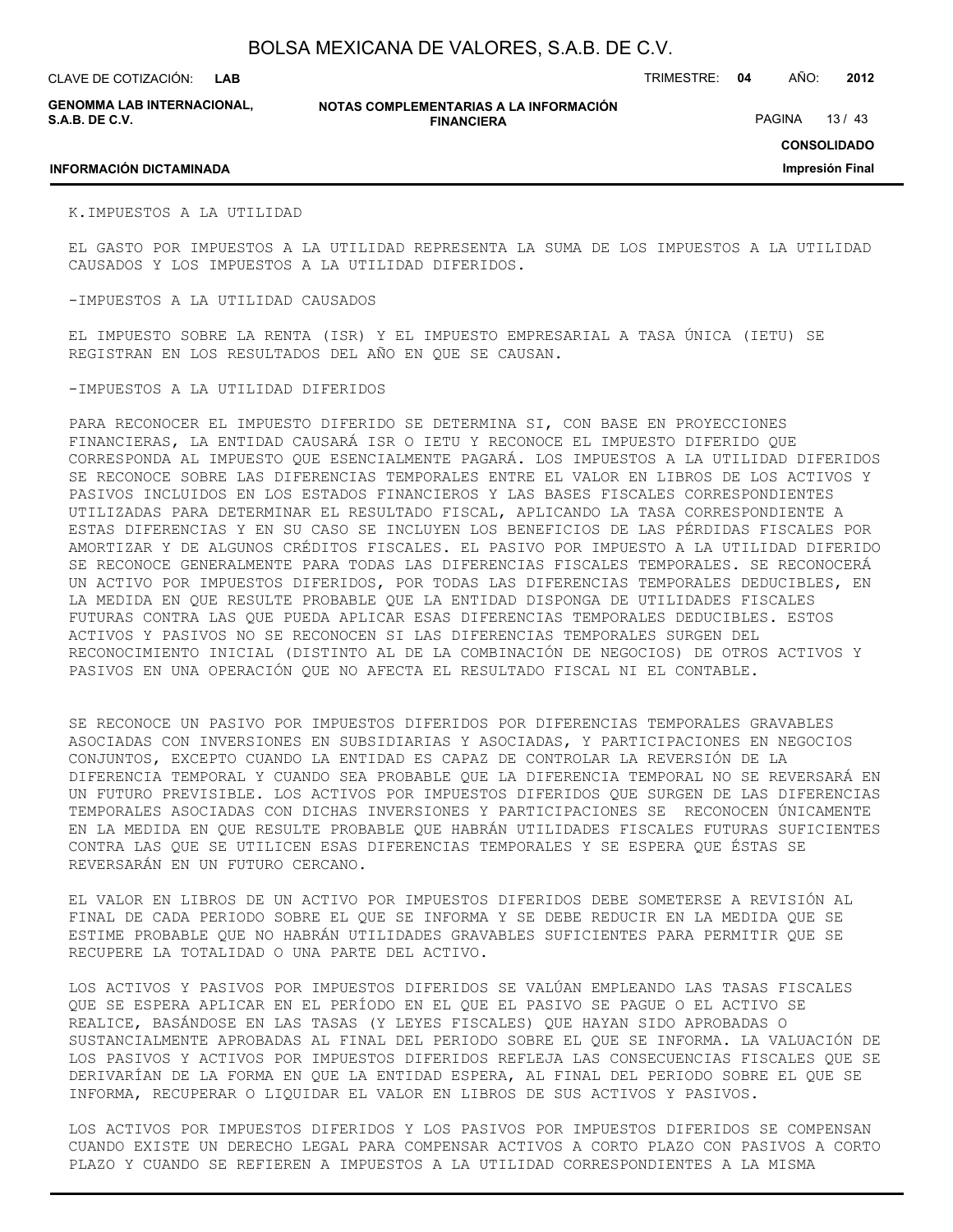| CLAVE DE COTIZACIÓN: L <b>AB</b>             |                                                             | TRIMESTRE: | -04           | AÑO: | 2012  |
|----------------------------------------------|-------------------------------------------------------------|------------|---------------|------|-------|
| GENOMMA LAB INTERNACIONAL,<br>S.A.B. DE C.V. | NOTAS COMPLEMENTARIAS A LA INFORMACIÓN<br><b>FINANCIERA</b> |            | <b>PAGINA</b> |      | 14/43 |

## **CONSOLIDADO Impresión Final**

#### **INFORMACIÓN DICTAMINADA**

AUTORIDAD FISCAL Y LA ENTIDAD TIENE LA INTENCIÓN DE LIQUIDAR SUS ACTIVOS Y PASIVOS SOBRE UNA BASE NETA.

#### -IMPUESTOS CAUSADOS Y DIFERIDOS

LOS IMPUESTOS CAUSADOS Y DIFERIDOS SE RECONOCEN COMO INGRESO O GASTO EN RESULTADOS, EXCEPTO CUANDO SE REFIEREN A PARTIDAS QUE SE RECONOCEN FUERA DE LOS RESULTADOS, YA SEA EN LOS OTROS RESULTADOS INTEGRALES O DIRECTAMENTE EN EL CAPITAL CONTABLE, EN CUYO CASO EL IMPUESTO TAMBIÉN SE RECONOCE FUERA DE LOS RESULTADOS; O CUANDO SURGEN DEL RECONOCIMIENTO INICIAL DE UNA COMBINACIÓN DE NEGOCIOS. EN EL CASO DE UNA COMBINACIÓN DE NEGOCIOS, EL EFECTO FISCAL SE INCLUYE DENTRO DEL RECONOCIMIENTO DE LA COMBINACIÓN DE NEGOCIOS.

#### L.PROVISIONES

LAS PROVISIONES SE RECONOCEN CUANDO LA ENTIDAD TIENE UNA OBLIGACIÓN PRESENTE (YA SEA LEGAL O ASUMIDA) COMO RESULTADO DE UN SUCESO PASADO, ES PROBABLE QUE LA ENTIDAD TENGA QUE LIQUIDAR LA OBLIGACIÓN, Y PUEDE HACERSE UNA ESTIMACIÓN CONFIABLE DEL IMPORTE DE LA OBLIGACIÓN.

EL IMPORTE RECONOCIDO COMO PROVISIÓN ES LA MEJOR ESTIMACIÓN DEL DESEMBOLSO NECESARIO PARA LIQUIDAR LA OBLIGACIÓN PRESENTE, AL FINAL DEL PERIODO SOBRE EL QUE SE INFORMA, TENIENDO EN CUENTA LOS RIESGOS Y LAS INCERTIDUMBRES QUE RODEAN A LA OBLIGACIÓN. CUANDO SE VALÚA UNA PROVISIÓN USANDO LOS FLUJOS DE EFECTIVO ESTIMADOS PARA LIQUIDAR LA OBLIGACIÓN PRESENTE, SU VALOR EN LIBROS REPRESENTA EL VALOR PRESENTE DE DICHOS FLUJOS DE EFECTIVO.

CUANDO SE ESPERA LA RECUPERACIÓN DE UN TERCERO DE ALGUNOS O TODOS LOS BENEFICIOS ECONÓMICOS REQUERIDOS PARA LIQUIDAR UNA PROVISIÓN, SE RECONOCE UNA CUENTA POR COBRAR COMO UN ACTIVO SI ES VIRTUALMENTE CIERTO QUE SE RECIBIRÁ EL DESEMBOLSO Y EL MONTO DE LA CUENTA POR COBRAR PUEDE SER VALUADO CONFIABLEMENTE.

LAS PROVISIONES SE CLASIFICAN COMO CIRCULANTES O NO CIRCULANTES EN FUNCIÓN DEL PERÍODO ESTIMADO PARA ATENDER LAS OBLIGACIONES QUE CUBREN.

#### M.COSTOS DE BENEFICIOS AL RETIRO

LAS APORTACIONES A LOS PLANES DE BENEFICIOS AL RETIRO DE CONTRIBUCIONES DEFINIDAS SE RECONOCEN COMO GASTOS AL MOMENTO EN QUE LOS EMPLEADOS HAN PRESTADO LOS SERVICIOS QUE LES OTORGAN EL DERECHO A LAS CONTRIBUCIONES.

EN EL CASO DE LOS PLANES DE BENEFICIOS DEFINIDOS, EL COSTO DE TALES BENEFICIOS SE DETERMINA UTILIZANDO EL MÉTODO DE CRÉDITO UNITARIO PROYECTADO, CON VALUACIONES ACTUARIALES QUE SE REALIZAN AL FINAL DE CADA PERÍODO SOBRE EL QUE SE INFORMA. LAS GANANCIAS Y PÉRDIDAS ACTUARIALES SE RECONOCEN AMORTIZADAS EN RESULTADOS CON BASE EN LA VIDA LABORAL ESTIMADA DE LOS EMPLEADOS. LOS COSTOS DE LOS SERVICIOS PASADOS SE RECONOCEN EN LA MEDIDA EN QUE SE ADQUIEREN LOS BENEFICIOS; DE LO CONTRARIO, SE AMORTIZAN UTILIZANDO EL MÉTODO DE LÍNEA RECTA SOBRE EL PERÍODO PROMEDIO HASTA QUE LOS BENEFICIOS SE CONVIERTEN EN ADQUIRIDOS.

LAS OBLIGACIONES POR BENEFICIOS AL RETIRO RECONOCIDAS EN EL ESTADO DE POSICIÓN FINANCIERA, REPRESENTAN EL VALOR PRESENTE DE LA OBLIGACIÓN POR BENEFICIOS DEFINIDOS, AJUSTADO POR LAS GANANCIAS Y PÉRDIDAS ACTUARIALES Y LOS COSTOS DE LOS SERVICIOS PASADOS NO RECONOCIDOS, MENOS EL VALOR RAZONABLE DE LOS ACTIVOS DEL PLAN. CUALQUIER ACTIVO QUE SURJA DE ESTE CÁLCULO SE LIMITA A LAS PÉRDIDAS ACTUARIALES NO RECONOCIDAS Y AL COSTO DE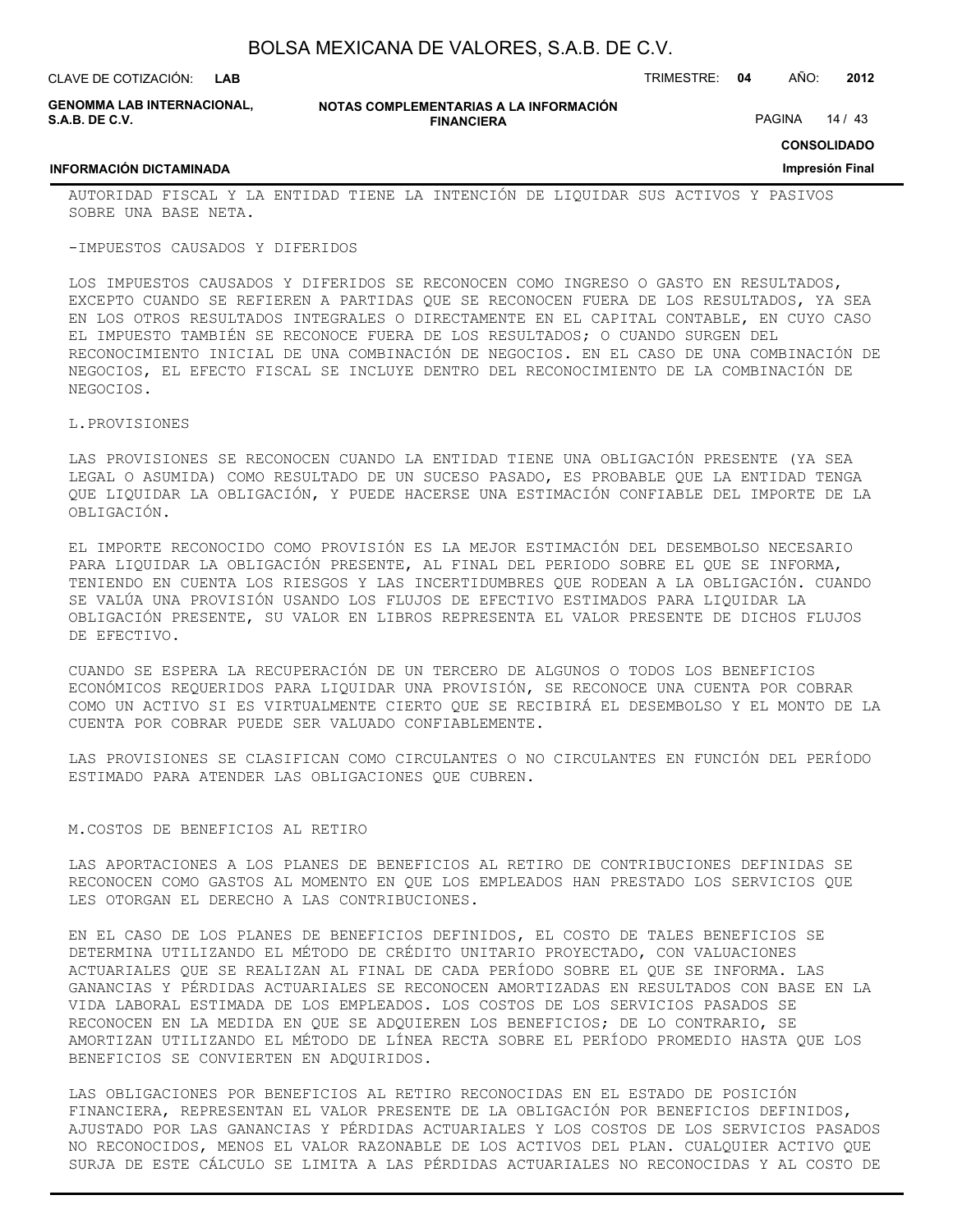| LAVE DE COTIZACIÓN: | <b>LAB</b> |
|---------------------|------------|
|                     |            |

CLAVE DE COTIZACIÓN: TRIMESTRE: **04** AÑO: **2012**

|                | <b>GENOMMA LAB INTERNACIONAL,</b> |
|----------------|-----------------------------------|
| S.A.B. DE C.V. |                                   |

**INFORMACIÓN DICTAMINADA**

**NOTAS COMPLEMENTARIAS A LA INFORMACIÓN FINANCIERA**

PAGINA 15 / 43

**CONSOLIDADO**

**Impresión Final**

LOS SERVICIOS PASADOS, MÁS EL VALOR PRESENTE DE LOS REEMBOLSOS Y REDUCCIONES DE CONTRIBUCIONES FUTURAS AL PLAN.

N.BENEFICIOS DIRECTOS A LOS EMPLEADOS

SE VALÚAN EN PROPORCIÓN A LOS SERVICIOS PRESTADOS, CONSIDERANDO LOS SUELDOS ACTUALES Y SE RECONOCE EL PASIVO CONFORME SE DEVENGAN. INCLUYE PRINCIPALMENTE PARTICIPACIÓN DE LOS TRABAJADORES EN LAS UTILIDADES POR PAGAR, AUSENCIAS COMPENSADAS, COMO VACACIONES Y PRIMA VACACIONAL, E INCENTIVOS.

O.PARTICIPACIÓN DE LOS TRABAJADORES EN LAS UTILIDADES (PTU)

LA PTU SE REGISTRA EN LOS RESULTADOS DEL AÑO EN QUE SE CAUSA Y SE PRESENTA EN EL RUBRO DE GASTOS DE VENTA, GENERALES Y DE ADMINISTRACIÓN EN EL ESTADO DE RESULTADOS.

P.PAGOS BASADOS EN ACCIONES

LAS TRANSACCIONES CON PAGOS BASADOS EN ACCIONES LIQUIDABLES MEDIANTE INSTRUMENTOS DE CAPITAL A EMPLEADOS SE VALÚAN AL VALOR RAZONABLE DE LOS INSTRUMENTOS DE CAPITAL A LA FECHA EN QUE SE OTORGAN. LOS DETALLES RELACIONADOS CON LA DETERMINACIÓN DEL VALOR RAZONABLE DE LAS TRANSACCIONES CON PAGOS BASADOS EN ACCIONES LIQUIDADAS MEDIANTE INSTRUMENTOS DE CAPITAL SE PRESENTAN EN LA NOTA 15.

EL VALOR RAZONABLE DETERMINADO A LA FECHA DE OTORGAMIENTO DE LOS PAGOS BASADOS EN ACCIONES LIQUIDABLES MEDIANTE INSTRUMENTOS DE CAPITAL SE REGISTRAN COMO GASTOS SOBRE LA BASE DE LÍNEA RECTA DURANTE EL PERIODO DE ADJUDICACIÓN, CON BASE EN LA ESTIMACIÓN DE LA ENTIDAD DE LOS INSTRUMENTOS DE CAPITAL QUE EVENTUALMENTE SE ADJUDICARÁN. AL FINAL DE CADA PERIODO SOBRE EL CUAL SE REPORTA, LA ENTIDAD REVISA SUS ESTIMACIONES DEL NÚMERO DE INSTRUMENTOS DE CAPITAL QUE ESPERAN SER ADJUDICADOS. EL EFECTO DE LA REVISIÓN DE LOS ESTIMADOS ORIGINALES, SI HUBIESE, SE RECONOCE EN LOS RESULTADOS DEL PERIODO DE MANERA QUE EL GASTO ACUMULADO REFLEJE EL ESTIMADO REVISADO, CON EL AJUSTE CORRESPONDIENTE A LA RESERVA DE BENEFICIOS A EMPLEADOS LIQUIDABLES MEDIANTE INSTRUMENTOS DE CAPITAL.

PARA LA TRANSACCIÓN DE PAGOS BASADOS EN ACCIONES LIQUIDABLES EN EFECTIVO, SE RECONOCE UN PASIVO POR LOS BIENES O SERVICIOS ADQUIRIDOS, VALUADOS INICIALMENTE AL VALOR RAZONABLE DEL PASIVO. AL FINAL DE CADA PERIODO DE REPORTE, HASTA QUE SE LIQUIDE, ASÍ COMO EN LA FECHA DE LIQUIDACIÓN, LA ENTIDAD REEVALÚA EL VALOR RAZONABLE DEL PASIVO Y CUALQUIER CAMBIO EN SU VALOR RAZONABLE SE RECONOCE EN LOS RESULTADOS DEL PERIODO.

### Q.RECONOCIMIENTO DE INGRESOS

LOS INGRESOS SE CALCULAN AL VALOR RAZONABLE DE LA CONTRAPRESTACIÓN COBRADA O POR COBRAR, TENIENDO EN CUENTA EL IMPORTE ESTIMADO DE DEVOLUCIONES DE CLIENTES, REBAJAS Y OTROS DESCUENTOS SIMILARES.

#### -VENTA DE BIENES

LOS INGRESOS PROCEDENTES DE LA VENTA DE BIENES DEBEN SER RECONOCIDOS CUANDO SE CUMPLEN TODAS Y CADA UNA DE LAS SIGUIENTES CONDICIONES:

•LA ENTIDAD HA TRANSFERIDO AL COMPRADOR LOS RIESGOS Y BENEFICIOS SIGNIFICATIVOS QUE SE DERIVAN DE LA PROPIEDAD DE LOS BIENES;

•LA ENTIDAD NO CONSERVA PARA SÍ NINGUNA IMPLICACIÓN EN LA GESTIÓN CORRIENTE DE LOS BIENES VENDIDOS, EN EL GRADO USUALMENTE ASOCIADO CON LA PROPIEDAD, NI RETIENE EL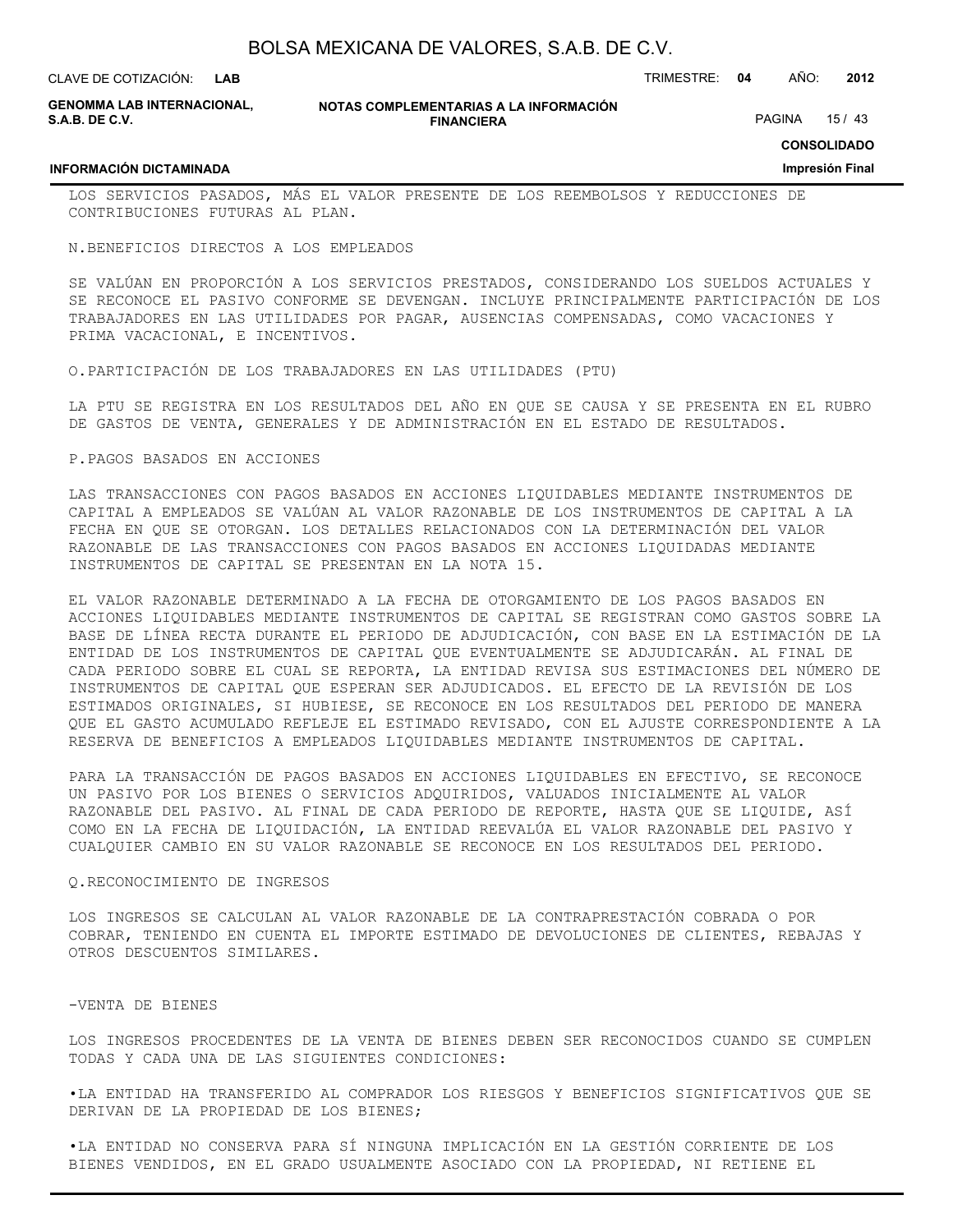CLAVE DE COTIZACIÓN: TRIMESTRE: **04** AÑO: **2012 LAB**

**GENOMMA LAB INTERNACIONAL, S.A.B. DE C.V.**

#### **NOTAS COMPLEMENTARIAS A LA INFORMACIÓN FINANCIERA**

PAGINA 16 / 43

**CONSOLIDADO**

**Impresión Final**

#### **INFORMACIÓN DICTAMINADA**

CONTROL EFECTIVO SOBRE LOS MISMOS;

•EL IMPORTE DE LOS INGRESOS PUEDA VALUARSE CONFIABLEMENTE;

•SEA PROBABLE QUE LA ENTIDAD RECIBA LOS BENEFICIOS ECONÓMICOS ASOCIADOS CON LA TRANSACCIÓN; Y

•LOS COSTOS INCURRIDOS, O POR INCURRIR, EN RELACIÓN CON LA TRANSACCIÓN PUEDEN SER VALUADOS CONFIABLEMENTE.

-PRESTACIÓN DE SERVICIOS

LOS INGRESOS PROVENIENTES DE CONTRATOS DE SERVICIOS SE RECONOCEN EN EL PERÍODO EN EL QUE SE DEVENGAN DICHOS SERVICIOS.

-INGRESOS POR DIVIDENDOS E INGRESOS POR INTERESES

EL INGRESO POR DIVIDENDOS DE INVERSIONES SE RECONOCE UNA VEZ QUE SE HAN ESTABLECIDO LOS DERECHOS DE LOS ACCIONISTAS PARA RECIBIR ESTE PAGO (SIEMPRE QUE SEA PROBABLE QUE LOS BENEFICIOS ECONÓMICOS FLUIRÁN PARA LA ENTIDAD Y QUE EL INGRESO PUEDA SER VALUADO CONFIABLEMENTE).

LOS INGRESOS POR INTERESES SE RECONOCEN CUANDO ES PROBABLE QUE LOS BENEFICIOS ECONÓMICOS FLUYAN HACIA LA ENTIDAD Y EL IMPORTE DE LOS INGRESOS PUEDA SER VALUADO CONFIABLEMENTE.

#### R.TRANSACCIONES EN MONEDA EXTRANJERA

LAS TRANSACCIONES EN MONEDA EXTRANJERA SE REGISTRAN AL TIPO DE CAMBIO VIGENTE A LA FECHA DE SU CELEBRACIÓN. LOS ACTIVOS Y PASIVOS MONETARIOS EN MONEDA EXTRANJERA SE VALÚAN EN MONEDA NACIONAL AL TIPO DE CAMBIO VIGENTE A LA FECHA DE LOS ESTADOS FINANCIEROS. LAS FLUCTUACIONES CAMBIARIAS SE REGISTRAN EN EL ESTADO DE UTILIDAD INTEGRAL.

S.UTILIDAD POR ACCIÓN

LA UTILIDAD BÁSICA POR ACCIÓN ORDINARIA SE CALCULA DIVIDIENDO LA UTILIDAD NETA CONSOLIDADA ENTRE EL PROMEDIO PONDERADO DE ACCIONES ORDINARIAS EN CIRCULACIÓN DURANTE EL EJERCICIO.

LA ENTIDAD NO TIENE INSTRUMENTOS POTENCIALMENTE DILUTIVOS POR LO QUE LAS GANANCIAS DILUIDAS POR ACCIÓN SON IGUALES A LAS GANANCIAS BÁSICAS POR ACCIÓN.

4.JUICIOS CONTABLES CRÍTICOS Y FUENTES CLAVE PARA LA ESTIMACIÓN DE INCERTIDUMBRES

EN LA APLICACIÓN DE LAS POLÍTICAS CONTABLES, LA ADMINISTRACIÓN DE LA ENTIDAD REALIZA JUICIOS, ESTIMACIONES Y PRESUNCIONES SOBRE ALGUNOS IMPORTES DE LOS ACTIVOS Y PASIVOS DE LOS ESTADOS FINANCIEROS. LAS ESTIMACIONES Y PRESUNCIONES ASOCIADAS SE BASAN EN LA EXPERIENCIA Y OTROS FACTORES QUE SE CONSIDERAN COMO RELEVANTES. LOS RESULTADOS REALES PODRÍAN DIFERIR DE DICHAS ESTIMACIONES.

LAS ESTIMACIONES Y PRESUNCIONES SUBYACENTES SE REVISAN SOBRE UNA BASE REGULAR. LAS MODIFICACIONES A LAS ESTIMACIONES CONTABLES SE RECONOCEN EN EL PERÍODO DE LA REVISIÓN Y PERÍODOS FUTUROS SI LA REVISIÓN AFECTA TANTO AL PERÍODO ACTUAL COMO A PERÍODOS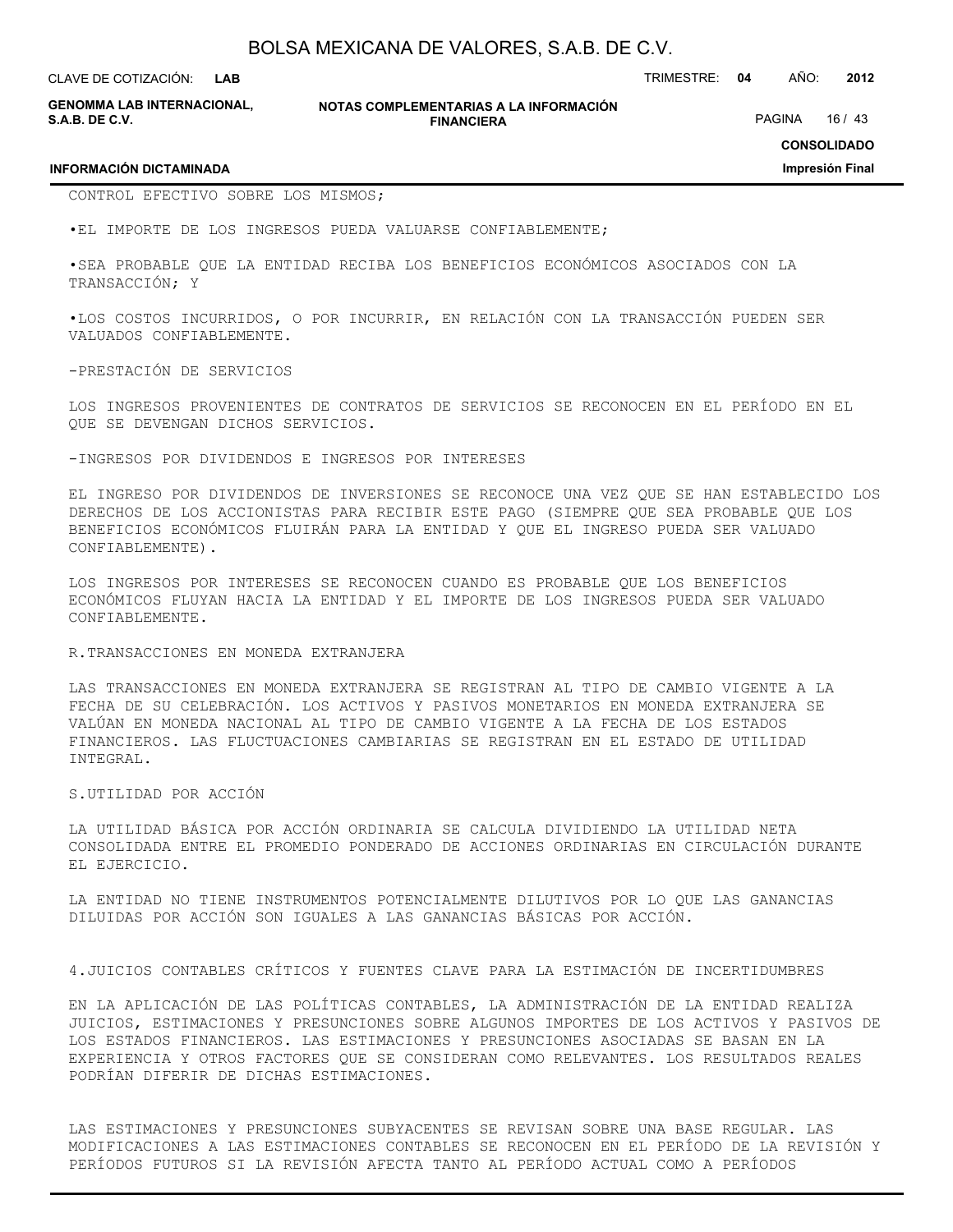| BOLSA MEXICANA DE VALORES, S.A.B. DE C.V. |  |  |  |
|-------------------------------------------|--|--|--|
|-------------------------------------------|--|--|--|

CLAVE DE COTIZACIÓN: TRIMESTRE: **04** AÑO: **2012 LAB**

**GENOMMA LAB INTERNACIONAL, S.A.B. DE C.V.**

**NOTAS COMPLEMENTARIAS A LA INFORMACIÓN FINANCIERA**

PAGINA 17 / 43

**CONSOLIDADO**

**Impresión Final**

### **INFORMACIÓN DICTAMINADA**

#### SUBSECUENTES.

LOS JUICIOS CONTABLES CRÍTICOS Y FUENTES CLAVE DE INCERTIDUMBRE AL APLICAR LAS ESTIMACIONES EFECTUADAS A LA FECHA DE LOS ESTADOS FINANCIEROS CONSOLIDADOS, Y QUE TIENEN UN RIESGO SIGNIFICATIVO DE DERIVAR UN AJUSTE EN LOS VALORES EN LIBROS DE ACTIVOS Y PASIVOS TANTO AL PERÍODO ACTUAL COMO A PERÍODOS SUBSECUENTES SON COMO SIGUE:

A)LA ENTIDAD REVISA LA VIDA ÚTIL ESTIMADA DE INMUEBLES, PROPIEDADES Y EQUIPO AL FINAL DE CADA PERÍODO ANUAL. DURANTE 2012 Y 2011, CON BASE EN SU ANÁLISIS DETALLADO LA ADMINISTRACIÓN DE LA ENTIDAD REALIZÓ ALGUNAS MODIFICACIONES DE LA VIDA ÚTIL DE CIERTOS COMPONENTES DE LOS INMUEBLES, PROPIEDADES Y EQUIPO. EL GRADO DE INCERTIDUMBRE RELACIONADO CON LAS ESTIMACIONES DE LAS VIDAS ÚTILES ESTÁ RELACIONADO CON LOS CAMBIOS EN EL MERCADO Y LA UTILIZACIÓN DE LOS ACTIVOS POR LOS VOLÚMENES DE COMERCIALIZACIÓN Y DESARROLLO TECNOLÓGICO.

B)AL EFECTUAR LAS PRUEBAS DE DETERIORO DE LOS ACTIVOS, LA ENTIDAD REQUIERE EFECTUAR ESTIMACIONES EN EL VALOR EN USO ASIGNADO A SUS INMUEBLES, PROPIEDADES Y EQUIPO, Y A LAS UNIDADES GENERADORAS DE EFECTIVO, EN EL CASO DE CIERTOS ACTIVOS. LOS CÁLCULOS DEL VALOR EN USO REQUIEREN QUE LA ENTIDAD DETERMINE LOS FLUJOS DE EFECTIVO FUTUROS QUE DEBERÍAN SURGIR DE LAS UNIDADES GENERADORAS DE EFECTIVO Y UNA TASA DE DESCUENTO APROPIADA PARA CALCULAR EL VALOR ACTUAL. LA ENTIDAD UTILIZA PROYECCIONES DE FLUJOS DE EFECTIVO DE INGRESOS UTILIZANDO ESTIMACIONES DE CONDICIONES DE MERCADO, DETERMINACIÓN DE PRECIOS, Y VOLÚMENES DE COMERCIALIZACIÓN Y VENTA.

C)LA ENTIDAD UTILIZA ESTIMACIONES PARA DETERMINAR LAS RESERVAS DE INVENTARIOS Y CUENTAS POR COBRAR. LOS FACTORES QUE CONSIDERA LA ENTIDAD EN LAS ESTIMACIONES DE INVENTARIOS SON LOS VOLÚMENES DE COMERCIALIZACIÓN Y VENTA Y LOS MOVIMIENTOS EN LA DEMANDA DE ALGUNOS PRODUCTOS. LOS FACTORES QUE CONSIDERA LA ENTIDAD EN LA ESTIMACIÓN DE CUENTAS DE COBRO DUDOSO SON PRINCIPALMENTE EL RIESGO DE LA SITUACIÓN FINANCIERA DEL CLIENTE, CUENTAS NO GARANTIZADAS Y, RETRASOS CONSIDERABLES EN LA COBRANZA DE ACUERDO A LOS LÍMITES DE CRÉDITO ESTABLECIDOS.

LA ENTIDAD UTILIZA ESTIMACIONES PARA DETERMINAR LA ESTIMACIÓN DE CUENTAS DE COBRO DUDOSO CONSIDERANDO LOS SIGUIENTES FACTORES:

•LA ENTIDAD REALIZA UN ANÁLISIS DE ANTIGÜEDAD DE SALDOS POR CLIENTE, DONDE SE MUESTRE EL MONTO POR VENCER Y LOS MONTOS VENCIDOS DE ACUERDO A LOS LÍMITES DE CRÉDITOS ESTABLECIDOS Y SEGÚN PARÁMETROS OBTENIDOS CON LA EXPERIENCIA, SE ASIGNA UN POR PORCENTAJE DE RESERVA QUE LE CORRESPONDE A CADA UNA DE ELLAS, ESTE ANÁLISIS DA UN PRIMER INDICIO DE DETERIORO.

•UNA VEZ QUE SE OBTIENE EL MONTO PRELIMINAR DE LAS CUENTAS POR COBRAR CON DETERIORO, SE DEBERÁ REALIZAR UN ANÁLISIS DE LA SITUACIÓN FINANCIERA DE TODOS LOS CLIENTES INCLUIDOS, PARA DETERMINAR CUÁLES SON LOS QUE PRESENTAN UN DETERIORO RAZONABLE DE LA CUENTA POR COBRAR Y SOBRE ESTOS REGISTRAR LA PROVISIÓN CORRESPONDIENTE.

LA ENTIDAD TIENE LA POLÍTICA DE NO ACEPTAR DEVOLUCIONES, EXCEPTO EN EL CASO DE PRODUCTOS CADUCOS O PRODUCTOS FUERA DE LÍNEA, POR LO QUE EN EL MOMENTO EN EL QUE LA ENTIDAD CONOCE LA EXISTENCIA DE LOS MISMOS, RECONOCE LA RESERVA CORRESPONDIENTE.

CON RESPECTO A LAS BONIFICACIONES, LA ENTIDAD RECONOCE LA ESTIMACIÓN DE LAS MISMAS CON BASE EN LOS PLANES COMERCIALES AUTORIZADOS A LOS CLIENTES.

D)LA ENTIDAD ESTÁ SUJETA A TRANSACCIONES O EVENTOS CONTINGENTES SOBRE LOS CUALES UTILIZA JUICIO PROFESIONAL EN EL DESARROLLO DE ESTIMACIONES DE PROBABILIDAD DE OCURRENCIA, LOS FACTORES QUE SE CONSIDERAN EN ESTAS ESTIMACIONES SON LA SITUACIÓN LEGAL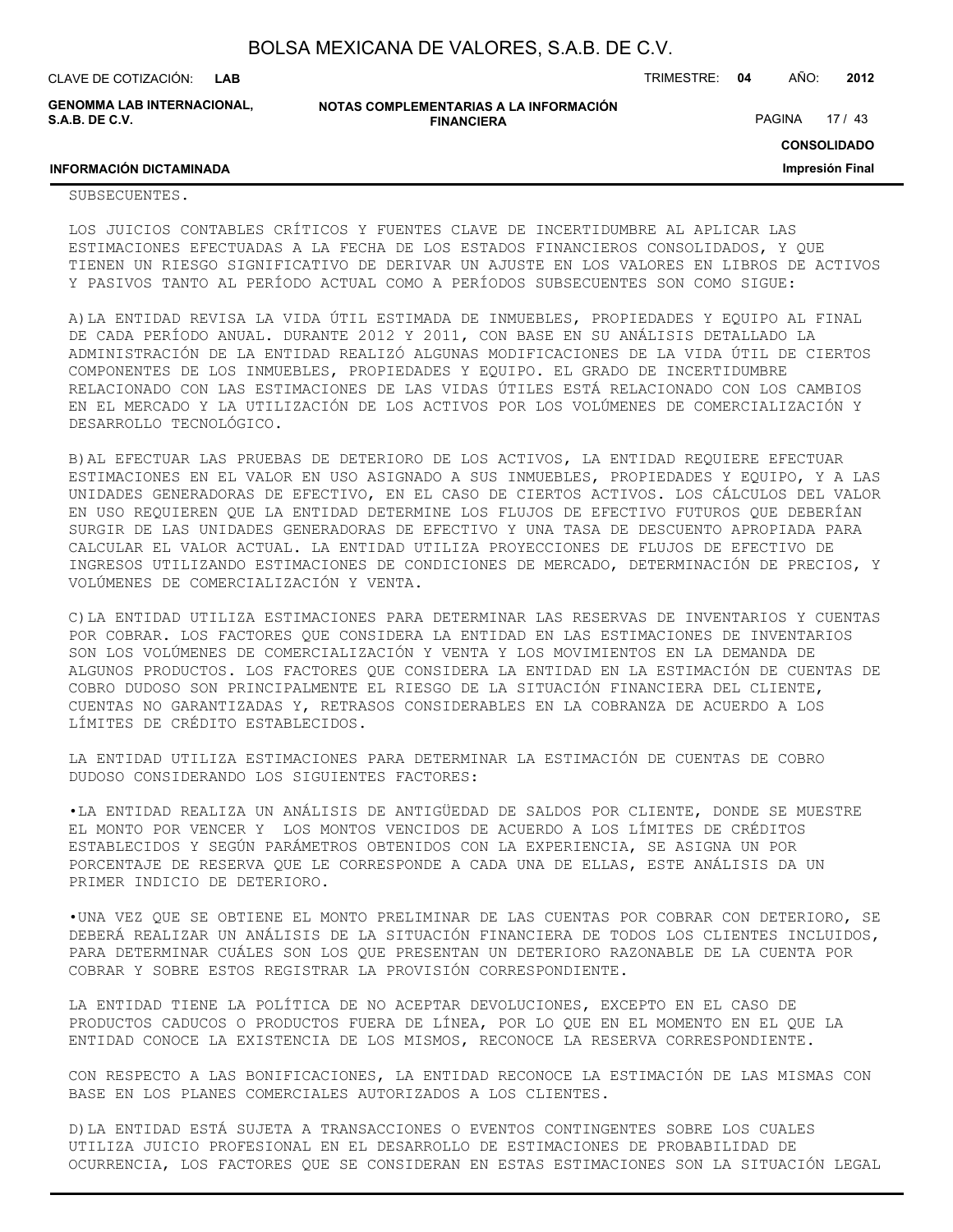| BOLSA MEXICANA DE VALORES, S.A.B. DE C.V.                                                                                                                                                                                                                                 |                                                                                                                                                |               |                                       |  |  |
|---------------------------------------------------------------------------------------------------------------------------------------------------------------------------------------------------------------------------------------------------------------------------|------------------------------------------------------------------------------------------------------------------------------------------------|---------------|---------------------------------------|--|--|
| CLAVE DE COTIZACIÓN:<br><b>LAB</b>                                                                                                                                                                                                                                        |                                                                                                                                                | TRIMESTRE: 04 | AÑO:<br>2012                          |  |  |
| GENOMMA LAB INTERNACIONAL,<br>S.A.B. DE C.V.                                                                                                                                                                                                                              | NOTAS COMPLEMENTARIAS A LA INFORMACIÓN<br><b>FINANCIERA</b>                                                                                    |               | <b>PAGINA</b><br>18/43                |  |  |
| <b>INFORMACIÓN DICTAMINADA</b>                                                                                                                                                                                                                                            |                                                                                                                                                |               | <b>CONSOLIDADO</b><br>Impresión Final |  |  |
|                                                                                                                                                                                                                                                                           | ACTUAL A LA FECHA DE LA ESTIMACIÓN Y, LA OPINIÓN DE LOS ASESORES LEGALES.                                                                      |               |                                       |  |  |
|                                                                                                                                                                                                                                                                           | 5. EFECTIVO, EQUIVALENTES DE EFECTIVO Y EFECTIVO RESTRINGIDO                                                                                   |               |                                       |  |  |
| 201220111 DE ENERO DE 2011                                                                                                                                                                                                                                                |                                                                                                                                                |               |                                       |  |  |
| EFECTIVO\$669,544\$644,745\$397,736<br>EQUIVALENTES DE EFECTIVO:<br>MESA DE DINERO214, 872893, 7751, 056, 432<br>EFECTIVO RESTRINGIDO (MESA DE DINERO) 32,750                                                                                                             | $-269$                                                                                                                                         |               |                                       |  |  |
| \$917,166\$1,538,520\$1,454,437                                                                                                                                                                                                                                           |                                                                                                                                                |               |                                       |  |  |
| 6. CUENTAS POR COBRAR                                                                                                                                                                                                                                                     |                                                                                                                                                |               |                                       |  |  |
| 201220111 DE ENERO DE 2011                                                                                                                                                                                                                                                |                                                                                                                                                |               |                                       |  |  |
| CLIENTES\$5, 372, 250\$3, 937, 322\$3, 611, 195<br>ESTIMACIONES PARA:<br>CUENTAS DE COBRO DUDOSO (31, 642) (19, 283) (9, 067)<br>DEVOLUCIONES (273, 876) (59, 373) (47, 024)<br>BONIFICACIONES (271, 171) (376, 019) (425, 253)<br>$(576, 689)$ $(454, 675)$ $(481, 344)$ |                                                                                                                                                |               |                                       |  |  |
| 4,795,5613,482,6473,129,851<br>FUNCIONARIOS Y EMPLEADOS<br>IMPUESTOS POR RECUPERAR33, 45886, 039196, 956<br>OTRAS242, 194118, 12928, 607                                                                                                                                  | $-1,894$                                                                                                                                       |               |                                       |  |  |
| \$5,071,213\$3,686,815\$3,357,308                                                                                                                                                                                                                                         |                                                                                                                                                |               |                                       |  |  |
| BONIFICACIONES FUERON COMO SIGUE:                                                                                                                                                                                                                                         | LOS MOVIMIENTOS DE LA ESTIMACIÓN PARA CUENTAS DE COBRO DUDOSO, DEVOLUCIONES Y                                                                  |               |                                       |  |  |
| SALDOPROVISIÓN SALDO AL<br>INICIALADICIONESUTILIZADACIERRE                                                                                                                                                                                                                |                                                                                                                                                |               |                                       |  |  |
| $2012\$ (454, 675) $\frac{2}{3}$ (877, 400) $\frac{2}{755}$ , 386 $\frac{2}{3}$ (576, 689)                                                                                                                                                                                |                                                                                                                                                |               |                                       |  |  |
| 2011\$ (481, 344) \$ (815, 639) \$842, 308\$ (454, 675)                                                                                                                                                                                                                   |                                                                                                                                                |               |                                       |  |  |
| A.CUENTAS POR COBRAR A CLIENTES                                                                                                                                                                                                                                           |                                                                                                                                                |               |                                       |  |  |
|                                                                                                                                                                                                                                                                           | LAS CUENTAS POR COBRAR A CLIENTES QUE SE REVELAN ARRIBA SE CLASIFICAN COMO CUENTAS POR<br>COBRAR Y POR LO TANTO SE VALÚAN AL COSTO AMORTIZADO. |               |                                       |  |  |
|                                                                                                                                                                                                                                                                           | EL PLAZO DE CRÉDITO PROMEDIO SOBRE LA VENTA DE BIENES ES DE 90 DÍAS. NO SE HACE NINGÚN                                                         |               |                                       |  |  |

CARGO POR INTERESES SOBRE LAS CUENTAS POR COBRAR A CLIENTES. LA ENTIDAD RECONOCE UNA ESTIMACIÓN PARA CUENTAS DE COBRO DUDOSO CON BASE EN IMPORTES IRRECUPERABLES DETERMINADOS POR EXPERIENCIAS DE INCUMPLIMIENTO DE LA CONTRAPARTE Y UN ANÁLISIS DE SU POSICIÓN FINANCIERA ACTUAL.

ANTES DE ACEPTAR CUALQUIER NUEVO CLIENTE, LA ENTIDAD EVALÚA LA CALIDAD CREDITICIA DEL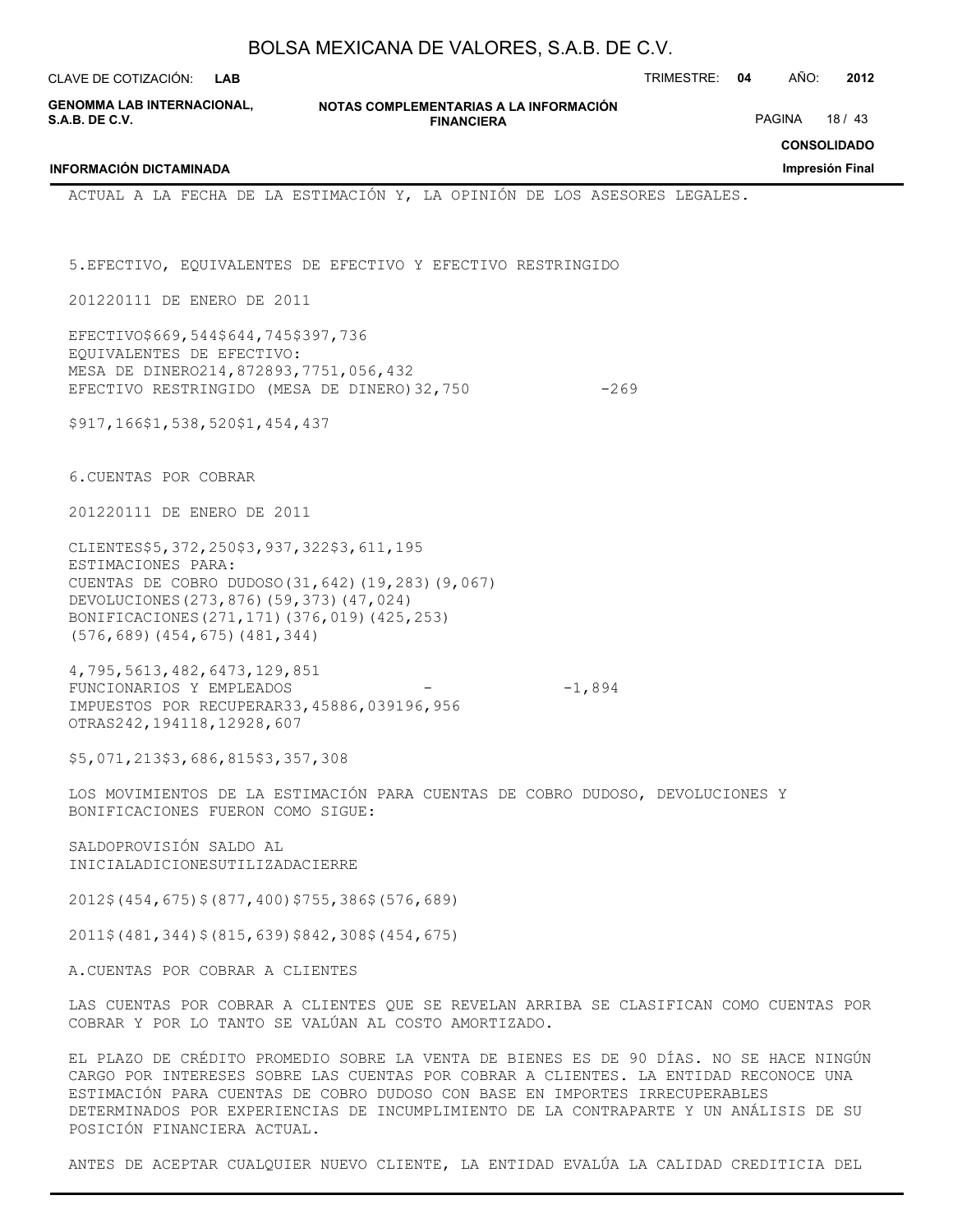| BOLSA MEXICANA DE VALORES, S.A.B. DE C.V. |  |  |  |
|-------------------------------------------|--|--|--|
|-------------------------------------------|--|--|--|

CLAVE DE COTIZACIÓN: TRIMESTRE: **04** AÑO: **2012 LAB**

**GENOMMA LAB INTERNACIONAL, S.A.B. DE C.V.**

**INFORMACIÓN DICTAMINADA**

#### **NOTAS COMPLEMENTARIAS A LA INFORMACIÓN FINANCIERA**

PAGINA 19 / 43

**CONSOLIDADO**

#### **Impresión Final**

CLIENTE POTENCIAL Y DEFINE LOS LÍMITES DE CRÉDITO POR CLIENTE. LOS LÍMITES Y CALIFICACIONES ATRIBUIDOS A LOS CLIENTES SE REVISAN PERIÓDICAMENTE. LA ENTIDAD VENDE SUS PRODUCTOS PRINCIPALMENTE A DIEZ CLIENTES, DE LOS CUALES DOS SON MAYORISTAS QUE DISTRIBUYEN LOS PRODUCTOS DE LA ENTIDAD A NIVEL NACIONAL. LAS VENTAS A ESTOS DIEZ CLIENTES REPRESENTAN EL 64.16% Y 55.34% DE LAS VENTAS NETAS CONSOLIDADAS Y EL 62.84% Y 78.09% DEL SALDO DE CUENTAS POR COBRAR EN 2012 Y 2011, RESPECTIVAMENTE.

LAS CUENTAS POR COBRAR A CLIENTES REVELADAS EN LOS PÁRRAFOS ANTERIORES INCLUYEN LOS MONTOS QUE ESTÁN VENCIDOS AL FINAL DEL PERIODO SOBRE EL QUE SE INFORMA (VER ABAJO EL ANÁLISIS DE ANTIGÜEDAD), PERO PARA LOS CUALES LA ENTIDAD NO HA RECONOCIDO ESTIMACIÓN ALGUNA PARA CUENTAS INCOBRABLES DEBIDO A QUE NO HA HABIDO CAMBIO SIGNIFICATIVO EN LA CALIDAD CREDITICIA Y LOS IMPORTES AÚN SE CONSIDERAN RECUPERABLES. LA ENTIDAD NO MANTIENE NINGÚN COLATERAL U OTRAS MEJORAS CREDITICIAS SOBRE ESOS SALDOS, NI TIENE EL DERECHO LEGAL DE COMPENSARLOS CONTRA ALGÚN MONTO QUE ADEUDE LA ENTIDAD A LA CONTRAPARTE.

ANTIGÜEDAD DE LAS CUENTAS POR COBRAR VENCIDAS PERO NO INCOBRABLES

20122011

60-90 DÍAS\$299,240\$153,570 MÁS DE 90 DÍAS560,060517,760

TOTAL859,300671,330

ANTIGÜEDAD PROMEDIO (DÍAS)11297

AL DETERMINAR LA RECUPERABILIDAD DE UNA CUENTA POR COBRAR, LA ENTIDAD CONSIDERA CUALQUIER CAMBIO EN LA CALIDAD CREDITICIA DE LA CUENTA A PARTIR DE LA FECHA EN QUE SE OTORGÓ INICIALMENTE EL CRÉDITO HASTA EL FINAL DEL PERIODO SOBRE EL QUE SE INFORMA.

7.INVENTARIOS

201220111 DE ENERO DE 2011

PRODUCTOS TERMINADOS\$818,373\$726,127\$601,729 MATERIA PRIMA388,673445,273383,609 ESTIMACIÓN PARA INVENTARIOS OBSOLETOS(448,425)(173,840)(130,313) 758,621997,560855,025 MERCANCÍAS EN TRÁNSITO273,779103,39348,790

\$1,032,400\$1,100,953\$903,815

8.INMUEBLES, PROPIEDADES Y EQUIPO

SALDO AL 31 DE DICIEMBRE DE 2011ADICIONES DIRECTASBAJAS POR VENTASTRASPASOS AL ACTIVO EFECTO DE CONVERSIÓNSALDO AL 31 DE DICIEMBRE DE 2012

| EDIFICIO\$172,282\$94\$                        | -\$3,074\$                                                   | $-$ \$175,450        |                  |
|------------------------------------------------|--------------------------------------------------------------|----------------------|------------------|
| MEJORAS A LOCALES 56, 2673, 010                |                                                              | $-12,491(707)71,061$ |                  |
|                                                | EQUIPO DE LABORATORIO, MOLDES Y MAQUINARIA43, 9264, 054 (15) |                      | $-(264)$ 47,701  |
| EQUIPO DE TRANSPORTE94, 2659, 101 (3,830)      |                                                              | $-$ (2) 99, 534      |                  |
|                                                | EQUIPO DE CÓMPUTO40, 4734, 269 (639) (418) (570) 43, 115     |                      |                  |
| EQUIPO DE PRODUCCIÓN Y GRABACIÓN17, 36037, 136 |                                                              |                      | $- (83) 54, 413$ |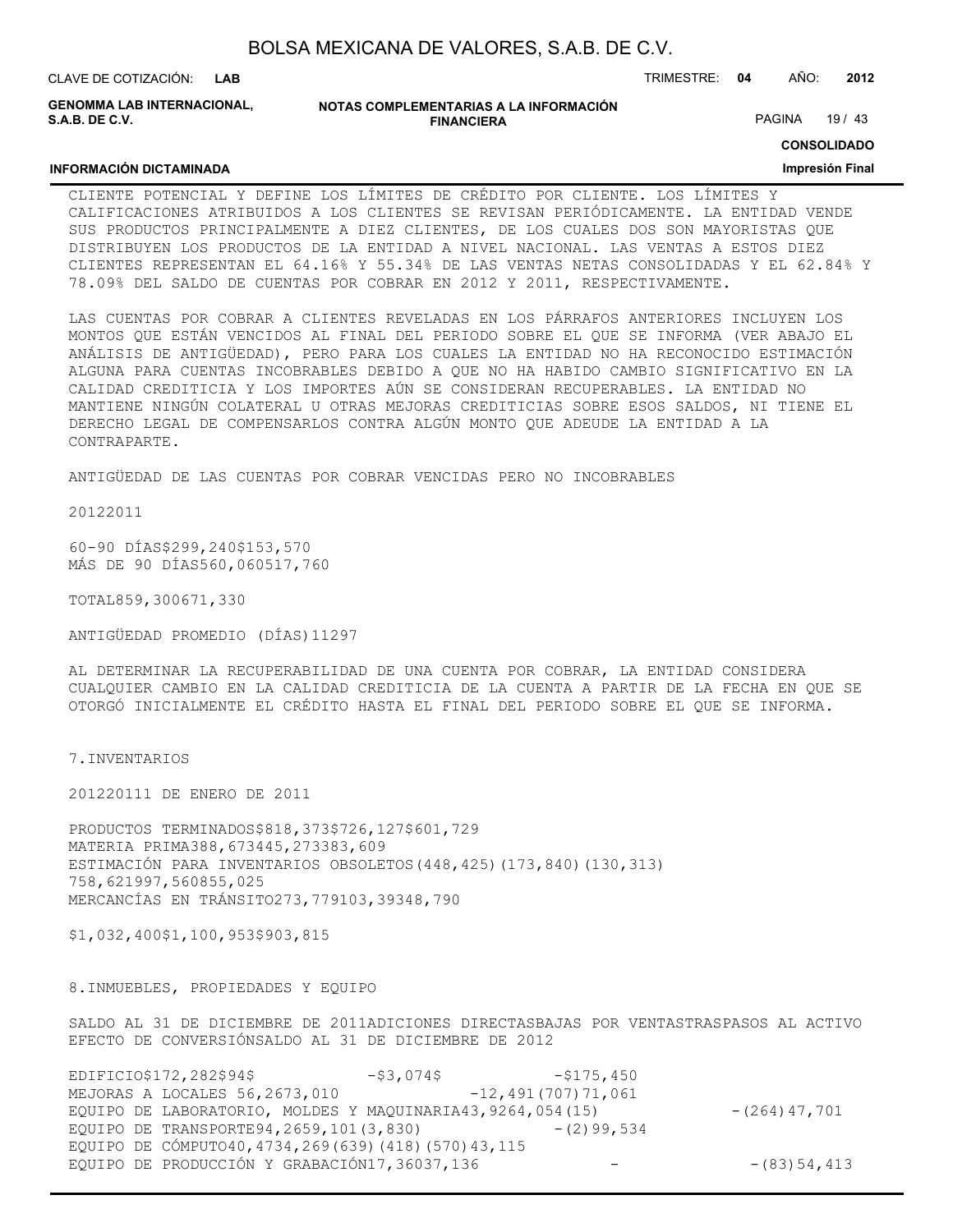| CLAVE DE COTIZACIÓN:<br><b>LAB</b>                                                                                                                                                                                                                                                                                                                                                                                         |                                        |                                               | TRIMESTRE: 04         | AÑO:<br>2012                          |
|----------------------------------------------------------------------------------------------------------------------------------------------------------------------------------------------------------------------------------------------------------------------------------------------------------------------------------------------------------------------------------------------------------------------------|----------------------------------------|-----------------------------------------------|-----------------------|---------------------------------------|
| <b>GENOMMA LAB INTERNACIONAL,</b><br><b>S.A.B. DE C.V.</b>                                                                                                                                                                                                                                                                                                                                                                 | NOTAS COMPLEMENTARIAS A LA INFORMACIÓN | <b>FINANCIERA</b>                             |                       | 20/43<br>PAGINA<br><b>CONSOLIDADO</b> |
| INFORMACIÓN DICTAMINADA                                                                                                                                                                                                                                                                                                                                                                                                    |                                        |                                               |                       | Impresión Final                       |
| EQUIPO DE OFICINA, VENTA Y TELECOMUNICACIONES69, 7238, 151 (186) 4, 201 (408) 81, 481                                                                                                                                                                                                                                                                                                                                      |                                        |                                               |                       |                                       |
| 494, 29665, 815 (4, 670) 19, 348 (2, 034) 572, 755<br>DEPRECIACIÓN Y AMORTIZACIÓN ACUMULADA (165,857) (66,216) 3,539                                                                                                                                                                                                                                                                                                       |                                        |                                               |                       | $-757(227, 777)$                      |
| 328, 439 (401) (1, 131) 19, 348 (1, 277) 344, 978<br>CONSTRUCCIONES EN PROCESO4, 711                                                                                                                                                                                                                                                                                                                                       |                                        | $-$ (1,353) (3,358)                           |                       |                                       |
| TERRENOS37, 77720, 549                                                                                                                                                                                                                                                                                                                                                                                                     | $-284$                                 |                                               | $-58,610$             |                                       |
| \$370,927\$20,148\$(2,484)\$16,274\$(1,277)\$403,588                                                                                                                                                                                                                                                                                                                                                                       |                                        |                                               |                       |                                       |
| 1 DE ENERO DE 2011ADICIONES DIRECTASBAJAS POR VENTASTRASPASOS AL ACTIVOEFECTO DE<br>CONVERSIÓNSALDO AL 31 DE DICIEMBRE DE 2011                                                                                                                                                                                                                                                                                             |                                        |                                               |                       |                                       |
| EDIFICIO\$115,653\$<br>MEJORAS A LOCALES 51,0964,211<br>EQUIPO DE LABORATORIO, MOLDES Y MAQUINARIA27, 49117, 802 (2, 188) 1, 065 (244) 43, 926<br>EQUIPO DE TRANSPORTE85, 02410, 265 (1, 039) 15<br>EQUIPO DE CÓMPUTO37, 0114, 039 (261) 385 (701) 40, 473<br>EQUIPO DE PRODUCCIÓN Y GRABACIÓN27, 174 - (12, 164) 2, 483 (133) 17, 360<br>EQUIPO DE OFICINA, VENTA Y TELECOMUNICACIONES50,09312,881(12,245)18,47052469,723 | $-\xi$                                 | $-556,6295$<br>$-62533556, 267$<br>$-94, 265$ | $-5172,282$           |                                       |
| 393, 54249, 198 (27, 897) 79, 672 (219) 494, 296<br>DEPRECIACIÓN Y AMORTIZACIÓN ACUMULADA (127, 053) (49, 846) 18, 916 (7, 486) (388) (165, 857)                                                                                                                                                                                                                                                                           |                                        |                                               |                       |                                       |
| 266, 489 (648) (8, 981) 72, 186 (607) 328, 439<br>CONSTRUCCIONES EN PROCESO65, 28416, 417 (1,891) (75,099)<br>TERRENOS36,0091,768                                                                                                                                                                                                                                                                                          |                                        |                                               | $-4,711$<br>$-37,777$ |                                       |
| \$367,782\$17,537\$(10,872)\$(2,913)\$(607)\$370,927                                                                                                                                                                                                                                                                                                                                                                       |                                        |                                               |                       |                                       |
| 9. OTROS ACTIVOS                                                                                                                                                                                                                                                                                                                                                                                                           |                                        |                                               |                       |                                       |
| SALDO AL 31 DE DICIEMBRE DE 2011ADICIONES DIRECTASDESINVERSIONESTRASPASOS AL ACTIVO<br>EFECTO DE CONVERSIÓNSALDO AL 31 DE DICIEMBRE DE 2012                                                                                                                                                                                                                                                                                |                                        |                                               |                       |                                       |
| ACTIVOS DE VIDA INDEFINIDA:<br>MARCAS\$1, 962, 405\$1, 404, 479\$<br>LICENCIAS1, 4423<br>DERECHOS75,00020,417<br>ANTICIPO DE MARCAS Y OTROS<br>$-808, 895$                                                                                                                                                                                                                                                                 | $-$ \$                                 | -\$<br>$-808, 895$                            | $-1,445$<br>$-95,417$ | $-$ \$3,366,884                       |
| 2,038,8472,233,794<br>ACTIVOS DE VIDA DEFINIDA:<br>SOFTWARE - COSTOS DE DESARROLLO55, 409<br>55,855                                                                                                                                                                                                                                                                                                                        |                                        |                                               | $-4, 272, 641$        | $-446$                                |

LICENCIAS21, 232 - - - - - - - - - - - 21, 232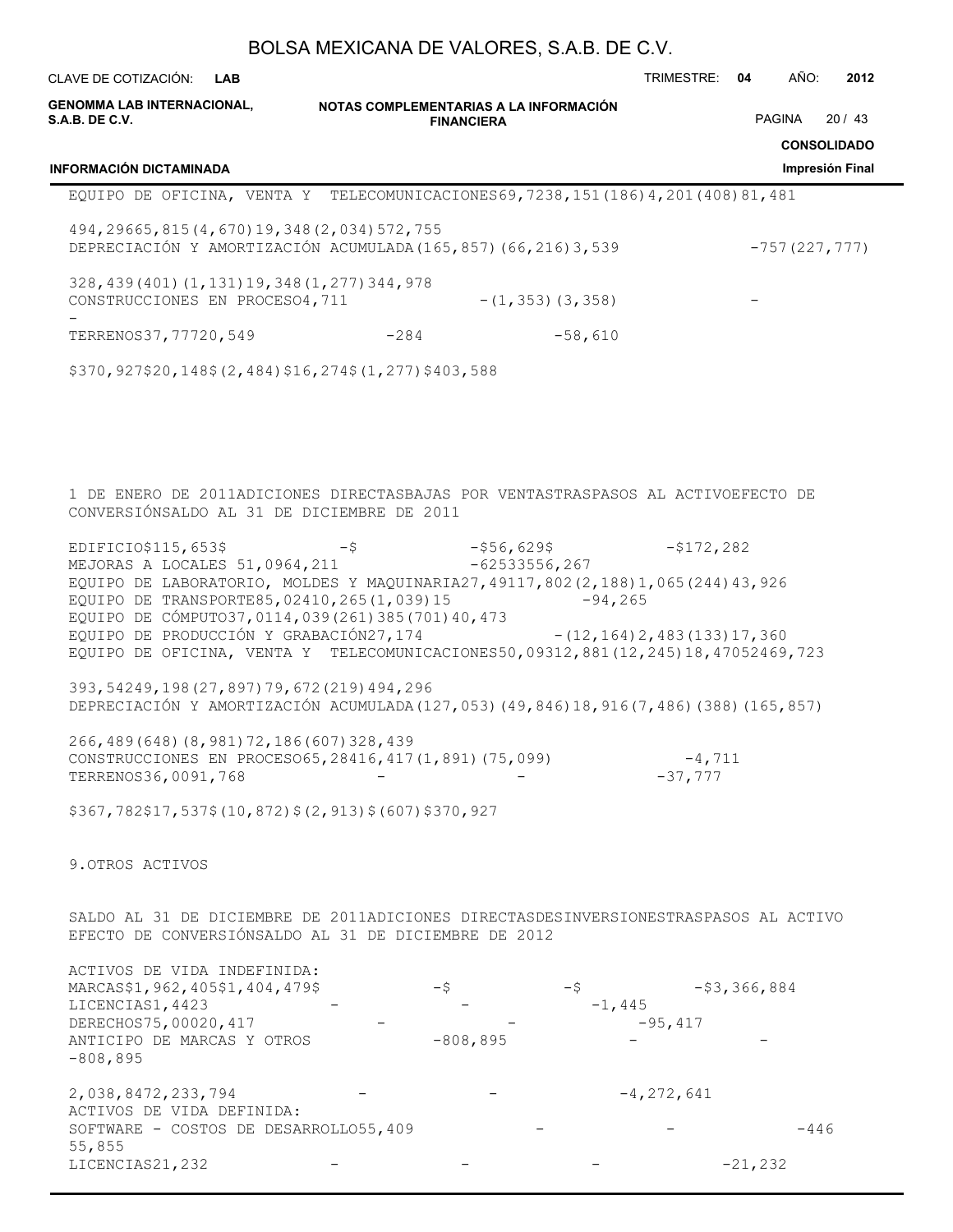| CLAVE DE COTIZACIÓN:<br><b>LAB</b>                                                                                                                                                                                                                                                                             |                                        |        |                   |       | TRIMESTRE:                   | 04 | AÑO:               | 2012      |
|----------------------------------------------------------------------------------------------------------------------------------------------------------------------------------------------------------------------------------------------------------------------------------------------------------------|----------------------------------------|--------|-------------------|-------|------------------------------|----|--------------------|-----------|
| <b>GENOMMA LAB INTERNACIONAL,</b><br><b>S.A.B. DE C.V.</b>                                                                                                                                                                                                                                                     | NOTAS COMPLEMENTARIAS A LA INFORMACIÓN |        | PAGINA            | 21/43 |                              |    |                    |           |
|                                                                                                                                                                                                                                                                                                                |                                        |        | <b>FINANCIERA</b> |       |                              |    | <b>CONSOLIDADO</b> |           |
| <b>INFORMACIÓN DICTAMINADA</b>                                                                                                                                                                                                                                                                                 |                                        |        |                   |       |                              |    | Impresión Final    |           |
| AMORTIZACIÓN ACUMULADA (39, 434) (131)                                                                                                                                                                                                                                                                         |                                        |        |                   |       | $- (54) (39, 619)$           |    |                    |           |
| 37, 207 (131)<br>COSTOS DE DESARROLLO EN PROCESO37, 9878, 159<br>DEPÓSITOS EN GARANTÍA10, 3385, 735 (2, 488)                                                                                                                                                                                                   |                                        |        | $-39237,468$      |       | $- (16, 274)$<br>$-13,585$   |    | $-29,872$          |           |
| \$2,124,379\$2,247,557\$(2,488)\$(16,274)\$392\$4,353,566                                                                                                                                                                                                                                                      |                                        |        |                   |       |                              |    |                    |           |
|                                                                                                                                                                                                                                                                                                                |                                        |        |                   |       |                              |    |                    |           |
|                                                                                                                                                                                                                                                                                                                |                                        |        |                   |       |                              |    |                    |           |
|                                                                                                                                                                                                                                                                                                                |                                        |        |                   |       |                              |    |                    |           |
| 1 DE ENERO DE 2011ADICIONES DIRECTASDESINVERSIONESTRASPASOS AL ACTIVOEFECTO DE<br>CONVERSIÓNSALDO AL 31 DE DICIEMBRE DE 2011                                                                                                                                                                                   |                                        |        |                   |       |                              |    |                    |           |
| ACTIVOS DE VIDA INDEFINIDA:<br>MARCAS\$520, 335\$1, 442, 070\$<br>LICENCIAS616826                                                                                                                                                                                                                              |                                        | $-$ \$ |                   | -\$   | $-51,962,405$<br>$-1,442$    |    |                    |           |
| DERECHOS75,000<br>595, 9511, 442, 896                                                                                                                                                                                                                                                                          |                                        |        |                   |       | $-2,038,847$                 |    | $-75,000$          |           |
| ACTIVOS DE VIDA DEFINIDA:<br>SOFTWARE - COSTOS DE DESARROLLO34, 49113, 719<br>LICENCIAS40, 338                                                                                                                                                                                                                 | $- (21, 328) 2, 806 (584) 21, 232$     |        |                   |       | $-6,92027955,409$            |    |                    |           |
| AMORTIZACIÓN ACUMULADA (11, 661) (32, 098) 1, 3283, 292 (295) (39, 434)<br>63, 168 (18, 379) (20, 000) 13, 018 (600) 37, 207                                                                                                                                                                                   |                                        |        |                   |       |                              |    |                    |           |
| COSTOS DE DESARROLLO EN PROCESO40, 3597, 733<br>DEPÓSITOS EN GARANTÍA7, 2283, 094                                                                                                                                                                                                                              |                                        |        |                   |       | $- (10, 105)$<br>$-1610,338$ |    |                    | $-37,987$ |
| \$706,706\$1,435,344\$(20,000)\$2,913\$(584)\$2,124,379                                                                                                                                                                                                                                                        |                                        |        |                   |       |                              |    |                    |           |
| LAS VIDAS ÚTILES QUE SE UTILIZAN PARA EL CÁLCULO DE LA AMORTIZACIÓN, SON:                                                                                                                                                                                                                                      |                                        |        |                   |       |                              |    |                    |           |
| LICENCIASSEGÚN CONTRATO<br>COSTOS DE DESARROLLO CAPITALIZADO5 AÑOS<br>SOFTWARE - COSTOS DE DESARROLLO3 AÑOS                                                                                                                                                                                                    |                                        |        |                   |       |                              |    |                    |           |
| 10. INVERSIÓN EN ACCIONES EN COMPAÑÍA ASOCIADA                                                                                                                                                                                                                                                                 |                                        |        |                   |       |                              |    |                    |           |
| LA INVERSIÓN EN TELEVISA CONSUMER PRODUCTS, LLP, COMPAÑÍA ASOCIADA CONSTITUIDA EN LOS<br>ESTADOS UNIDOS DE AMÉRICA, ES DEL 49% DE SUS ACCIONES. DICHA SOCIEDAD SE CONSTITUYÓ EN<br>2009 E INICIÓ OPERACIONES DURANTE 2011. LA INFORMACIÓN FINANCIERA DE LA ASOCIADA DE LA<br>ENTIDAD SE RESUME A CONTINUACIÓN: |                                        |        |                   |       |                              |    |                    |           |
| 201220111 DE ENERO DE 2011<br>BALANCES GENERALES:                                                                                                                                                                                                                                                              |                                        |        |                   |       |                              |    |                    |           |
| ACTIVO CIRCULANTE\$191, 113\$78, 855\$64, 077<br>ACTIVO NO CIRCULANTE376544846<br>TOTAL PASIVO (179,897) (66,732) (54,334)                                                                                                                                                                                     |                                        |        |                   |       |                              |    |                    |           |

CAPITAL CONTABLE\$11,592\$12,667\$10,589

ESTADO DE RESULTADOS: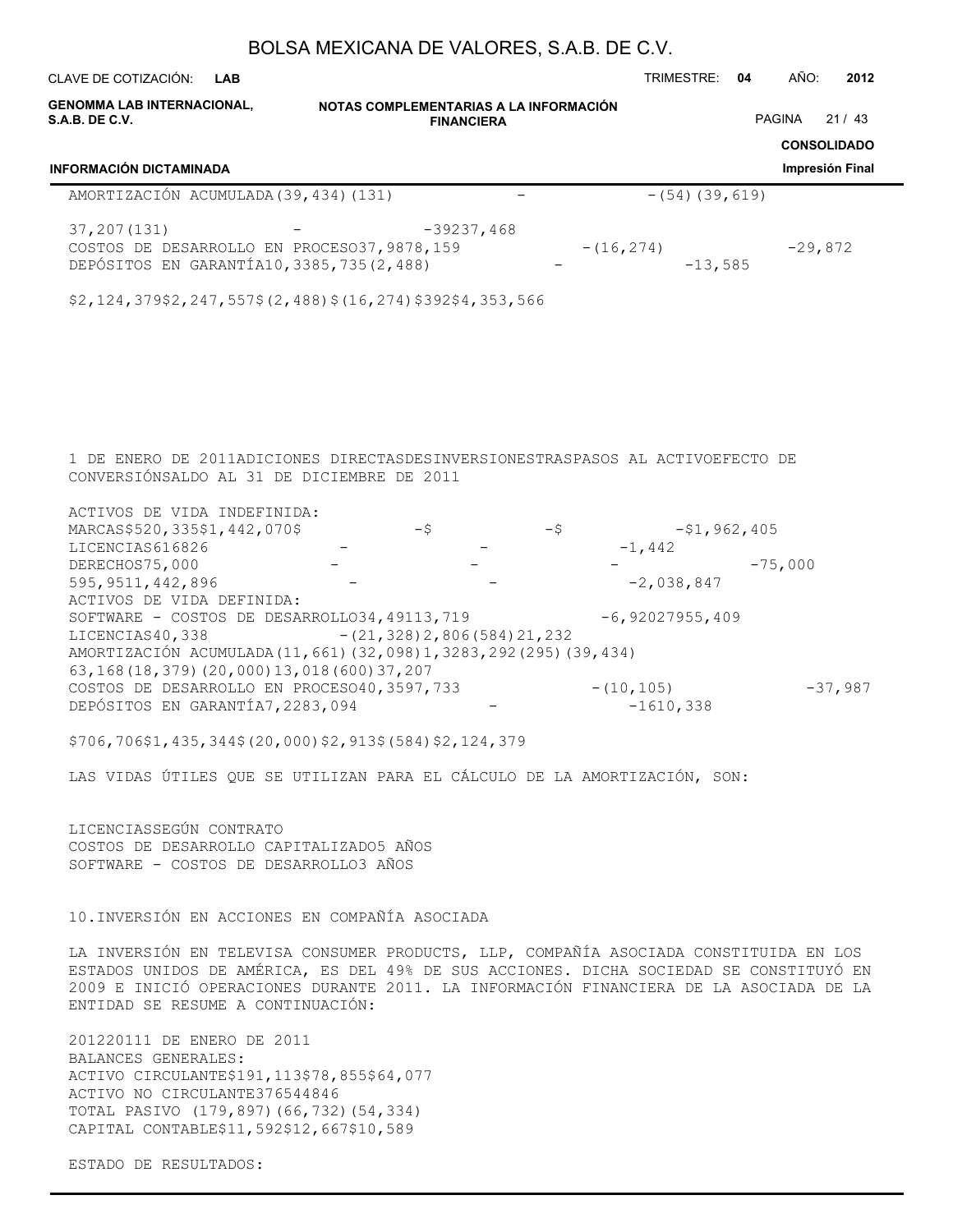**LAB**

CLAVE DE COTIZACIÓN: TRIMESTRE: **04** AÑO: **2012**

**GENOMMA LAB INTERNACIONAL, S.A.B. DE C.V.**

**INFORMACIÓN DICTAMINADA**

**NOTAS COMPLEMENTARIAS A LA INFORMACIÓN FINANCIERA**

PAGINA 22 / 43

**CONSOLIDADO**

**Impresión Final**

TOTAL DE INGRESOS\$223,719\$94,021\$31,571 PÉRDIDA NETA\$(2,673)\$(697)\$(39,006)

PARTICIPACIÓN DE LA ENTIDAD EN: CAPITAL CONTABLE\$5,680\$6,207\$5,189

RESULTADOS\$(1,310)\$342\$(19,112)

LA ENTIDAD POSEE MARCAS Y OTROS DERECHOS, POR LOS QUE LA ENTIDAD ESPERA GENERAR INGRESOS DE MANERA INDEFINIDA, POR LO QUE NO SE AMORTIZAN, PERO SU VALOR SE SUJETA A PRUEBAS DE DETERIORO.

11.PRÉSTAMOS BANCARIOS Y PORCIÓN CIRCULANTE DE LA DEUDA A LARGO PLAZO

AL 31 DE DICIEMBRE SE INTEGRAN COMO SIGUE:

20122011

CLUB DEAL CON HSBC MÉXICO, S. A. Y BANCO SANTANDER, S. A.: CRÉDITO SIMPLE POR \$ 1,300 MILLONES DOCUMENTADO CON PAGARÉS, QUE CAUSA INTERESES TRIMESTRALMENTE A LA TASA TIIE MÁS 2.15 %. LOS PAGOS DEL PRINCIPAL SE HARÁN MEDIANTE TRECE AMORTIZACIONES TRIMESTRALES IGUALES CON VENCIMIENTO A PARTIR DE MARZO DE 2013\$ 1,300,000\$970,000 CLUB DEAL CON HSBC MÉXICO, S. A. Y BANCO SANTANDER, S. A.: CRÉDITO REVOLVENTE POR \$ 700 MILLONES DOCUMENTADO CON PAGARÉS, QUE CAUSA INTERESES TRIMESTRALMENTE A LA TASA TIIE MÁS 1.875 %. EL PAGO DEL PRINCIPAL SE HARÁ MEDIANTE UNA ÚNICA EXHIBICIÓN AL VENCIMIENTO EL 31 DE MARZO DE 2014 700,000 - BANCO NACIONAL DE MÉXICO, S. A.: CRÉDITO REVOLVENTE POR \$ 600 MILLONES DOCUMENTADO CON PAGARÉS, QUE CAUSA INTERESES TRIMESTRALMENTE A LA TASA FIJA DE 6.23%. EL PAGO DEL PRINCIPAL SE HARÁ MEDIANTE UNA ÚNICA EXHIBICIÓN AL VENCIMIENTO EL 14 DE JUNIO DE 2016600,000 - BBVA BANCOMER, S. A.: CRÉDITO SIMPLE POR \$ 700 MILLONES DOCUMENTADO CON PAGARÉS, QUE CAUSAN INTERESES TRIMESTRALMENTE A LA TASA TIIE MÁS 1.30%. EL PAGO DEL PRINCIPAL SE HARÁ MEDIANTE UNA ÚNICA EXHIBICIÓN AL VENCIMIENTO EL 27 DE JUNIO DE 2015700,000 - BANCO PATAGONIA, S. A.: CRÉDITO SIMPLE CON BANCO PATAGONIA, S. A. (INSTITUCIÓN FINANCIERA ARGENTINA) POR \$ 60 MILLONES DE PESOS ARGENTINOS DOCUMENTADO CON PAGARÉS, QUE CAUSA INTERESES MENSUALMENTE A LA TASA FIJA DE 21.5% LOS PRIMEROS 12 MESES DEL CRÉDITO. LOS 24 MESES RESTANTES, CAUSARÁ INTERESES A TASA FLOTANTE BADLAR + 4.50%. EL PAGO DEL PRINCIPAL SE HARÁ MEDIANTE 24 AMORTIZACIONES MENSUALES COMENZANDO EN DICIEMBRE DE 2013 HASTA EL VENCIMIENTO EL 22 DE NOVIEMBRE DE 2015 158,896 3,458,896970,000 MENOS- PRÉSTAMOS BANCARIOS Y PORCIÓN CIRCULANTE DE LA DEUDA A LARGO PLAZO406,621 -

DEUDA A LARGO PLAZO\$3,052,275\$970,000

LOS VENCIMIENTOS DE LA DEUDA A LARGO PLAZO AL 31 DE DICIEMBRE DE 2012 SERÁN COMO SIGUE:

A PAGAR DURANTE-2013\$406,621 2014 1,179,447 20151,172,828 2016700,000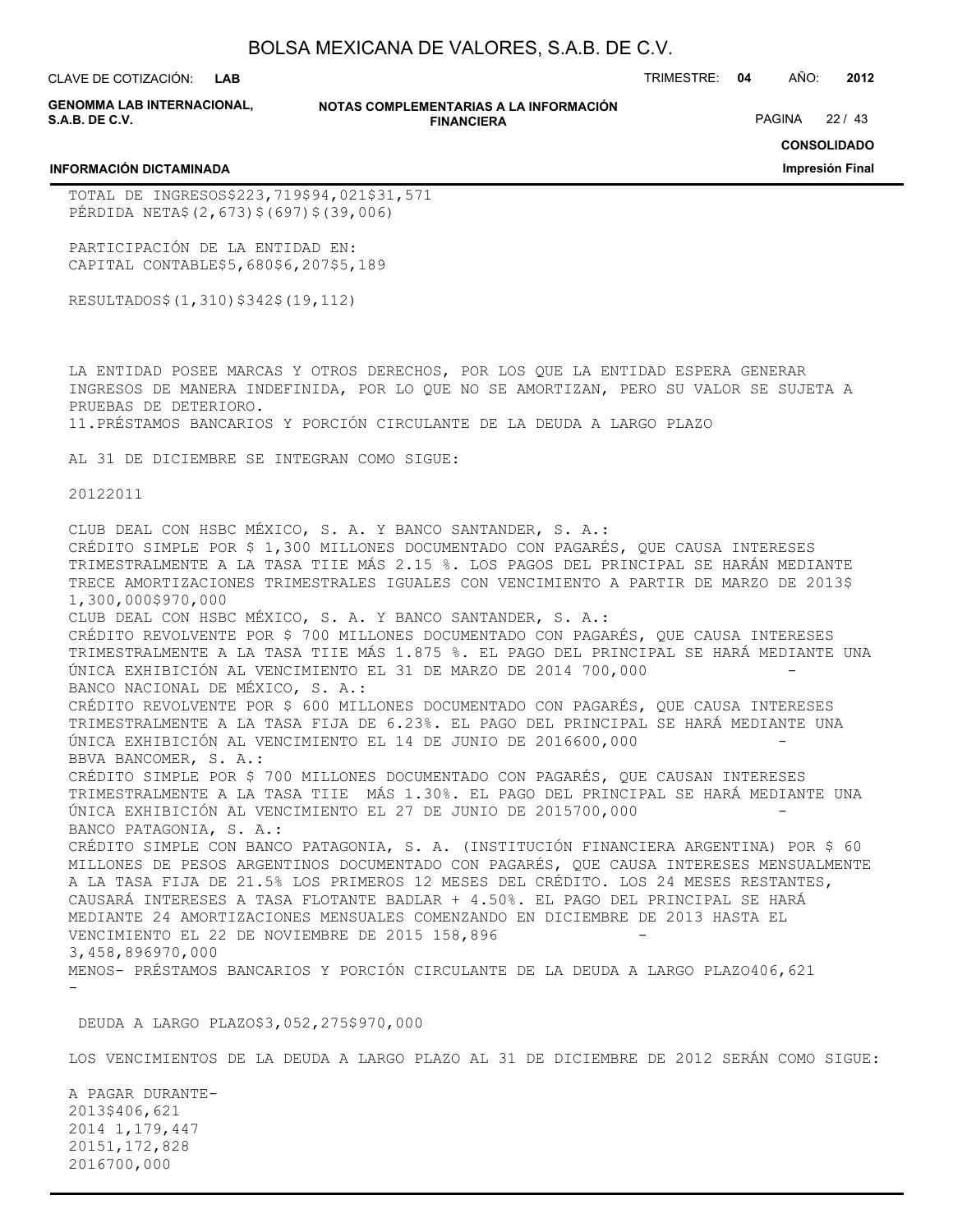| BOLSA MEXICANA DE VALORES, S.A.B. DE C.V. |  |  |
|-------------------------------------------|--|--|
|-------------------------------------------|--|--|

CLAVE DE COTIZACIÓN: TRIMESTRE: **04** AÑO: **2012 LAB**

**GENOMMA LAB INTERNACIONAL, S.A.B. DE C.V.**

**NOTAS COMPLEMENTARIAS A LA INFORMACIÓN FINANCIERA**

PAGINA 23 / 43

**CONSOLIDADO**

**Impresión Final**

#### **INFORMACIÓN DICTAMINADA**

\$3,458,896

LOS CONTRATOS DE LOS CRÉDITOS ESTABLECEN OBLIGACIONES DE HACER Y NO HACER PARA LA ENTIDAD, ADICIONALMENTE REQUIEREN QUE CON BASE EN LOS ESTADOS FINANCIEROS CONSOLIDADOS, SE MANTENGAN DETERMINADAS RAZONES Y PROPORCIONES FINANCIERAS. TODOS ESTOS REQUERIMIENTOS SE CUMPLEN A LA FECHA DE EMISIÓN DE ESTOS ESTADOS FINANCIEROS CONSOLIDADOS.

#### 12.BENEFICIOS AL RETIRO

EL COSTO NETO DEL PERIODO POR LAS OBLIGACIONES DERIVADAS POR INDEMNIZACIONES AL PERSONAL POR TERMINACIÓN DE LA RELACIÓN LABORAL, BENEFICIOS POR RETIRO Y PRIMAS DE ANTIGÜEDAD, ASCENDIÓ A \$487 Y \$1,421 EN 2012 Y 2011, RESPECTIVAMENTE. OTRAS REVELACIONES QUE REQUIEREN LAS DISPOSICIONES CONTABLES SE CONSIDERAN POCO IMPORTANTES.

#### 13.ADMINISTRACIÓN DEL RIESGO

LA ENTIDAD TIENE EXPOSICIÓN A RIESGOS DE MERCADO, OPERACIÓN Y FINANCIEROS DERIVADOS DEL USO DE INSTRUMENTOS FINANCIEROS TALES COMO TASA DE INTERÉS, CRÉDITO, LIQUIDEZ Y RIESGO CAMBIARIO, LOS CUALES SE ADMINISTRAN EN FORMA CENTRALIZADA. EL CONSEJO DE ADMINISTRACIÓN ESTABLECE Y VIGILA LAS POLÍTICAS Y PROCEDIMIENTOS PARA MEDIR Y ADMINISTRAR ESTOS RIESGOS, LOS CUALES SE DESCRIBEN A CONTINUACIÓN.

A.ADMINISTRACIÓN DEL RIESGO DE CAPITAL – LA ENTIDAD ADMINISTRA SU CAPITAL PARA ASEGURAR QUE CONTINUARÁ COMO NEGOCIO EN MARCHA MIENTRAS QUE MAXIMIZA EL RENDIMIENTO A SUS ACCIONISTAS A TRAVÉS DE LA OPTIMIZACIÓN DE LOS SALDOS DE CAPITAL, MEDIANTE UN MONITOREO CONTINUO DE LA ESTRUCTURA DEUDA Y CAPITAL.

LA ESTRUCTURA DE CAPITAL DE LA ENTIDAD CONSISTE EN LA DEUDA NETA (LOS PRÉSTAMOS COMO SE DETALLAN EN LA NOTA 11 COMPENSADOS POR SALDOS DE EFECTIVO Y BANCOS) Y EL CAPITAL DE LA ENTIDAD (COMPUESTO POR CAPITAL SOCIAL EMITIDO, RESERVAS Y UTILIDADES ACUMULADAS COMO SE REVELA EN LA NOTA 16).

#### ÍNDICE DE ENDEUDAMIENTO

EL ÍNDICE DE ENDEUDAMIENTO DEL PERIODO SOBRE EL QUE SE INFORMA ES EL SIGUIENTE:

20122011

DEUDA (I)\$3,458,856\$970,000 EFECTIVO Y BANCOS884,4161,538,520

DEUDA NETA\$2,574,440\$(568,520)

CAPITAL CONTABLE (II)\$7,018,824\$5,544,335

ÍNDICE DE DEUDA NETA A CAPITAL CONTABLE 37% (10%)

(I)LA DEUDA SE DEFINE COMO PRÉSTAMOS A LARGO Y CORTO PLAZO, COMO SE DESCRIBE EN LA NOTA 11.

(II)EL CAPITAL CONTABLE INCLUYE TODAS LAS RESERVAS Y EL CAPITAL SOCIAL DE LA ENTIDAD QUE SON ADMINISTRADOS COMO CAPITAL.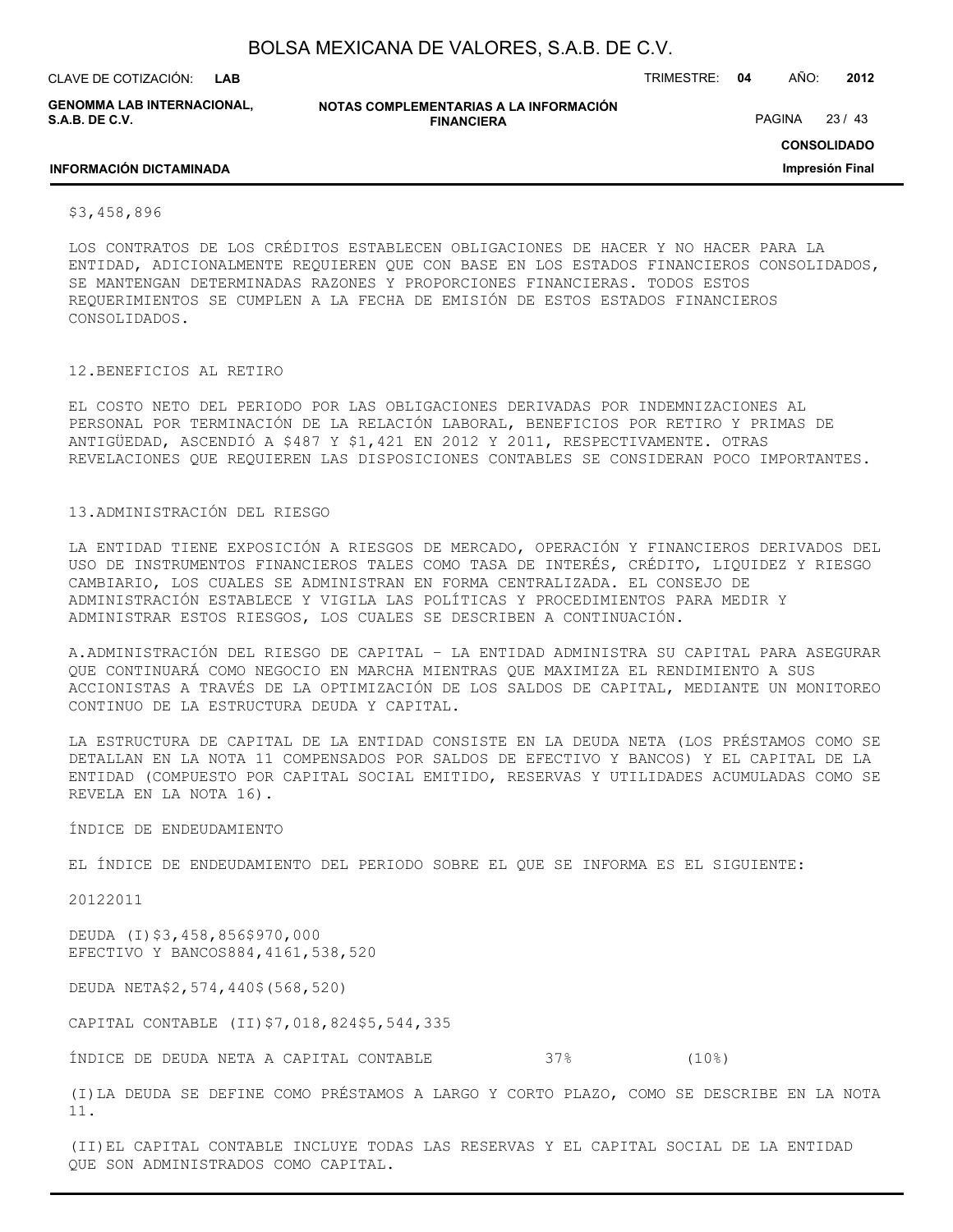**LAB**

CLAVE DE COTIZACIÓN: TRIMESTRE: **04** AÑO: **2012**

**GENOMMA LAB INTERNACIONAL, S.A.B. DE C.V.**

**INFORMACIÓN DICTAMINADA**

**NOTAS COMPLEMENTARIAS A LA INFORMACIÓN FINANCIERA**

PAGINA 24 / 43

**CONSOLIDADO**

#### **Impresión Final**

B.ADMINISTRACIÓN DEL RIESGO DE TASA DE INTERÉS - LA ENTIDAD SE ENCUENTRA EXPUESTA A RIESGOS EN LA TASA DE INTERÉS DEBIDO A QUE TIENE DEUDA CONTRATADA A TASAS VARIABLES.

LAS EXPOSICIONES DE LA ENTIDAD POR RIESGO DE TASAS DE INTERÉS SE ENCUENTRAN PRINCIPALMENTE EN TASAS DE INTERÉS TIIE SOBRE LOS PASIVOS FINANCIEROS. EL ANÁLISIS DE SENSIBILIDAD QUE DETERMINA LA ENTIDAD SE PREPARA CON BASE EN LA EXPOSICIÓN A LAS TASAS DE INTERÉS DE SU DEUDA FINANCIERA TOTAL NO CUBIERTA SOSTENIDA EN TASAS VARIABLES, SE PREPARA UN ANÁLISIS ASUMIENDO QUE EL IMPORTE DEL PASIVO PENDIENTE AL FINAL DEL PERÍODO SOBRE EL QUE SE INFORMA HA SIDO EL PASIVO PENDIENTE PARA TODO EL AÑO. LA ENTIDAD INFORMA INTERNAMENTE AL CONSEJO DE ADMINISTRACIÓN SOBRE EL RIESGO EN LAS TASAS DE INTERÉS.

-ANÁLISIS DE SENSIBILIDAD PARA LAS TASAS DE INTERÉS

LOS SIGUIENTES ANÁLISIS DE SENSIBILIDAD HAN SIDO DETERMINADOS CON BASE EN LA EXPOSICIÓN A LAS TASAS DE INTERÉS AL FINAL DEL PERIODO SOBRE EL QUE SE INFORMA. PARA LOS PASIVOS A TASA VARIABLE, SE PREPARA UN ANÁLISIS SUPONIENDO QUE EL IMPORTE DEL PASIVO VIGENTE AL FINAL DEL PERIODO SOBRE EL QUE SE INFORMA HA SIDO EL PASIVO VIGENTE PARA TODO EL AÑO. AL MOMENTO DE INFORMAR INTERNAMENTE AL PERSONAL CLAVE DE LA ADMINISTRACIÓN SOBRE EL RIESGO EN LAS TASAS DE INTERÉS, SE UTILIZA UN INCREMENTO O DECREMENTO DE 50 PUNTOS, LO CUAL REPRESENTA LA EVALUACIÓN DE LA ADMINISTRACIÓN SOBRE EL POSIBLE CAMBIO RAZONABLE EN LAS TASAS DE INTERÉS.

SI LAS TASAS DE INTERÉS HUBIERAN ESTADO 50 PUNTOS POR ENCIMA/POR DEBAJO Y TODAS LAS OTRAS VARIABLES PERMANECIERAN CONSTANTES:

•EL RESULTADO DEL AÑO QUE TERMINÓ EL 31 DE DICIEMBRE DE 2012 DISMINUIRÍA/AUMENTARÍA \$16,500 (2011: DISMINUCIÓN/AUMENTO POR \$4,850). ESTO ES PRINCIPALMENTE ATRIBUIBLE A LA EXPOSICIÓN DE LA ENTIDAD A LAS TASAS DE INTERÉS SOBRE SUS PRÉSTAMOS A TASA VARIABLE.

C.ADMINISTRACIÓN DEL RIESGO DE CRÉDITO - EL RIESGO DE CRÉDITO SE REFIERE AL RIESGO DE QUE UNA DE LAS PARTES INCUMPLA CON SUS OBLIGACIONES CONTRACTUALES RESULTANDO EN UNA PÉRDIDA FINANCIERA PARA LA ENTIDAD. LA ENTIDAD HA ADOPTADO UNA POLÍTICA DE ÚNICAMENTE INVOLUCRARSE CON PARTES SOLVENTES Y OBTENER SUFICIENTES GARANTÍAS, CUANDO SEA APROPIADO, COMO FORMA DE MITIGAR EL RIESGO DE LA PÉRDIDA FINANCIERA OCASIONADA POR LOS INCUMPLIMIENTOS. LA ENTIDAD ÚNICAMENTE REALIZA TRANSACCIONES CON ENTIDADES QUE CUENTAN CON UNA CALIFICACIÓN DE RIESGO EQUIVALENTE AL GRADO DE INVERSIÓN O SUPERIOR. ESTA INFORMACIÓN LA SUMINISTRAN AGENCIAS CALIFICADORAS INDEPENDIENTES Y, DE NO ESTAR DISPONIBLE, LA ENTIDAD UTILIZA OTRA INFORMACIÓN FINANCIERA DISPONIBLE Y SUS PROPIOS REGISTROS COMERCIALES PARA CALIFICAR A SUS PRINCIPALES CLIENTES. LA EXPOSICIÓN DE LA ENTIDAD Y LAS CALIFICACIONES DE CRÉDITO DE SUS CONTRAPARTES SE SUPERVISAN CONTINUAMENTE Y EL VALOR ACUMULADO DE LAS TRANSACCIONES CONCLUIDAS SE DISTRIBUYE ENTRE LAS CONTRAPARTES APROBADAS. LA EXPOSICIÓN DE CRÉDITO ES CONTROLADA POR LOS LÍMITES DE LA CONTRAPARTE QUE SON REVISADAS Y APROBADAS POR EL COMITÉ DE CRÉDITO DE LA ENTIDAD.

ANTES DE OTORGAR CRÉDITO A CUALQUIER CLIENTE, SE REALIZA UNA EVALUACIÓN FINANCIERA Y SE SOLICITAN REFERENCIAS CREDITICIAS, FINALMENTE, LA EVALUACIÓN CONTINUA DEL CRÉDITO SE REALIZA DE SOBRE LA CONDICIÓN FINANCIERA DE LAS CUENTAS POR COBRAR Y, CUANDO SEA APROPIADO.

D.ADMINISTRACIÓN DEL RIESGO DE LIQUIDEZ – EL CONSEJO DE ADMINISTRACIÓN DE LA ENTIDAD ES LA QUE TIENE LA RESPONSABILIDAD FINAL POR LA GESTIÓN DE LIQUIDEZ, QUIEN HA ESTABLECIDO LAS POLÍTICAS APROPIADAS PARA EL CONTROL DE ÉSTA, A TRAVÉS DEL SEGUIMIENTO DEL CAPITAL DE TRABAJO, LO QUE PERMITE QUE LA GERENCIA PUEDA ADMINISTRAR LOS REQUERIMIENTOS DE FINANCIAMIENTO A CORTO, MEDIANO Y LARGO PLAZO DE LA ENTIDAD, MANTENIENDO RESERVAS DE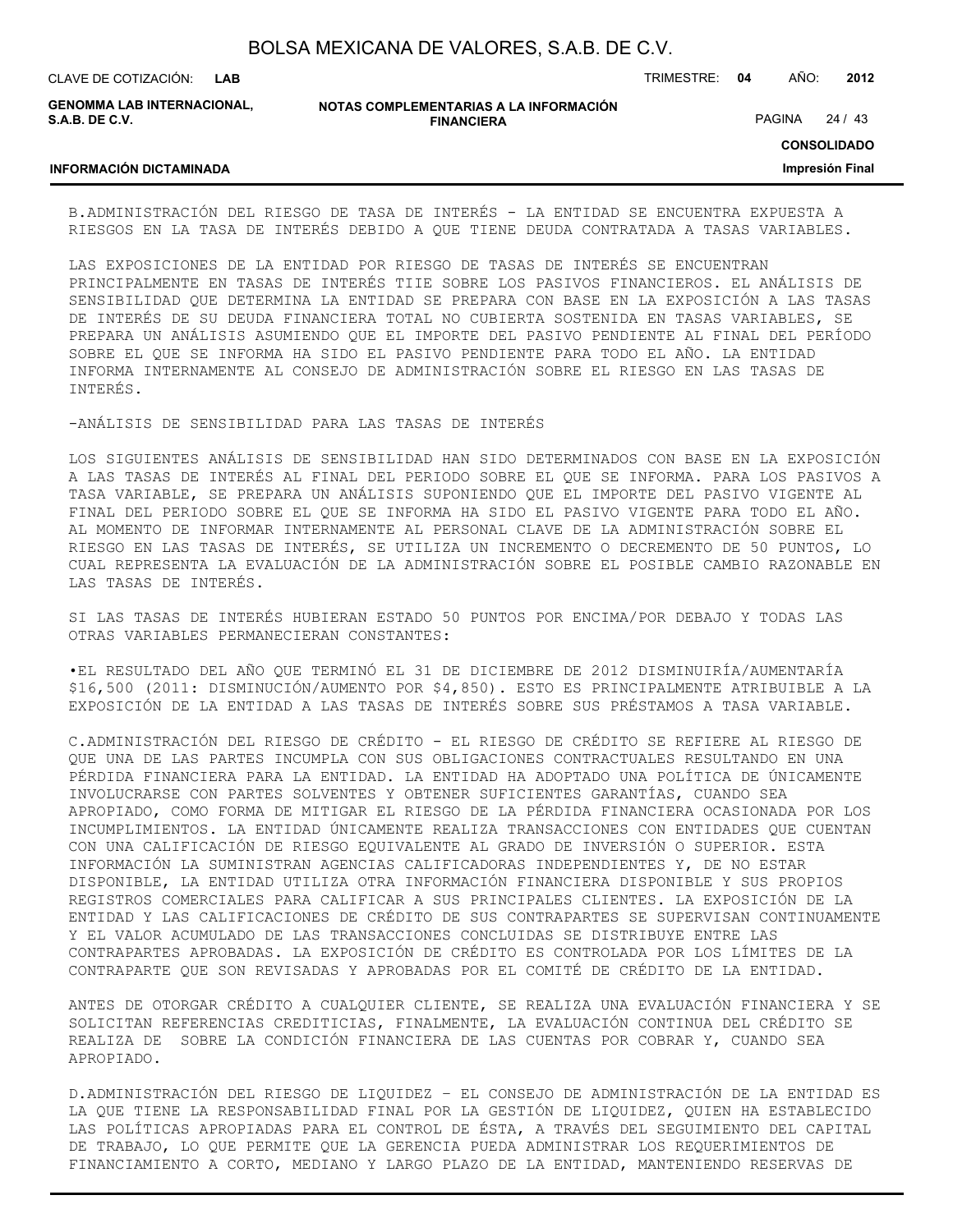| BOLSA MEXICANA DE VALORES, S.A.B. DE C.V. |  |  |
|-------------------------------------------|--|--|
|-------------------------------------------|--|--|

CLAVE DE COTIZACIÓN: TRIMESTRE: **04** AÑO: **2012 LAB**

**GENOMMA LAB INTERNACIONAL, S.A.B. DE C.V.**

**NOTAS COMPLEMENTARIAS A LA INFORMACIÓN FINANCIERA**

PAGINA 25 / 43

**CONSOLIDADO**

#### **INFORMACIÓN DICTAMINADA**

**Impresión Final**

EFECTIVO, DISPOSICIÓN DE LÍNEAS DE CRÉDITO, MONITOREANDO CONTINUAMENTE LOS FLUJOS DE EFECTIVO, PROYECTADOS Y REALES, CONCILIANDO LOS PERFILES DE VENCIMIENTO DE LOS ACTIVOS Y PASIVOS FINANCIEROS.

LA SIGUIENTE TABLA DETALLA LOS VENCIMIENTOS CONTRACTUALES DE LA ENTIDAD PARA SUS PASIVOS FINANCIEROS CONSIDERANDO LOS PERÍODOS DE REMBOLSO ACORDADOS. LA TABLA HA SIDO DISEÑADA CON BASE EN LOS FLUJOS DE EFECTIVO PROYECTADOS MENOS LOS PASIVOS FINANCIEROS CON BASE EN LA FECHA EN LA CUAL LA ENTIDAD DEBERÁ HACER LOS PAGOS. LA TABLA INCLUYE TANTO LOS FLUJOS DE EFECTIVO DE INTERESES PROYECTADOS COMO LOS DESEMBOLSOS DE CAPITAL DE LA DEUDA FINANCIERA INCLUIDOS EN LOS ESTADOS CONSOLIDADOS DE POSICIÓN FINANCIERA. EN LA MEDIDA EN QUE LOS INTERESES SEAN A LA TASA VARIABLE, EL IMPORTE NO DESCONTADO SE DERIVA DE LAS CURVAS EN LA TASA DE INTERÉS AL FINAL DEL PERÍODO SOBRE EL QUE SE INFORMA. EL VENCIMIENTO CONTRACTUAL SE BASA EN LA FECHA MÍNIMA EN LA CUAL LA ENTIDAD DEBERÁ HACER EL PAGO.

AL 31 DE DICIEMBRE DE 2012MENOS DE UN AÑODE UNO A TRES AÑOSMÁS DE TRES AÑOSTOTAL

PRÉSTAMOS BANCARIOS INCLUYENDO PORCIÓN CIRCULANTE DE LA DEUDA A LARGO PLAZO\$406,621\$ 2,352,275\$700,000\$3,458,896 CUENTAS Y DOCUMENTOS POR PAGAR A PROVEEDORES1, 218, 663 1,218,663 OTRAS CUENTAS POR PAGAR Y PASIVOS ACUMULADOS729,74924,57237,649791,970

TOTAL\$2,355,033\$2,376,847\$737,649\$5,469,529

AL 31 DE DICIEMBRE DE 2011MENOS DE UN AÑODE UNO A TRES AÑOSMÁS DE TRES AÑOSTOTAL

PRÉSTAMOS BANCARIOS INCLUYENDO PORCIÓN CIRCULANTE DE LA DEUDA A LARGO PLAZO\$ -\$400,000\$570,000\$970,000 CUENTAS Y DOCUMENTOS POR PAGAR A PROVEEDORES1, 262, 328 1,262,328 OTRAS CUENTAS POR PAGAR Y PASIVOS ACUMULADOS802,847 - -802,847

TOTAL\$2,065,175\$400,000\$570,000\$3,035,175

LOS IMPORTES INCLUIDOS EN LA DEUDA CON INSTITUCIONES DE CRÉDITO, INCLUYEN INSTRUMENTOS A TASAS DE INTERÉS FIJA Y VARIABLE. LOS PASIVOS FINANCIEROS A TASA DE INTERÉS VARIABLE ESTÁN SUJETOS A CAMBIO, SI LOS CAMBIOS EN LAS TASAS DE INTERÉS VARIABLE DIFIEREN DE AQUELLOS ESTIMADOS DE TASAS DE INTERÉS DETERMINADOS AL FINAL DEL PERÍODO SOBRE EL QUE SE INFORMA SE PRESENTA A VALOR RAZONABLE.

E.ADMINISTRACIÓN DEL RIESGO CAMBIARIO - LA ENTIDAD REALIZA TRANSACCIONES DENOMINADAS EN MONEDA EXTRANJERA; CONSECUENTEMENTE ESTÁ EXPUESTA A FLUCTUACIONES EN EL TIPO DE CAMBIO, LAS CUALES SON MANEJADAS DENTRO DE LOS PARÁMETROS DE LAS POLÍTICAS APROBADAS.

LOS VALORES EN LIBROS DE LOS ACTIVOS Y PASIVOS MONETARIOS DENOMINADOS EN MONEDA EXTRANJERA A LOS QUE LA ENTIDAD SE ENCUENTRA EXPUESTA PRINCIPALMENTE, AL FINAL DEL PERÍODO SOBRE EL QUE SE INFORMA, SON LOS SIGUIENTES (CIFRAS EN MILES):

2012 2011

DÓLAR ESTADOUNIDENSE38,1661,20247,4244,837

ACTIVOSPASIVOSACTIVOSPASIVOS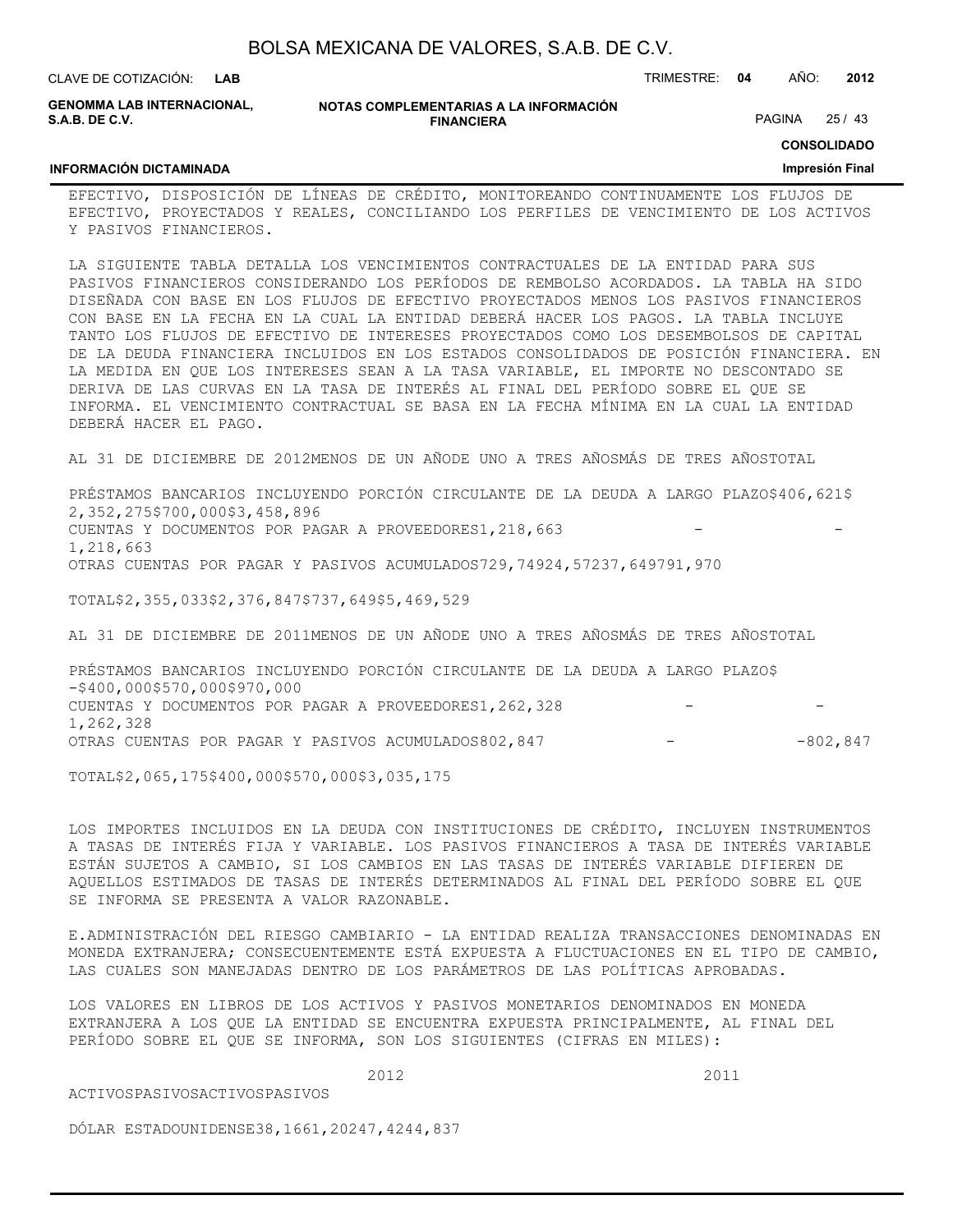| BOLSA MEXICANA DE VALORES, S.A.B. DE C.V. |  |  |  |
|-------------------------------------------|--|--|--|
|-------------------------------------------|--|--|--|

CLAVE DE COTIZACIÓN: TRIMESTRE: **04** AÑO: **2012 LAB**

**GENOMMA LAB INTERNACIONAL, S.A.B. DE C.V.**

**NOTAS COMPLEMENTARIAS A LA INFORMACIÓN FINANCIERA**

PAGINA 26 / 43

**CONSOLIDADO**

**Impresión Final**

## **INFORMACIÓN DICTAMINADA**

### 14.VALOR RAZONABLE DE LOS INSTRUMENTOS FINANCIEROS

EL VALOR RAZONABLE DE LOS INSTRUMENTOS FINANCIEROS QUE POSTERIORMENTE SE PRESENTAN, HA SIDO DETERMINADO POR LA ENTIDAD USANDO LA INFORMACIÓN DISPONIBLE EN EL MERCADO U OTRAS TÉCNICAS DE VALUACIÓN QUE REQUIEREN DE JUICIO PARA DESARROLLAR E INTERPRETAR LAS ESTIMACIONES DE VALORES RAZONABLES, ASIMISMO UTILIZA SUPUESTOS QUE SE BASAN EN LAS CONDICIONES DE MERCADO EXISTENTES A CADA UNA DE LAS FECHAS DE LOS ESTADOS CONSOLIDADOS DE POSICIÓN FINANCIERA. CONSECUENTEMENTE, LOS MONTOS ESTIMADOS QUE SE PRESENTAN NO NECESARIAMENTE SON INDICATIVOS DE LOS MONTOS QUE LA ENTIDAD PODRÍA REALIZAR EN UN INTERCAMBIO DE MERCADO ACTUAL. EL USO DE DIFERENTES SUPUESTOS Y/O MÉTODOS DE ESTIMACIÓN PODRÍAN TENER UN EFECTO MATERIAL EN LOS MONTOS ESTIMADOS DE VALOR RAZONABLE.

EN LA SIGUIENTE TABLA SE PRESENTA UN ANÁLISIS DE LOS INSTRUMENTOS FINANCIEROS QUE SE MIDEN CON POSTERIORIDAD AL RECONOCIMIENTO INICIAL POR SU VALOR RAZONABLE, AGRUPADOS EN NIVELES 1 A 3 EN FUNCIÓN DEL GRADO EN QUE SE OBSERVA EL VALOR RAZONABLE:

NIVEL 1 SON AQUELLOS DERIVADOS DE LOS PRECIOS COTIZADOS (NO AJUSTADOS) EN LOS MERCADOS ACTIVOS PARA PASIVOS O ACTIVOS IDÉNTICOS;

NIVEL 2 SON AQUELLOS DERIVADOS DE INDICADORES DISTINTOS A LOS PRECIOS COTIZADOS INCLUIDOS DENTRO DEL NIVEL 1, PERO QUE INCLUYEN INDICADORES QUE SON OBSERVABLES PARA UN ACTIVO O PASIVO, YA SEA DIRECTAMENTE A PRECIOS COTIZADOS O INDIRECTAMENTE, ES DECIR DERIVADOS DE ESTOS PRECIOS; Y

NIVEL 3 SON AQUELLOS DERIVADOS DE LAS TÉCNICAS DE VALUACIÓN QUE INCLUYEN LOS INDICADORES PARA LOS ACTIVOS O PASIVOS, QUE NO SE BASAN EN INFORMACIÓN OBSERVABLE DEL MERCADO (INDICADORES NO OBSERVABLES).

LOS IMPORTES DE EFECTIVO Y EQUIVALENTES DE EFECTIVO DE LA ENTIDAD, ASÍ COMO LAS CUENTAS POR COBRAR Y POR PAGAR DE TERCEROS Y PARTES RELACIONADAS, Y LA PORCIÓN CIRCULANTE DE PRÉSTAMOS BANCARIOS Y DEUDA A LARGO PLAZO SE APROXIMAN A SU VALOR RAZONABLE PORQUE TIENEN VENCIMIENTOS A CORTO PLAZO. LA DEUDA A LARGO PLAZO DE LA ENTIDAD SE REGISTRA A SU COSTO AMORTIZADO Y, CONSISTE EN DEUDA QUE GENERA INTERESES A TASAS FIJAS Y VARIABLES QUE ESTÁN RELACIONADAS A INDICADORES DE MERCADO.

LOS IMPORTES EN LIBROS DE LOS INSTRUMENTOS FINANCIEROS POR CATEGORÍA Y SUS VALORES RAZONABLES ESTIMADOS AL 31 DE DICIEMBRE DE 2012, 31 DE DICIEMBRE DE 2011 Y 1 DE ENERO DE 2011 SON COMO SIGUE:

 2012 2011 1 DE ENERO DE 2011 VALOR EN LIBROSVALOR RAZONABLEVALOR EN LIBROSVALOR RAZONABLEVALOR EN LIBROSVALOR RAZONABLE ACTIVOS FINANCIEROS EFECTIVO, EQUIVALENTES DE EFECTIVO Y EFECTIVO RESTRINGIDO\$917,166\$917,166\$1,538,520\$ 1,538,520\$1,454,437\$1,454,437 CUENTAS POR COBRAR5,071,2135,071,2133,686,8153,686,8153,357,3083,357,308 CUENTAS POR COBRAR A PARTES RELACIONADAS195,624195,62452,24552,24547,77547,775 PASIVOS FINANCIEROS PRÉSTAMOS BANCARIOS Y PORCIÓN CIRCULANTE DE LA DEUDA A LARGO PLAZO(3,458,896)

 $(3,458,896)$  (970,000) (970,000) CUENTAS Y DOCUMENTOS POR PAGAR A PROVEEDORES(1,218,663)(1,218,663)(1,262,328) (1,262,328)(969,099)(969,099)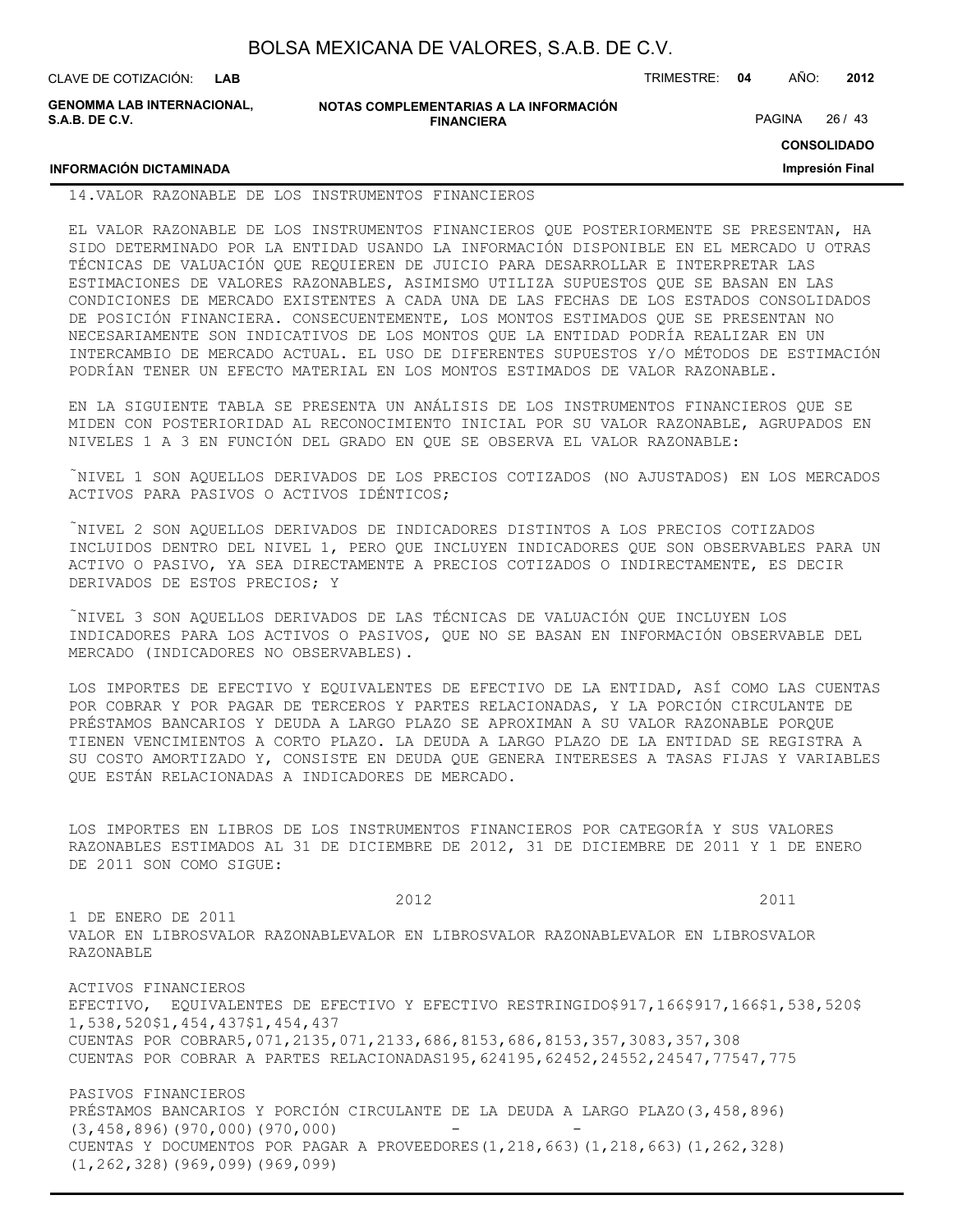**LAB**

CLAVE DE COTIZACIÓN: TRIMESTRE: **04** AÑO: **2012**

**GENOMMA LAB INTERNACIONAL, S.A.B. DE C.V.**

**NOTAS COMPLEMENTARIAS A LA INFORMACIÓN FINANCIERA**

PAGINA 27 / 43

**CONSOLIDADO Impresión Final**

#### **INFORMACIÓN DICTAMINADA**

OTRAS CUENTAS POR PAGAR Y PASIVOS ACUMULADOS(909,060)(909,060)(845,032)(845,032) (1,601,185)(1,601,185)

TOTAL\$597,384\$597,384\$2,200,220\$2,200,220\$2,289,236\$2,289,236

EL VALOR RAZONABLE DE LA DEUDA CONTRAÍDA CON LAS ENTIDADES DE CRÉDITO SE APROXIMA A LA CANTIDAD REGISTRADA EN LA CONTABILIDAD DEBIDO A LA NATURALEZA DE CORTO PLAZO DE LOS VENCIMIENTOS.

DURANTE EL PERÍODO NO EXISTIERON TRANSFERENCIAS ENTRE EL NIVEL 1 Y 2.

#### 15.PAGOS BASADOS EN ACCIONES

DURANTE 2008, LA ENTIDAD OTORGÓ UN PLAN DE PAGOS BASADOS EN ACCIONES A ALGUNOS DE SUS EJECUTIVOS. LAS CARACTERÍSTICAS DE ESTE PLAN ESTABLECEN QUE SE OTORGARÁN ACCIONES NETAS DE LA ENTIDAD A LOS EJECUTIVOS QUE CUMPLAN CON EL CRITERIO DE ADJUDICACIÓN DE PERMANECER EN FORMA ININTERRUMPIDA EMPLEADOS EN LA ENTIDAD DURANTE LAS FECHAS DE ADJUDICACIÓN DEL PLAN. LAS FECHAS DE ADJUDICACIÓN ESTABLECIDAS SON: 18 DE JUNIO DE 2009, 2010, 2011 Y 2012. DICHO PLAN SE REGISTRÓ VALUANDO LAS ACCIONES SUJETAS AL PLAN POR CADA UNO DE LOS EJECUTIVOS, AL VALOR DE MERCADO A LA FECHA DE OTORGAMIENTO, Y RECONOCIENDO EN RESULTADOS LOS SERVICIOS QUE PRESTAN LOS EJECUTIVOS CONFORME SE DEVENGAN. AL 31 DE DICIEMBRE DE 2012 Y 2011, EL GASTO RECONOCIDO EN LOS ESTADOS DE UTILIDAD INTEGRAL CONSOLIDADOS ES \$24,117 Y \$36,772, RESPECTIVAMENTE. LOS SIGUIENTES ACUERDOS DE PAGOS BASADOS EN ACCIONES SE ENCUENTRAN VIGENTES DURANTE EL PERIODO ACTUAL Y PERIODOS ANTERIORES:

NÚMEROFECHA DE OTORGAMIENTOPRECIO DE EJERCICIOVALOR RAZONABLE A LA FECHA DE OTORGAMIENTO

3,116,88018/06/09\$7.5\$9,319 4,659,92018/06/10\$7.5\$54,568 3,585,06518/06/11\$7.5\$104,863 2,931,75018/06/12\$7.5\$72,293

16.CAPITAL CONTABLE

A.EL CAPITAL SOCIAL A VALOR NOMINAL AL 31 DE DICIEMBRE DE 2012 Y 2011, SE INTEGRA COMO SIGUE:

NÚMERO DE ACCIONES IMPORTE.

20122011 20122011 CAPITAL FIJO SERIE B82,17682,176\$150\$150

CAPITAL VARIABLE SERIE B1,052,667,2501,052,667,2501,921,5101,921,510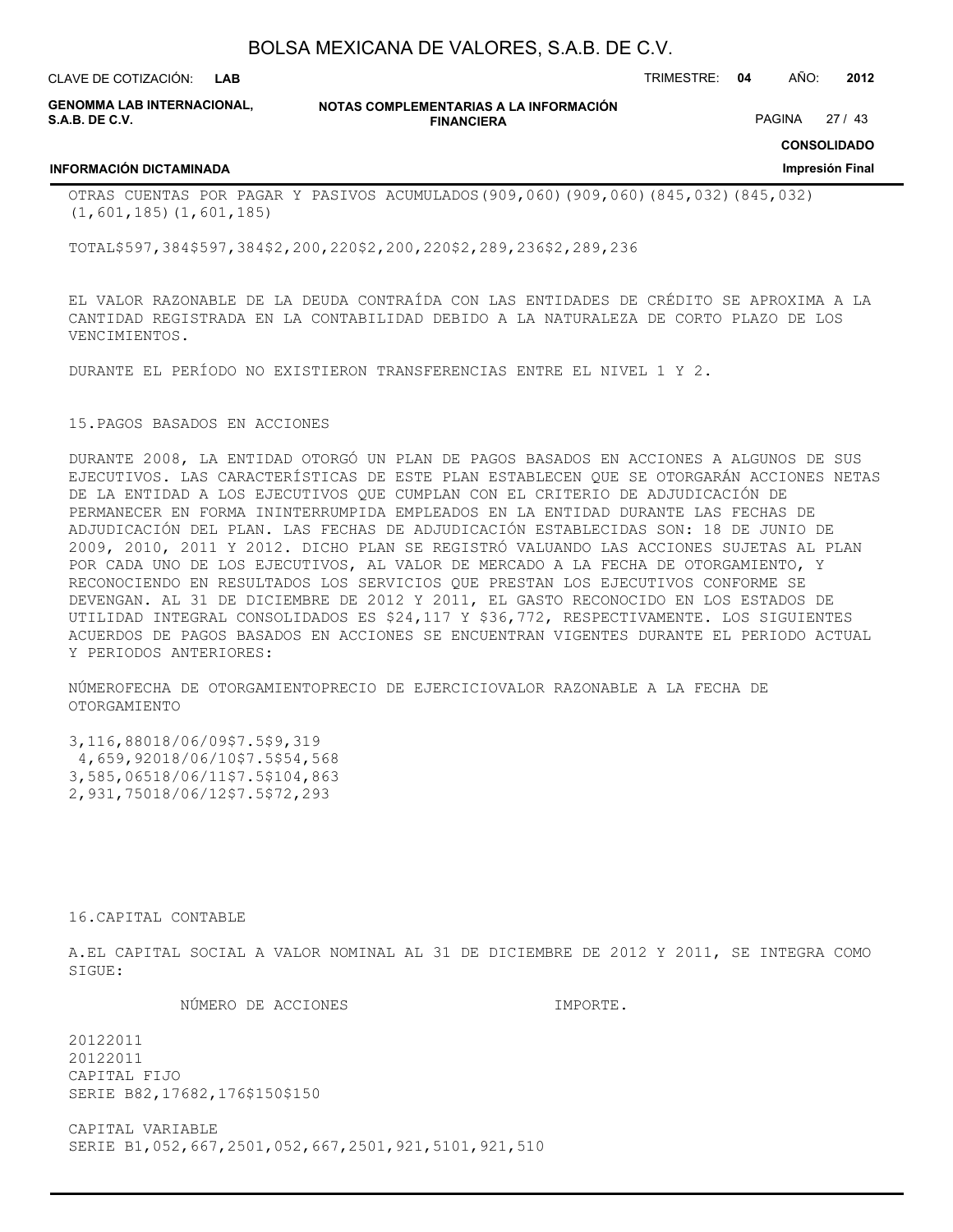**LAB**

CLAVE DE COTIZACIÓN: TRIMESTRE: **04** AÑO: **2012**

**GENOMMA LAB INTERNACIONAL, S.A.B. DE C.V.**

**NOTAS COMPLEMENTARIAS A LA INFORMACIÓN FINANCIERA**

PAGINA 28 / 43

**CONSOLIDADO**

**Impresión Final**

**INFORMACIÓN DICTAMINADA**

1,052,749,4261,052,749,426\$1,921,660\$1,921,660

EL CAPITAL SOCIAL ESTÁ INTEGRADO POR ACCIONES COMUNES NOMINATIVAS SIN VALOR NOMINAL. EL CAPITAL VARIABLE ES ILIMITADO.

B.EN ASAMBLEA GENERAL ORDINARIA DE ACCIONISTAS CELEBRADA EL 24 DE MARZO DE 2011 SE ACORDÓ LA RECOMPRA DE ACCIONES PROPIAS DE LA ENTIDAD HASTA POR UN MONTO MÁXIMO EQUIVALENTE AL VALOR DE LAS UTILIDADES RETENIDAS AL 31 DE DICIEMBRE DE 2010.

C.EN ASAMBLEA GENERAL ORDINARIA DE ACCIONISTAS CELEBRADA EL 29 DE MARZO DE 2012, SE TOMARON LAS SIGUIENTES RESOLUCIONES SE ACORDÓ LA RECOMPRA DE ACCIONES PROPIAS DE LA ENTIDAD HASTA POR UN MONTO MÁXIMO EQUIVALENTE A LAS UTILIDADES RETENIDAS DE LA ENTIDAD AL 31 DE DICIEMBRE DE 2011.

D.EL TOTAL DE ACCIONES RECOMPRADAS NETAS DURANTE 2012 FUE DE 3,521,056 ACCIONES Y EQUIVALE AL 0.33% DEL TOTAL DE ACCIONES DEL CAPITAL SOCIAL DE LA ENTIDAD. DE LAS ACCIONES RECOMPRADAS, CORRESPONDEN AL FONDO PARA EL PAGO BASADO EN ACCIONES DE LOS EJECUTIVOS DE LA ENTIDAD Y CORRESPONDEN AL FONDO DE RECOMPRA QUE SE MENCIONA EN EL INCISO ANTERIOR. EL VALOR DE MERCADO DE LAS ACCIONES AL 31 DE DICIEMBRE DE 2012 ES DE \$26.59 PESOS POR ACCIÓN Y EL PLAZO MÁXIMO PARA RECOLOCAR DICHAS ACCIONES EN EL MERCADO ES DE UN AÑO A PARTIR DE LA FECHA DE RECOMPRA. EL MONTO NETO DE ACCIONES RECOMPRADAS DURANTE 2012 FUE DE \$219,440.

E.LAS UTILIDADES RETENIDAS INCLUYEN LA RESERVA LEGAL. DE ACUERDO CON LA LEY GENERAL DE SOCIEDADES MERCANTILES, DE LAS UTILIDADES NETAS DEL EJERCICIO DEBE SEPARARSE UN 5% COMO MÍNIMO PARA FORMAR LA RESERVA LEGAL, HASTA QUE SU IMPORTE ASCIENDA AL 20% DEL CAPITAL SOCIAL A VALOR NOMINAL. LA RESERVA LEGAL PUEDE CAPITALIZARSE, PERO NO DEBE REPARTIRSE A MENOS QUE SE DISUELVA LA SOCIEDAD, Y DEBE SER RECONSTITUIDA CUANDO DISMINUYA POR CUALQUIER MOTIVO. AL 31 DE DICIEMBRE DE 2012 Y 2011, SU IMPORTE A VALOR NOMINAL ASCIENDE A \$187,192 Y \$53,628, RESPECTIVAMENTE.

F.LA DISTRIBUCIÓN DEL CAPITAL CONTABLE, EXCEPTO POR LOS IMPORTES ACTUALIZADOS DEL CAPITAL SOCIAL APORTADO Y DE LAS UTILIDADES RETENIDAS FISCALES, CAUSARÁ EL ISR A CARGO DE LA ENTIDAD A LA TASA VIGENTE AL MOMENTO DE LA DISTRIBUCIÓN. EL IMPUESTO QUE SE PAGUE POR DICHA DISTRIBUCIÓN, SE PODRÁ ACREDITAR CONTRA EL ISR DEL EJERCICIO EN EL QUE SE PAGUE EL IMPUESTO SOBRE DIVIDENDOS Y EN LOS DOS EJERCICIOS INMEDIATOS SIGUIENTES, CONTRA EL IMPUESTO DEL EJERCICIO Y LOS PAGOS PROVISIONALES DE LOS MISMOS.

17.SALDOS Y TRANSACCIONES EN MONEDA EXTRANJERA

A.LA POSICIÓN MONETARIA EN MONEDA EXTRANJERA AL 31 DE DICIEMBRE DE 2012, 31 DE DICIEMBRE DE 2011 Y 1 DE ENERO DE 2011 ES:

201220111 DE ENERO DE 2011 MILES DE DÓLARES ESTADOUNIDENSES: ACTIVOS38,16647,42463,880 PASIVOS(1,202)(4,837)(26,394)

POSICIÓN LARGA36,96442,58737,486

EQUIVALENTES EN PESOS\$480,088\$595,311\$464,140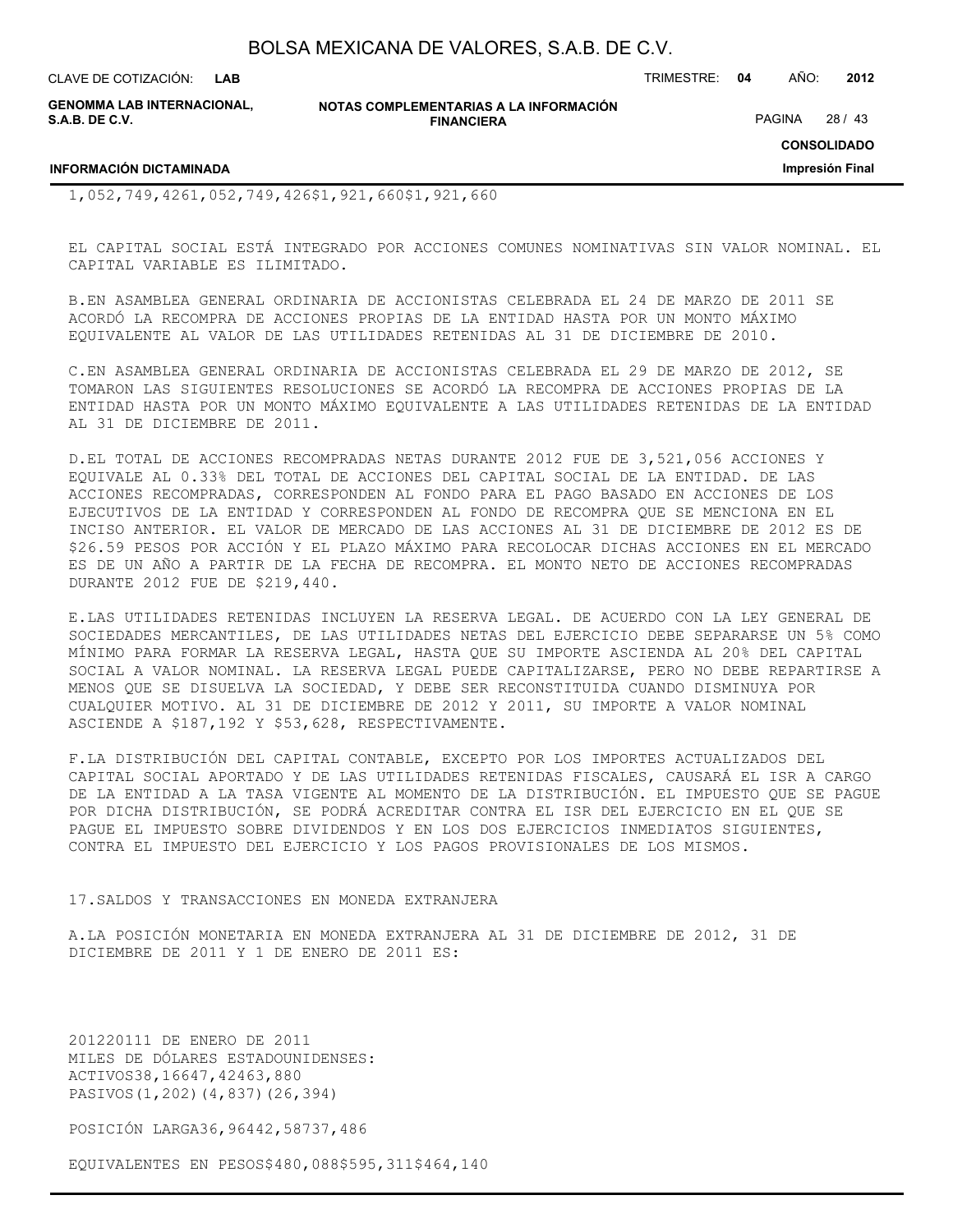**LAB**

CLAVE DE COTIZACIÓN: TRIMESTRE: **04** AÑO: **2012**

**GENOMMA LAB INTERNACIONAL, S.A.B. DE C.V.**

**NOTAS COMPLEMENTARIAS A LA INFORMACIÓN FINANCIERA**

PAGINA 29 / 43

### **CONSOLIDADO**

**Impresión Final**

#### **INFORMACIÓN DICTAMINADA**

MILES DE EUROS: ACTIVOS795411

POSICIÓN LARGA795411

EQUIVALENTES EN PESOS\$120\$1,709\$6,744

B.LAS TRANSACCIONES EN MONEDA EXTRANJERA AL 31 DE DICIEMBRE DE 2012 Y 2011 FUERON COMO SIGUE:

EN MILES DE DÓLARES ESTADOUNIDENSES 20122011

VENTAS DE EXPORTACIÓN51615 COMPRAS DE IMPORTACIÓN6,1787,944 COMPRAS DE ACTIVOS2051,099 OTROS GASTOS1,0473,674

C.LOS TIPOS DE CAMBIO EN PESOS, VIGENTES A LA FECHA DE LOS ESTADOS FINANCIEROS, FUERON COMO SIGUE:

25 DE FEBRERO DE31 DE DICIEMBRE DE 2012201220111 DE ENERO DE 2011

DÓLAR ESTADOUNIDENSE12.751712.988013.978712.3817 EURO16.792717.118217.985016.4095

18.SALDOS Y TRANSACCIONES CON PARTES RELACIONADAS

LOS SALDOS Y TRANSACCIONES ENTRE LA ENTIDAD Y SUS SUBSIDIARIAS, LAS CUALES SON PARTES RELACIONADAS DE LA ENTIDAD, HAN SIDO ELIMINADOS EN LA CONSOLIDACIÓN Y NO SE REVELAN EN ESTA NOTA. MÁS ADELANTE SE DETALLAN LAS TRANSACCIONES ENTRE LA ENTIDAD Y OTRAS PARTES RELACIONADAS.

A.LOS SALDOS POR COBRAR Y POR PAGAR CON PARTES RELACIONADAS SON:

201220111 DE ENERO DE 2011 POR COBRAR – TELEVISA CONSUMER PRODUCTS USA, LLC\$185,614\$38,460\$27,722 FUNCIONARIOS10,01013,78520,053

\$195,624\$52,245\$47,775 POR PAGAR –  $DIVIDENDOS$9,480$$  -\$

### B.TRANSACCIONES COMERCIALES

DURANTE EL AÑO, LAS SUBSIDIARIAS DE LA ENTIDAD REALIZARON LAS SIGUIENTES TRANSACCIONES COMERCIALES CON PARTES RELACIONADAS QUE NO SON MIEMBROS DE LA ENTIDAD:

20122011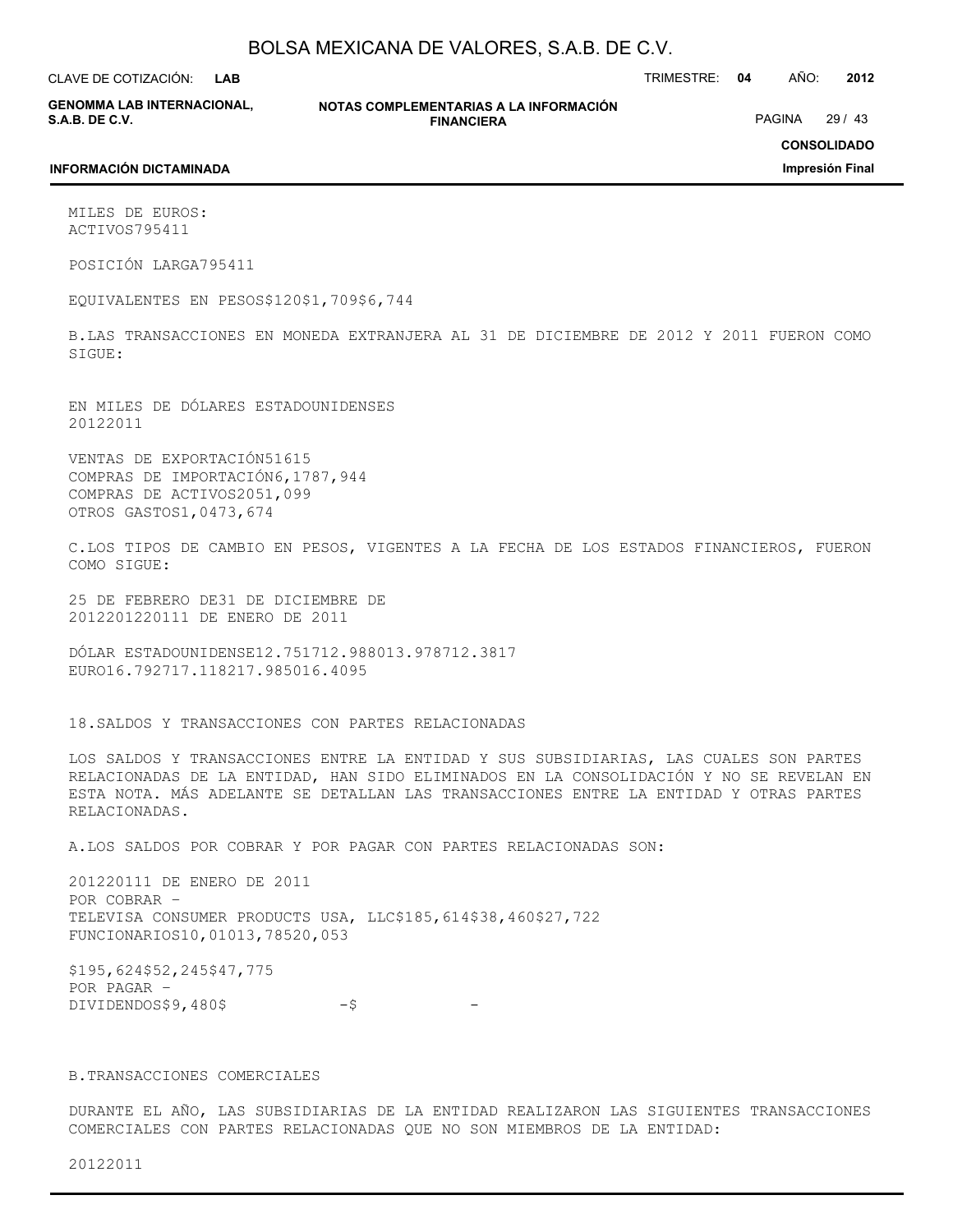**LAB**

CLAVE DE COTIZACIÓN: TRIMESTRE: **04** AÑO: **2012**

**GENOMMA LAB INTERNACIONAL, S.A.B. DE C.V.**

**INFORMACIÓN DICTAMINADA**

**NOTAS COMPLEMENTARIAS A LA INFORMACIÓN FINANCIERA**

PAGINA 30 / 43

**CONSOLIDADO**

**Impresión Final**

### VENTAS \$156,851\$69,337 SERVICIOS PROFESIONALES PAGADOS(100,806)(117,337) REGALÍAS COBRADAS6,6192,822 SERVICIOS DE MERCADOTECNIA Y PUBLICITARIOS PAGADOS -(760) ARRENDAMIENTOS PAGADOS - (413) OTROS INGRESOS, NETOS -2,867

C.COMPENSACIÓN DEL PERSONAL CLAVE DE LA ADMINISTRACIÓN

LA COMPENSACIÓN A LA ADMINISTRACIÓN Y OTROS MIEMBROS CLAVE DE LA ADMINISTRACIÓN DURANTE EL AÑO FUE LA SIGUIENTE:

20122011

BENEFICIOS DIRECTOS A CORTO PLAZO\$100,806\$111,945

19.OTROS GASTOS DE OPERACIÓN, NETO

SE INTEGRAN COMO SIGUE:

20122011

GANANCIA (PÉRDIDA) POR BAJAS DE EQUIPO\$(478)\$10,872 ACTUALIZACIÓN SALDOS A FAVOR DE IMPUESTOS(1,084) OTROS, NETO1,9648,870

\$402\$19,742

20.IMPUESTOS A LA UTILIDAD

LA ENTIDAD EN MÉXICO ESTÁ SUJETA AL ISR Y AL IETU.

ISR – LA TASA ES 30% PARA LOS AÑOS DE 2011 A 2013 Y SERÁ 29% PARA EL AÑO 2014 Y 28% PARA EL AÑO 2015. LAS PÉRDIDAS FISCALES SE PUEDEN AMORTIZAR EN UN PERIODO DE 10 AÑOS.

IETU – TANTO LOS INGRESOS COMO LAS DEDUCCIONES Y CIERTOS CRÉDITOS FISCALES SE DETERMINAN CON BASE EN FLUJOS DE EFECTIVO DE CADA EJERCICIO. LA TASA ES 17.5%.

EL IMPUESTO A LA UTILIDAD CAUSADO ES EL QUE RESULTA MAYOR ENTRE EL ISR Y EL IETU.

LAS TASAS DE ISR APLICABLES EN EL AÑO DE 2012, EN LOS PAÍSES EN DONDE LA ENTIDAD TIENE SUBSIDIARIAS, SE MENCIONAN A CONTINUACIÓN:

 $\approx$ 

ARGENTINA35 BRASIL34 CHILE20 COLOMBIA33 COSTA RICA30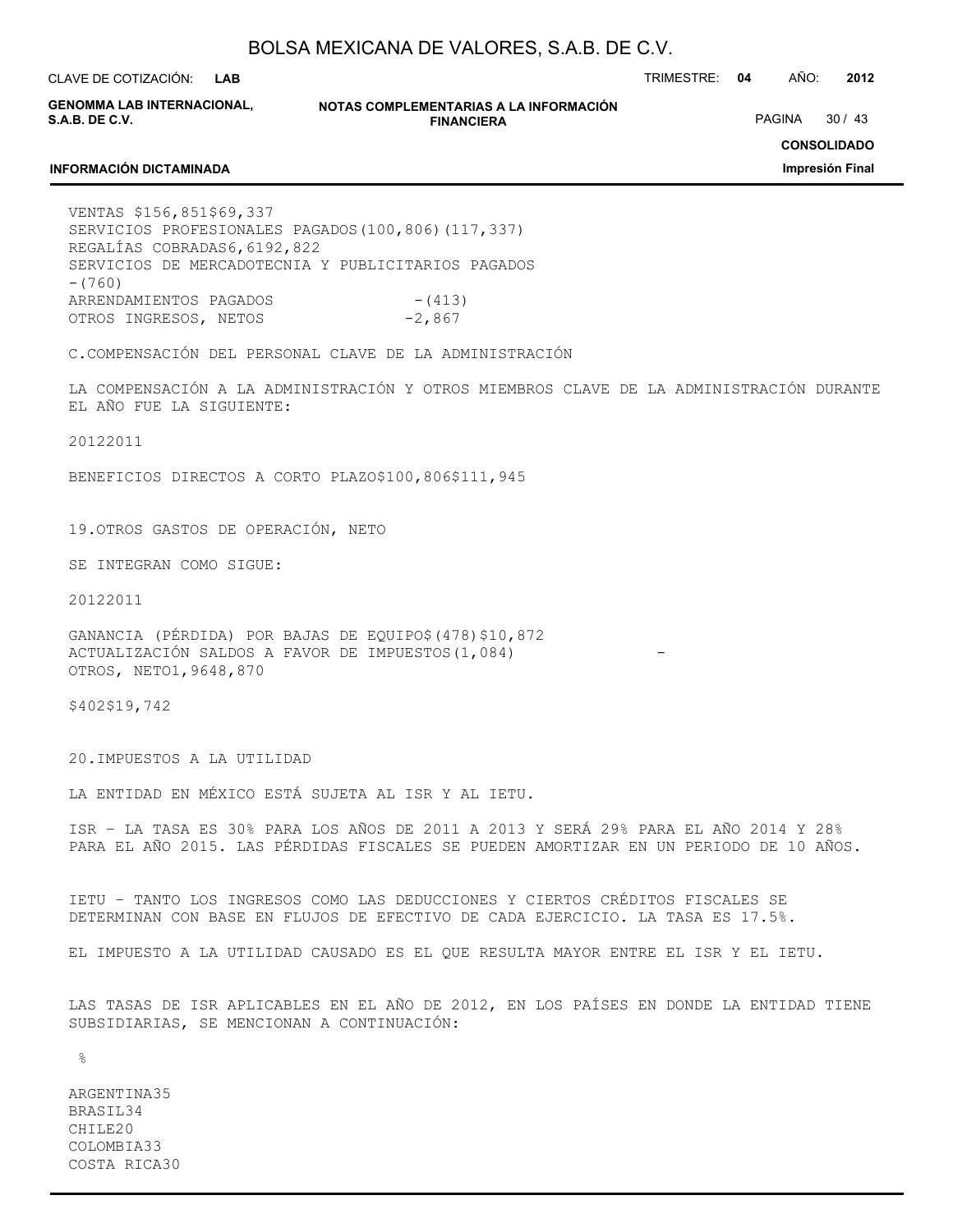**LAB**

CLAVE DE COTIZACIÓN: TRIMESTRE: **04** AÑO: **2012**

**GENOMMA LAB INTERNACIONAL, S.A.B. DE C.V.**

**NOTAS COMPLEMENTARIAS A LA INFORMACIÓN FINANCIERA**

PAGINA 31 / 43

**CONSOLIDADO**

**Impresión Final**

#### **INFORMACIÓN DICTAMINADA**

ECUADOR23 ESTADOS UNIDOS DE AMÉRICA35 PERÚ30 REPÚBLICA DOMINICANA29

CON BASE EN PROYECCIONES FINANCIERAS, DE ACUERDO CON LO QUE SE MENCIONA EN LA INTERPRETACIÓN A LAS NORMAS DE INFORMACIÓN FINANCIERA (INIF) 8, EFECTOS DEL IMPUESTO EMPRESARIAL A TASA ÚNICA, LA ENTIDAD IDENTIFICÓ QUE ESENCIALMENTE PAGARÁ ISR EN MÉXICO, POR LO TANTO, RECONOCE ÚNICAMENTE ISR DIFERIDO.

LAS TASAS DE ISR EN LOS PAÍSES DE CENTRO Y SUDAMÉRICA EN DONDE LA ENTIDAD OPERA VAN DE UN RANGO ENTRE EL 23% Y EL 35% COMO SE MENCIONA ANTERIORMENTE. ADICIONALMENTE, LOS PERIODOS EN LOS QUE PUEDEN SER APLICADAS LAS PÉRDIDAS FISCALES EN DICHOS PAÍSES VAN DE TRES A OCHO AÑOS.

LAS OPERACIONES EN COLOMBIA Y ARGENTINA ESTÁN SUJETAS AL IMPUESTO AL ACTIVO.

EN COLOMBIA A PARTIR DE 2011 SE CREA EL IMPUESTO AL CAPITAL CONTABLE, QUE RESULTA DE APLICAR LA TASA DEL 4.8% MÁS UNA SOBRE TASA DEL 1.2% AL NETO DE LOS ACTIVOS FISCALES POSEÍDOS AL 1 DE ENERO DE 2011; ESTE IMPUESTO NO ES DEDUCIBLE DEL ISR. EL PAGO SE DIFIERE EN 8 CUOTAS IGUALES PAGADERAS EN LOS PERIODOS 2011 AL 2014.

EN ARGENTINA EXISTE UN IMPUESTO A LAS GANANCIAS MÍNIMAS PRESUNTAS (IGMP) QUE RESULTA DE APLICAR LA TASA DEL 1% SOBRE CIERTOS ACTIVOS PRODUCTIVOS, Y SE PAGA ÚNICAMENTE POR EL MONTO EN QUE EXCEDA AL ISR DEL EJERCICIO. SI EN ALGÚN AÑO SE EFECTUARA UN PAGO, ESTE IMPUESTO ES ACREDITADO CONTRA EL EXCESO DEL IMPUESTO SOBRE LA RENTA SOBRE EL IGMP EN LOS PRÓXIMOS DIEZ AÑOS.

A.LOS IMPUESTOS A LA UTILIDAD SE INTEGRAN COMO SIGUE:

20122011 ISR: CAUSADO\$662,878\$502,955 DIFERIDO53,845109,785

\$716,723\$612,740

LA CONCILIACIÓN DE LA TASA LEGAL DEL ISR Y LA TASA EFECTIVA EXPRESADA COMO UN PORCENTAJE DE LA UTILIDAD ANTES DE IMPUESTOS A LA UTILIDAD ES:

20122011  $%$ 

TASA LEGAL3030

MÁS (MENOS) EFECTO DE DIFERENCIAS PERMANENTES, PRINCIPALMENTE GASTOS NO DEDUCIBLES, DIFERENCIAS EN TASAS LEGALES EN OPERACIONES DEL EXTRANJERO Y EFECTO DE DESGRAVACIÓN DE TASAS EN 20121

TASA EFECTIVA3130

B.IMPUESTOS DIFERIDOS EN BALANCE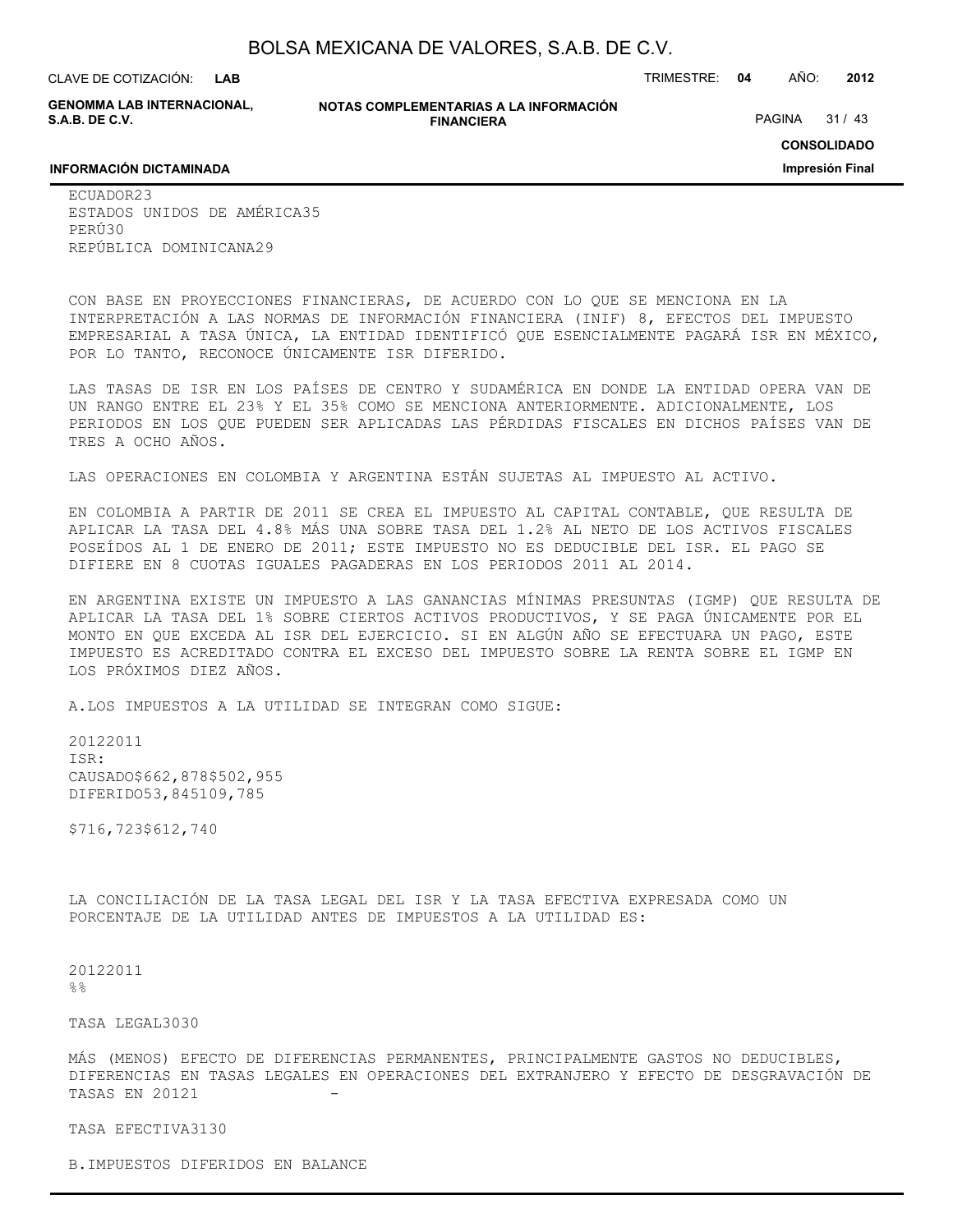| BOLSA MEXICANA DE VALORES, S.A.B. DE C.V. |  |  |
|-------------------------------------------|--|--|
|-------------------------------------------|--|--|

**LAB**

CLAVE DE COTIZACIÓN: TRIMESTRE: **04** AÑO: **2012**

**GENOMMA LAB INTERNACIONAL, S.A.B. DE C.V.**

**NOTAS COMPLEMENTARIAS A LA INFORMACIÓN FINANCIERA**

PAGINA 32 / 43

**CONSOLIDADO**

#### **INFORMACIÓN DICTAMINADA**

**Impresión Final**

EL SIGUIENTE ES EL ANÁLISIS DE LOS IMPUESTOS DIFERIDOS ACTIVOS (PASIVOS) PRESENTADOS EN EL ESTADO CONSOLIDADO DE SITUACIÓN FINANCIERA:

201220111 DE ENERO DE 2011 ISR DIFERIDO ACTIVO: ESTIMACIONES PARA CUENTAS DE COBRO DUDOSO, DEVOLUCIONES Y BONIFICACIONES\$170,227\$ 132,901\$144,301 GASTOS ACUMULADOS25,93119,68523,764 PÉRDIDAS FISCALES POR AMORTIZAR12,00519,5953,157 RESERVA DE INVENTARIOS Y OTROS, NETO180,00574,94366,440 ISR DIFERIDO ACTIVO388,168247,124237,662

ISR DIFERIDO (PASIVO): INVENTARIO FISCAL ACTUALIZADO DE 2004 PENDIENTE POR ACUMULAR(12,270)(16,601)(20,932) PAGOS ANTICIPADOS(225,263)(198,634)(112,596) OTROS ACTIVOS(365,913)(192,547)(156,188) ISR DIFERIDO PASIVO(603,446)(407,782)(289,716)

TOTAL ACTIVO (PASIVO) NETO\$(215,278)\$(160,658)\$(52,054)

TOTAL ACTIVO\$14,092\$2,208\$7,024

TOTAL (PASIVO)\$(229,370)\$(162,866)\$(59,078)

LOS SALDOS DE IMPUESTOS QUE CORRESPONDEN A REGÍMENES FISCALES DIFERENTES NO SE COMPENSAN ENTRE SÍ, Y SE MUESTRAN POR SEPARADO EN LOS BALANCES GENERALES ADJUNTOS.

#### 21.CONTINGENCIAS

LA ENTIDAD Y SUS ACTIVOS NO ESTÁN SUJETOS A ACCIÓN ALGUNA DE TIPO LEGAL QUE NO SEAN LOS DE RUTINA Y PROPIOS DE SU ACTIVIDAD.

#### 22.COMPROMISOS

LOS GASTOS POR RENTA ASCENDIERON A \$74,413 Y \$54,218 EN 2012 Y 2011, RESPECTIVAMENTE; LOS CONTRATOS DE ARRENDAMIENTO VIGENTES SON POR UN PLAZO FORZOSO DE HASTA 5 AÑOS Y CORRESPONDEN PRINCIPALMENTE A DIVERSOS INMUEBLES EN DONDE ESTÁN UBICADOS SUS ALMACENES. LOS CONTRATOS REQUIEREN LOS SIGUIENTES PAGOS MÍNIMOS:

#### AÑOSIMPORTE

2013\$43,909 201439,579 201518,819 2016 Y POSTERIORES3,728

\$106,035

#### 23.INFORMACIÓN POR SEGMENTOS

LA INFORMACIÓN POR SEGMENTOS OPERATIVOS SE PRESENTA CON BASE EN LA CLASIFICACIÓN DE LA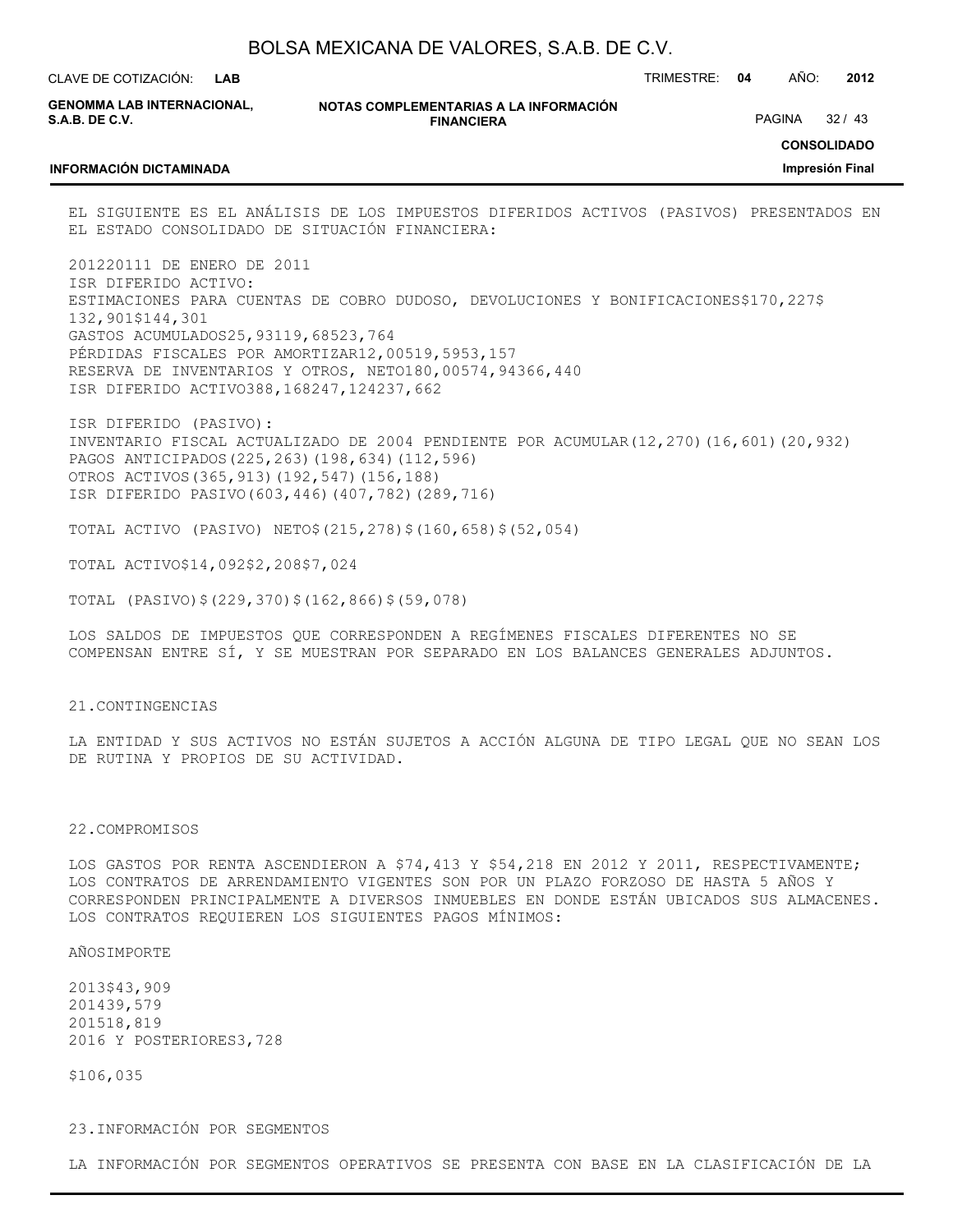| BOLSA MEXICANA DE VALORES, S.A.B. DE C.V. |  |  |
|-------------------------------------------|--|--|
|-------------------------------------------|--|--|

CLAVE DE COTIZACIÓN: TRIMESTRE: **04** AÑO: **2012 LAB**

**GENOMMA LAB INTERNACIONAL, S.A.B. DE C.V.**

**NOTAS COMPLEMENTARIAS A LA INFORMACIÓN FINANCIERA**

PAGINA 33 / 43

**CONSOLIDADO**

**Impresión Final**

# **INFORMACIÓN DICTAMINADA**

ADMINISTRACIÓN Y SE PRESENTA INFORMACIÓN GENERAL POR ÁREA GEOGRÁFICA.

LAS OPERACIONES ENTRE SEGMENTOS HAN SIDO ELIMINADAS. LOS ACTIVOS TOTALES SON AQUELLOS UTILIZADOS EN LAS OPERACIONES DE CADA SEGMENTO. LOS ACTIVOS CORPORATIVOS INCLUIDOS EN EL SEGMENTO DE SERVICIOS SON: EFECTIVO, INVERSIONES DISPONIBLES Y A LARGO PLAZO, IMPUESTOS POR RECUPERAR Y CIERTOS ACTIVOS FIJOS.

LA ADMINISTRACIÓN HA IDENTIFICADO DOS SEGMENTOS OPERATIVOS DIVIDIDOS EN NACIONAL E INTERNACIONAL, PARA LO CUAL CONSIDERÓ LAS SIGUIENTES PREMISAS:

A)LA ACTIVIDAD DE NEGOCIOS O UN ENTORNO ECONÓMICO PARTICULAR, DE LA CUAL OBTIENE INGRESOS, MANTIENE ACTIVOS O INCURRE EN PASIVOS. B)POR SU IMPORTANCIA REQUIERE LA ATENCIÓN DE LA DIRECCIÓN DE LA ENTIDAD ECONÓMICA, PARA

EVALUAR SU DESARROLLO Y TOMAR DECISIONES RESPECTO DE LA ASIGNACIÓN DE RECURSOS PARA SU OPERACIÓN.

C)PARA LA CUAL SE ENCUENTRA DISPONIBLE INFORMACIÓN ADICIONAL A LA FINANCIERA Y ESTÁ BASADA EN UN CRITERIO DE ENFOQUE GERENCIAL.

D)LOS RIESGOS INHERENTES DE NEGOCIO Y DE RENDIMIENTOS SON DIFERENTES A LOS DE OTROS SEGMENTOS OPERATIVOS.

A DICIEMBRE DE 2012 LA ENTIDAD OPERA EN 15 PAÍSES ADEMÁS DE MÉXICO: ARGENTINA, BOLIVIA, BRASIL, CHILE, COLOMBIA, COSTA RICA, ECUADOR, EL SALVADOR, ESTADOS UNIDOS, GUATEMALA, HONDURAS, NICARAGUA, PANAMÁ, PERÚ Y REPÚBLICA DOMINICANA.

LAS DECISIONES DE LA DIRECCIÓN GENERAL SON TOMADAS EVALUANDO LOS RESULTADOS DE LOS SECTORES, ASÍ COMO SUS PRINCIPALES INDICADORES. LA SEGREGACIÓN DE LOS SEGMENTOS SE REALIZA EN BASE A LA NATURALEZA DE LOS PRODUCTOS Y SUS SERVICIOS.

LOS SEGMENTOS OPERATIVOS SON REPORTADOS DE MANERA CONSISTENTE CON LOS REPORTES INTERNOS ELABORADOS PARA PROVEER INFORMACIÓN A LA DIRECCIÓN GENERAL. EL DIRECTOR GENERAL ES EL RESPONSABLE DE LA ASIGNACIÓN DE RECURSOS, ASÍ COMO LA EVALUACIÓN DE LOS SEGMENTOS OPERATIVOS, POR TANTO, SE CONSIDERA LA PERSONA QUE TOMA LAS DECISIONES ESTRATÉGICAS.

A.LOS SIGUIENTES CUADROS MUESTRAN LA INFORMACIÓN FINANCIERA POR SEGMENTO DE NEGOCIO. LAS OPERACIONES ENTRE SEGMENTOS HAN SIDO ELIMINADAS. LOS ACTIVOS TOTALES SON AQUELLOS UTILIZADOS EN LAS OPERACIONES DE CADA SEGMENTO, PRINCIPALMENTE.

2 0 12

INGRESOSACTIVOS TOTALESINVERSIONES EN ACTIVOS PRODUCTIVOS

MÉXICO\$7,169,408\$10,546,308\$2,450,123 INTERNACIONAL2,630,2822,446,282237,584

TOTAL SEGMENTOS\$9,799,690\$12,992,590\$2,687,707

2 0 11

INGRESOSACTIVOS TOTALESINVERSIONES EN ACTIVOS PRODUCTIVOS

MÉXICO\$6,177,307\$8,793,189\$954,774 INTERNACIONAL1,879,011339,0505,026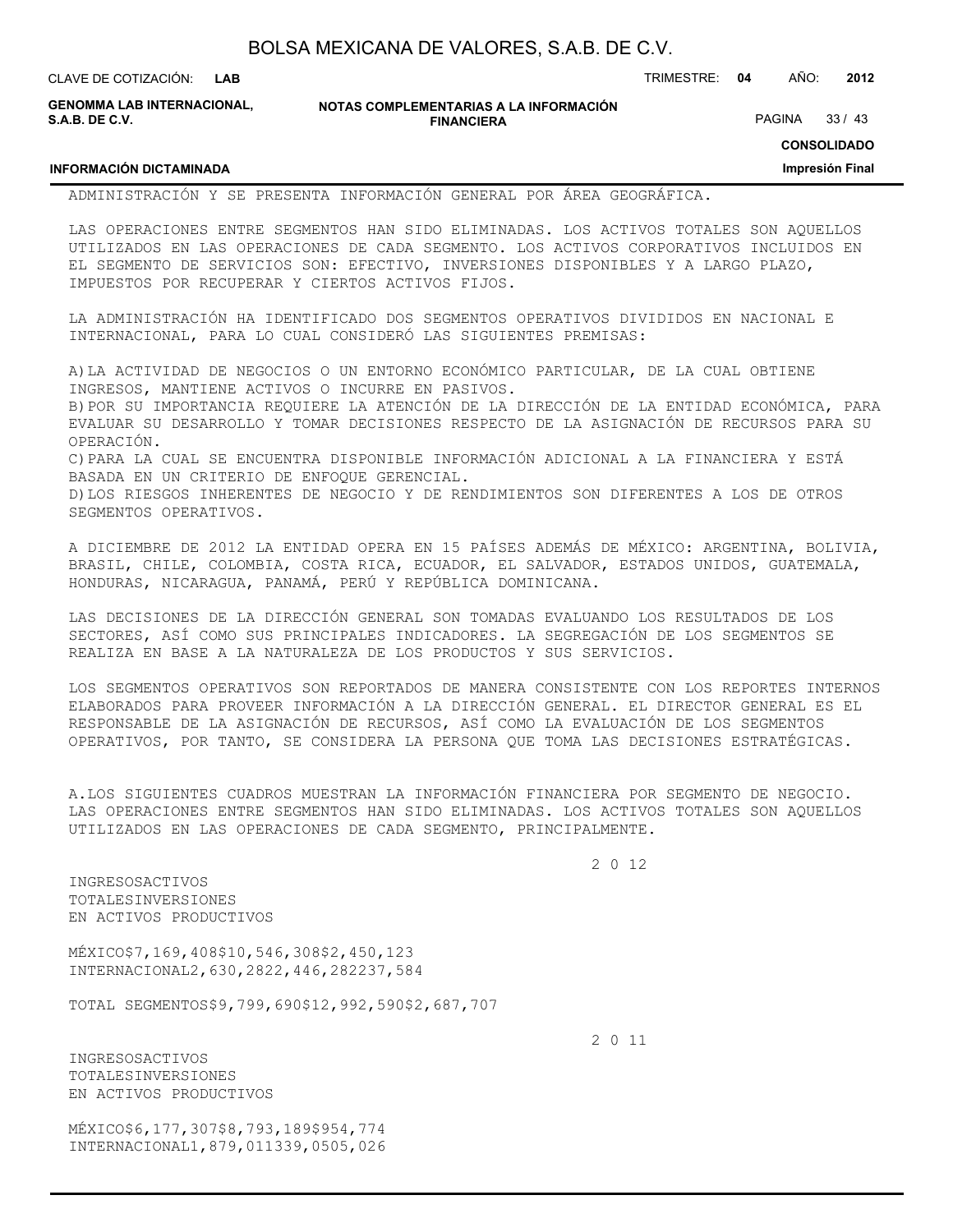**LAB**

CLAVE DE COTIZACIÓN: TRIMESTRE: **04** AÑO: **2012**

**GENOMMA LAB INTERNACIONAL, S.A.B. DE C.V.**

**NOTAS COMPLEMENTARIAS A LA INFORMACIÓN FINANCIERA**

PAGINA 34 / 43

**CONSOLIDADO**

**Impresión Final**

**INFORMACIÓN DICTAMINADA**

TOTAL SEGMENTOS\$8,056,318\$9,132,239\$959,800

24.EXPLICACIÓN DE LA TRANSICIÓN A IFRS

A.BASES DE TRANSICIÓN A IFRS

LA FECHA DE TRANSICIÓN DE LA ENTIDAD A LAS IFRS ES EL 1 DE ENERO DE 2011. EN LA PREPARACIÓN DE LOS PRIMEROS ESTADOS FINANCIEROS CONSOLIDADOS BAJO IFRS, SE HAN APLICADO LAS REGLAS DE TRANSICIÓN A LAS CIFRAS REPORTADAS PREVIAMENTE DE CONFORMIDAD CON NIF.

LA ENTIDAD APLICÓ LA IFRS 1, ADOPCIÓN INICIAL DE LAS NORMAS DE INTERNACIONALES DE INFORMACIÓN FINANCIERA, EN SU TRANSICIÓN, LA IFRS 1 GENERALMENTE REQUIERE LA APLICACIÓN RETROSPECTIVA DE LAS NORMAS E INTERPRETACIONES APLICABLES A LA FECHA DEL PRIMER REPORTE. SIN EMBARGO, IFRS 1 PERMITE CIERTAS EXCEPCIONES EN LA APLICACIÓN DE ALGUNAS NORMAS A LOS PERIODOS ANTERIORES, CON EL OBJETO DE ASISTIR A LAS ENTIDADES EN EL PROCESO DE TRANSICIÓN

LA ENTIDAD HA ELEGIDO LA SIGUIENTE EXENCIÓN OPCIONAL A LA APLICACIÓN RETROACTIVA DE LAS IFRS:

EXENCIÓN DE VALOR RAZONABLE DE PROPIEDAD, PLANTA Y EQUIPO COMO COSTO ATRIBUIDO – GENOMMA ELIGIÓ MEDIR LAS CONSTRUCCIONES EN PROCESO A VALOR RAZONABLE AL 1 DE ENERO DE 2011. PARA EL RESTO DE LA PROPIEDAD, PLANTA Y EQUIPO, LA ENTIDAD UTILIZÓ EL COSTO DEPRECIADO SEGÚN IFRS, AJUSTANDO EL VALOR PARA REFLEJAR LOS EFECTOS DE LA INFLACIÓN REGISTRADOS EN NIF COMO COSTO ATRIBUIDO, SEGÚN LO PERMITIDO POR LA EXCEPCIÓN CONTEMPLADA EN IFRS 1.

#### B.EXCEPCIONES OBLIGATORIAS

LA ENTIDAD APLICÓ LA SIGUIENTE EXENCIÓN OPCIONAL A LA APLICACIÓN RETROACTIVA DE IFRS:

EXCEPCIÓN DE ESTIMACIONES - LAS ESTIMACIONES BAJO IFRS AL 1 DE ENERO DE 2011 SON CONSISTENTES CON LAS ESTIMACIONES A LA FECHA QUE SE HAYAN REALIZADO DE CONFORMIDAD CON LAS NIF ANTERIORES.

### C.CONCILIACIÓN DE NIF A IFRS

LA IFRS 1 REQUIERE QUE LA ENTIDAD CONCILIE EL CAPITAL, EL RESULTADO INTEGRAL Y LOS FLUJOS DE EFECTIVO CORRESPONDIENTES A PERÍODOS ANTERIORES. LA ADOPCIÓN INICIAL DE GENOMMA NO TUVO UN IMPACTO REPRESENTATIVO EN LOS FLUJOS DE EFECTIVO DE OPERACIÓN, INVERSIÓN O FINANCIAMIENTO. LAS SIGUIENTES TABLAS PRESENTAN LAS CONCILIACIONES DE LAS NIF ANTERIORES A LAS IFRS POR LOS PERIODOS RESPECTIVOS PARA EL CAPITAL Y EL RESULTADO INTEGRAL.

LA SIGUIENTE CONCILIACIÓN MUESTRA LA CUANTIFICACIÓN DE LOS EFECTOS DE TRANSICIÓN A IFRS.

-CONCILIACIÓN DE CAPITAL CONTABLE AL 31 DE DICIEMBRE DE 2011 Y 1 DE ENERO DE 2011. -CONCILIACIÓN DEL ESTADO DE UTILIDAD INTEGRAL POR EL AÑO TERMINADO AL 31 DE DICIEMBRE DE 2011.

BALANCES GENERALES CONSOLIDADOS AL 1 DE ENERO DE 2011 (FECHA DE TRANSICIÓN)

NIF AL 31 DE DICIEMBRE DE 2010INCISOEFECTO DE LA TRANSICIÓN A IFRSIFRS AL 1 DE ENERO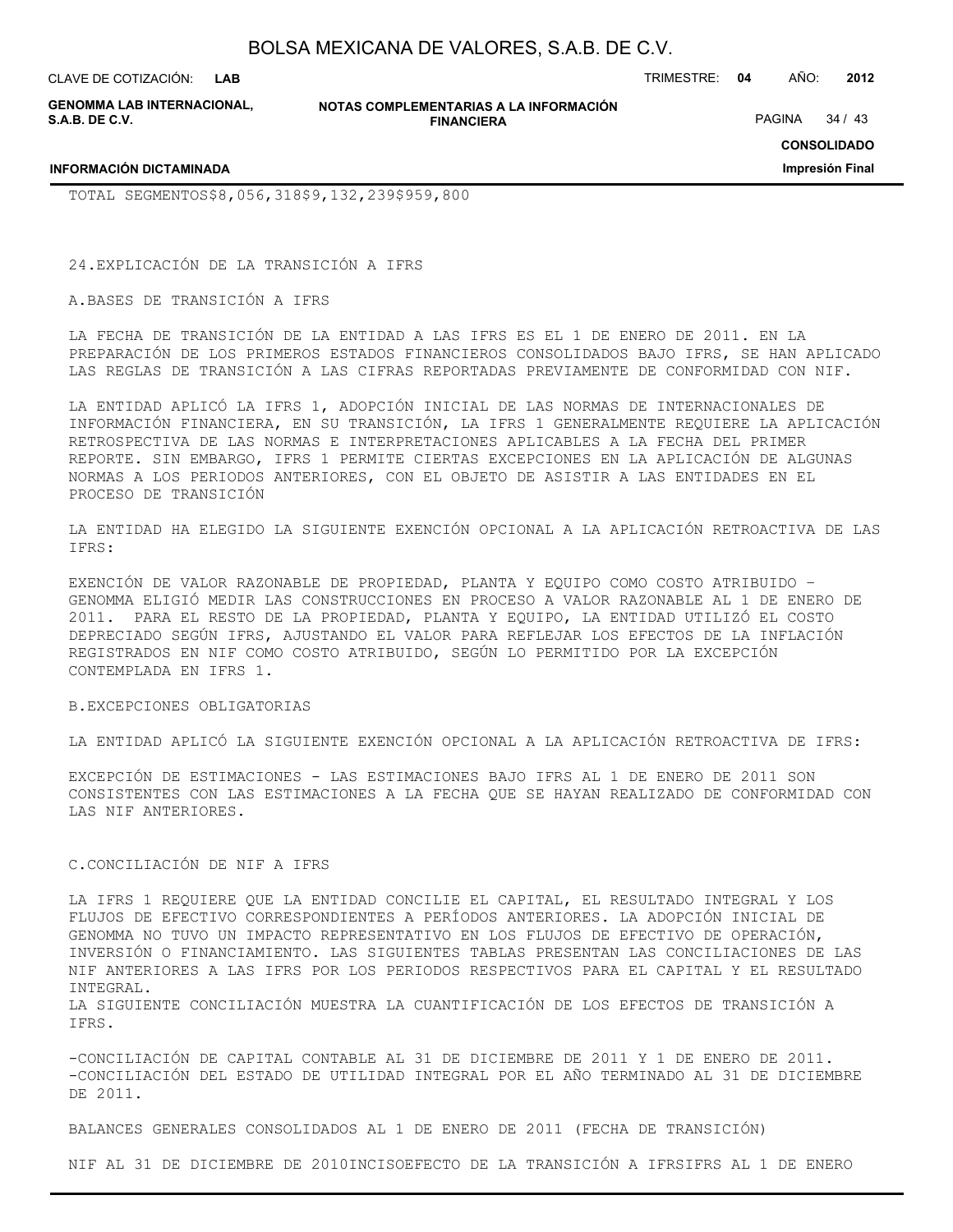**LAB**

CLAVE DE COTIZACIÓN: TRIMESTRE: **04** AÑO: **2012**

**GENOMMA LAB INTERNACIONAL, S.A.B. DE C.V.**

**NOTAS COMPLEMENTARIAS A LA INFORMACIÓN FINANCIERA**

PAGINA 35 / 43

**CONSOLIDADO**

**Impresión Final**

#### **INFORMACIÓN DICTAMINADA**

DE 2011

EFECTIVO Y EOUIVALENTES DE EFECTIVO\$1,454,437\$  $-$ \$ 1,454,437 OTROS ACTIVOS CIRCULANTES 3,229,606(E)1,192,560 4,422,166 INMUEBLES, PROPIEDADES Y EQUIPO - NETO 424,996 (B)(57,214) 367,782 IMPUESTOS A LA UTILIDAD DIFERIDOS 7,024 - 7,024 OTROS ACTIVOS – NETO 709,657(2,951) 706,706 INVERSIÓN EN ACCIONES DE ASOCIADAS 5,189 - 5,189 TOTAL ACTIVOS 5,830,909 1,132,395 6,963,304 PROVEEDORES 969,099 - 969,099 OTROS PASIVOS CIRCULANTES 578,647(A) 1,168,654 1,747,301 BENEFICIOS A LOS EMPLEADOS 10,003(D)(9,110) 893 IMPUESTOS A LA UTILIDAD DIFERIDOS 67,222(C)(8,144) 59,078 OTROS PASIVOS A LARGO PLAZO94,295 - 94,295 TOTAL PASIVOS 1,719,266 1,151,400 2,870,663 TOTAL ACTIVOS MENOS TOTAL PASIVOS\$ 4,111,643\$ 19,005\$ 4,092,641

CAPITAL SOCIAL\$ 1,931,222 (B)\$(9,562)\$ 1,921,660 RESULTADOS ACUMULADOS 2,214,253 (9,440) 2,204,813 OTRAS CUENTAS DE CAPITAL(60,922) - (60,922) PARTICIPACIÓN NO CONTROLADORA 27,090 -27,090 TOTAL CAPITAL CONTABLE\$ 4,111,643\$ 19,005\$ 4,092,641

ESTADOS CONSOLIDADOS DE RESULTADOS AL 31 DE DICIEMBRE DE 2010

NIF AL 31 DE DICIEMBRE DE 2010INCISOEFECTO DE LA TRANSICIÓN A IFRSIFRS AL 31 DE DICIEMBRE DE 2010

VENTAS NETAS\$ 6,263,621(A)\$(9,241)\$ 6,254,380 COSTO DE VENTAS(1,814,478)(E) 2,090(1,812,388) GASTOS DE VENTA, GENERALES Y DE ADMINISTRACIÓN(2,834,352) (D)(11,977)(2,846,329) OTROS (GASTOS) INGRESOS, NETO 6,932 (F) 14,815 21,747 RESULTADO INTEGRAL DE FINANCIAMIENTO(27,289)(A) 26,456(833) PARTICIPACIÓN EN LAS UTILIDADES (PÉRDIDAS) DE COMPAÑÍA ASOCIADA(19,112) (19,112) IMPUESTOS A LA UTILIDAD (482,364) (C)(6,643)(489,007) UTILIDAD NETA CONSOLIDADA\$ 1,092,958 \$ 15,500 \$ 1,108,458

PARTICIPACIÓN CONTROLADORA\$ 1,072,565\$ 15,500\$ 1,088,065 PARTICIPACIÓN NO CONTROLADORA 20,393 - 20,393 UTILIDAD NETA CONSOLIDADA\$ 1,092,958\$ 15,500\$ 1,108,458

CONCILIACIÓN DE CAPITAL CONTABLE – AL 31 DE DICIEMBRE DE 2011 Y 1 DE ENERO DE 2011 PREVIAMENTE REPORTADOS BAJO NIF CON EL CAPITAL CONTABLE PARA ESAS FECHAS DETERMINADOS BAJO IFRS:

NOTAS20111 DE ENERO DE 2011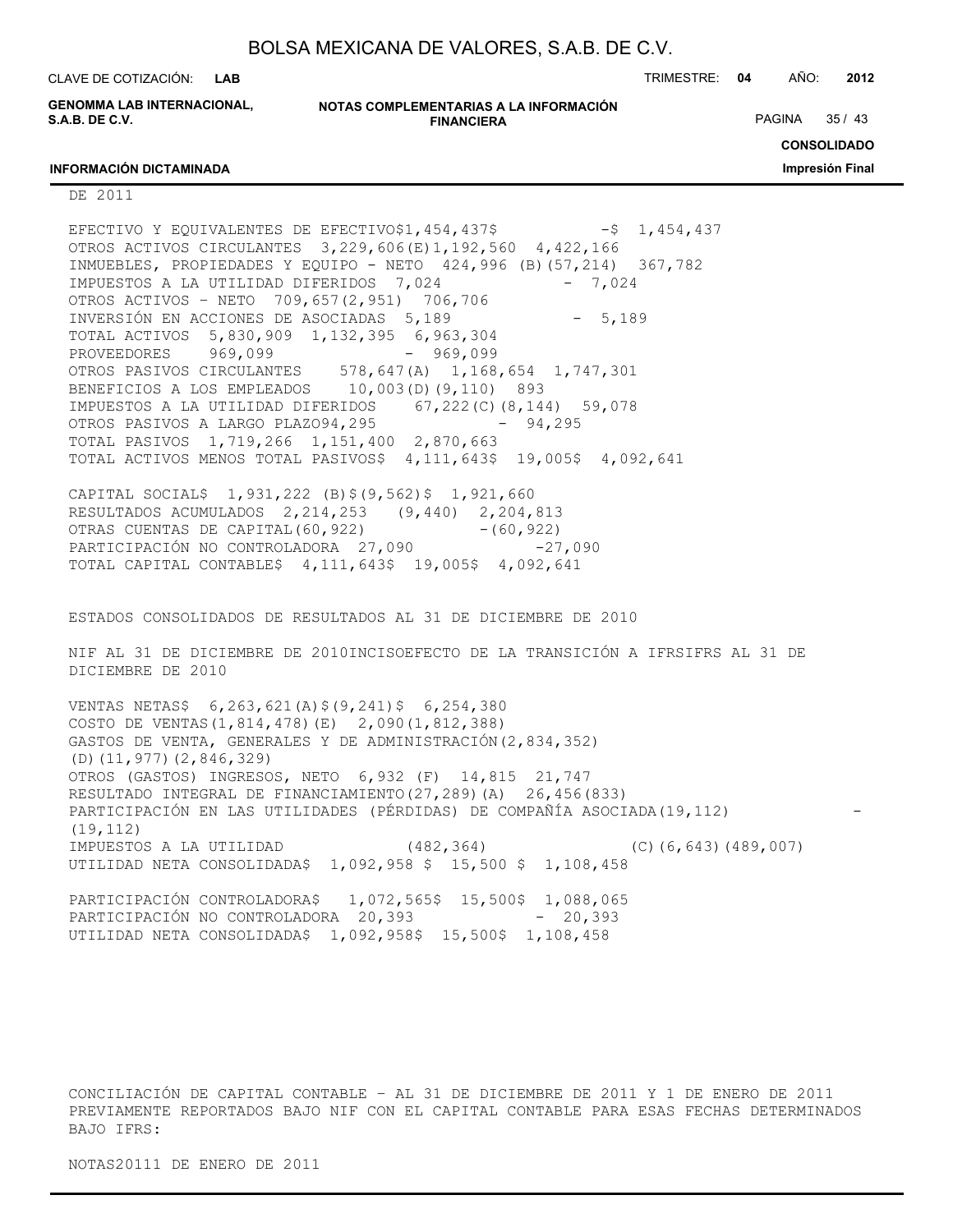|                                                                                                                                                                                                                                                                                                                                                                                                                                                                                                                                                                                 |                                       | BOLSA MEXICANA DE VALORES, S.A.B. DE C.V. |               |        |            |                 |
|---------------------------------------------------------------------------------------------------------------------------------------------------------------------------------------------------------------------------------------------------------------------------------------------------------------------------------------------------------------------------------------------------------------------------------------------------------------------------------------------------------------------------------------------------------------------------------|---------------------------------------|-------------------------------------------|---------------|--------|------------|-----------------|
| CLAVE DE COTIZACIÓN:<br><b>LAB</b>                                                                                                                                                                                                                                                                                                                                                                                                                                                                                                                                              |                                       |                                           | TRIMESTRE: 04 |        | AÑO:       | 2012            |
| <b>GENOMMA LAB INTERNACIONAL,</b><br><b>S.A.B. DE C.V.</b>                                                                                                                                                                                                                                                                                                                                                                                                                                                                                                                      | PAGINA<br>36/43<br><b>CONSOLIDADO</b> |                                           |               |        |            |                 |
| <b>INFORMACIÓN DICTAMINADA</b>                                                                                                                                                                                                                                                                                                                                                                                                                                                                                                                                                  |                                       |                                           |               |        |            | Impresión Final |
| PARTICIPACIÓN CONTROLADORA EN EL CAPITAL CONTABLE BAJO NIF\$5,531,006\$4,084,553                                                                                                                                                                                                                                                                                                                                                                                                                                                                                                |                                       |                                           |               |        |            |                 |
| AJUSTES DE IFRS:<br>TRANSFERENCIA DE ACTIVOS FINANCIEROS - PERIODO ACTUALA (17, 215) 17, 215<br>TRANSFERENCIA DE ACTIVOS FINANCIEROS - PERIODO ANTERIORA17, 215<br>AJUSTE AL PASIVO LABORALD16, 3169, 357<br>MEDICIÓN A VALOR RAZONABLE DE INMUEBLES, PROPIEDADES Y EQUIPOB (56,672) (56,672)<br>CANCELACIÓN DE EFECTOS DE INFLACIÓNB (53) (2,230)<br>EFECTO DEL COSTEO ABSORBENTE PERIODO ACTUALE (3, 743) 2, 090<br>EFECTO DEL COSTEO ABSORBENTE PERIODO ANTERIORE3, 7431, 653<br>EFECTO DE IMPUESTOS DIFERIDOSC11, 8449, 585<br>TOTAL AJUSTES AL CAPITAL (28, 565) (19, 002) |                                       |                                           |               |        |            |                 |
| PARTICIPACIÓN CONTROLADORA EN EL CAPITAL CONTABLE BAJO IFRS\$5,502,441\$4,065,551                                                                                                                                                                                                                                                                                                                                                                                                                                                                                               |                                       |                                           |               |        |            |                 |
| MARZO 2011 JUNIO 2011 SEPTIEMBRE 2011<br>PARTICIPACIÓN CONTROLADORA EN EL CAPITAL CONTABLE BAJO NIF<br>4, 455, 722                                                                                                                                                                                                                                                                                                                                                                                                                                                              | 4, 911, 295                           |                                           |               |        |            | 4,204,075       |
| AJUSTES DE IFRS:<br>TRANSFERENCIA DE ACTIVOS FINANCIEROS                                                                                                                                                                                                                                                                                                                                                                                                                                                                                                                        |                                       |                                           | 1,076         |        |            |                 |
| AJUSTE PASIVO LABORAL<br>12,934                                                                                                                                                                                                                                                                                                                                                                                                                                                                                                                                                 |                                       | 10,549                                    |               | 11,694 |            |                 |
| MEDICIÓN A VALOR RAZONABLE DE INMUEBLES, PROPIEDADES Y EQUIPO-<br>$56,672 -$<br>CANCELACIÓN DE EFECTOS DE INFLACIÓN<br>$136 -$                                                                                                                                                                                                                                                                                                                                                                                                                                                  | $56,672 -$<br>44                      | 56,672                                    | $612 -$       |        |            |                 |
| EFECTO DEL COSTEO ABSORBENTE<br>405                                                                                                                                                                                                                                                                                                                                                                                                                                                                                                                                             | 148                                   | 1,378                                     |               |        |            |                 |
| EFECTO DE IMPUESTOS DIFERIDOS<br>12,827                                                                                                                                                                                                                                                                                                                                                                                                                                                                                                                                         |                                       | 12,654                                    |               |        |            | 13,149          |
| TOTAL AJUSTES AL CAPITAL-<br>30,807                                                                                                                                                                                                                                                                                                                                                                                                                                                                                                                                             |                                       | $30,403 -$                                |               |        | $31,560 -$ |                 |
| PARTICIPACIÓN CONTROLADORA EN EL CAPITAL CONTABLE BAJO IFRS<br>4, 424, 162                                                                                                                                                                                                                                                                                                                                                                                                                                                                                                      | 4,880,488                             |                                           |               |        |            | 4, 173, 672     |
| CONCILIACIÓN DE UTILIDAD INTEGRAL - AL 31 DE DICIEMBRE DE 2011 Y 1 DE ENERO DE 2011<br>PREVIAMENTE REPORTADOS BAJO NIF PARA ESAS FECHAS DETERMINADOS BAJO IFRS:                                                                                                                                                                                                                                                                                                                                                                                                                 |                                       |                                           |               |        |            |                 |
| NOTASNIFEFECTO DE TRANSICIÓN IFRS                                                                                                                                                                                                                                                                                                                                                                                                                                                                                                                                               |                                       |                                           |               |        |            |                 |
| VENTAS NETASA\$8, 074, 787\$ (18, 469) \$8, 056, 318                                                                                                                                                                                                                                                                                                                                                                                                                                                                                                                            |                                       |                                           |               |        |            |                 |
| COSTO DE VENTASE (2, 462, 392) (E) (3, 743) (2, 466, 135)                                                                                                                                                                                                                                                                                                                                                                                                                                                                                                                       |                                       |                                           |               |        |            |                 |
| GASTOS DE VENTA, GENERALES Y DE ADMINISTRACIÓND (3,555,181)<br>$(D)$ $(14, 640)$ $(3, 569, 821)$<br>OTROS GASTOS DE OPERACIÓN, NETOF (41,746) (F) 22,004 (19,742)<br>GASTO POR INTERESESA (73, 706) (A) 1, 254 (72, 452)<br>INGRESO POR INTERESES31, 281                                                                                                                                                                                                                                                                                                                        |                                       | $-31,281$                                 |               |        |            |                 |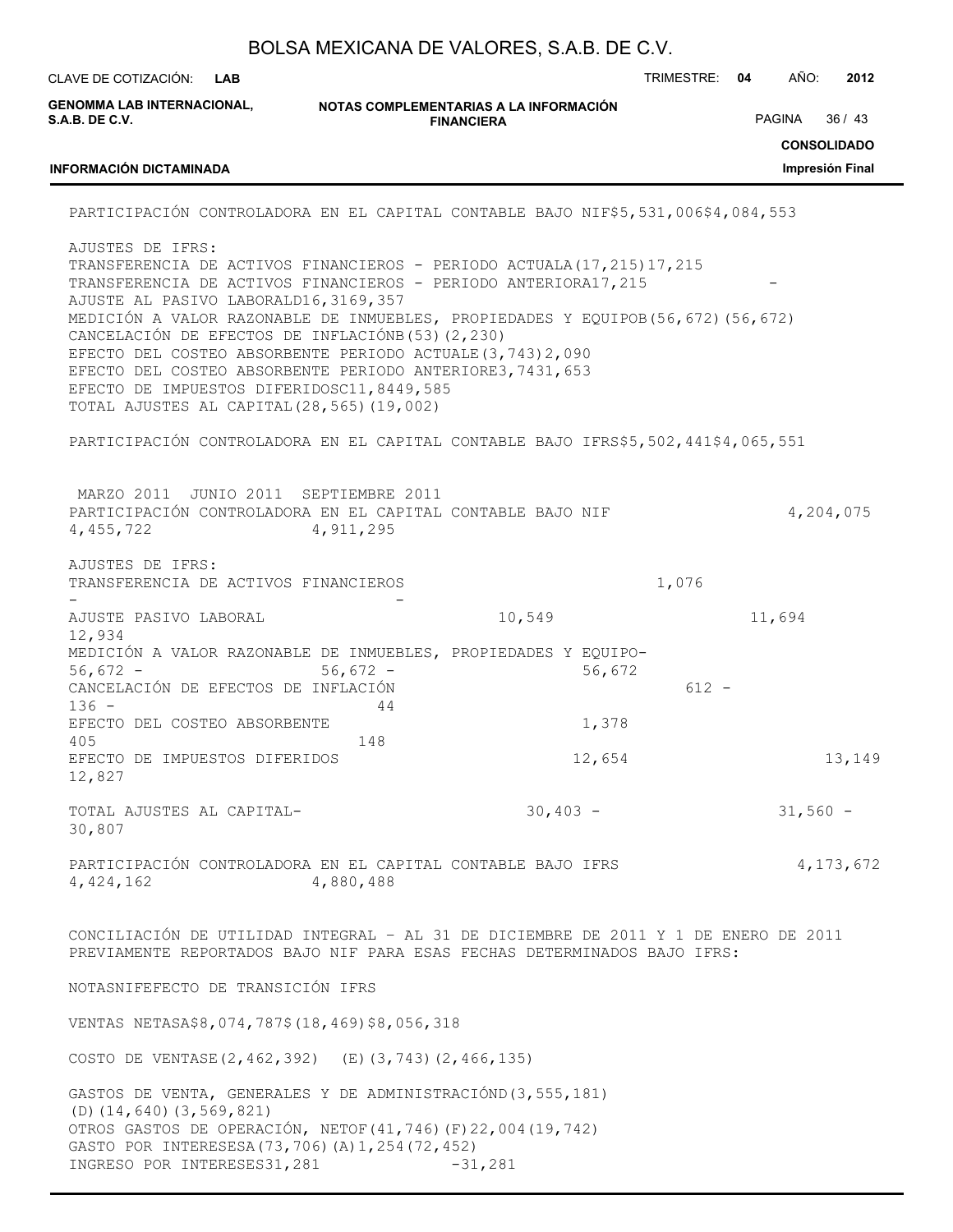| CLAVE DE COTIZACIÓN: LAB                                                                                                                                               |                   |                       | TRIMESTRE: 04 |       | AÑO:    | 2012                        |
|------------------------------------------------------------------------------------------------------------------------------------------------------------------------|-------------------|-----------------------|---------------|-------|---------|-----------------------------|
| GENOMMA LAB INTERNACIONAL, NOTAS COMPLEMENTARIAS A LA INFORMACIÓN<br>S.A.B. DE C.V.                                                                                    | <b>FINANCIERA</b> |                       |               |       | PAGINA  | 37/43<br><b>CONSOLIDADO</b> |
| <b>INFORMACIÓN DICTAMINADA</b>                                                                                                                                         |                   |                       |               |       |         | Impresión Final             |
| (PÉRDIDA) GANANCIA CAMBIARIA, NETA 59,386<br>PARTICIPACIÓN EN LA PÉRDIDA DE COMPAÑÍA ASOCIADA342                                                                       |                   | $-59,386$             | $-342$        |       |         |                             |
| UTILIDAD ANTES DE IMPUESTOS A LA UTILIDAD2, 032, 771 (13, 594) 2, 019, 177                                                                                             |                   |                       |               |       |         |                             |
| NOTASNIFEFECTO DE TRANSICIÓNIFRS                                                                                                                                       |                   |                       |               |       |         |                             |
| IMPUESTOS A LA UTILIDADC (616,817)                                                                                                                                     |                   | $(C)$ 4,077 (612,740) |               |       |         |                             |
| UTILIDAD NETA CONSOLIDADA DEL AÑO1, 415, 954 (9, 517) 1, 406, 437                                                                                                      |                   |                       |               |       |         |                             |
| OTRAS PARTIDAS DE UTILIDAD INTEGRAL:                                                                                                                                   |                   |                       |               |       |         |                             |
| EFECTO POR CONVERSIÓN DE OPERACIONES EN MONEDA EXTRANJERA76,4661,82878,294                                                                                             |                   |                       |               |       |         |                             |
| UTILIDAD INTEGRALȘ1, 492, 420\$ (7, 689) \$1, 484, 731                                                                                                                 |                   |                       |               |       |         |                             |
| ENERO-MARZO<br>CONCEPTONIF DEL 1 DE ENERO AL 31 DE MARZOEFECTO DE LA TRANSICIÓN A IFRSIFRS DEL 1 DE<br>ENERO AL 31 DE MARZO                                            |                   |                       |               |       |         |                             |
| VENTAS NETAS $1,478,070 - 2,042$ $1,476,028$<br>COSTO DE VENTAS (E)-443,063 - $1,379 -$<br>GASTOS DE VENTA, GENERALES Y DE ADMINISTRACIÓN (D)- 821,213 -<br>$-823,024$ |                   | $1,379 - 444,442$     |               |       |         | 1,810                       |
| OTROS (GASTOS) INGRESOS, NETO (F)-                                                                                                                                     |                   |                       |               | 3,040 |         |                             |
| 2,371<br>RESULTADO INTEGRAL DE FINANCIAMIENTO (A) $2,890 - 14,097 - 14$<br>11,207                                                                                      |                   |                       |               |       |         |                             |
| PARTICIPACIÓN EN LAS UTILIDADES (PÉRDIDAS) DE COMPAÑÍA ASOCIADA-<br>$ -$ 917                                                                                           |                   |                       |               |       |         | 917                         |
| IMPUESTOS A LA UTILIDAD (C) - 71,198 4,886 - 66,312<br>UTILIDAD NETA CONSOLIDADA 143,899 - 11,402 132,497                                                              |                   |                       |               |       |         |                             |
| PARTICIPACIÓN CONTROLADORA 137,677 - 11,402 126,275<br>PARTICIPACIÓN NO CONTROLADORA                                                                                   | 6,222             |                       |               |       |         |                             |
| 6,222<br>UTILIDAD NETA CONSOLIDADA $143,899 - 11,402$ $132,497$                                                                                                        |                   |                       |               |       |         |                             |
| ABRIL-JUNIO<br>CONCEPTONIF DEL 1 DE ABRIL AL 30 DE JUNIOEFECTO DE LA TRANSICIÓN A IFRSIFRS DEL 1 DE<br>ABRIL AL 30 DE JUNIO                                            |                   |                       |               |       |         |                             |
| VENTAS NETAS 1,716,908 - 1,384 1,715,524<br>COSTO DE VENTAS (E) - 500,136 - 1,959 - 502,095                                                                            |                   |                       |               |       |         |                             |
| GASTOS DE VENTA, GENERALES Y DE ADMINISTRACIÓN (D)- 824,343 -<br>$-826,063$                                                                                            |                   |                       |               |       |         | 1,720                       |
| OTROS (GASTOS) INGRESOS, NETO (F)-                                                                                                                                     |                   | 534                   |               | 3,102 |         |                             |
| 2,568<br>RESULTADO INTEGRAL DE FINANCIAMIENTO (A)-                                                                                                                     |                   | 3,173                 |               |       | $309 -$ |                             |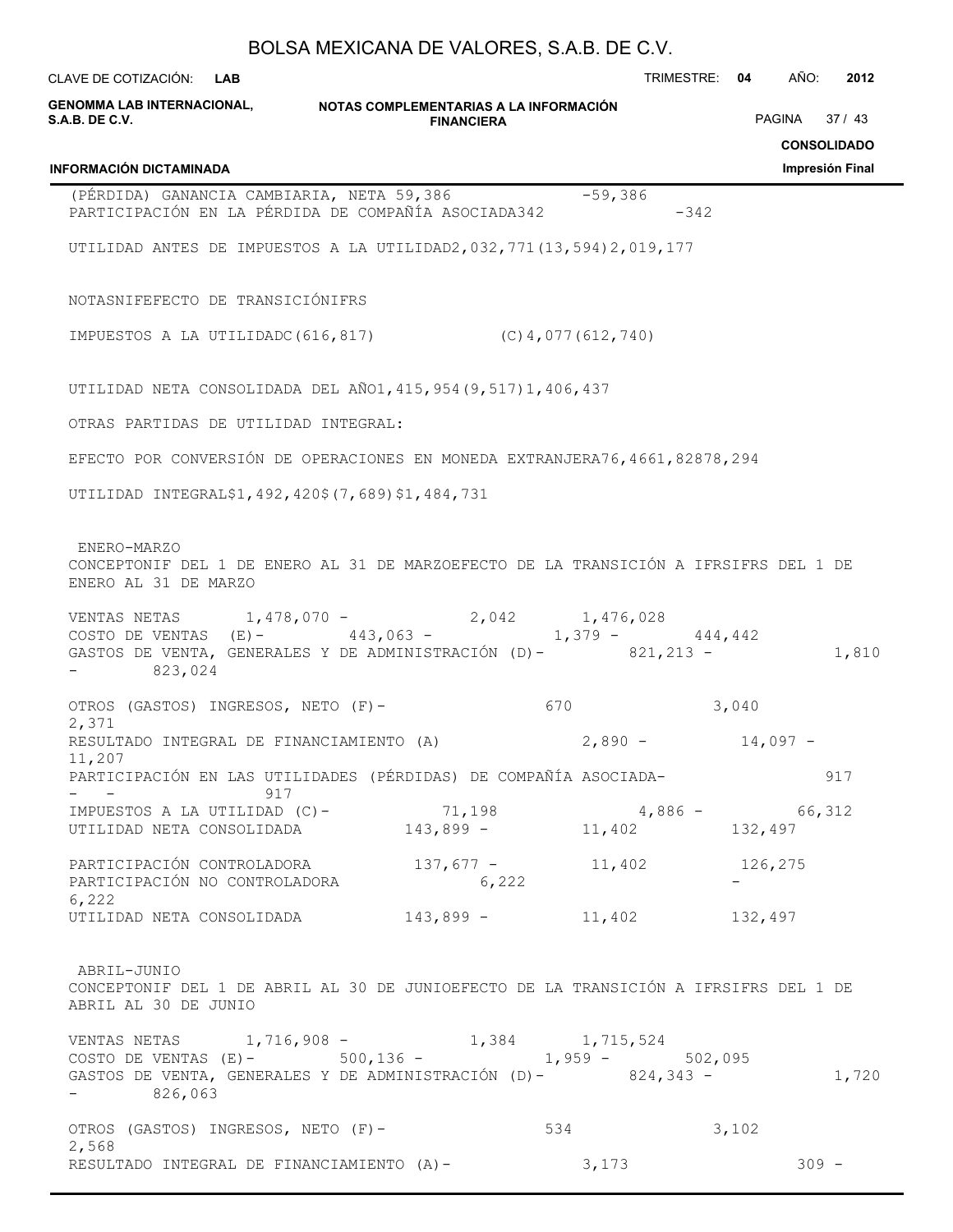**NOTAS COMPLEMENTARIAS A LA INFORMACIÓN FINANCIERA** CLAVE DE COTIZACIÓN: TRIMESTRE: **04** AÑO: **2012 LAB CONSOLIDADO Impresión Final GENOMMA LAB INTERNACIONAL, S.A.B. DE C.V. INFORMACIÓN DICTAMINADA** PAGINA 38 / 43 2,864 PARTICIPACIÓN EN LAS UTILIDADES (PÉRDIDAS) DE COMPAÑÍA ASOCIADA  $1,273$ - 1,273 IMPUESTOS A LA UTILIDAD (C)- 117,458 496 - 116,962 UTILIDAD NETA CONSOLIDADA  $272,537$  - 1,156 271,381 PARTICIPACIÓN CONTROLADORA 267,258 - 1,156 266,102 PARTICIPACIÓN NO CONTROLADORA  $5,279$  5,279 UTILIDAD NETA CONSOLIDADA  $272,537$  - 1,156 271,381 JULIO-SEPTIEMBRE CONCEPTONIF DEL 1 DE JULIO AL 30 DE SEPTIEMBREEFECTO DE LA TRANSICIÓN A IFRSIFRS DEL 1 DE JULIO AL 30 DE SEPTIEMBRE VENTAS NETAS 2,135,528 - 3,018 2,132,510 COSTO DE VENTAS (E)- 682,729 - 257 - 682,986 GASTOS DE VENTA, GENERALES Y DE ADMINISTRACIÓN (D)- 915,199 - 1,586 916,785 OTROS (GASTOS) INGRESOS, NETO (F)- 2,363 2,919 556 RESULTADO INTEGRAL DE FINANCIAMIENTO (A)  $22,675$  3,017 25,692 PARTICIPACIÓN EN LAS UTILIDADES (PÉRDIDAS) DE COMPAÑÍA ASOCIADA 197 - 197 IMPUESTOS A LA UTILIDAD (C)- 166,268 - 323 - 166,591 UTILIDAD NETA CONSOLIDADA 391,841 752 392,593 PARTICIPACIÓN CONTROLADORA 390,333 752 391,085 PARTICIPACIÓN NO CONTROLADORA  $1,508$ 1,508 UTILIDAD NETA CONSOLIDADA 391,841 752 392,593 OCTUBRE-DICIEMBRE CONCEPTONIF DEL 1 DE OCTUBRE AL 31 DE DICIEMBREEFECTO DE LA TRANSICIÓN A IFRSIFRS DEL 1 DE OCTUBRE AL 31 DE DICIEMBRE VENTAS NETAS 2,744,281 - 12,025 2,732,256 COSTO DE VENTAS (E)- 836,464 - 148 - 836,612 GASTOS DE VENTA, GENERALES Y DE ADMINISTRACIÓN (D)- 994,426 - 9,524  $- 1,003,950$ OTROS (GASTOS) INGRESOS, NETO (F)- 38,179 12,943 -25,236 RESULTADO INTEGRAL DE FINANCIAMIENTO (A)- 5,431 12,025 6,594 PARTICIPACIÓN EN LAS UTILIDADES (PÉRDIDAS) DE COMPAÑÍA ASOCIADA- 211  $-$  211 IMPUESTOS A LA UTILIDAD (C)- 261,893 - 982 - 262,875 UTILIDAD NETA CONSOLIDADA 607,677 2,289 609,966 PARTICIPACIÓN CONTROLADORA 601,498 2,289 603,787 PARTICIPACIÓN NO CONTROLADORA 6,179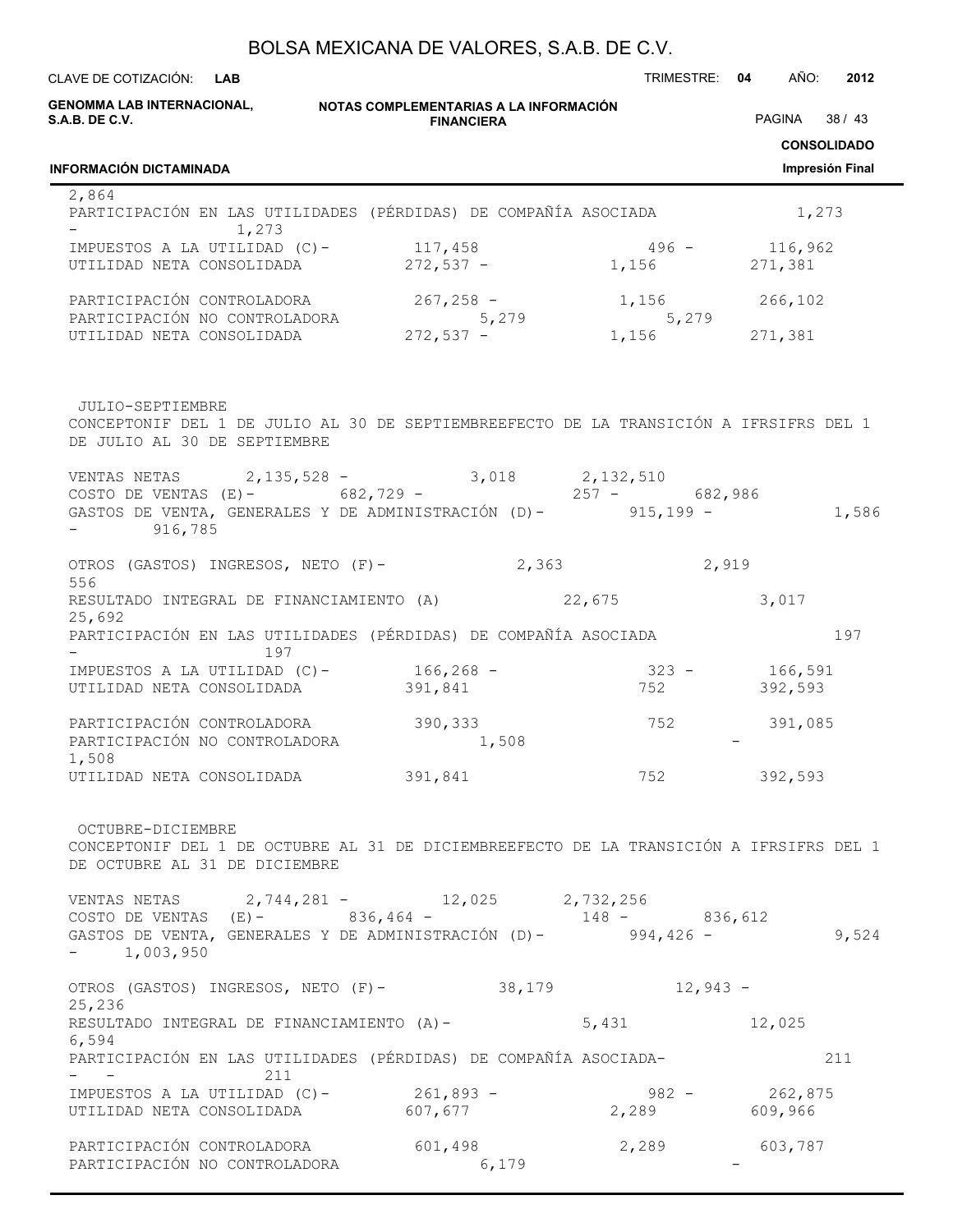**LAB**

CLAVE DE COTIZACIÓN: TRIMESTRE: **04** AÑO: **2012**

| <b>GENOMMA LAB INTERNACIONAL,</b><br>S.A.B. DE C.V. | NOTAS COMPLEMENTARIAS A LA INFORMACIÓN<br><b>FINANCIERA</b> | 39/43<br>PAGINA |                                       |
|-----------------------------------------------------|-------------------------------------------------------------|-----------------|---------------------------------------|
| <b>INFORMACIÓN DICTAMINADA</b>                      |                                                             |                 | <b>CONSOLIDADO</b><br>Impresión Final |
| 6,179<br>UTILIDAD NETA CONSOLIDADA                  | 607,677                                                     | 2,289           | 609,966                               |

NOTAS DE LAS RECONCILIACIONES:

LA TRANSICIÓN A IFRS HA RESULTADO EN LOS SIGUIENTES CAMBIOS EN POLÍTICAS CONTABLES:

A.TRANSFERENCIA DE ACTIVOS FINANCIEROS. DE ACUERDO CON LA NIC 39 INSTRUMENTOS FINANCIEROS: RECONOCIMIENTO Y MEDICIÓN, LA BAJA DE UN ACTIVO FINANCIERO SE DA CUANDO LA ENTIDAD TRANSFIERE DE MANERA SUSTANCIAL LOS RIESGOS Y VENTAJAS INHERENTES DE LA PROPIEDAD DEL ACTIVO FINANCIERO, DE ACUERDO CON NIF LA BAJA DEL ACTIVO FINANCIERO SE DA CON LA TRANSFERENCIA LEGAL DE LA PROPIEDAD DEL MISMO.

LOS DESCUENTOS FINANCIEROS POR COBRANZA ANTICIPADA SE DEBERÁN PRESENTAR DISMINUYENDO INGRESOS DE CONFORMIDAD CON IFRS, BAJO NIF FUERON CONSIDERADOS COSTOS FINANCIEROS.

B.INMUEBLES, PROPIEDADES Y EQUIPO – NETO Y CAPITAL CONTABLE. DE ACUERDO CON LA NIF B-10 SE DEBERÁN RECONOCER LOS EFECTOS DE LA INFLACIÓN CUANDO LA INFLACIÓN ACUMULADA DE LOS TRES EJERCICIOS INMEDIATOS ANTERIORES SEA MAYOR AL 26%, DE ACUERDO CON LA NORMA INTERNACIONAL DE CONTABILIDAD NIC 29 INFORMACIÓN FINANCIERA EN ECONOMÍAS HIPERINFLACIONARIAS LA INFLACIÓN ACUMULADA EN DICHO PERÍODO DEBERÁ ALCANZAR EL 100%.CONFORME A LA NIIF 1 LA ENTIDAD PODRÁ OPTAR, EN LA FECHA DE TRANSICIÓN A LAS NIIF, POR LA MEDICIÓN DE UNA PARTIDA DE PROPIEDADES, PLANTA Y EQUIPO POR SU VALOR RAZONABLE, Y UTILIZAR ESTE VALOR RAZONABLE COMO EL COTO ATRIBUIDO EN ESA FECHA. POR LO TANTO EL AJUSTE CORRESPONDE A LA CANCELACIÓN DE LOS EFECTOS DE INFLACIÓN RECONOCIDOS CONFORME A NIF HASTA EL 2007 Y LA OPCIÓN DE UTILIZAR EL VALOR RAZONABLE DE LOS MISMOS.

C.IMPUESTOS A LA UTILIDAD. CORRESPONDE AL EFECTO DE IMPUESTOS DIFERIDOS DE LOS AJUSTES DE ADOPCIÓN DE LAS IFRS QUE AFECTARON EL VALOR EN LIBROS DE ACTIVOS Y PASIVOS.

D.BENEFICIOS A LOS EMPLEADOS. LA NIF D-3 REQUIERE QUE SE CUANTIFIQUE Y REGISTRE EL PASIVO CORRESPONDIENTE A LA OBLIGACIÓN LEGAL DE PAGO DE INDEMNIZACIONES POR DESPIDO. DE ACUERDO CON LA NIC 19 BENEFICIOS A LOS EMPLEADOS EL PASIVO POR DICHAS INDEMNIZACIONES PODRÁ REGISTRARSE SÓLO SI EXISTE UN COMPROMISO DE LA ENTIDAD EN PAGARLAS AÚN EN TERMINACIÓN VOLUNTARIA.

E.INVENTARIOS Y COSTO DE VENTAS. HASTA 2010, LAS NIF PERMITÍAN EL COSTEO DIRECTO DE INVENTARIOS COMO SISTEMA DE VALUACIÓN. A PARTIR DE 2011, SE REQUIERE EL COSTEO ABSORBENTE DE LA MISMA MANERA QUE LO REQUIERE LA NIC 2 INVENTARIOS.

F.CLASIFICACIÓN DE LA PTU. LA NIF B-3, REQUIERE QUE SE PRESENTE DENTRO DEL RUBRO DE OTROS GASTOS, PARA EFECTOS DE IFRS LA PTU ES UNA COMPENSACIÓN AL PERSONAL Y SE DEBE PRESENTAR EN EL RUBRO DE GASTOS DE VENTA, GENERALES Y DE ADMINISTRACIÓN.

#### 25.EVENTOS SUBSECUENTES

EL 25 DE ENERO DE 2013, LA ENTIDAD LLEVÓ A CABO EL CIERRE DE LA ADQUISICIÓN DE LA MARCA TAFIROL A TRAVÉS DE SU SUBSIDIARIA EN ARGENTINA.

#### 26.NUEVOS PRONUNCIAMIENTOS CONTABLES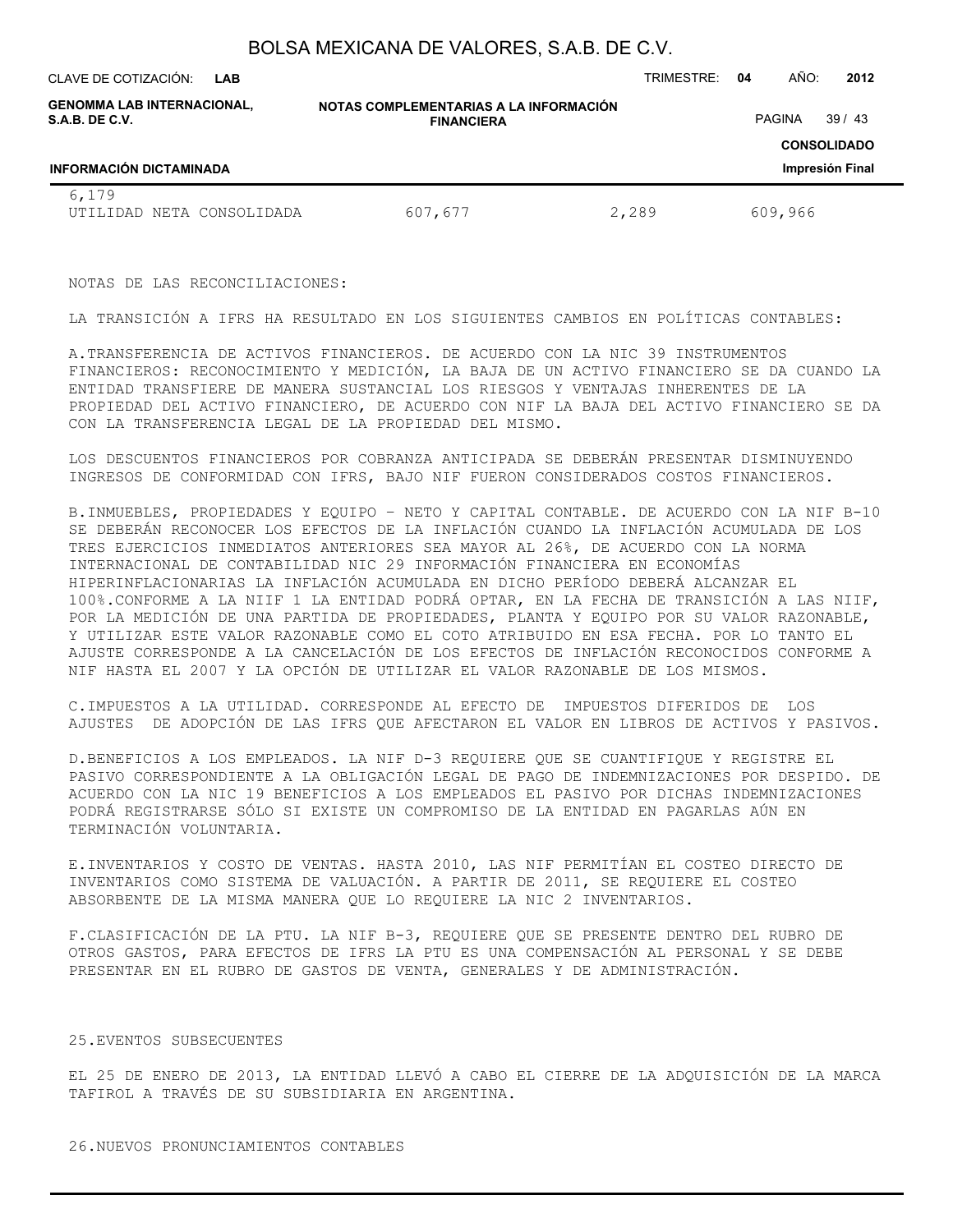**LAB**

CLAVE DE COTIZACIÓN: TRIMESTRE: **04** AÑO: **2012**

**GENOMMA LAB INTERNACIONAL, S.A.B. DE C.V.**

**INFORMACIÓN DICTAMINADA**

**NOTAS COMPLEMENTARIAS A LA INFORMACIÓN FINANCIERA**

PAGINA 40 / 43

**CONSOLIDADO**

**Impresión Final**

LA ENTIDAD NO HA APLICADO LAS SIGUIENTES NORMAS DE IFRS NUEVAS Y REVISADAS QUE YA ESTÁN EMITIDAS PERO QUE AÚN NO ESTÁN VIGENTES A LA FECHA DEL INFORME: IFRS 9, INSTRUMENTOS FINANCIEROS3 IFRS 10, ESTADOS FINANCIEROS CONSOLIDADOS1 IFRS 11, ACUERDOS CONJUNTOS1 IFRS 12, INFORMACIÓN A REVELAR SOBRE PARTICIPACIONES EN OTRAS ENTIDADES1 IFRS 13, MEDICIÓN DEL VALOR RAZONABLE1 MODIFICACIONES A LA IFRS 7, REVELACIONES – COMPENSACIÓN DE ACTIVOS Y PASIVOS FINANCIEROS1 MODIFICACIONES A LA IFRS 9 E IFRS 7, FECHA EFECTIVA DE IFRS 9 Y REVELACIONES DE TRANSICIÓN3 MODIFICACIONES A LA IFRS 10, IFRS 11 E IFRS 12, ESTADOS FINANCIEROS CONSOLIDADOS, ACUERDOS CONJUNTOS Y REVELACIONES SOBRE PARTICIPACIONES EN OTRAS ENTIDADES: GUÍAS DE TRANSICIÓN4 LA IAS 19 (REVISADA EN 2011), BENEFICIOS A LOS EMPLEADOS1 LA IAS 27 (REVISADA EN 2011), ESTADOS FINANCIEROS SEPARADOS1 LA IAS 28 (REVISADA EN 2011), INVERSIONES EN ASOCIADAS Y ACUERDOS CONJUNTOS1 MODIFICACIONES A LA IAS 32, REVELACIONES – COMPENSACIÓN DE ACTIVOS Y PASIVOS FINANCIEROS2 MODIFICACIONES A LAS IFRS, MEJORAS ANUALES A IFRS CICLO 2009-2011, EXCEPTO POR LAS MODIFICACIONES A IAS 11

1 EFECTIVA PARA LOS PERÍODOS ANUALES QUE COMIENCEN A PARTIR DEL 1 DE ENERO DE 2013. 2 EFECTIVA PARA LOS PERÍODOS ANUALES QUE COMIENCEN A PARTIR DEL 1 DE ENERO DE 2014. 3 EFECTIVA PARA LOS PERÍODOS ANUALES QUE COMIENCEN A PARTIR DEL 1 DE ENERO DE 2015.

IFRS 9, INSTRUMENTOS FINANCIEROS - LA IFRS 9 EMITIDA EN NOVIEMBRE DE 2009 INTRODUCE NUEVOS REQUERIMIENTOS PARA LA CLASIFICACIÓN Y MEDICIÓN DE ACTIVOS FINANCIEROS. LA IFRS 9 MODIFICADA EN OCTUBRE DE 2010 INCLUYE LOS REQUERIMIENTOS PARA LA CLASIFICACIÓN Y MEDICIÓN DE PASIVOS FINANCIEROS Y PARA SU ELIMINACIÓN.

LOS PRINCIPALES REQUERIMIENTOS DE LA IFRS 9 SE DESCRIBEN A CONTINUACIÓN:

•LA IFRS 9 REQUIERE QUE TODOS LOS ACTIVOS FINANCIEROS RECONOCIDOS QUE ESTÉN DENTRO DEL ALCANCE DE IAS 39, INSTRUMENTOS FINANCIEROS: RECONOCIMIENTO Y MEDICIÓN SEAN MEDIDOS POSTERIORMENTE A COSTO AMORTIZADO O A VALOR RAZONABLE. ESPECÍFICAMENTE, LAS INVERSIONES DE DEUDA EN UN MODELO DE NEGOCIOS CUYO OBJETIVO ES COBRAR LOS FLUJOS DE EFECTIVO CONTRACTUALES Y QUE TENGAN FLUJOS DE EFECTIVO CONTRACTUALES QUE SEAN EXCLUSIVAMENTE PAGOS DE CAPITAL E INTERESES SOBRE EL CAPITAL EN CIRCULACIÓN GENERALMENTE SE MIDEN A COSTO AMORTIZADO AL FINAL DE LOS PERIODOS CONTABLES POSTERIORES. TODAS LAS DEMÁS INVERSIONES DE DEUDA Y DE CAPITAL SE MIDEN A SUS VALORES RAZONABLES AL FINAL DE LOS PERIODOS CONTABLES POSTERIORES. ADICIONALMENTE, BAJO IFRS 9, LAS COMPAÑÍAS PUEDEN HACER LA ELECCIÓN IRREVOCABLE DE PRESENTAR LOS CAMBIOS POSTERIORES EN EL VALOR RAZONABLE DE UNA INVERSIÓN DE CAPITAL (QUE NO ES MANTENIDA CON FINES DE NEGOCIACIÓN) EN OTRAS PARTIDAS DE LA UTILIDAD INTEGRAL, CON INGRESOS POR DIVIDENDOS GENERALMENTE RECONOCIDOS EN EL RESULTADO DEL AÑO.

•EL EFECTO MÁS SIGNIFICATIVO DE LA IFRS 9 CON RESPECTO A LA CLASIFICACIÓN Y MEDICIÓN DE ACTIVOS FINANCIEROS SE RELACIONA CON EL TRATAMIENTO CONTABLE DE CAMBIOS EN EL VALOR RAZONABLE DE UN PASIVO FINANCIERO (DESIGNADO COMO A VALOR RAZONABLE A TRAVÉS DE UTILIDAD O PÉRDIDA) ATRIBUIBLE A CAMBIOS EN EL RIESGO CREDITICIO DE DICHO PASIVO. ESPECÍFICAMENTE, BAJO LA IFRS 9, PARA LOS PASIVOS FINANCIEROS DESIGNADOS COMO A VALOR RAZONABLE A TRAVÉS DE UTILIDAD O PÉRDIDA, EL MONTO DE LOS CAMBIOS EN EL VALOR RAZONABLE DEL PASIVO FINANCIERO QUE ES ATRIBUIBLE A CAMBIOS EN EL RIESGO CREDITICIO DE DICHO PASIVO SE PRESENTA BAJO OTROS RESULTADOS INTEGRALES, SALVO QUE EL RECONOCIMIENTO DE LOS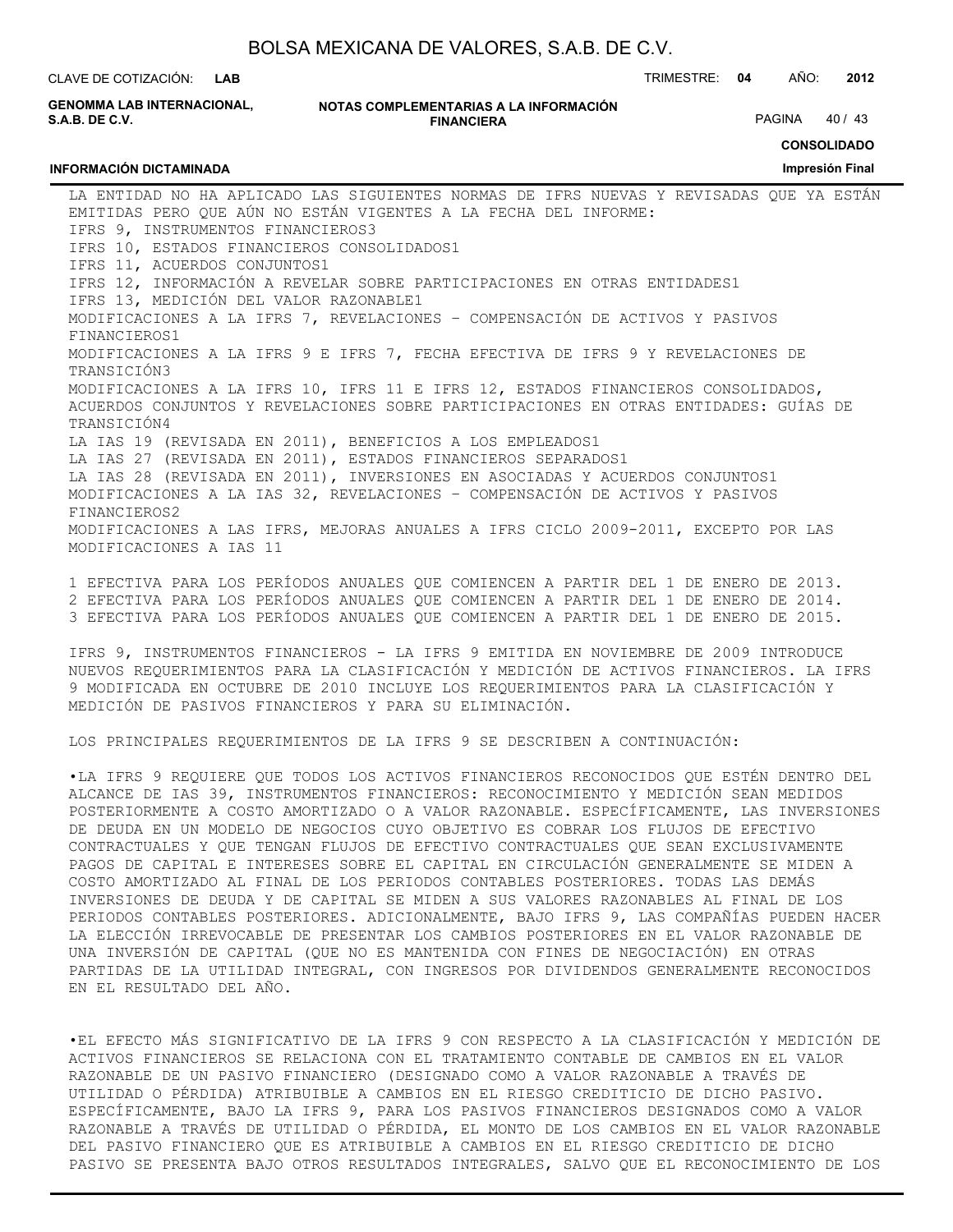| BOLSA MEXICANA DE VALORES, S.A.B. DE C.V. |  |  |
|-------------------------------------------|--|--|
|-------------------------------------------|--|--|

CLAVE DE COTIZACIÓN: TRIMESTRE: **04** AÑO: **2012 LAB**

**GENOMMA LAB INTERNACIONAL, S.A.B. DE C.V.**

#### **NOTAS COMPLEMENTARIAS A LA INFORMACIÓN FINANCIERA**

PAGINA 41 / 43

**CONSOLIDADO**

### **INFORMACIÓN DICTAMINADA**

### **Impresión Final**

EFECTOS DE LOS CAMBIOS EN EL RIESGO CREDITICIO DEL PASIVO DENTRO DE OTROS RESULTADOS INTEGRALES CREARA O INCREMENTARA UNA DISCREPANCIA CONTABLE EN EL ESTADO DE RESULTADOS. LOS CAMBIOS EN EL VALOR RAZONABLE ATRIBUIBLES AL RIESGO CREDITICIO DEL PASIVO FINANCIERO NO SE CLASIFICAN POSTERIORMENTE AL ESTADO DE RESULTADOS. ANTERIORMENTE, CONFORME A IAS 39, EL MONTO COMPLETO DEL CAMBIO EN EL VALOR RAZONABLE DEL PASIVO FINANCIERO DESIGNADO COMO A VALOR RAZONABLE A TRAVÉS DE UTILIDAD O PÉRDIDA SE PRESENTÓ EN EL ESTADO DE RESULTADOS.

EN MAYO DE 2011 SE EMITIÓ UN PAQUETE DE CINCO NORMAS SOBRE CONSOLIDACIÓN, COINVERSIONES, ASOCIADAS Y REVELACIONES, INCLUYENDO LA IFRS 10, IFRS 11, IFRS 12, IAS 27 (SEGÚN REVISIÓN DE 2011) E IAS 28 (SEGÚN REVISIÓN DE 2011).

LOS PRINCIPALES REQUERIMIENTOS DE ESTAS CINCO NORMAS SE DESCRIBEN A CONTINUACIÓN:

IFRS 10, ESTADOS FINANCIEROS CONSOLIDADOS - LA IFRS 10 REEMPLAZA LAS PARTES DE IAS 27, ESTADOS FINANCIEROS CONSOLIDADOS Y SEPARADOS QUE TRATAN SOBRE LOS ESTADOS FINANCIEROS CONSOLIDADOS. LA SIC-12 CONSOLIDACIÓN – ENTIDADES CON PROPÓSITOS ESPECIALES HA SIDO RETIRADA CON LA EMISIÓN DE LA IFRS 10. CONFORME A LA IFRS 10, SÓLO EXISTE UNA BASE PARA CONSOLIDACIÓN QUE ES EL CONTROL. ADICIONALMENTE, LA IFRS 10 INCLUYE UNA NUEVA DEFINICIÓN DE CONTROL QUE CONTIENE TRES ELEMENTOS: (A) EL PODER EJERCIDO SOBRE LA EMPRESA RECEPTORA DE LA INVERSIÓN, (B) EXPOSICIÓN O DERECHOS A RETORNOS VARIABLES POR SU INVOLUCRAMIENTO CON LA EMPRESA RECEPTORA DE LA INVERSIÓN Y (C) LA CAPACIDAD DE UTILIZAR SU PODER SOBRE DICHA EMPRESA PARA AFECTAR EL MONTO DE LOS RETORNOS DEL INVERSIONISTA. SE HAN AGREGADO UNA GRAN CANTIDAD DE LINEAMIENTOS EN LA IFRS 10 PARA TRATAR LOS ESCENARIOS COMPLEJOS.

IFRS 11, NEGOCIOS CONJUNTOS - LA IFRS 11 REEMPLAZA A LA IAS 31 PARTICIPACIONES EN COINVERSIONES. LA IFRS 11 TRATA SOBRE LA MANERA EN QUE UN ACUERDO CONJUNTO EN EL QUE DOS O MÁS PARTES TIENEN CONTROL CONJUNTO DEBE CLASIFICARSE. LA SIC-13 ENTIDADES BAJO CONTROL CONJUNTO – APORTACIONES NO MONETARIAS DE LOS INVERSIONISTAS HA SIDO RETIRADA CON LA EMISIÓN DE LA IFRS 11. CONFORME A LA IFRS 11, LOS ACUERDOS CONJUNTOS SE CLASIFICAN COMO OPERACIONES CONJUNTAS O COINVERSIONES, DEPENDIENDO DE LOS DERECHOS Y OBLIGACIONES DE LAS PARTES. EN CONTRASTE, BAJO IAS 31, EXISTEN TRES TIPOS DE ACUERDOS CONJUNTOS: ENTIDADES BAJO CONTROL CONJUNTO, ACTIVOS BAJO CONTROL CONJUNTO Y OPERACIONES BAJO CONTROL CONJUNTO.

ADICIONALMENTE, LAS COINVERSIONES CONFORME A LA IFRS 11 SE DEBEN CONTABILIZAR UTILIZANDO EL MÉTODO DE PARTICIPACIÓN, MIENTRAS QUE LAS ENTIDADES BAJO CONTROL CONJUNTO CONFORME AL IAS 31 SE PUEDEN CONTABILIZAR UTILIZANDO EL MÉTODO DE PARTICIPACIÓN O CONTABILIDAD PROPORCIONAL.

IFRS 12, REVELACIÓN DE PARTICIPACIONES EN OTRAS ENTIDADES - LA IFRS 12 ES UNA NORMA DE REVELACIÓN Y APLICA A ENTIDADES QUE TIENEN PARTICIPACIONES EN SUBSIDIARIAS, ACUERDOS CONJUNTOS, ASOCIADAS Y/O ENTIDADES ESTRUCTURADAS NO CONSOLIDADAS. EN GENERAL, LOS REQUERIMIENTOS DE REVELACIÓN DE LA IFRS 12 SON MÁS EXHAUSTIVOS QUE LOS DE LAS NORMAS ACTUALES.

IFRS 13, MEDICIÓN DEL VALOR RAZONABLE - LA IFRS 13 ESTABLECE UNA ÚNICA FUENTE DE LINEAMIENTOS PARA LAS MEDICIONES DE VALOR RAZONABLE Y LAS REVELACIONES CORRESPONDIENTES. LA NORMA DEFINE EL VALOR RAZONABLE, ESTABLECE UN MARCO PARA MEDIR EL VALOR RAZONABLE Y REQUIERE REVELACIONES SOBRE LAS MEDICIONES DE VALOR RAZONABLE. EL ALCANCE DE LA IFRS 13 ES AMPLIO; APLICA TANTO A PARTIDAS DE INSTRUMENTOS FINANCIEROS COMO A PARTIDAS QUE NO SON DE INSTRUMENTOS FINANCIEROS POR LAS CUALES OTRAS IFRS REQUIEREN O PERMITEN MEDICIONES DE VALOR RAZONABLE Y REVELACIONES SOBRE LAS MEDICIONES DE VALOR RAZONABLE, EXCEPTO EN CIRCUNSTANCIAS ESPECÍFICAS. EN GENERAL, LOS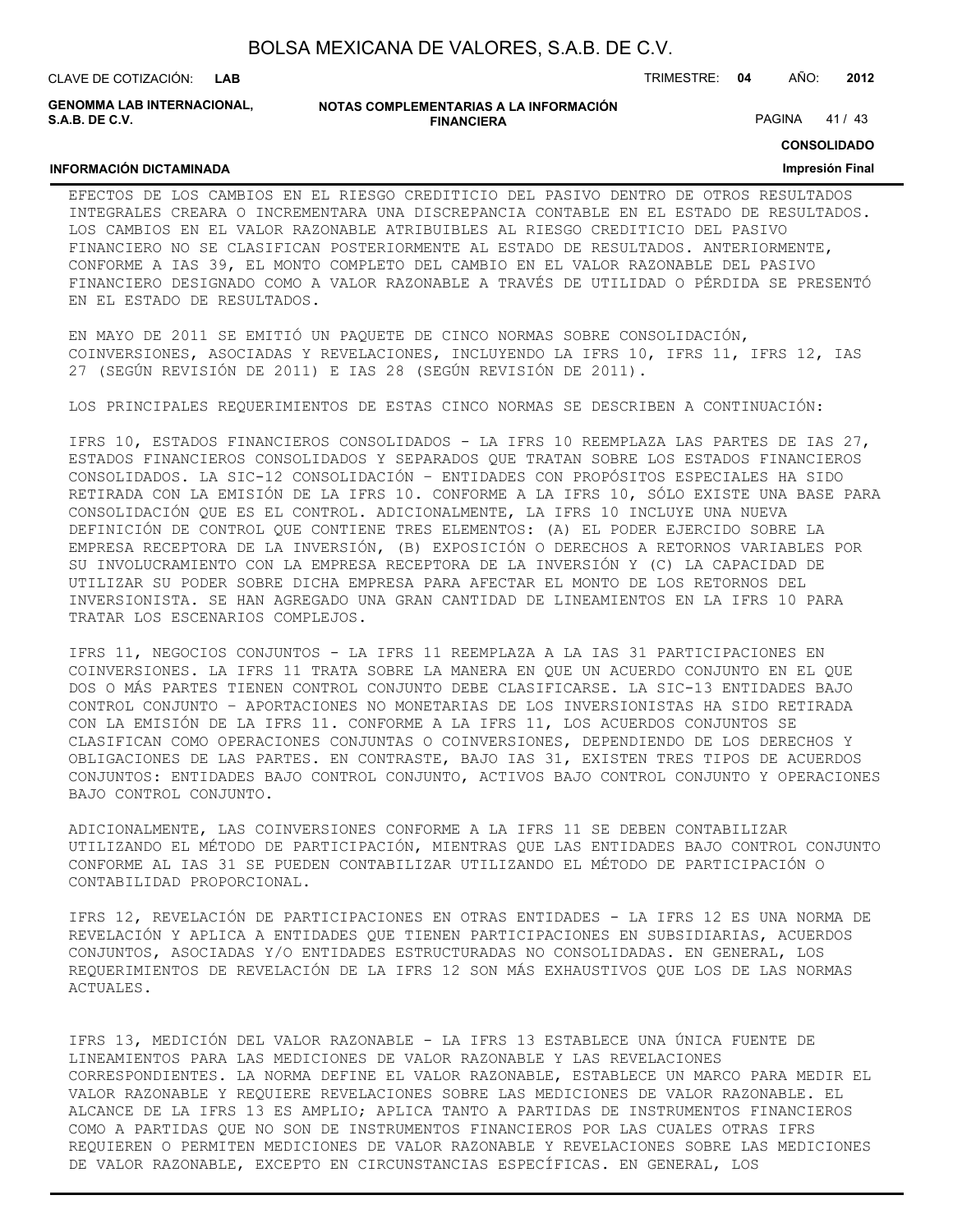|  | BOLSA MEXICANA DE VALORES, S.A.B. DE C.V. |  |
|--|-------------------------------------------|--|
|--|-------------------------------------------|--|

CLAVE DE COTIZACIÓN: TRIMESTRE: **04** AÑO: **2012 LAB GENOMMA LAB INTERNACIONAL,**

**NOTAS COMPLEMENTARIAS A LA INFORMACIÓN FINANCIERA**

PAGINA 42 / 43

#### **CONSOLIDADO**

#### **INFORMACIÓN DICTAMINADA**

**S.A.B. DE C.V.**

### **Impresión Final**

REQUERIMIENTOS DE REVELACIÓN EN LA IFRS 13 SON MÁS EXHAUSTIVOS QUE LOS QUE SE REQUIEREN EN LAS NORMAS ACTUALES. POR EJEMPLO, LAS REVELACIONES CUANTITATIVAS Y CUALITATIVAS BASADAS EN LA JERARQUÍA DE VALOR RAZONABLE DE TRES NIVELES REQUERIDA ACTUALMENTE PARA INSTRUMENTOS FINANCIEROS ÚNICAMENTE BAJO LA IFRS 7 INSTRUMENTOS FINANCIEROS: REVELACIONES SE EXTENDERÁN POR LA IFRS 13 PARA CUBRIR TODOS LOS ACTIVOS Y PASIVOS DENTRO DE SU ALCANCE.

LA IFRS 13 APLICA PARA EJERCICIOS QUE INICIEN EN O DESPUÉS DEL 1 DE ENERO DE 2013, AUNQUE SE PERMITE LA APLICACIÓN ANTICIPADA.

MODIFICACIONES A LA IAS 32, REVELACIONES – COMPENSACIÓN DE ACTIVOS Y PASIVOS FINANCIEROS - LAS MODIFICACIONES A IAS 32 CLARIFICAN LA APLICACIÓN DE LOS REQUERIMIENTOS EXISTENTES SOBRE LA COMPENSACIÓN DE ACTIVOS FINANCIEROS Y PASIVOS FINANCIEROS. EN ESPECÍFICO, LAS MODIFICACIONES CLARIFICAN EL SIGNIFICADO DE "TENGA, EN EL MOMENTO ACTUAL, EL DERECHO, EXIGIBLE LEGALMENTE, DE COMPENSAR LOS IMPORTES RECONOCIDOS" Y "TENGA LA INTENCIÓN DE LIQUIDAR POR EL IMPORTE NETO, O DE REALIZAR EL ACTIVO Y LIQUIDAR EL PASIVO SIMULTÁNEAMENTE".

MODIFICACIONES A LA IFRS 7, REVELACIONES – COMPENSACIÓN DE ACTIVOS Y PASIVOS FINANCIEROS - LAS MODIFICACIONES A IFRS 7 REQUIEREN A LAS COMPAÑÍAS REVELAR INFORMACIÓN ACERCA DE LOS DERECHOS DE COMPENSAR Y ACUERDOS RELACIONADOS PARA INSTRUMENTOS FINANCIEROS RECONOCIDOS QUE ESTÁN SUJETOS A UN ACUERDO MAESTRO DE COMPENSACIÓN EXIGIBLE O ACUERDO SIMILAR.

LA APLICACIÓN DE ESTAS MODIFICACIONES A LA IFRS 7, SON EFECTIVAS PARA PERIODOS ANUALES QUE COMIENCEN EN O DESPUÉS DEL 1 DE ENERO DE 2013 Y PERIODOS INTERMEDIOS DENTRO DE ESOS PERIODOS ANUALES. LAS REVELACIONES DEBEN SER MOSTRADAS RETROSPECTIVAMENTE PARA TODOS LOS PERIODOS COMPARATIVOS. SIN EMBARGO, LAS MODIFICACIONES A IAS 32 SON EFECTIVAS PARA PERIODOS ANUALES QUE INICIEN EN O DESPUÉS DEL 1 DE ENERO DE 2014, Y PERMITEN SU APLICACIÓN ANTICIPADA.

LA IAS 19 (REVISADA EN 2011), BENEFICIOS A LOS EMPLEADOS - LAS MODIFICACIONES A IAS 19 CAMBIAN EL TRATAMIENTO CONTABLE DE LOS PLANES DE BENEFICIOS DEFINIDOS Y BENEFICIOS POR TERMINACIÓN DE LA RELACIÓN LABORAL. EL CAMBIO MÁS IMPORTANTE SE REFIERE AL TRATAMIENTO CONTABLE DE CAMBIOS EN OBLIGACIONES DE BENEFICIOS DEFINIDOS Y ACTIVOS DEL PLAN. LAS MODIFICACIONES REQUIEREN EL RECONOCIMIENTO DE CAMBIOS EN LAS OBLIGACIONES DE BENEFICIOS DEFINIDOS Y EN EL VALOR RAZONABLE DE LOS ACTIVOS DEL PLAN CUANDO OCURREN Y, POR TANTO, ELIMINAN EL 'ENFOQUE DE CORREDOR' PERMITIDO BAJO LA VERSIÓN ANTERIOR DE IAS 19 Y ACELERAN EL RECONOCIMIENTO DE COSTOS DE SERVICIO ANTERIOR. LAS MODIFICACIONES REQUIEREN QUE TODAS LAS GANANCIAS Y PÉRDIDAS ACTUARIALES SE RECONOZCAN INMEDIATAMENTE A TRAVÉS DE OTROS RESULTADOS INTEGRALES PARA QUE EL ACTIVO O PASIVO POR PENSIONES NETO RECONOCIDO EN EL ESTADO DE SITUACIÓN FINANCIERA CONSOLIDADO REFLEJE EL VALOR TOTAL DEL DÉFICIT O SUPERÁVIT DEL PLAN. ADICIONALMENTE, EL COSTO POR INTERÉS Y EL RETORNO ESPERADO DE LOS ACTIVOS DEL PLAN UTILIZADOS EN LA VERSIÓN ANTERIOR DE IAS 19 SON REMPLAZADOS CON EL IMPORTE DEL INTERÉS NETO, EL CUAL ES CALCULADO APLICANDO LA TASA DE DESCUENTO LA MISMA TASA DE DESCUENTO AL PASIVO O ACTIVO POR BENEFICIOS DEFINIDOS NETO.

LAS MODIFICACIONES A IAS 19 APLICAN PARA EJERCICIOS QUE INICIEN EN O DESPUÉS DEL1 DE ENERO DE 2013 Y SE REQUIERE LA APLICACIÓN RETROSPECTIVA CON CIERTAS EXCEPCIONES. LOS DIRECTORES ESPERAN QUE LAS MODIFICACIONES A IAS 19 SEAN ADOPTADAS EN LOS ESTADOS FINANCIEROS CONSOLIDADOS DEL GRUPO PARA EL EJERCICIO QUE INICIA EL 1 DE ENERO DE 2013 Y QUE LA APLICACIÓN DE LAS MODIFICACIONES A IAS 19 PUEDA TENER UN IMPACTO EN LOS MONTOS REPORTADOS CON RESPECTO AL PLAN DE BENEFICIOS DEFINIDOS DEL GRUPO. SIN EMBARGO, LOS DIRECTORES AÚN NO HAN REALIZADO UN ANÁLISIS DETALLADO DEL IMPACTO DE LA APLICACIÓN DE LAS MODIFICACIONES Y, POR TANTO, AÚN NO HAN CUANTIFICADO EL ALCANCE DEL IMPACTO.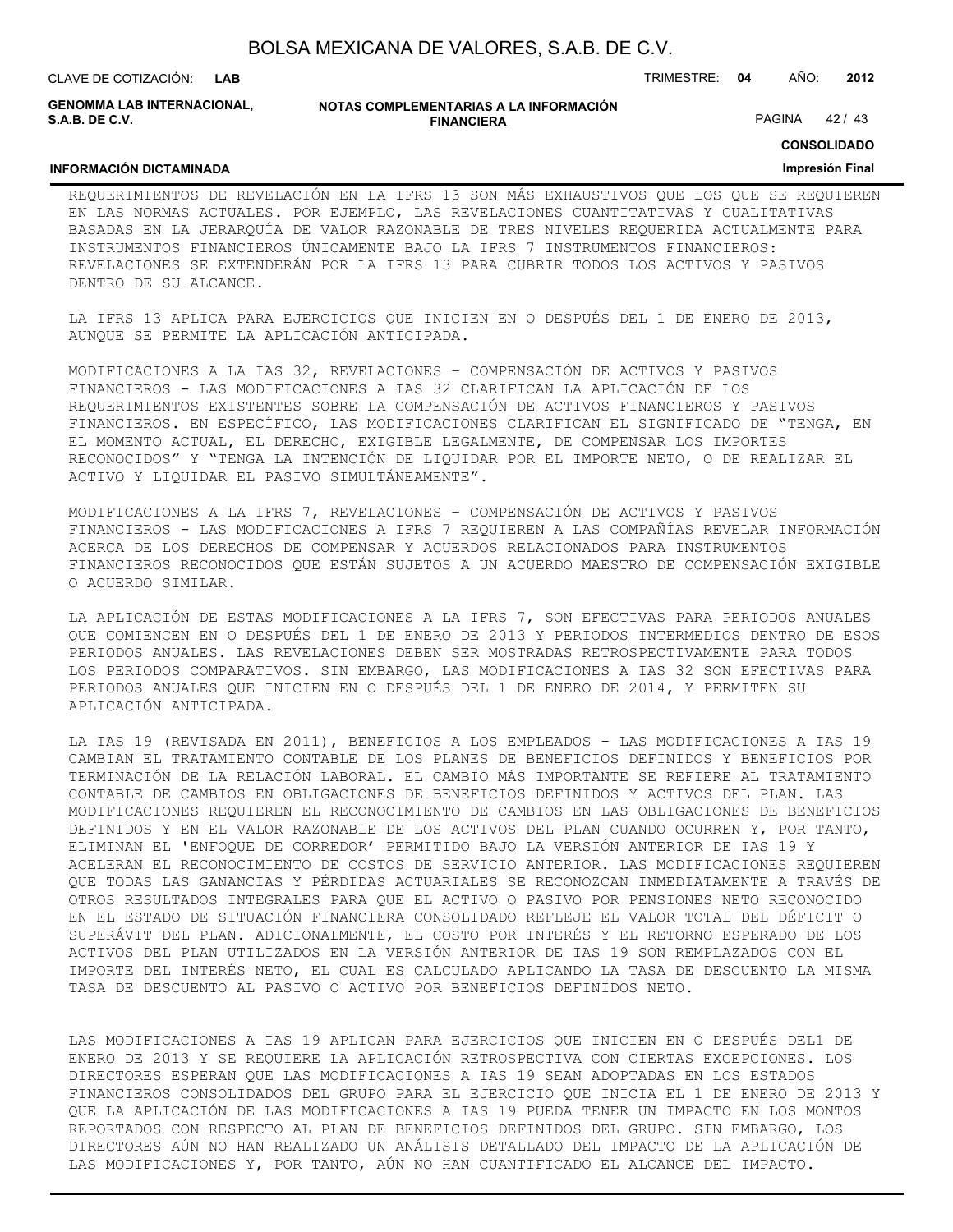**LAB**

CLAVE DE COTIZACIÓN: TRIMESTRE: **04** AÑO: **2012**

**GENOMMA LAB INTERNACIONAL, S.A.B. DE C.V.**

**INFORMACIÓN DICTAMINADA**

**NOTAS COMPLEMENTARIAS A LA INFORMACIÓN FINANCIERA**

PAGINA 43/43

**CONSOLIDADO**

**Impresión Final**

MODIFICACIONES A LAS IFRS, MEJORAS ANUALES A IFRS CICLO 2009-2011 EXCEPTO POR LAS MODIFICACIONES A IAS 1 - LAS MODIFICACIONES ANUALES A IFRS CICLO 2009-2011 INCLUYEN MODIFICACIONES A VARIAS IFRS. LAS MODIFICACIONES SON EFECTIVAS PARA PERIODOS ANUALES QUE COMIENCEN EN O DESPUÉS DEL 1 DE ENERO DE 2013. LAS MODIFICACIONES A IFRS INCLUYEN:

•MODIFICACIONES A IAS 16, PROPIEDAD, PLANTA Y EQUIPO; Y •MODIFICACIONES A IAS 32, INSTRUMENTOS FINANCIEROS: PRESENTACIÓN.

LAS MODIFICACIONES A IAS 16 CLARIFICAN QUE LAS PIEZAS DE REPUESTO IMPORTANTES Y EL EQUIPO DE MANTENIMIENTO PERMANENTE DEBEN SER CLASIFICADOS COMO PROPIEDAD, PLANTA Y EQUIPO, CUANDO CUMPLAN LA DEFINICIÓN DE PROPIEDAD, PLANTA Y EQUIPO DE IAS 16 Y COMO INVENTARIOS EN CASO CONTRARIO.

LAS MODIFICACIONES A IAS 32 CLARIFICAN QUE EL IMPUESTO A LA UTILIDAD RELACIONADO CON DISTRIBUCIONES A LOS TENEDORES DE UN INSTRUMENTO DE CAPITAL Y LOS COSTOS DE LAS TRANSACCIONES DE UN UNA TRANSACCIÓN DE CAPITAL, DEBE SER CONTABILIZADA DE ACUERDO CON IAS 12, IMPUESTOS A LA UTILIDAD.

#### 27.AUTORIZACIÓN DE LA EMISIÓN DE LOS ESTADOS FINANCIEROS

LOS ESTADOS FINANCIEROS CONSOLIDADOS POR EL AÑO QUE TERMINÓ EL 31 DE DICIEMBRE DE 2012 FUERON AUTORIZADOS PARA SU EMISIÓN EL 25 DE FEBRERO DE 2013 POR EL LIC. OSCAR VILLALOBOS TORRES, VICEPRESIDENTE EJECUTIVO DE FINANZAS Y ADMINISTRACIÓN Y ESTÁN SUJETOS A LA APROBACIÓN DE LA ASAMBLEA ORDINARIA DE ACCIONISTAS DE LA ENTIDAD, QUIEN PUEDE DECIDIR SU MODIFICACIÓN DE ACUERDO CON LO DISPUESTO EN LA LEY GENERAL DE SOCIEDADES MERCANTILES.

\* \* \* \* \* \*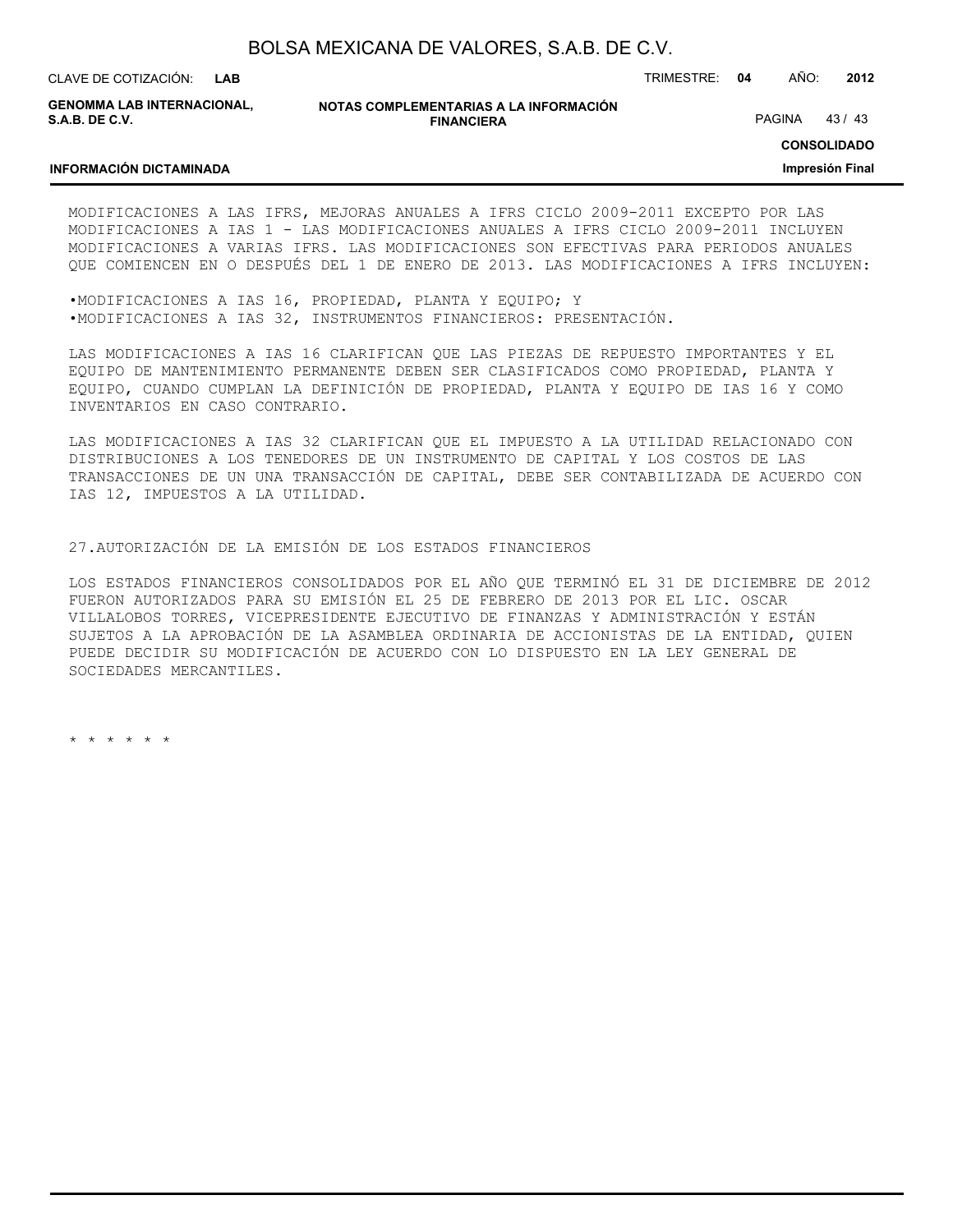CLAVE DE COTIZACIÓN TRIMESTRE **04** AÑO **2012 LAB**

**GENOMMA LAB INTERNACIONAL, S.A.B. DE C.V.**

# **INVERSIONES EN ASOCIADAS Y NEGOCIOS CONJUNTOS INFORMACIÓN DICTAMINADA (MILES DE PESOS)**

**CONSOLIDADO**

**Impresión Final**

| <b>NOMBRE DE LA EMPRESA</b>              | <b>ACTIVIDAD PRINCIPAL</b>  | <b>NO. DE ACCIONES</b> | $%$ DE<br><b>TENEN</b> | <b>MONTO TOTAL</b>                    |                               |  |  |
|------------------------------------------|-----------------------------|------------------------|------------------------|---------------------------------------|-------------------------------|--|--|
|                                          |                             |                        | <b>CIA</b>             | <b>COSTO DE</b><br><b>ADQUISICION</b> | <b>VALOR</b><br><b>ACTUAL</b> |  |  |
| TELEVISA CONSUMER PRODUCTS<br>USA, LLC   | VENTA DE PRODUCTOS OTC / PC |                        | 49.00                  | 25.653                                | 5.680                         |  |  |
| <b>TOTAL DE INVERSIONES EN ASOCIADAS</b> |                             |                        |                        | 25.653                                | 5.680                         |  |  |

### **OBSERVACIONES**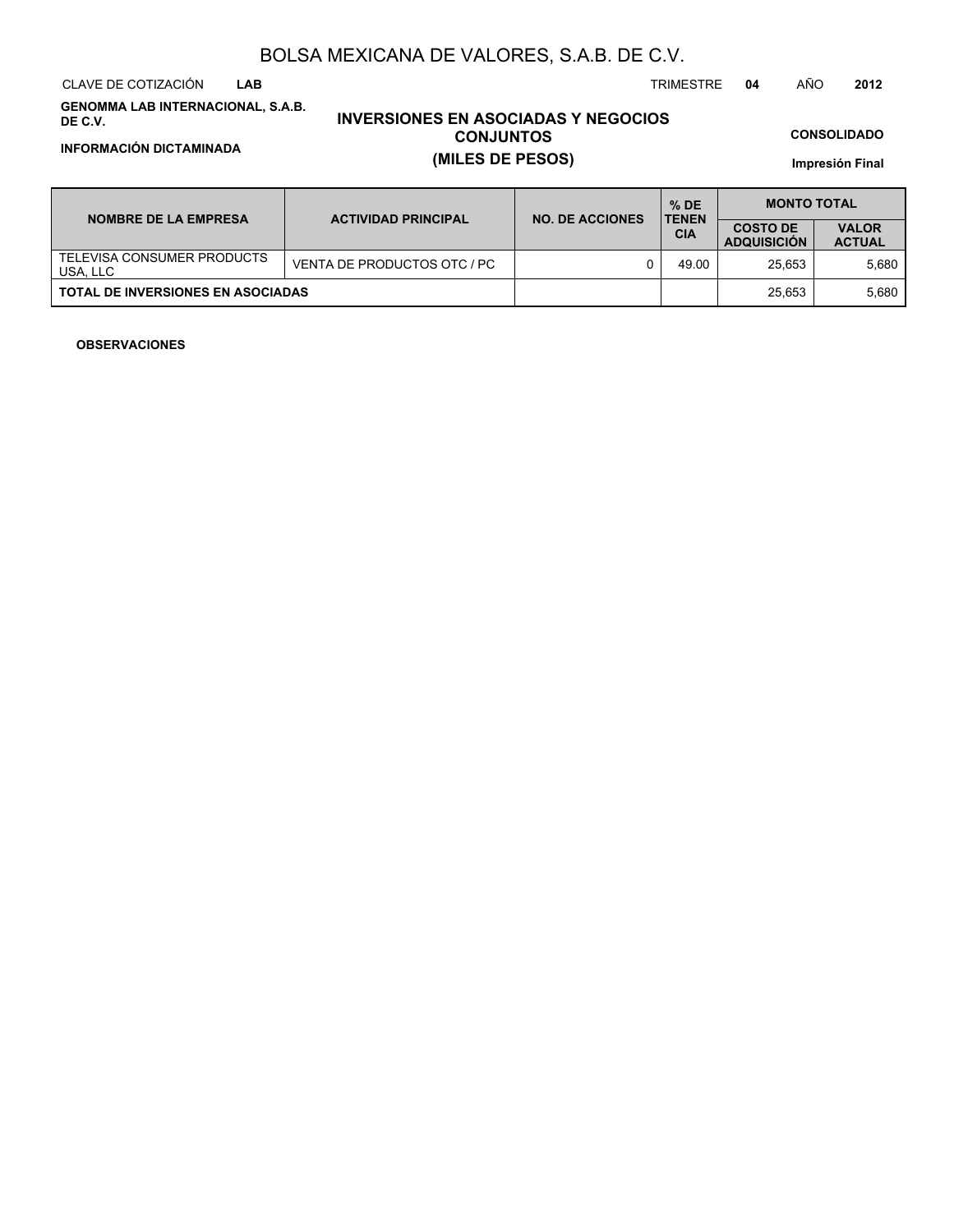#### CLAVE DE COTIZACIÓN**LAB**

**INFORMACIÓN DICTAMINADA**

#### **GENOMMA LAB INTERNACIONAL, S.A.B. DE C.V.**

# **DESGLOSE DE CRÉDITOS**

### (MILES DE PESOS)

**CONSOLIDADO**

**<sup>2012</sup>**

TRIMESTRE **<sup>04</sup>** AÑO

**Impresión Final**

|                               |                                                    | <b>FECHA DE FIRMA /</b><br><b>CONTRATO</b> | <b>FECHA DE</b><br><b>VENCIMIENTO</b> |                                                          | <b>VENCTOS, O AMORT, DENOMINADOS EN MONEDA NACIONAL</b> |                    |                     |                     |                     |                              | <b>VENCTOS, O AMORT, DENOMINADOS EN MONEDA EXTRANJERA</b> |                            |                     |                     |              |                       |
|-------------------------------|----------------------------------------------------|--------------------------------------------|---------------------------------------|----------------------------------------------------------|---------------------------------------------------------|--------------------|---------------------|---------------------|---------------------|------------------------------|-----------------------------------------------------------|----------------------------|---------------------|---------------------|--------------|-----------------------|
| TIPO DE CRÉDITO / INSTITUCIÓN | <b>INSTITUCION</b><br><b>EXTRANJERA</b><br>(SI/NO) |                                            |                                       | <b>TASA DE</b><br><b>INTERÉS Y/O</b><br><b>SOBRETASA</b> | <b>INTERVALO DE TIEMPO</b>                              |                    |                     |                     |                     |                              |                                                           | <b>INTERVALO DE TIEMPO</b> |                     |                     |              |                       |
|                               |                                                    |                                            |                                       |                                                          | <b>AÑO ACTUAL</b>                                       | <b>HASTA 1 AÑO</b> | <b>HASTA 2 AÑOS</b> | <b>HASTA 3 AÑOS</b> | <b>HASTA 4 AÑOS</b> | HASTA 5 AÑOS O<br><b>MÁS</b> | <b>AÑO ACTUAL</b>                                         | <b>HASTA 1 AÑO</b>         | <b>HASTA 2 AÑOS</b> | <b>HASTA 3 AÑOS</b> | HASTA 4 AÑOS | HASTA 5 AÑOS O<br>MÁS |
| <b>BANCARIOS</b>              |                                                    |                                            |                                       |                                                          |                                                         |                    |                     |                     |                     |                              |                                                           |                            |                     |                     |              |                       |
| <b>COMERCIO EXTERIOR</b>      |                                                    |                                            |                                       |                                                          |                                                         |                    |                     |                     |                     |                              |                                                           |                            |                     |                     |              |                       |
| <b>CON GARANTÍA</b>           |                                                    |                                            |                                       |                                                          |                                                         |                    |                     |                     |                     |                              |                                                           |                            |                     |                     |              |                       |
| <b>BANCA COMERCIAL</b>        |                                                    |                                            |                                       |                                                          |                                                         |                    |                     |                     |                     |                              |                                                           |                            |                     |                     |              |                       |
| CLUB DEAL (SANTANDER / HSBC)  | <b>NO</b>                                          | 31/03/2011                                 | 31/03/2016                            | TIIE 28 + 2.15                                           | N/A                                                     | 400,000            | 400,000             | 400,000             | 100,000             |                              |                                                           |                            |                     |                     |              |                       |
| CLUB DEAL (SANTANDER / HSBC)  | <b>NO</b>                                          | 31/03/2011                                 | 31/03/2014                            | TIIE 28 + 1.875                                          | N/A                                                     | $^{\circ}$         | 700,000             |                     |                     |                              |                                                           |                            |                     |                     |              |                       |
| BANAMEX, S.A.                 | <b>NO</b>                                          | 19/06/2012                                 | 14/06/2016                            | 6.23                                                     | N/A                                                     |                    |                     |                     | 600,000             |                              |                                                           |                            |                     |                     |              |                       |
| BBVA BANCOMER, S. A.          | <b>NO</b>                                          | 21/07/2012                                 | 27/06/2015                            | TIIE 91 + 1.30                                           | N/A                                                     |                    |                     | 700,000             |                     |                              |                                                           |                            |                     |                     |              |                       |
| <b>BANCO PATAGONIA</b>        | SI                                                 | 22/11/2012                                 | 22/11/2015                            | 21.5% FIJA PRIM                                          |                                                         |                    |                     |                     |                     |                              | N/A                                                       | 6,621                      | 79.447              | 72,828              |              |                       |
| <b>OTROS</b>                  |                                                    |                                            |                                       |                                                          |                                                         |                    |                     |                     |                     |                              |                                                           |                            |                     |                     |              |                       |
| <b>TOTAL BANCARIOS</b>        |                                                    |                                            |                                       |                                                          |                                                         | 400,000            | 1,100,000           | 1,100,000           | 700,000             |                              |                                                           | 6,621                      | 79,447              | 72,828              |              |                       |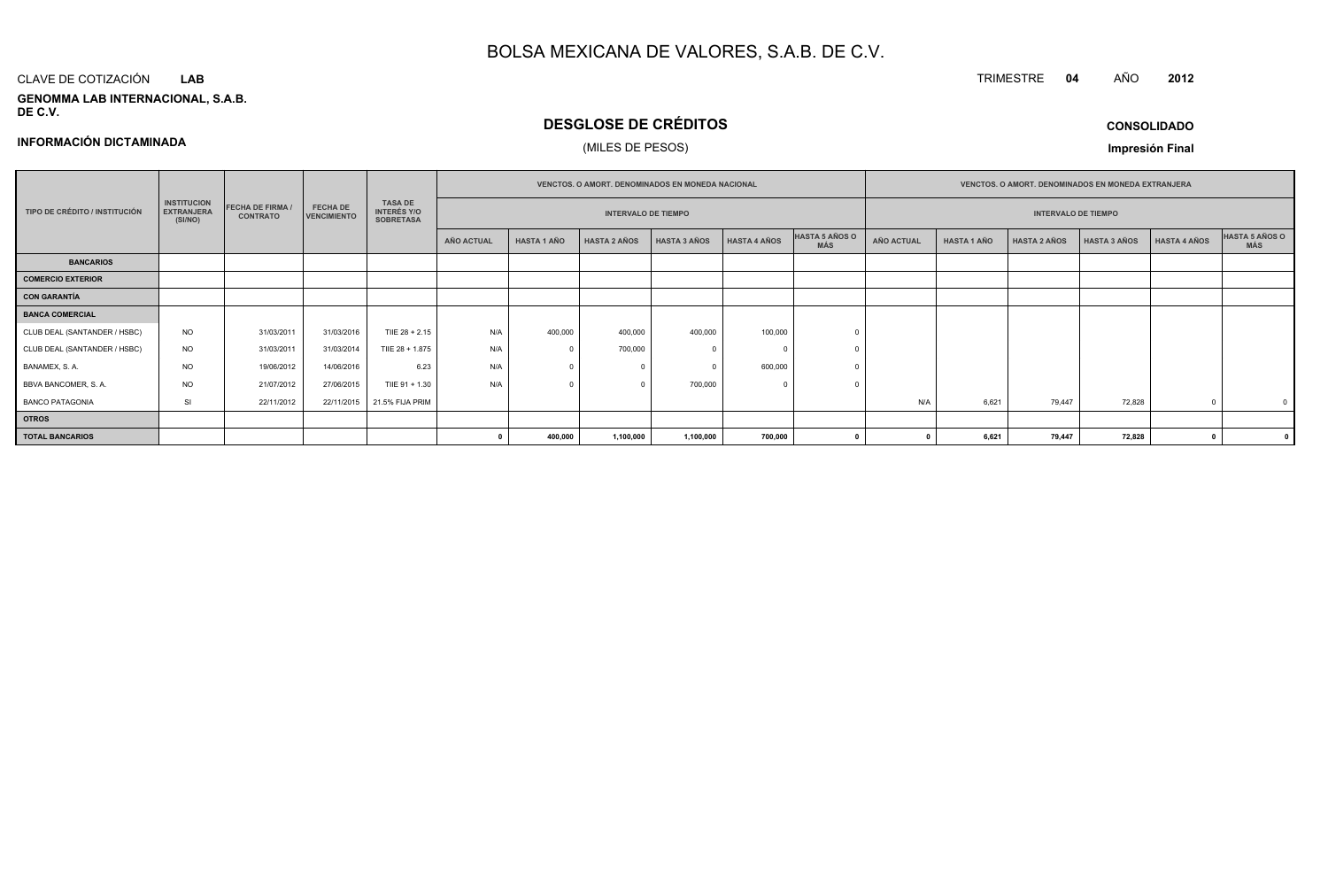#### CLAVE DE COTIZACIÓN TRIMESTRE **<sup>04</sup>** AÑO **<sup>2012</sup> LAB**

**INFORMACIÓN DICTAMINADA**

**GENOMMA LAB INTERNACIONAL, S.A.B. DE C.V.**

# **DESGLOSE DE CRÉDITOS**

**VENCTOS. O AMORT. DENOMINADOS EN MONEDA EXTRANJERA**

**Impresión Final**

#### (MILES DE PESOS)**TIPO DE CRÉDITO / INSTITUCIÓNRECHA DE FIRMA / FECHA DE<br>
RECHA DE TECHA DE CONTRATO | VENCIMIENTO TASA DE INTERÉS Y/O SOBRETASAVENCTOS. O AMORT. DENOMINADOS EN MONEDA NACIONALINSTITUCIONEXTRANJERA(SI/NO)FECHA DE FIRMA /CONTRATO**

| TIPO DE CRÉDITO / INSTITUCIÓN                       | <b>INSTITUCION</b><br><b>EXTRANJERA</b><br>(SI/NO) | <b>FECHA DE FIRMA /</b><br><b>CONTRATO</b> | <b>FECHA DE</b><br><b>VENCIMIENTO</b> | <b>TASA DE</b><br><b>INTERÉS Y/O</b><br><b>SOBRETASA</b> | <b>INTERVALO DE TIEMPO</b> |             |                     |                     |                     | <b>INTERVALO DE TIEMPO</b>   |                   |                    |                     |                     |                     |                                     |
|-----------------------------------------------------|----------------------------------------------------|--------------------------------------------|---------------------------------------|----------------------------------------------------------|----------------------------|-------------|---------------------|---------------------|---------------------|------------------------------|-------------------|--------------------|---------------------|---------------------|---------------------|-------------------------------------|
|                                                     |                                                    |                                            |                                       |                                                          | AÑO ACTUAL                 | HASTA 1 AÑO | <b>HASTA 2 AÑOS</b> | <b>HASTA 3 AÑOS</b> | <b>HASTA 4 AÑOS</b> | <b>HASTA 5 AÑOS O</b><br>MÁS | <b>AÑO ACTUAL</b> | <b>HASTA 1 AÑO</b> | <b>HASTA 2 AÑOS</b> | <b>HASTA 3 AÑOS</b> | <b>HASTA 4 AÑOS</b> | <b>HASTA 5 AÑOS O</b><br><b>MÁS</b> |
| <b>BURSÁTILES</b>                                   |                                                    |                                            |                                       |                                                          |                            |             |                     |                     |                     |                              |                   |                    |                     |                     |                     |                                     |
| LISTADAS EN BOLSA (MÉXICO Y/O<br><b>EXTRANJERO)</b> |                                                    |                                            |                                       |                                                          |                            |             |                     |                     |                     |                              |                   |                    |                     |                     |                     |                                     |
| <b>QUIROGRAFARIOS</b>                               |                                                    |                                            |                                       |                                                          |                            |             |                     |                     |                     |                              |                   |                    |                     |                     |                     |                                     |
| <b>CON GARANTÍA</b>                                 |                                                    |                                            |                                       |                                                          |                            |             |                     |                     |                     |                              |                   |                    |                     |                     |                     |                                     |
| <b>COLOCACIONES PRIVADAS</b>                        |                                                    |                                            |                                       |                                                          |                            |             |                     |                     |                     |                              |                   |                    |                     |                     |                     |                                     |
| <b>QUIROGRAFARIOS</b>                               |                                                    |                                            |                                       |                                                          |                            |             |                     |                     |                     |                              |                   |                    |                     |                     |                     |                                     |
| <b>CON GARANTÍA</b>                                 |                                                    |                                            |                                       |                                                          |                            |             |                     |                     |                     |                              |                   |                    |                     |                     |                     |                                     |
| <b>TOTAL BURSÁTILES</b>                             |                                                    |                                            |                                       |                                                          |                            |             |                     |                     |                     |                              |                   |                    |                     |                     |                     |                                     |

### **CONSOLIDADO**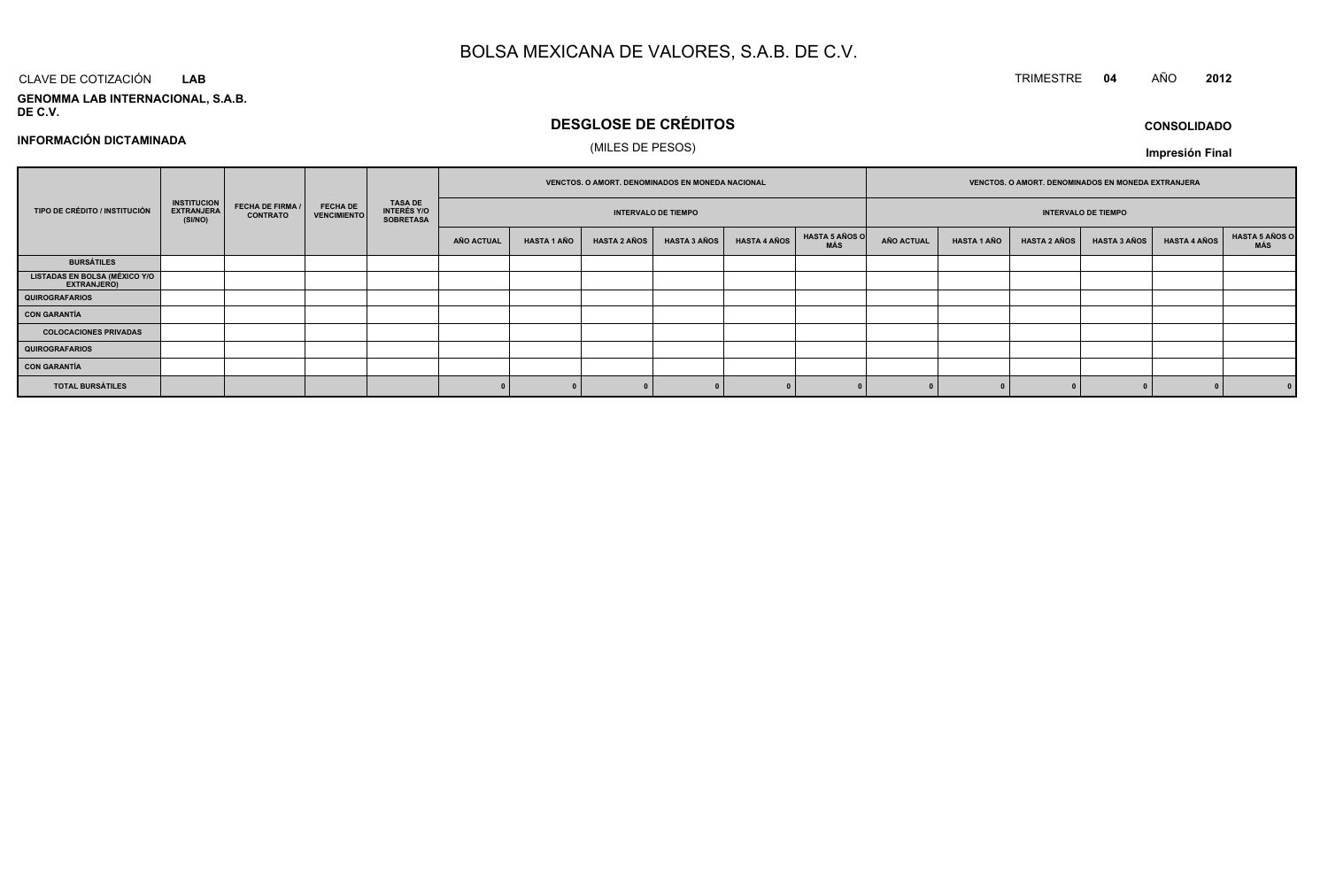#### CLAVE DE COTIZACIÓN**LAB**

#### **GENOMMA LAB INTERNACIONAL, S.A.B.DE C.V.**

## **DESGLOSE DE CRÉDITOS**

### (MILES DE PESOS)

|                                                                                       |                                                    |                              |                                       |  | <b>VENCTOS, O AMORT, DENOMINADOS EN MONEDA NACIONAL</b> |                    |                            |                     |                     |                              | <b>VENCTOS, O AMORT, DENOMINADOS EN MONEDA EXTRANJERA</b> |                    |                     |                            |                         |                              |  |
|---------------------------------------------------------------------------------------|----------------------------------------------------|------------------------------|---------------------------------------|--|---------------------------------------------------------|--------------------|----------------------------|---------------------|---------------------|------------------------------|-----------------------------------------------------------|--------------------|---------------------|----------------------------|-------------------------|------------------------------|--|
| TIPO DE CRÉDITO / INSTITUCIÓN                                                         | <b>INSTITUCION</b><br><b>EXTRANJERA</b><br>(SI/NO) | <b>FECHA</b><br>CONCERTACIÓN | <b>FECHA DE</b><br><b>VENCIMIENTO</b> |  |                                                         |                    | <b>INTERVALO DE TIEMPO</b> |                     |                     |                              |                                                           |                    |                     | <b>INTERVALO DE TIEMPO</b> |                         |                              |  |
|                                                                                       |                                                    |                              |                                       |  | <b>AÑO ACTUAL</b>                                       | <b>HASTA 1 AÑO</b> | <b>HASTA 2 AÑOS</b>        | <b>HASTA 3 AÑOS</b> | <b>HASTA 4 AÑOS</b> | <b>HASTA 5 AÑOS O</b><br>MÁS | <b>AÑO ACTUAL</b>                                         | <b>HASTA 1 AÑO</b> | <b>HASTA 2 AÑOS</b> | <b>HASTA 3 AÑOS</b>        | <b>HASTA 4 AÑOS</b>     | <b>HASTA 5 AÑOS O</b><br>MÁS |  |
| OTROS PASIVOS CIRCULANTES Y<br>NO CIRCULANTES CON COSTO                               |                                                    |                              |                                       |  |                                                         |                    |                            |                     |                     |                              |                                                           |                    |                     |                            |                         |                              |  |
| <b>TOTAL OTROS PASIVOS</b><br><b>CIRCULANTES Y NO CIRCULANTES</b><br><b>CON COSTO</b> |                                                    |                              |                                       |  | $\Omega$                                                | $\overline{0}$     | $\overline{0}$             | $\Omega$            | $\overline{0}$      | $\Omega$                     | $\circ$                                                   | $\Omega$           | $\mathbf 0$         | $\Omega$                   | $\circ$                 |                              |  |
|                                                                                       |                                                    |                              |                                       |  |                                                         |                    |                            |                     |                     |                              |                                                           |                    |                     |                            |                         |                              |  |
| <b>PROVEEDORES</b>                                                                    |                                                    |                              |                                       |  |                                                         |                    |                            |                     |                     |                              |                                                           |                    |                     |                            |                         |                              |  |
| PROV CONCENTRADO AGO 12                                                               | <b>NO</b>                                          | 31/08/2012                   | 31/12/2012                            |  | N/A                                                     | 117,853            |                            |                     |                     |                              |                                                           |                    |                     |                            |                         |                              |  |
| PROV CONCENTRADO SEP 12                                                               | NO.                                                | 30/09/2012                   | 31/01/2013                            |  | N/A                                                     | 96,577             |                            |                     |                     |                              |                                                           |                    |                     |                            |                         |                              |  |
| PROV CONCENTRADO OCT 12                                                               | <b>NO</b>                                          | 31/10/2012                   | 28/02/2013                            |  | N/A                                                     | 52,498             |                            |                     |                     |                              |                                                           |                    |                     |                            |                         |                              |  |
| PROV CONCENTRADO NOV 12                                                               | <b>NO</b>                                          | 30/11/2012                   | 31/03/2012                            |  | N/A                                                     | 329,575            |                            |                     |                     |                              |                                                           |                    |                     |                            |                         |                              |  |
| PROV CONCENTRADO DIC 12                                                               | <b>NO</b>                                          | 31/12/2012                   | 30/04/2012                            |  | N/A                                                     | 596,242            |                            |                     |                     |                              |                                                           |                    |                     |                            |                         |                              |  |
| PROV CONCENTRADO AGO 12                                                               | SI                                                 | 31/08/2012                   | 31/12/2012                            |  |                                                         |                    |                            |                     |                     |                              | N/A                                                       | 6,184              |                     |                            |                         |                              |  |
| PROV CONCENTRADO SEP 12                                                               | SI                                                 | 30/09/2012                   | 31/03/2013                            |  |                                                         |                    |                            |                     |                     |                              | N/A                                                       | 14,824             |                     |                            |                         |                              |  |
| PROV CONCENTRADO OCT 12                                                               | SI                                                 | 31/10/2012                   | 28/02/2013                            |  |                                                         |                    |                            |                     |                     |                              | N/A                                                       | 3,701              |                     |                            |                         |                              |  |
| PROV CONCENTRADO NOV 12                                                               | SI                                                 | 30/11/2012                   | 31/03/2013                            |  |                                                         |                    |                            |                     |                     |                              | N/A                                                       | 58                 |                     |                            |                         |                              |  |
| PROV CONCENTRADO DIC 12                                                               | SI                                                 | 31/12/2012                   | 30/04/2012                            |  |                                                         |                    |                            |                     |                     |                              | N/A                                                       | 1,151              |                     |                            |                         |                              |  |
| <b>TOTAL PROVEEDORES</b>                                                              |                                                    |                              |                                       |  | $\overline{\mathbf{0}}$                                 | 1,192,745          |                            |                     |                     |                              | $\mathbf{0}$                                              | 25,918             |                     |                            |                         |                              |  |
|                                                                                       |                                                    |                              |                                       |  |                                                         |                    |                            |                     |                     |                              |                                                           |                    |                     |                            |                         |                              |  |
| OTROS PASIVOS CIRCULANTES Y<br><b>NO CIRCULANTES</b>                                  |                                                    |                              |                                       |  |                                                         |                    |                            |                     |                     |                              |                                                           |                    |                     |                            |                         |                              |  |
| <b>VARIOS</b>                                                                         | <b>NO</b>                                          |                              |                                       |  | N/A                                                     | 374,003            | 12,636                     | 11,936              | 11,948              | 25,701                       |                                                           |                    |                     |                            |                         |                              |  |
| varios                                                                                | SI                                                 |                              |                                       |  |                                                         |                    |                            |                     |                     |                              | N/A                                                       | 355,746            | $\mathbf 0$         | $\mathbf 0$                | $\mathbf 0$             | $\mathfrak{c}$               |  |
| <b>TOTAL OTROS PASIVOS</b><br><b>CIRCULANTES Y NO CIRCULANTES</b>                     |                                                    |                              |                                       |  | $\mathbf 0$                                             | 374,003            | 12,636                     | 11,936              | 11,948              | 25,701                       | $\overline{0}$                                            | 355,746            | $\mathbf 0$         | $\mathbf 0$                | $\Omega$                |                              |  |
|                                                                                       |                                                    |                              |                                       |  |                                                         |                    |                            |                     |                     |                              |                                                           |                    |                     |                            |                         |                              |  |
| <b>TOTAL GENERAL</b>                                                                  |                                                    |                              |                                       |  | $\mathbf{0}$                                            | 1,966,748          | 1,112,636                  | 1,111,936           | 711,948             | 25,701                       | $\mathbf{0}$                                              | 388,285            | 79,447              | 72,828                     | $\overline{\mathbf{0}}$ |                              |  |

**<sup>0</sup> 1,966,748 1,112,636 1,111,936 711,948 25,701 <sup>0</sup> 388,285 79,447 72,828 <sup>0</sup> <sup>0</sup>**

#### **INFORMACIÓN DICTAMINADA**

**OBSERVACIONES**

# TRIMESTRE **<sup>04</sup>** AÑO **<sup>2012</sup>**

**CONSOLIDADO**

**Impresión Final**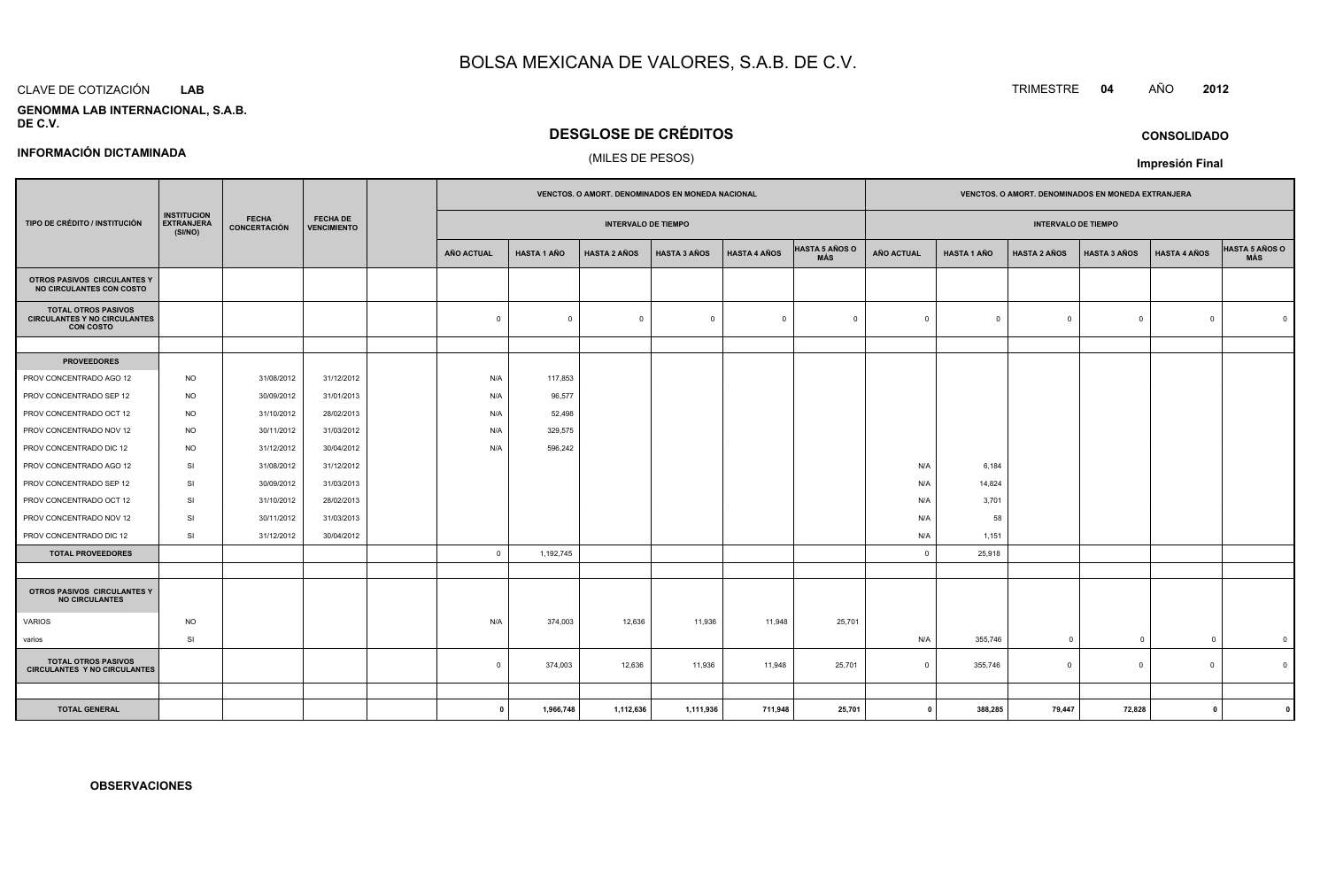### CLAVE DE COTIZACIÓN: **LAB GENOMMA LAB INTERNACIONAL, S.A.B. DE C.V.**

#### **INFORMACIÓN DICTAMINADA**

**POSICIÓN MONETARIA EN MONEDA EXTRANJERA**

**(MILES DE PESOS)**

### **CONSOLIDADO**

TRIMESTRE: **04** AÑO: **2012**

**Impresión Final**

| POSICIÓN EN MONEDA EXTRANJERA<br>(MILES DE PESOS) | <b>DÓLARES</b>   |                       | <b>OTRAS MONEDAS</b> |                       | <b>TOTAL MILES DE</b> |  |
|---------------------------------------------------|------------------|-----------------------|----------------------|-----------------------|-----------------------|--|
|                                                   | MILES DE DÓLARES | <b>MILES DE PESOS</b> | MILES DE DÓLARES     | <b>MILES DE PESOS</b> | <b>PESOS</b>          |  |
| <b>ACTIVO MONETARIO</b>                           | 38,166           | 495,705               | 115,234              | 1,496,660             | 1,992,365             |  |
| <b>CIRCULANTE</b>                                 | 38,166           | 495,705               | 115,234              | 1,496,660             | 1,992,365             |  |
| NO CIRCULANTE                                     | 0                | 0                     | 0                    | 0                     | 0                     |  |
| <b>PASIVO</b>                                     | 1,202            | 15,609                | 40,418               | 524,951               | 540,560               |  |
| <b>CIRCULANTE</b>                                 | 1,202            | 15,609                | 28,694               | 372,676               | 388,285               |  |
| NO CIRCULANTE                                     | 0                | 0                     | 11,724               | 152,275               | 152,275               |  |
| <b>SALDO NETO</b>                                 | 36,964           | 480,096               | 74,816               | 971,709               | 1,451,805             |  |

#### **OBSERVACIONES**

LAS MONEDAS UTILIZADAS PARA LA CONVERSIÓN DE ESTADOS FINANCIEROS DE SUBSIDIARIAS EXTRANJERAS Y LOS TIPOS DE CAMBIO UTILIZADOS SON LOS SIGUIENTES, (SE INCLUYE PAÍS, MONEDA DE REGISTRO, TIPO DE CAMBIO MONEDA DE REGISTRO A MONEDA FUNCIONAL (USD)Y TIPO DE CAMBIO MONEDA FUNCIONAL A MONEDA INFORME

BALANCE GENERAL

ARGENTINA; PESO ARGENTINO; 0.2039; 12.9880 BRASIL; REAL; 0.4944; 12.9880 CHILE; DÓLAR ESTADOUNIDENSE; 1.0000; 12.9880 COLOMBIA; PESO COLOMBIANO; 0.00057; 12.9880 COSTA RICA; DÓLAR ESTADOUNIDENSE; 1.0000; 12.9880 ECUADOR; DÓLAR ESTADOUNIDENSE; 1.0000; 12.9880 ESPAÑA; EURO; 1.3218; 12.9880 EUA; DÓLAR ESTADOUNIDENSE; 1.0000; 12.9880 REPÚBLICA DOMINICANA; PESO DOMINICANO; 0.02500; 12.9880 PERÚ; SOL; 0.3922; 12.9880

ESTADO DE RESULTADOS

ARGENTINA; PESO ARGENTINO; 0.2057; 12.8827 BRASIL; REAL; 0.4807; 12.8827 CHILE; DÓLAR ESTADOUNIDENSE; 1.0000; 12.8827 COLOMBIA; PESO COLOMBIANO; 0.0006; 12.8827 COSTA RICA; DÓLAR ESTADOUNIDENSE; 1.0000; 12.8827 ECUADOR; DÓLAR ESTADOUNIDENSE; 1.0000; 12.8827 ESPAÑA; EURO; 1.3107; 12.8827 EUA; DÓLAR ESTADOUNIDENSE; 1.0000; 12.8827 REPÚBLICA DOMINICANA; PESO DOMINICANO; 0.0252; 12.8827 PERÚ; SOL; 0.3961; 12.8827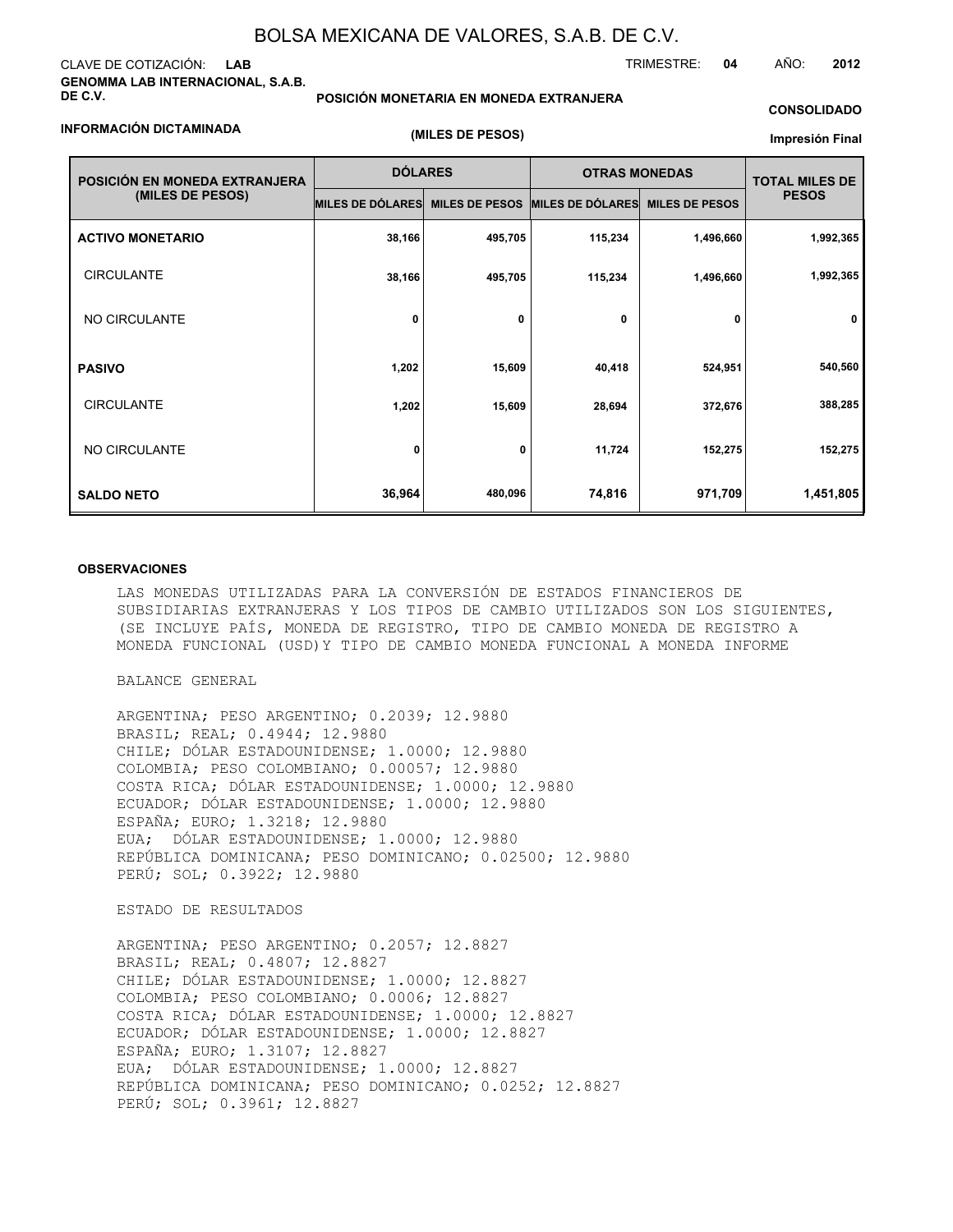| CLAVE DE COTIZACIÓN:<br>LAB                         |                              | TRIMESTRE:         | 04 | AÑO:          | 2012 |  |
|-----------------------------------------------------|------------------------------|--------------------|----|---------------|------|--|
| <b>GENOMMA LAB INTERNACIONAL, S.A.B.</b><br>DE C.V. | <b>INSTRUMENTOS DE DEUDA</b> |                    |    | <b>PAGINA</b> | 1/2  |  |
| <b>INFORMACIÓN DICTAMINADA</b>                      |                              | <b>CONSOLIDADO</b> |    |               |      |  |
| Impresión Final                                     |                              |                    |    |               |      |  |

## **LIMITACIONES FINANCIERAS SEGÚN CONTRATO, ESCRITURAS DE LA EMISION Y/O TITULO**

NO APLICABLE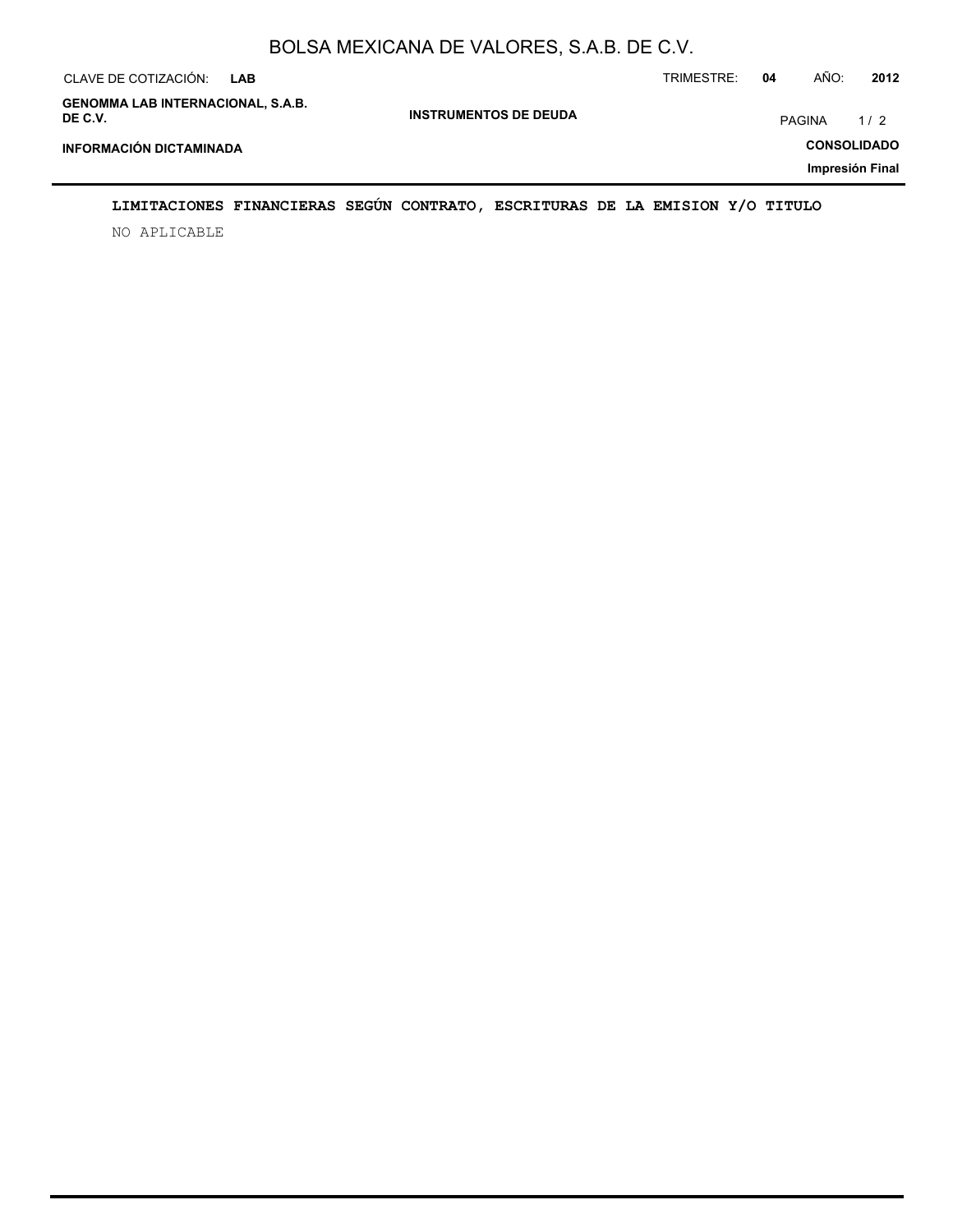# BOLSA MEXICANA DE VALORES, S.A.B. DE C.V.

| CLAVE DE COTIZACIÓN:<br><b>LAB</b>                  |                              | TRIMESTRE:         | 04 | AÑO:          | 2012            |
|-----------------------------------------------------|------------------------------|--------------------|----|---------------|-----------------|
| <b>GENOMMA LAB INTERNACIONAL, S.A.B.</b><br>DE C.V. | <b>INSTRUMENTOS DE DEUDA</b> |                    |    | <b>PAGINA</b> | 2/2             |
| <b>INFORMACIÓN DICTAMINADA</b>                      |                              | <b>CONSOLIDADO</b> |    |               |                 |
|                                                     |                              |                    |    |               | Impresión Final |

**SITUACIÓN ACTUAL DE LAS LIMITACIONES FINANCIERAS**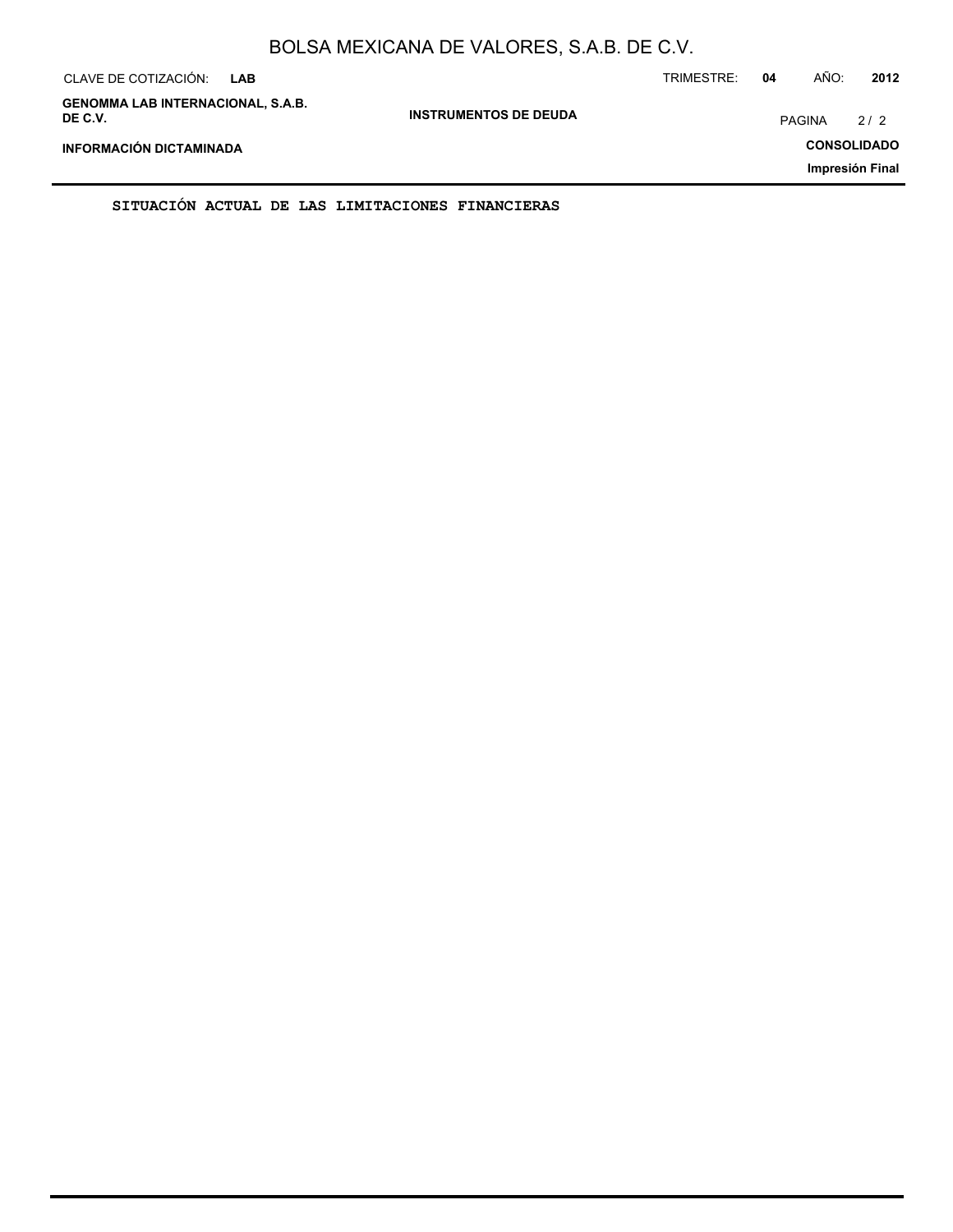### BOLSA MEXICANA DE VALORES, S.A.B. DE C.V.

CLAVE DE COTIZACIÓN TRIMESTRE **04** AÑO **2012 LAB**

**GENOMMA LAB INTERNACIONAL, S.A.B. DE C.V.**

### **DISTRIBUCIÓN DE INGRESOS POR PRODUCTO INGRESOS TOTALES (MILES DE PESOS)**

**CONSOLIDADO**

**Impresión Final**

| <b>PRINCIPALES PRODUCTOS O LINEA</b>             | <b>VENTAS</b>  |                | $%$ DE<br><b>PARTICIPACION EN</b> | <b>PRINCIPALES</b> |                 |  |  |
|--------------------------------------------------|----------------|----------------|-----------------------------------|--------------------|-----------------|--|--|
| <b>DE PRODUCTOS</b>                              | <b>VOLUMEN</b> | <b>IMPORTE</b> | <b>EL MERCADO</b>                 | <b>MARCAS</b>      | <b>CLIENTES</b> |  |  |
| <b>INGRESOS NACIONALES</b>                       |                |                |                                   |                    |                 |  |  |
| <b>OTC</b>                                       | 87,784,375     | 3,109,038      | 13.00                             | <b>VARIAS</b>      | <b>VARIOS</b>   |  |  |
| PC                                               | 174,762,413    | 3,837,687      | 0.00                              | <b>VARIAS</b>      | <b>VARIOS</b>   |  |  |
| GI                                               | 15,021,434     | 204,457        | 5.10                              | <b>VARIAS</b>      | <b>VARIOS</b>   |  |  |
| <b>SERVICIOS</b>                                 | 0              | 7,573          | 0.00                              | <b>VARIAS</b>      | <b>VARIOS</b>   |  |  |
| <b>OTROS</b>                                     | 0              | 9,982          | 0.00                              | <b>VARIAS</b>      | <b>VARIOS</b>   |  |  |
| <b>INGRESOS POR EXPORTACIÓN</b>                  |                |                |                                   |                    |                 |  |  |
| OTC/PC                                           | 19,810         | 670            | 0.00                              | <b>VARIAS</b>      | <b>VARIOS</b>   |  |  |
| <b>INGRESOS DE SUBSIDIARIAS EN EL EXTRANJERO</b> |                |                |                                   |                    |                 |  |  |
| OTC/PC                                           | $\mathbf 0$    | 2,623,571      | 0.00                              | <b>VARIAS</b>      | <b>VARIOS</b>   |  |  |
| <b>SERVICIOS</b>                                 | 0              | 6,712          | 0.00                              | <b>VARIAS</b>      | <b>VARIOS</b>   |  |  |
| <b>TOTAL</b>                                     | 277,588,032    | 9,799,690      |                                   |                    |                 |  |  |

#### **OBSERVACIONES**

DATOS DE PARTICIPACIÓN EN EL MERCADO AL 31 DE DICIEMBRE DE 2012. FUENTE IMS HEALTH.

## **INFORMACIÓN DICTAMINADA**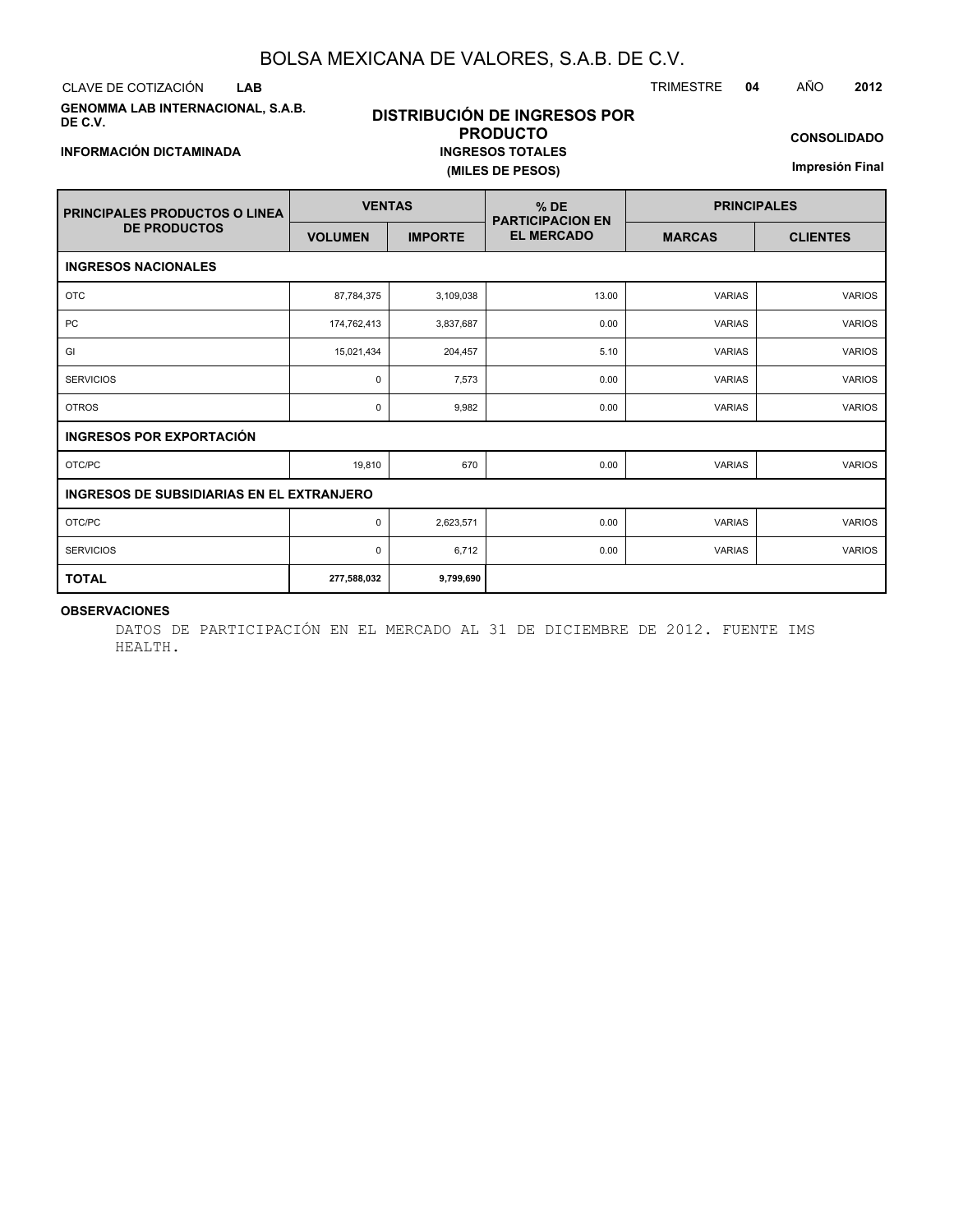### BOLSA MEXICANA DE VALORES, S.A.B. DE C.V.

**GENOMMA LAB INTERNACIONAL, S.A.B. DE C.V.**CLAVE DE COTIZACIÓN**LAB**

**INFORMACIÓN DICTAMINADA**

## **INTEGRACIÓN DEL CAPITAL SOCIALPAGADOCARACTERISTICAS DE LAS ACCIONES**

#### **CONSOLIDADO**

**Impresión Final**

| VALOR NOMINAL(\$) VIGENTE<br><b>SERIES</b> | <b>CUPÓN</b> | <b>NUMERO DE ACCIONES</b> |                           |                  |                          | <b>CAPITAL SOCIAL</b> |                 |           |
|--------------------------------------------|--------------|---------------------------|---------------------------|------------------|--------------------------|-----------------------|-----------------|-----------|
|                                            |              | <b>PORCIÓN FIJA</b>       | <b>PORCIÓN VARIABLE  </b> | <b>MEXICANOS</b> | <b>LIBRE SUSCRIPCIÓN</b> | <b>FIJO</b>           | <b>VARIABLE</b> |           |
| в                                          | 0.00000      | 0                         | 82.176                    | 1,052,667,250    | 548,052,782              | 504,696,644           | 150             | 1,921,510 |
| <b>TOTAL</b>                               |              |                           | 82,176                    | 1,052,667,250    | 548,052,782              | 504,696,644           | 150             | 1,921,510 |

**TOTAL DE ACCIONES QUE REPRESENTAN EL CAPITAL SOCIAL PAGADO A LA FECHA DE ENVIO DE LA INFORMACIÓN:**

1,052,749,426

TRIMESTRE

**OBSERVACIONES**

 **<sup>04</sup>** AÑO**<sup>2012</sup>**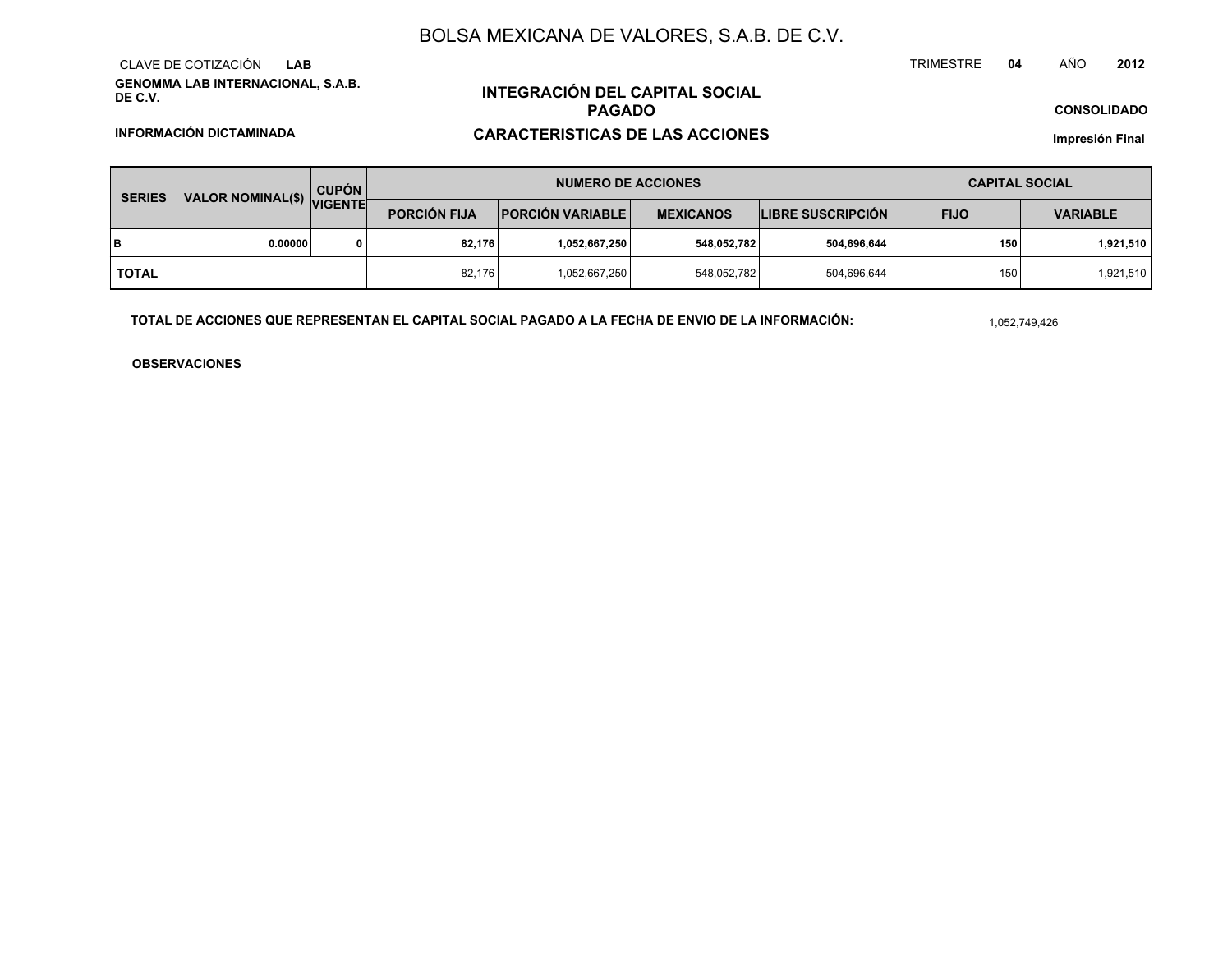CLAVE DE COTIZACIÓN: **LAB**

**INFORMACIÓN DICTAMINADA**

**GENOMMA LAB INTERNACIONAL, S.A.B. DE C.V.**

**INSTRUMENTOS FINANCIEROS DERIVADOS**

TRIMESTRE: **04** AÑO: **2012**

 $1/2$ PAGINA **/ 2**

**CONSOLIDADO**

**Impresión Final**

GENOMMA LAB INTERNACIONAL, S. A. B. DE C. V.

DURANGO NO. 332-102, COLONIA ROMA C. P. 06700, MÉXICO, D. F. R.F.C.: GLI-961030-TU5

MÉXICO, D. F. A 21 DE MARZO DE 2013

ASUNTO: SE PRESENTA ESCRITO EN ATENCIÓN AL REQUERIMIENTO SEGÚN OFICIO NO. 151- 2/76211/2009 DE FECHA 20 DE ENERO DE 2009, MEDIANTE EL CUAL SE SOLICITA DE DIVERSA INFORMACIÓN Y DOCUMENTACIÓN RESPECTO A LAS OPERACIONES CON INSTRUMENTOS FINANCIEROS DERIVADOS EN LAS QUE PUDO HABER PARTICIPADO EN SU CASO LA EMPRESA: GENOMMA LAB INTERNACIONAL, S. A. B. DE C. V. R.F.C.: GLI-961030-TU5

VICEPRESIDENCIA DE SUPERVISIÓN BURSATIL. VICEPRESIDENCIA DE NORMATIVIDAD. DIRECCIÓN GENERAL DE SUPERVISIÓN DE MERCADOS. DIRECCIÓN GENERAL DE AUTORIZACIONES.

PRESENTE

OSCAR VILLALOBOS TORRES (R.F.C.: VITO-701004-1Y4), EN REPRESENTACIÓN DE GENOMMA LAB INTERNACIONAL, S. A. B. DE C. V. (R.F.C.: GLI-961030-TU5), PERSONALIDAD QUE ACREDITO CON COPIA DEL INSTRUMENTO NOTARIAL QUE SE ACOMPAÑA AL PRESENTE COMO ANEXO 1 (SE INCLUYE ORIGINAL PARA COTEJO), CON DOMICILIO FISCAL EN DURANGO 332-102, COLONIA ROMA, C. P. 06700, MÉXICO, D. F., TEL.:5081-0000, Y SEÑALANDO EL MISMO DOMICILIO PARA OÍR Y RECIBIR TODA CLASE DE NOTIFICACIONES QUE A ESTE ASUNTO SE REFIERAN, ATENTAMENTE COMPAREZCO Y EXPONGO QUE:

1.MEDIANTE OFICIO NO. 151-2/76211/2009 DE FECHA 20 DE ENERO DE 2009, ASÍ COMO DEL ANEXO 1 QUE FORMA PARTE INTEGRANTE DE DICHO OFICIO, LA DIRECCIÓN GENERAL DE SUPERVISIÓN DE MERCADOS DE LA COMISIÓN NACIONAL BANCARIA Y DE VALORES, A EFECTO DE CONOCER LA PARTICIPACIÓN DE LAS EMPRESAS PÚBLICAS EN OPERACIONES CON INSTRUMENTOS FINANCIEROS DERIVADOS YA SEA PARA INCREMENTAR SU RENTABILIDAD O CONTAR CON DETERMINADA COBERTURA RESPECTO A ALGÚN RIESGO, REQUIERE QUE GENOMMA LAB INTERNACIONAL, S. A. B. DE C. V. (EN ADELANTE MI REPRESENTADA), DIVULGUE DE CONFORMIDAD CON EL CITADO OFICIO Y COMO COMPLEMENTO A SU REPORTE TRIMESTRAL, INFORMACIÓN CUALITATIVA Y CUANTITATIVA SOBRE LAS POSICIONES QUE EN SU CASO TUVO EN INSTRUMENTOS FINANCIEROS DERIVADOS, RECONOCIDOS O NO COMO ACTIVOS O PASIVOS EN EL ESTADO DE SITUACIÓN FINANCIERA O BALANCE GENERAL.

2.A FIN DE CUMPLIR CON EL REQUERIMIENTO DE INFORMACIÓN Y DOCUMENTACIÓN QUE SE SOLICITA SEGÚN EL OFICIO NO. 151-2/76211/2009 DE FECHA 20 DE ENERO DE 2009, SE HACE DEL CONOCIMIENTO DE ESA H. DIRECCIÓN GENERAL DE SUPERVISIÓN DE MERCADOS DE LA COMISIÓN NACIONAL BANCARIA Y DE VALORES, QUE MI REPRESENTADA A LA FECHA NO CUENTA CON LA INFORMACIÓN CUALITATIVA Y CUANTITATIVA RESPECTO A CUALQUIERA DE LOS ASPECTOS SOLICITADOS EN EL OFICIO 151-2/76211/2009, YA QUE NO HA CELEBRADO OPERACIONES QUE INVOLUCREN LA CONTRATACIÓN DE INSTRUMENTOS FINANCIEROS DERIVADOS DE ACUERDO A LO ESTABLECIDO EN EL BOLETÍN C-2 "INSTRUMENTOS FINANCIEROS" Y EL BOLETÍN C-10 "INSTRUMENTOS FINANCIEROS DERIVADOS Y OPERACIONES DE COBERTURA", DE LAS NORMAS DE INFORMACIÓN FINANCIERA.